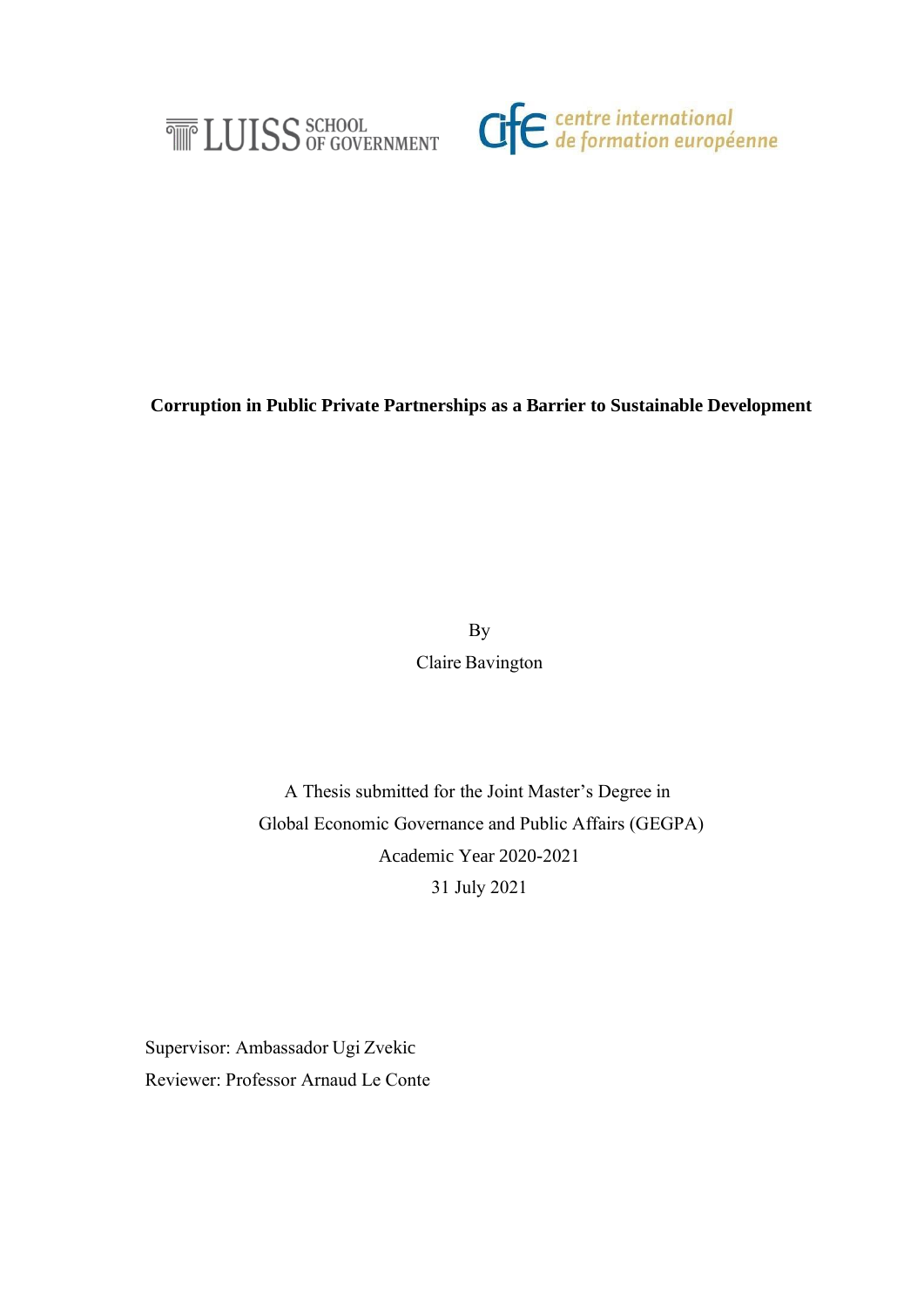# **Statutory Declaration**

I hereby declare that I have composed the present thesis autonomously and without use of any other than the cited sources or means. I have indicated parts that were taken out of published or unpublished work correctly and in a verifiable manner through a quotation. I further assure that I have not presented this thesis to any other institute or university for evaluation and that it has not been published before.   

Claire Bavington   31st July 2021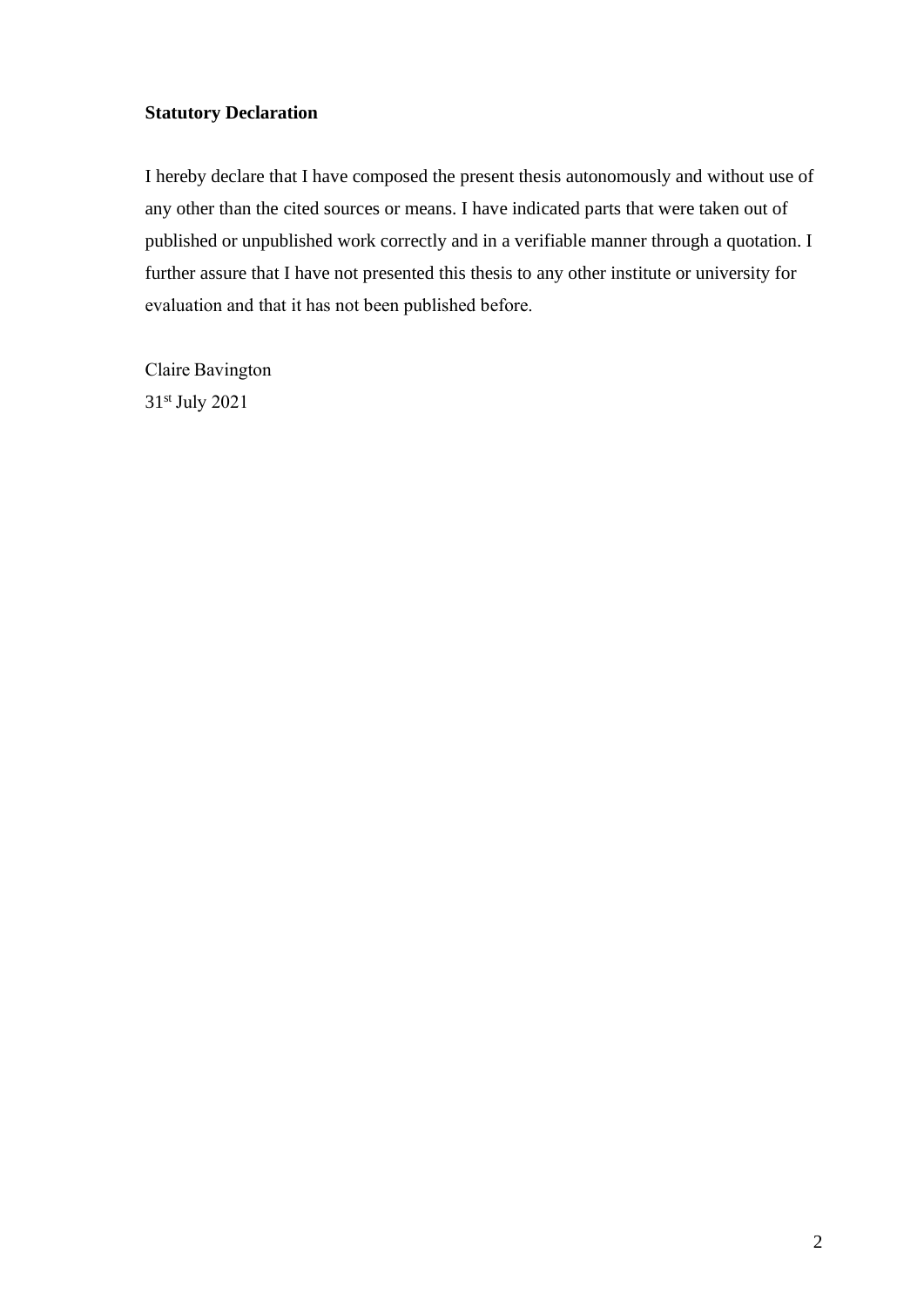# **Acknowledgments**

I would like to express my sincere appreciation to Ambassador Ugi Zvekic who is an inspiration to me through his knowledge and work in Anti-Corruption and Professor Le Conte, Director at CIFE for their valuable support and ideas for this thesis. My sincere gratitude to my family and friends with special thanks to Dina, Helen and Holly for their love, friendship, unwavering support and good humour throughout this process and finally to Fergus for the love and support as always.

I dedicate this thesis to all those who are committed to eliminating corruption, all those who have suffered because of it and all those who support the critical work of sustainable development to provide a better future for all.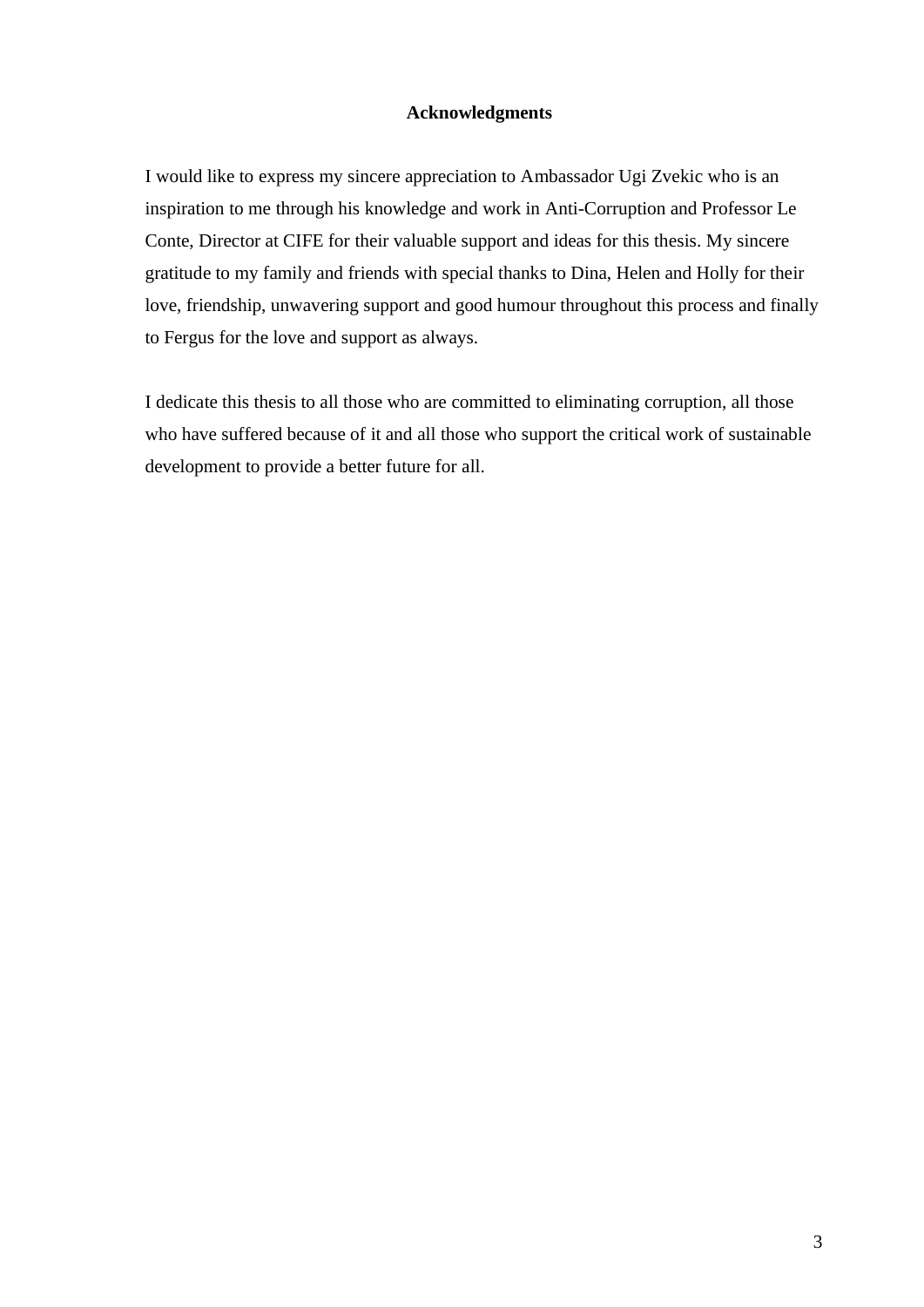### **Abstract**

The aim of this master's thesis is to investigate corruption in public-private partnerships (PPP's) as a barrier to sustainable development, and success of the United Nations (UN), 2030 Agenda for Sustainable Development Goal 16 Peace, Justice and Strong Institutions and Target 16.5 to substantially reduce corruption and bribery. Whilst public private partnerships can provide a successful platform between the Public and Private Sector, where large scale infrastructure projects can be implemented for the benefit of a country's citizens, corrupt practices between state and non-state actors have provided a culture of misappropriated funds and bribery significantly impacting the local economy of that region and diverting public funds from citizens. The present conclusions drawn from International Organisations and Financial Institutions such as the IMF and World Bank advocate that without private finance and public private partnerships the progress of sustainable development will be undermined and further the 2030 Agenda will not succeed. The motivations for this paper, therefore, are to explore the factors and conditions that influence the breakdown of PPPs through corruption and assess whether there are improvements that can be made, or alternatives implemented to support sustainable development better. The research was guided by the Principal-Agent theory where the Agent (private firm) has more knowledge and power over the Principal (Government) which causes additional imbalances within the dynamic of PPPs. Further, the use of case studies have been chosen to provide an in-depth, qualitative research approach to the complex issues of PPPs in a real-life context and to demonstrate the actorrelations which threaten the legitimacy of PPPs within society. The Case Studies chosen relate to the failures of PPP governance by three multinational corporations, Siemens, Ericsson and Odebrecht. All three companies were procured by governments to implement services and infrastructure mainly in developing countries. The importance of investigation of these three cases owe their importance to highlighting the negligence on both sides to prevent corrupt practice, the magnitude of the bribery which highlights the diversion of funds from civil society requirements to illicit financial flows and additionally the negation of treaties and conventions in place for anti-corruption to prevent malpractice. Relevant to the research, some of the important findings revealed: 1) Corruption within PPPs can be intrinsically linked to the political stability of countries of the recipient bribes. (2).The failures of PPPs are not governed by the lack of institutional frameworks but rather the lack of adherence to them. This point acknowledges that during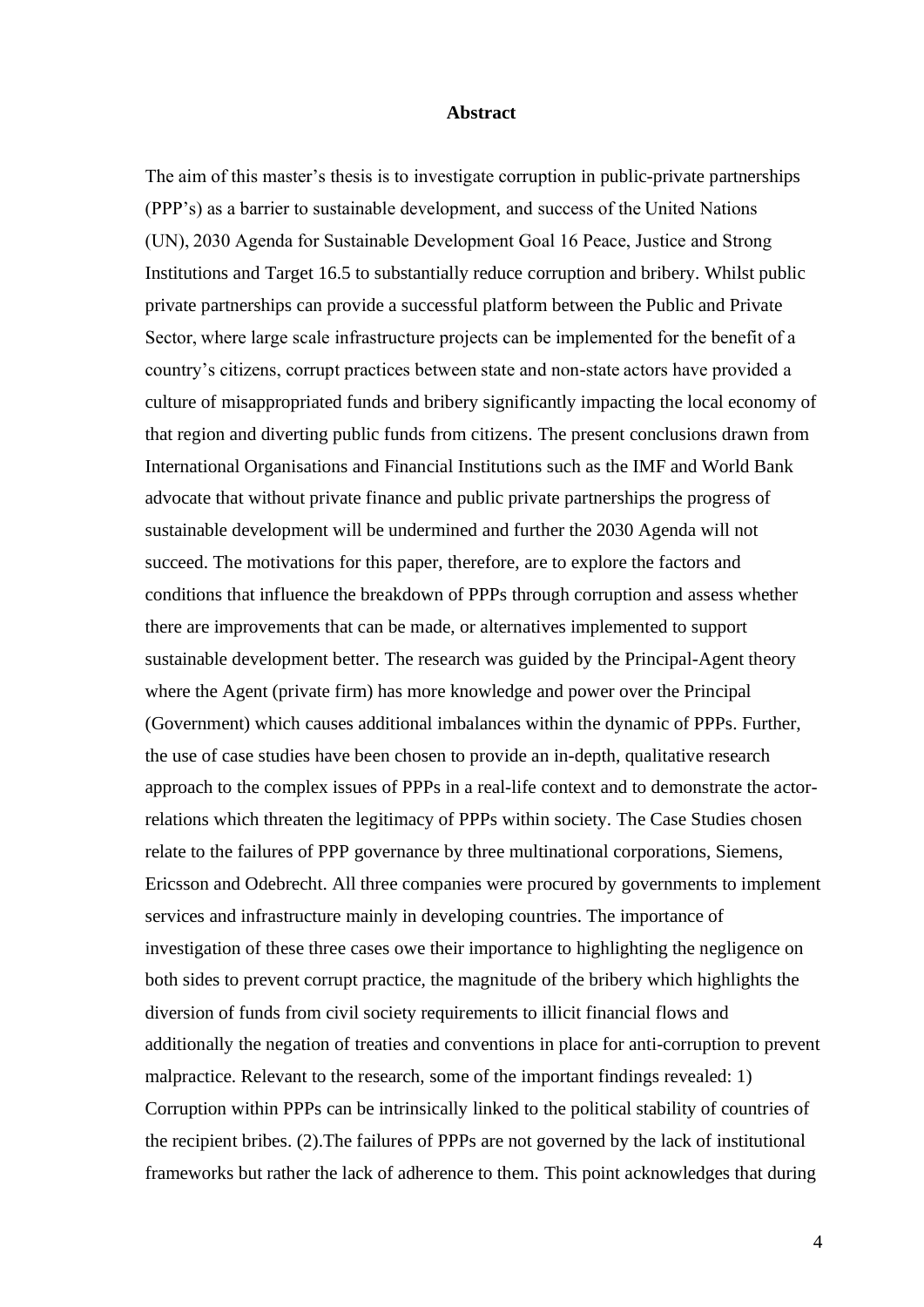the period of bribery, national governments signatory to the existing laws, regulations and treaties on anti-corruption were bypassed both by the principal actors within the Public Sector (including Presidents, Heads of State and other high-level Politicians). This exposes a gap within the governance framework where governments are willing to commit to anti-corruption legislation and guidelines in theory but not in practice. (3). Interesting to the debate, the dynamic between the developed and developing world is worth further exploration. The link between corruption and countries with political instability or a low rule of law has been well documented but the relevance of the case studies within this paper emanate from the lack of focus on corruption that stems from democratic states with good governance and a high rule of law that still fail to uphold prevention of corruption within PPPs. Of worthy attention, some international organisations have come under criticism in recent years for the lack of authority to combat corruption through its members state. This will be further explored where recommendations for 'more leniency' from the United Nations as a soft control mechanism fails to address the required impetus needed to ensure members adhere to their existing anti-corruption obligations. Finally, the findings illustrate that the failure to address corruption within PPPs has a direct association on the socio-economic status of countries where the combination of education, income and employment are jointly affected by corruption. This can be understood where corruption can support lower quality infrastructure such as schools or a diversion of funds away from education as well as income and employment where fraud can lead to poor service output, lack of trust between employees and budget cuts within an organisation. Thus, where corruption in PPPs require funds to be available for bribery, this may have a direct impact on employment growth and company innovation where corruption replaces sustainable development. As a consequence, its administration must be carefully assessed and alternatives explored in order for the full realisation of sustainable development to be achieved. Finally, the limitations of the paper do not allow for review of each and every allegation of corruption by the companies within the Case Studies but is sufficient to illustrate the scope of bribery within PPPs to demonstrate the detriments in global sustainable development. There is also a vast and collective of anti-corruption regulations and laws, not all of which can be covered however the fundamental conventions through the OECD and UNCAC will be highlighted with relevance to the topic.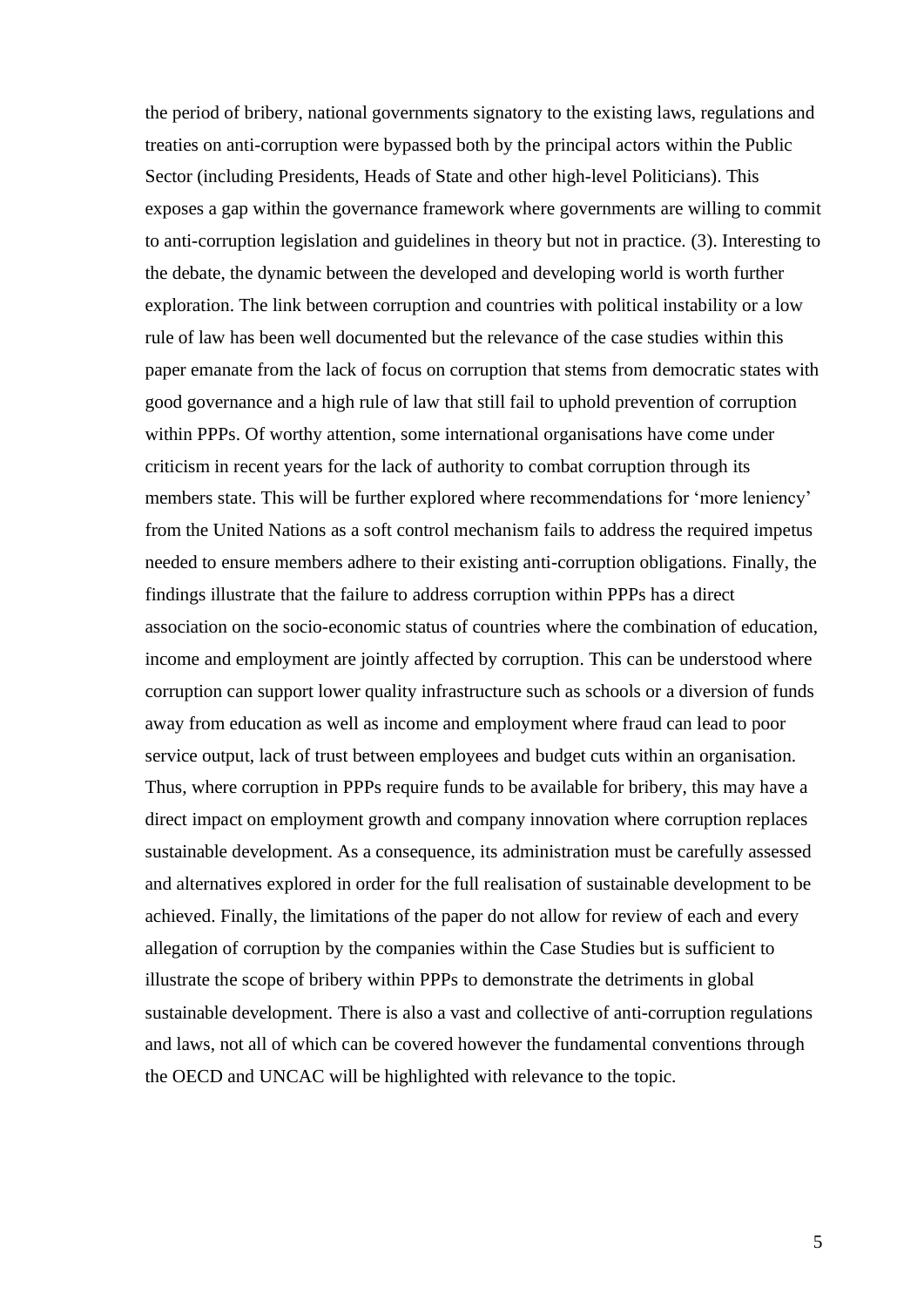# TABLE OF CONTENTS

| <b>Plagiarism Statement</b>                                                | $\overline{2}$ |
|----------------------------------------------------------------------------|----------------|
| Acknowledgements                                                           | 3              |
| <b>Abstract</b>                                                            | $\overline{4}$ |
| <b>Table of Contents</b>                                                   | 6              |
| List of Figures                                                            | 7              |
| List of Abbreviations                                                      | 8              |
| <b>Introduction</b>                                                        | 10             |
| <b>Literature Review</b>                                                   | 18             |
| Chapter 1 – Conceptualising the framework of Corruption                    |                |
| 1.1 Agenda 2030 Sustainable Development Goals and the role of PPPs         | 40             |
| 1.2 State and Non-State Actors – The Basis for Corruption                  | 43             |
| 1.3 The National and International Stage – Consequences for the Developed  | 49             |
| and Developing World                                                       |                |
| 1.4 Consequences of Corruption within the Global Economy                   | 52             |
| <b>Chapter 2 – Case Studies</b>                                            |                |
| 2.1 Siemens Case Study                                                     | 55             |
| 2.2 Ericsson Case Study                                                    | 60             |
| 2.3 Odebrecht Case Study                                                   | 63             |
| <b>Chapter 3-The Future Path of Anti-Corruption Mechanisms</b>             |                |
| 3.1 The Future of PPPs for the attainment of Sustainable Development       | 69             |
| 3.2 Regulation, Legislation and Technology in the fight against Corruption | 72             |
| 3.3 Global Governance for Anti-Corruption                                  | 78             |
| <b>Conclusion</b>                                                          | 82             |
| <b>Bibliography</b>                                                        | 88             |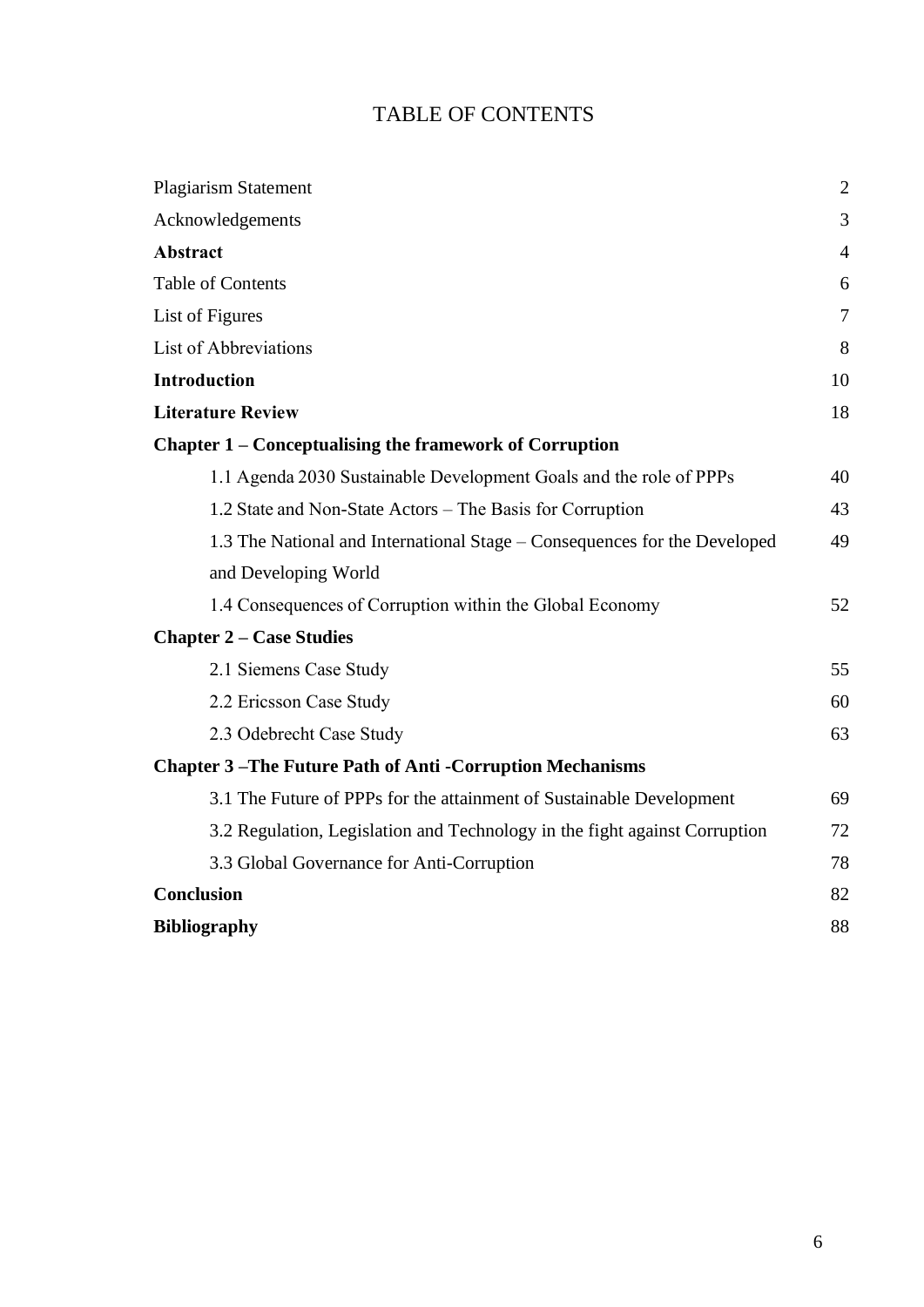# **List of Figures**

- 1. United Nations Sustainable Development Goals, (Source: United Nations Sustainable Development Goals, https://sdgs.un.org/goals/ accessed June 2021)
- 2. Risk Factors within PPPs, Rybnicek et al., Robert Rybnicek, Julia Plakolm & Lisa Baumgartner (2020) Risks in Public–Private Partnerships: A Systematic Literature Review of Risk Factors, Their Impact and Risk Mitigation Strategies, Public Performance & Management Review, 43:5, 1174- 1208, DOI: [10.1080/15309576.2020.1741406](https://doi.org/10.1080/15309576.2020.1741406)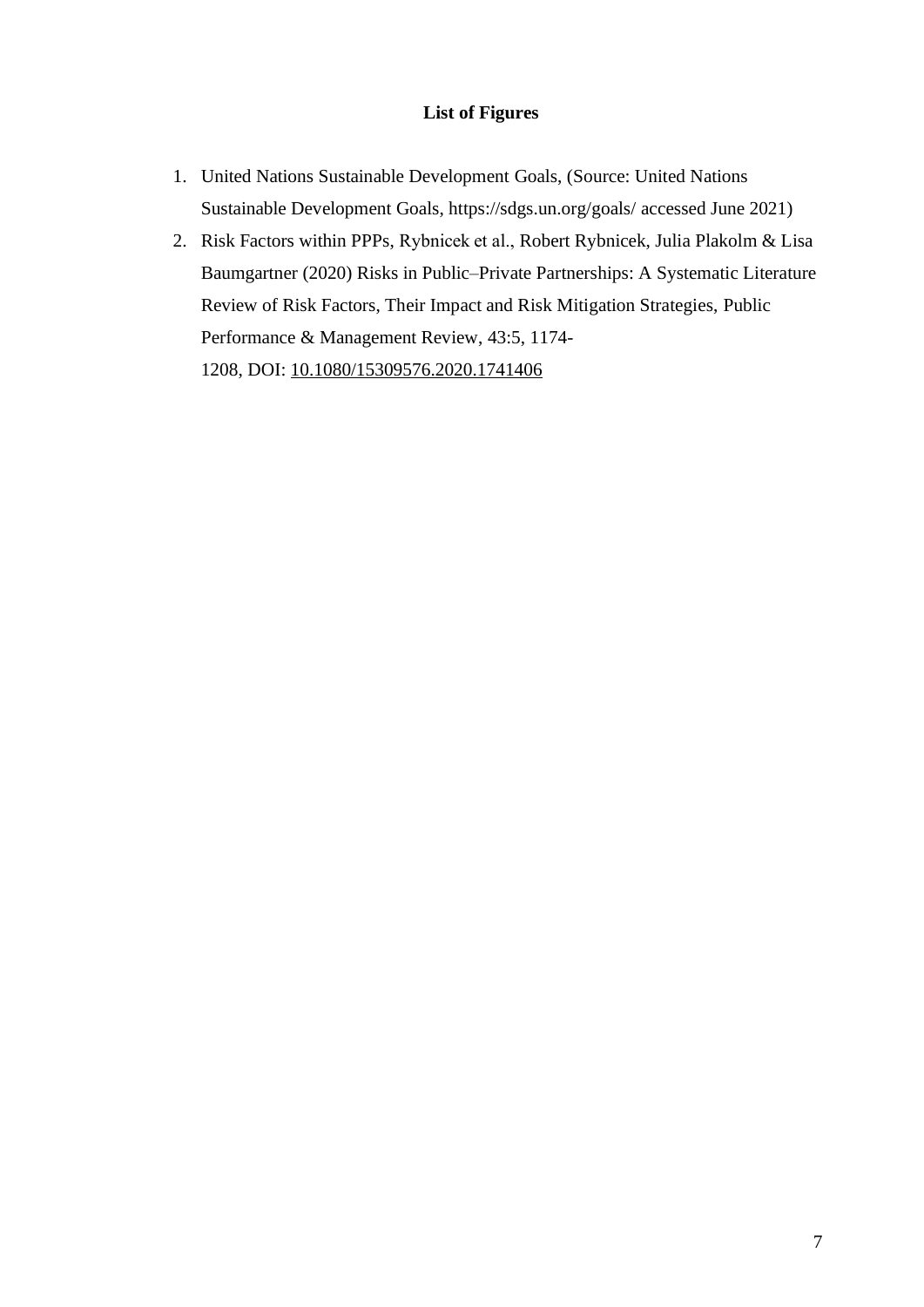# **List of Abbreviations**

- ADB Asian Development Bank
- AfDB African Development Bank
- AU African Union
- BOO Build Own Operate
- BOT Build Operate Transfer
- BT Build Transfer
- BTO Build Transfer Operate
- BOOT Build Own Operate Transfer
- DB Design and Build
- DBF Design Build Finance
- DBO Design Build Operate
- DBFO Design Build Finance Operate
- DCMF Design Construct Manage and Finance
- DFB Design Finance Build
- DFO Design Finance Operate
- DFBOT Design Finance Build Operate Transfer
- DOJ Department of Justice
- EC European Commission
- ERP Enterprise Resource Planning
- EU European Union
- CSO civil society organisation
- DBO design build operate
- EBRD European Bank for Reconstruction and Development
- EIB European Investment Bank
- EIU Economist Intelligence Unit
- EU European Union
- FDI foreign direct investment
- GDP gross domestic product
- IDA International Development Association
- IDB Inter-American Development Bank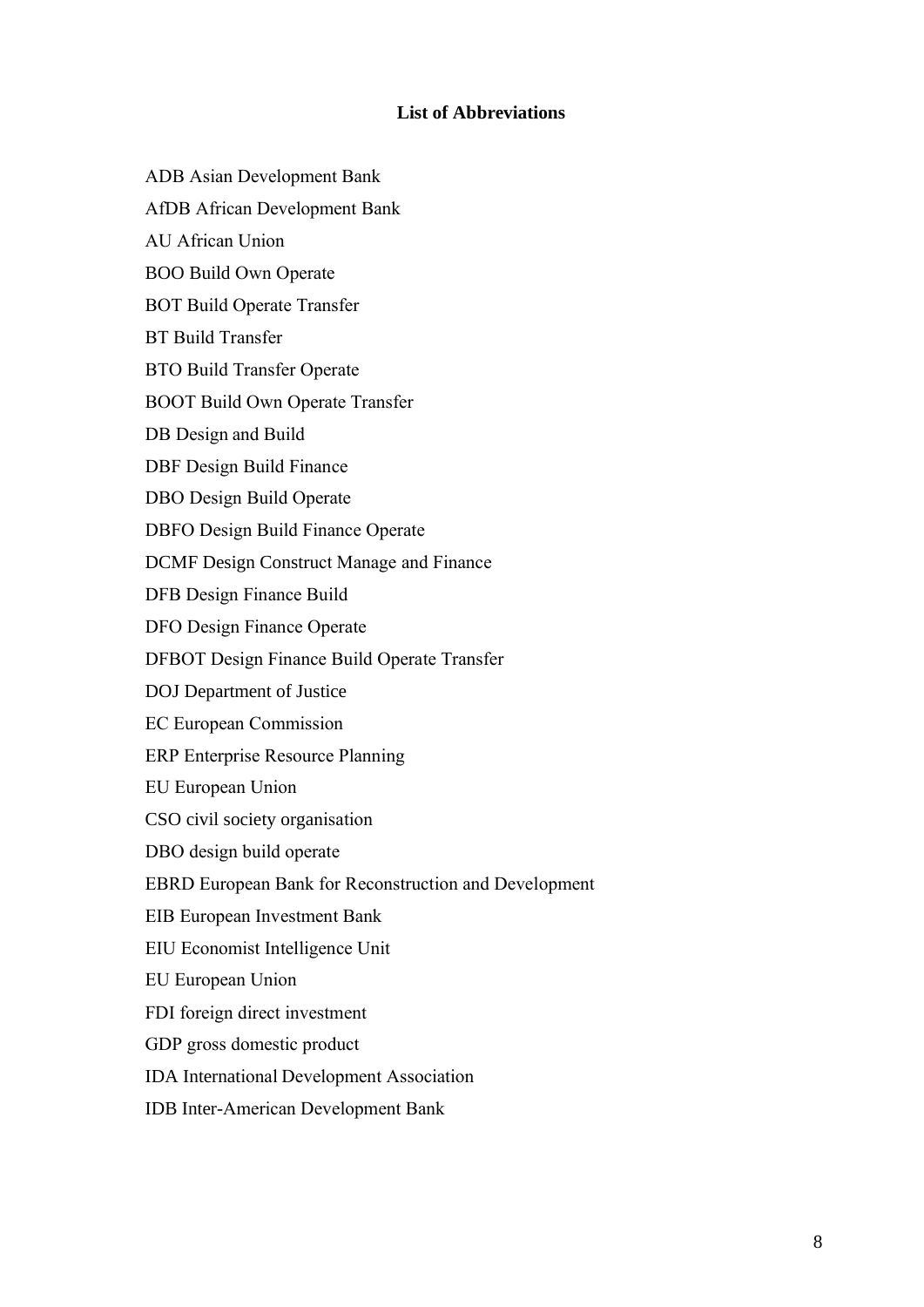IMF International Monetary Fund  

LIC low-income country 

MDB multilateral development bank 

MIC middle-income country 

MOF Ministry of Finance  

MOJ Ministry of Justice 

NPM New Public Management 

NT National Treasury 

OECD Organisation for Economic Co-operation and Development  

O&M Operation and Maintenance 

OMM Operation-Maintenance-Management 

PDP Public Donor Partnership

PFI Private Finance initiative 

PPIAF Public-Private Infrastructure Advisory Facility 

PPP public-private partnership 

PSIRU (Public Services International Research Unit)

SEC Securities and Exchange Commission

TI Transparency International

UK United Kingdom 

UN United Nations 

UNCITRAL The United Nations Commission on International Trade Law

UNCAC United Nations Convention Against Corruption 

UN Global Compact 

UNODC United Nations Organisation against Drugs and Crime

USA United States of America  

USAID United States Agency for International Development  

US DOJ United States Department of Justice 

VfF value for future 

VfM value for money 

VfP value for people 

WB World Bank

WBI World Bank Institute 

WGI World Governance Indicators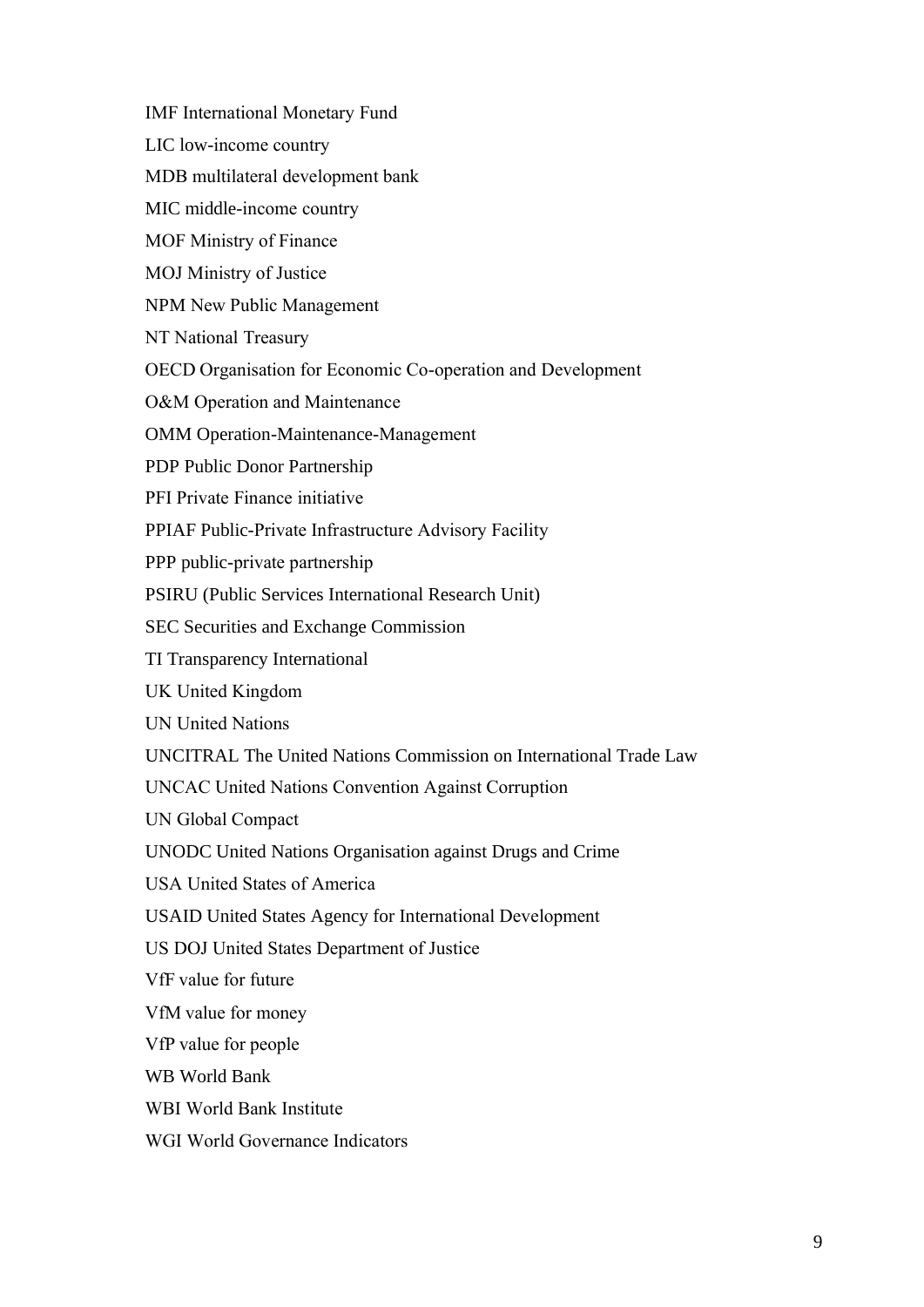# **Introduction**

*"Corruption breeds disillusion with government and governance and is often at the root of political dysfunction and social disunity" António Guterres, Secretary General of the United Nations United Nations, 2018*

The United Nations (UN) Transforming our world: the 2030 Agenda for Sustainable Development (A/Res/70/1) is a global plan, of which 193 countries have committed to transforming the planet through its 17 Sustainable Development Goals, including to end poverty, decent work, economic growth, reduced inequalities, prevention of corruption as well as peace, justice, and strong institutions. The Agenda is not legally binding, and thus implementation relies on countries to apply governance through goals. All countries have 169 targets where the evaluation of progress is managed through voluntary national reviews. To meet some of the targets, public-private partnerships (hereafter PPPs) have been favoured by the UN, where they provide governments with an opportunity to procure and develop public assets in collaboration with the private sector firms who bear the principal costs and responsibilities of the project. In the General Assembly Resolution for the 2030 Agenda, Paragraph 67 states, ' Private business activity, investment and innovation are significant drivers of productivity, inclusive economic growth and job creation (United Nations Joint Inspection Unit, 2017). As per the UN Secretary General's Reports in June 2017 and December 2017 on (United Nations Development System) UNDS reform, the call for the United Sustainable Development Group (UNSDG) to agree on a system-wide approach to partnership included; strengthening system-wide integrity, due diligence and risk management including the 10 Global Compact principles on private sector engagement; improve global level governance from the Global Compact and reinvigoration of United Nations Office for Partnerships (UNOP) as the global gateway for partnership (USCIB, 2019). In 2019, ECOSOC Partnership Forum, co- organized by the United Nations Department of Economic and Social Affairs (UN DESA), United Nations Office for Partnerships (UNOP) and the United Nations Global Compact, focused on "Partnerships Driving Inclusive Implementation of the SDGs" (ibid). The concept is based on the premise that PPPs can alleviate the effects of government shortages of funds for procurement while utilising the expertise, technological innovation and experience of private entities (Scheyvens et al., 2016). Public assets include housing, schools and

10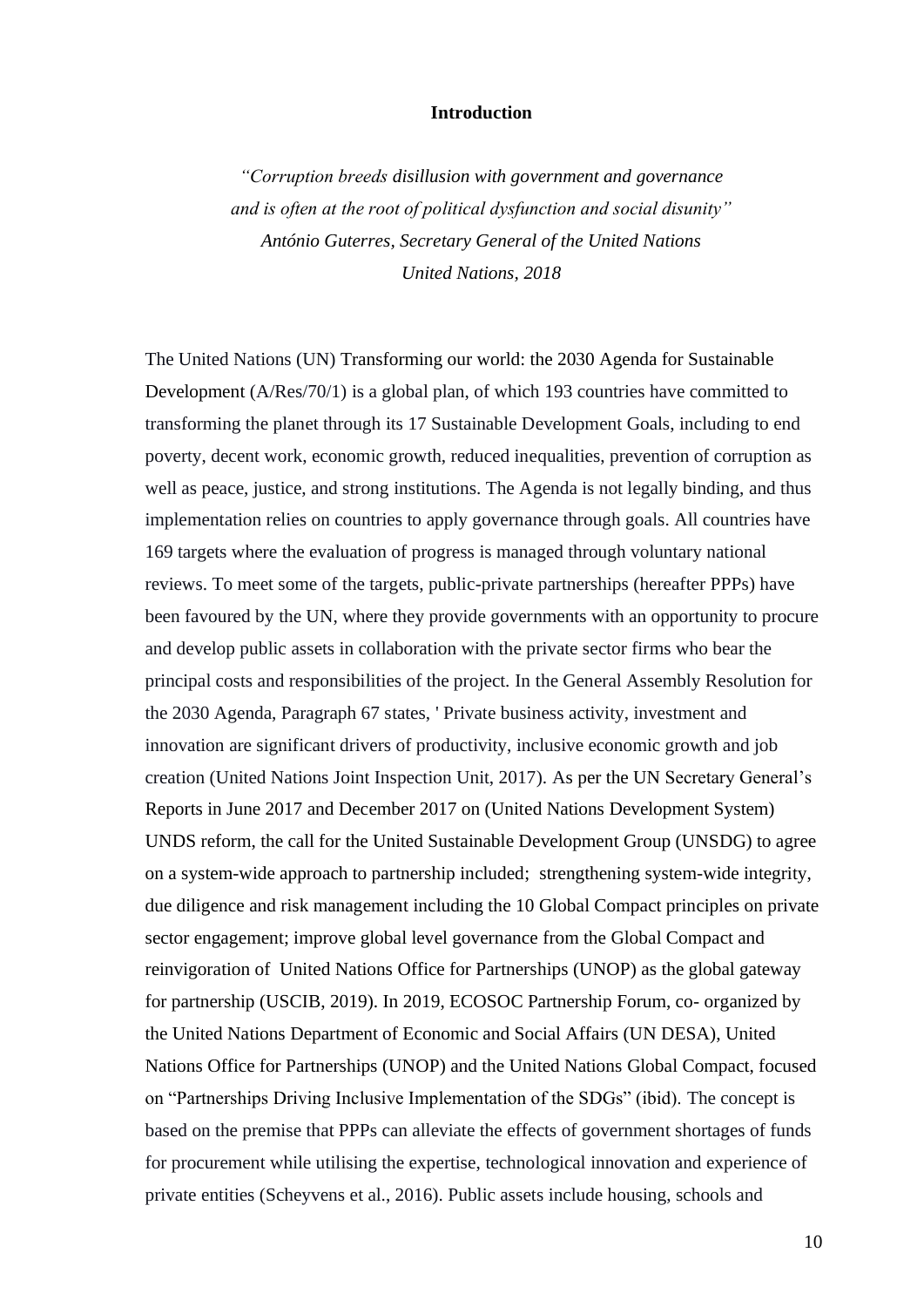education, hospitals and medical care, transport and technology, energy, water, sanitation and other industrial facilities. These partnerships constitute the instrument of choice by both the United Nations (UN) and International Financial Institutions (IFIs), especially for developing nations where resources are less attainable. The mechanism is considered successful for sustainable development implementation. Benefits include accessible finance and acceleration of growth in infrastructure and services where risk is transferred to the private sector operator, alleviating short-term funding issues for governments. At its heart, the dynamic partnership between the public and private sector is dichotomous, where the public sector's obligation to provide infrastructure and services to the state is separated from private-sector corporations who must maximise profits if they are to survive (Hall, 2015). The private sector's interest is to dominate market share within its industry. The premise behind this is that where firms dominate a monopolistic position within a sector, that company rids itself the problem of competition and can therefore demand higher fees for its products of services. Consequently, the priority for bribery may not be immediate profits as the latter benefits of monopoly and market share should likely guarantee this at a later stage. Corruption within PPPs has enabled levels of illegal activity at unprecedented levels of the global political hierarchy. At the top of the public sector hierarchy, both Presidents and Heads of State entrusted to govern society on behalf of its citizens have been found at the pinnacle of corruption allegations. In the private sector, Private firms are responsible for soliciting those bribes to public sector officials to obtain preferential treatment during the processes of tendering, competition, contractual negotiation, renegotiation, and dispute resolutions. As mentioned, bribery at its foremost function was mostly focused on building portfolios and amassing contracts in order to satisfy monopolistic ambitions. Indeed, such is the extent of bribery within PPPs for this purpose; companies have established whole departments to manage the operation of payments designated for the public sector worldwide. With estimations of over US\$ 1 trillion paid in bribes every year by the World Economic Forum, the drain of corruption on public funding leaves fundamental gaps within the reduction of poverty and inequalities in both developed and developing countries. John Prendergast, Founding Director of the Enough Project warns "regrettably, there is currently no coordinated strategy to gain the necessary leverage to disrupt the illicit siphoning of money by leaders and their foreign business partners, or to break the link between corruption and conflict" (United Nations, 2018). This is starkly apparent. Within the last two decades alone, judiciaries across five continents have been immersed in legal proceedings against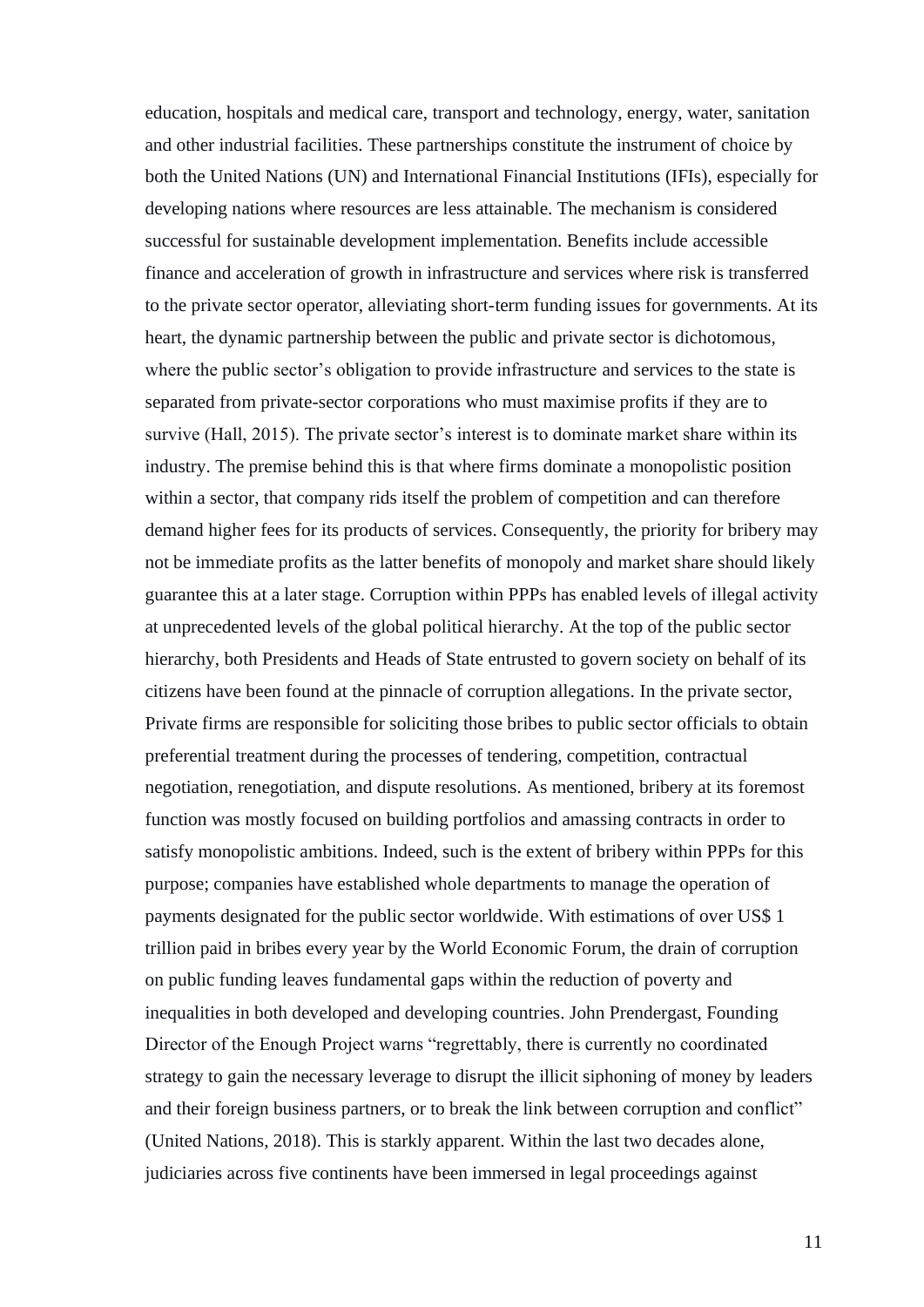companies responsible for over US \$2 billion in bribes from public-private partnerships worldwide. Recorded within the bribery of the case studies within this paper, such was the level of corruption at the highest echelons of power, Presidents from multiple countries were called to testify against allegations of corruption as a direct result of taking bribes within PPPs. The OECD has published such works as Putting an End to Corruption which, relevant to this paper acknowledges great progress in anti-corruption marred by the recent scandals that have put a blot on the landscape of the last two decades. The OECD Foreign Bribery Report shows that, on average, bribes equal 10.9% of the value of a transaction and 34.5% of profits (OECD, 2014a). The report recognises that at 57 per cent, more than half of foreign bribery cases occur to obtain a public procurement contract (ibid). Of relevance to this paper the OECD recognises that corruption and mismanagement are a chronic problem across OECD and emerging countries where it is the developed countries that must also be examined in the context of their lack of observation to the law. Critical to the response to this prevalent behaviour, good governance practices must be implemented at the domestic level of all countries. Updating anti-corruption policies within a government with specific anti-bribery conditions should be implemented within HR policies at every level of leadership. Auditing processes must have oversight of public sector payments and receipts by public officials. Separate compliance departments that have autonomy to work independently should be incorporated into public sector organisation. Additionally, and importantly, anti-corruption legislation must be robust to ensure no person no matter the position held is above the law relative to corrupt practice. Important to note, the case studies presented do highlight positive trends in the anticorruption narrative relative for building strength on a global level. Of significance, the transnational support that has been leveraged by the countries involved to share data, both historical and economic, to align legal responses and punishment on the perpetrators. Such frameworks are critical in the global response to corruption. Aside from tax evasion, this massive diversion of funds has significant implications on the first goal of the SDGs to end poverty where offshore accounts hide the proceeds of bribery, stifling economic growth within a country. The challenge for the regulators is to track the illicit financial flows received by businesses or individuals often secreted in offshore accounts to avoid tax and detection.

Goal 16 Peace Justice and Strong Institutions and Target 16.5 for the prevention of corruption is integral to the overall success of all goals, especially where Mauro provides empirical evidence that corruption lowers investment and economic growth **(**Mauro,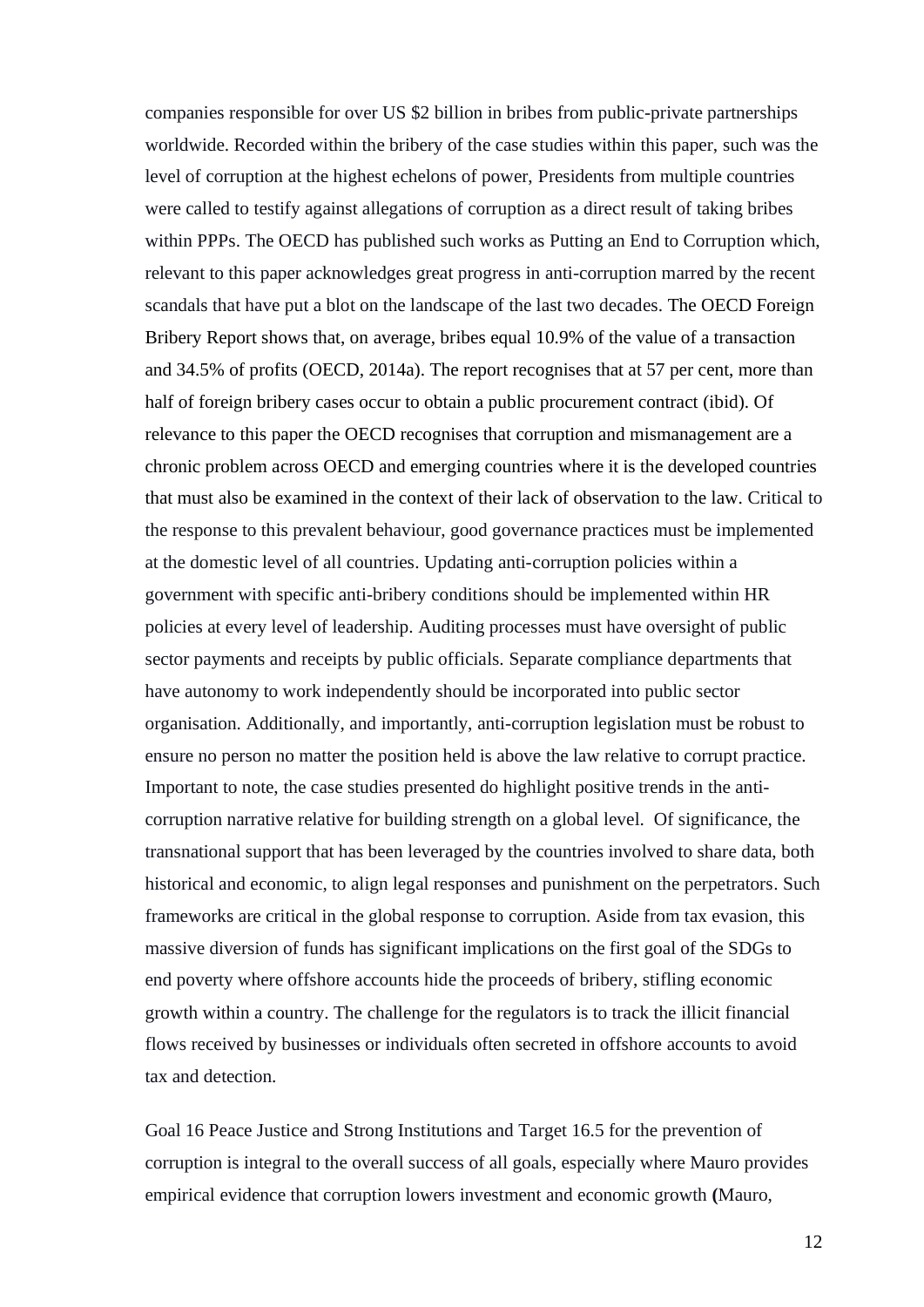1995)**.** In 2013 the UN warned, "the current global governance system is not properly equipped to manage the growing integration and interdependence among countries" (UN.org, 2013). The implications of global inequality and weak regulation constitute an inherent risk to attainment of the Sustainable Development Goals (SDGs) by 2030, especially where the OECD warns, regulatory implementation and enforcement remain the weakest link in regulatory governance (OECD, 2015). Additionally, the international institutions are also undergoing something of a crisis which OECD Secretary-General Angel Gurría commented: "International organisations contribute to a rich, diverse ecosystem of international rules and standards. Nevertheless, they are not immune from the context where trust in public institutions, evidence, and expert advice is deteriorating (OECD, 2019). As a consequence, this paper aims to critically assess the barriers of corruption within PPPs as the heavily promoted instrument of choice by International Organisations and Financial Institutions to reveal structural weaknesses that, if left ungoverned, threaten the fabric of social democracy, economic growth and political stability and consequently the 2030 Agenda of Sustainable Development Goals.

#### **Research Objectives and Questions**

Following these observations, the motivation for this paper is to demonstrate the instability of PPPs both through their project governance and the overriding institutions that govern their practice. This will be supported through the presentation of academic and economic literature and qualitative research. The aim of the research is to provide a critical discourse analysis in response to the heavy promotion by the international community for the use of PPPs to fulfil the objectives of sustainable development. The research aims to present substantial evidence that the current framework of PPPs are insufficient to prevent corruption, especially concerning the developing world where the impacts promised have not been delivered. Significant factors such as the political, legal, economic and governance frameworks within the domestic arena have been cited as the catalyst for corruption within PPPs where political instability and poor governance reign.

The research is constructed of three main objectives.

• The first will assess the relevant aspects of institutional frameworks for PPPs and how inherent deficiencies in project implementation both of PPPs and within the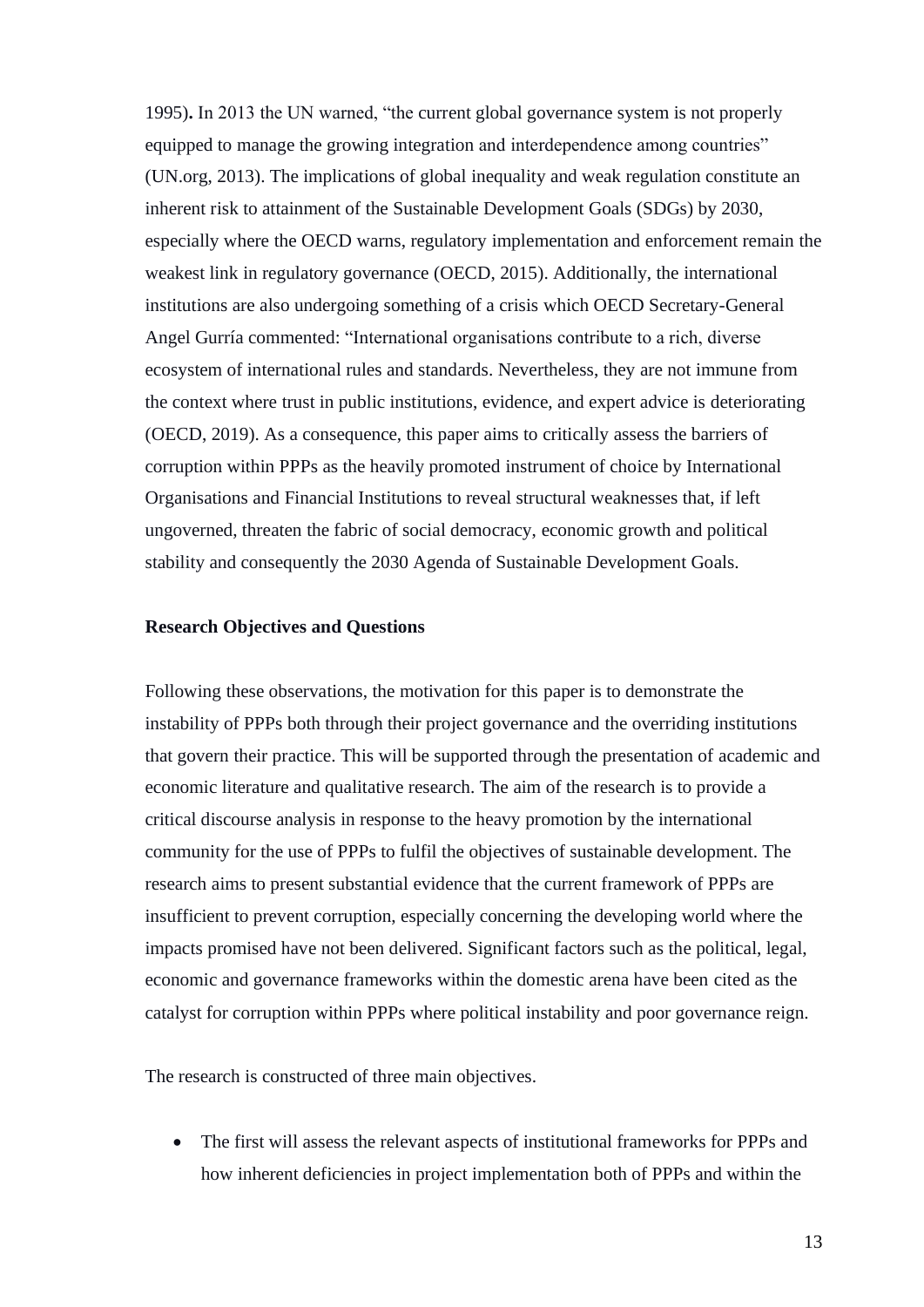Institutional frameworks that support their governance allow for corruption to form and barriers to sustainable development to perpetuate.

- The second explores the Principal-Agent theory to understand the impact of corruption within PPPs and assess the significance and dynamics of actor-relations within state and non-state, national and international and domestic and global governance roles where a distortion of authority lends support to corrupt practice. Important to this analysis will be how each of the different actors within the dynamic of Principal to Agent relationship conduct their obligations of governance.
- The third examines the role of governance applicable to governments and international organisations to identify current failures within PPPs where private firms have created a platform for corruption to take place. This section addressed the mechanisms that harm and tools that strengthen the implementation of PPPs against corruption as well as alternatives that support better economic growth.

Essential questions to be addressed include (1) what are the failures of PPP administration and are there weaknesses in the existing frameworks of governance institutions that allow for a lack of adherence from countries obliged by anti-corrupt regulation; (2) what are the various dynamics of relationships that surround the execution and governance of PPPs and how do they affect corruption within PPPs; (3) What are the governance frameworks in existence, how do they support protection against corruption within PPPs and how can innovation and improvements within the governance system better prevent corruption in PPPs moving forward.

### **Research Methodology**

The research methodology is organised into four parts, of which the first section will undertake a review of the academic and economic literature. The study will primarily seek to define the definition, purpose, objectives and framework of the three main topics: PPPs, corruption and sustainable development. This section will introduce the Principal-Agent theory to demonstrate the significance of the power play between the Principal or Government and Agent or Private firm where the Principal may, for example, delegate a project to an agent where the Agent is in receipt of more information (such as costs, quality of materials, risks etc.) than the Principal. The Agent uses this information to gain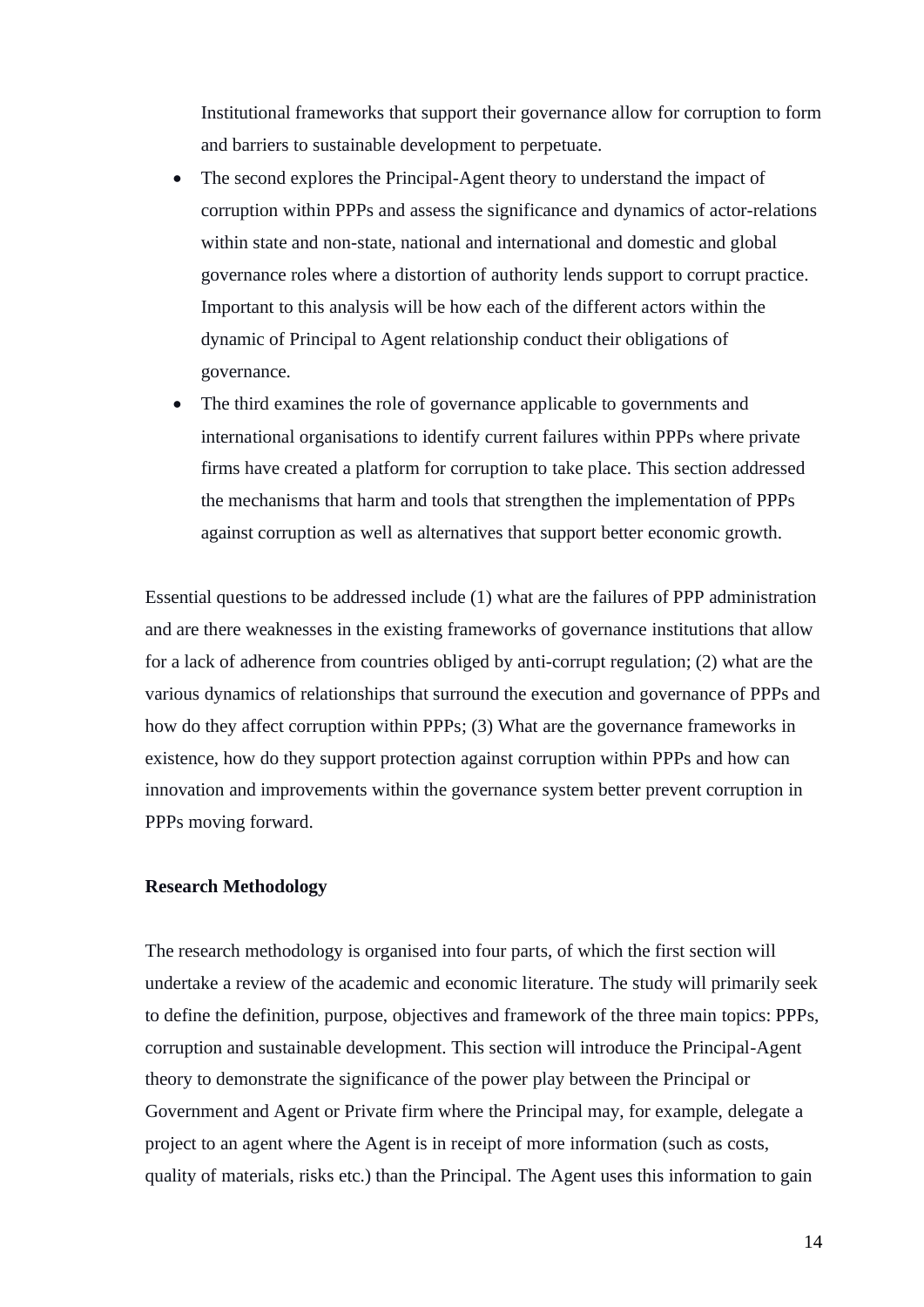the advantage of the Principal, which disrupts the balance of the partnership. The Agent can also distort the relationship by offering incentives or bribes, which will further deter the Principal from making impartial judgements either at the tender, budget or renegotiation stage, thereby obstructing the legitimacy of governance from within the project. The literature is then divided between two different camps. While most authors within the review support the claims of corruption as a barrier to sustainable development; some scholars propound the hypothesis of corruption as an enabler for growth where corruption shifts financial resources faster than traditional procurement methods. Some scholars (Huston, 2007, Méon and Weill, 2008) have even offered these as the stimulus to which not only can corruption thrive, but socio-economic conditions can experience growth. Further examination of the literature will explore this concept to understand if society can be improved through corruption in PPPs accelerating the growth of services and infrastructure

The first chapter is divided into four parts. An examination of the role of PPPs to support sustainable development will be explored in the context of the global governance role, followed by the mechanisms used to influence the contractual process unjustly. The section will further, examine the dynamic relationship between the state and non-state actors where impediments of risk transfers, cost failures and corruption undermine the execution of development. The more comprehensive assessment will follow with the contrasting positions of the developing and developed world to highlight the inconsistencies between the expectations on less advanced economies set against the lack of equal condemnation that appears to affect the more developed countries that operate under a higher rule of law. This chapter will also explore opportunities that may support developing and indeed developed nations to manage the complexities of PPP contracting. Using examples by notable Theorist Jean Tirole this section explores the importance of economic regulation to support overall market sustainability. The final part of this chapter assesses the consequences of corruption within the global economy. Here corruption in PPPs will be examined in terms of the propensity for money laundering and illicit financial flows where this diversion impacts negatively on both sustainable development and progress of the 2030 Agenda for Sustainable Development Goals.

The use of case studies in the second chapter has been carefully chosen to provide a deeper frame of reference to the problems that encompass PPPs and their use for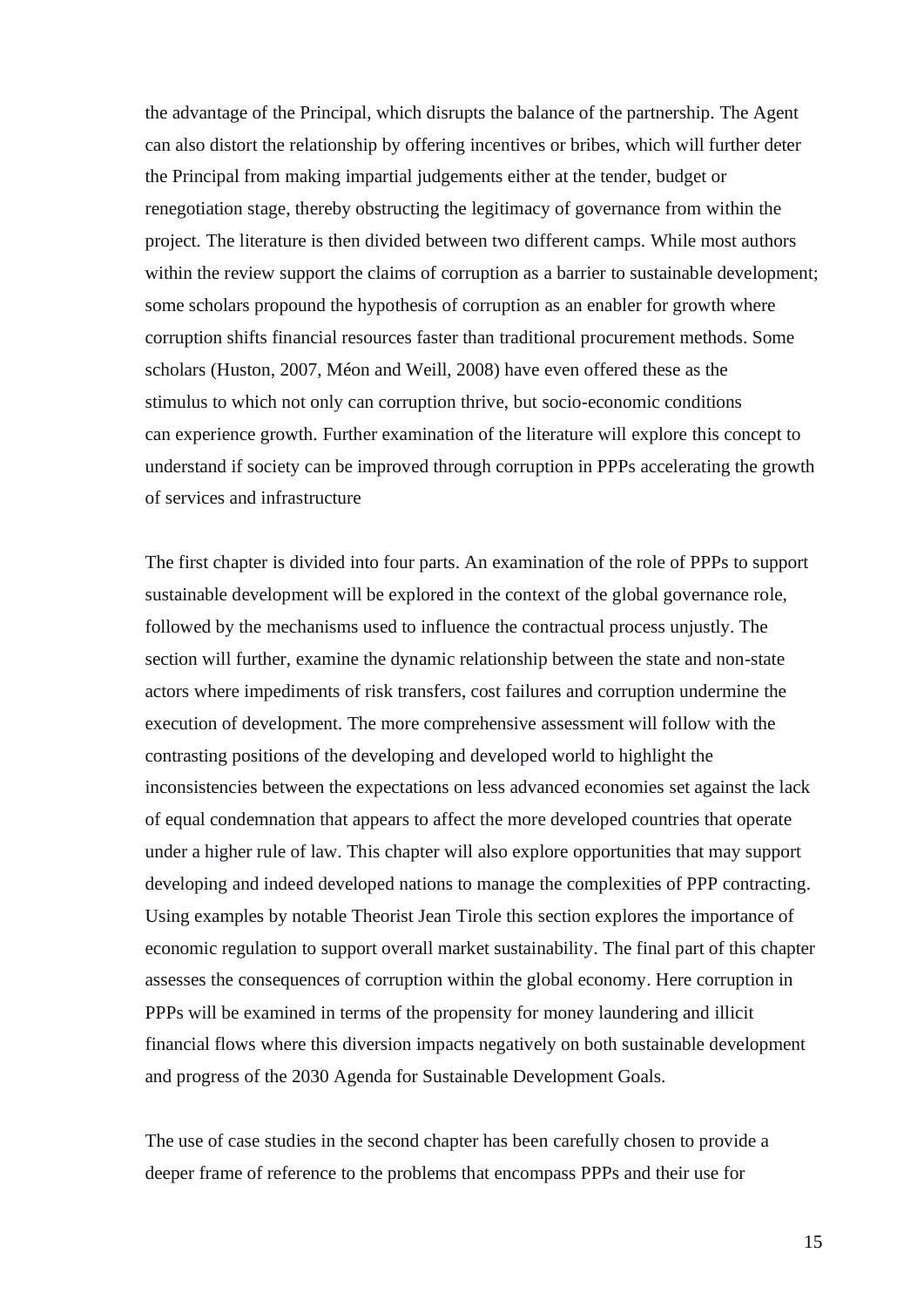sustainable development and economic growth. The case studies offer real-life contextual narratives which demonstrate the inabilities of both state and non-state and national and international actors to govern PPPs legitimately and transparently, thus providing further attestation to their limitations and risks and the constraints of current regulation. The case studies focusing on three multinational corporations, Siemens, Ericsson and Odebrecht, will be deconstructed to illustrate the dangers and destruction that PPPs in international business have performed. The findings will show that both public and private sectors disregarded the regulations to extract criminal gain in each case. Notably, each instigator of bribery has its origins from a wealthy state and, in most cases, expels its corrupt practices towards economically challenged states. The case studies reveal that actors' behaviour substantially distorts the nature of PPPs as authentic providers of service and infrastructure. The findings also highlight the inefficiencies of countries to adhere either to their domestic laws or the international governing treaties and conventions they are signatory. What this demonstrates for this paper is two points. The first justifies the hypothesis that PPPs are not fit for purpose and risks long term development. Secondly, the global governance organisations are insufficiently empowered to prevent corruption on a grand scale. Some states for example have still not criminalised all aspects of bribery, demonstrating a lack of commitment to the anti-corruption governance structures. The final point regards the monitorships allocated to the private firms. This paper also proposes lengthening the governance where short-term monitoring of 3-4 years may not adequately reform the future behaviour of perpetrators.

The final chapter conceives the hypothesis as correct and presents the concluding results from the analysis of the topic. The paper concedes that corruption is endemic within multiple parts of the PPP process but is also resultant of the lack of legitimate control mechanisms between each of the relationships of state and not-state and developed and developing nations. Many governing institutions exist which offer precise and resolute administration of the execution of PPPs, such as the United Nations Convention against Corruption which stipulates the code of conduct obligated by the public and private actors within the partnerships. Additionally, there are legal frameworks that offer resolution towards bribery and corruption cases where substantial fines and monitorships of companies are awarded. Despite these constitutional arrangements, the continued problem of bribery persists. The analysis thus incorporates recommendations towards better governance as well as practical and achievable implementations that can support a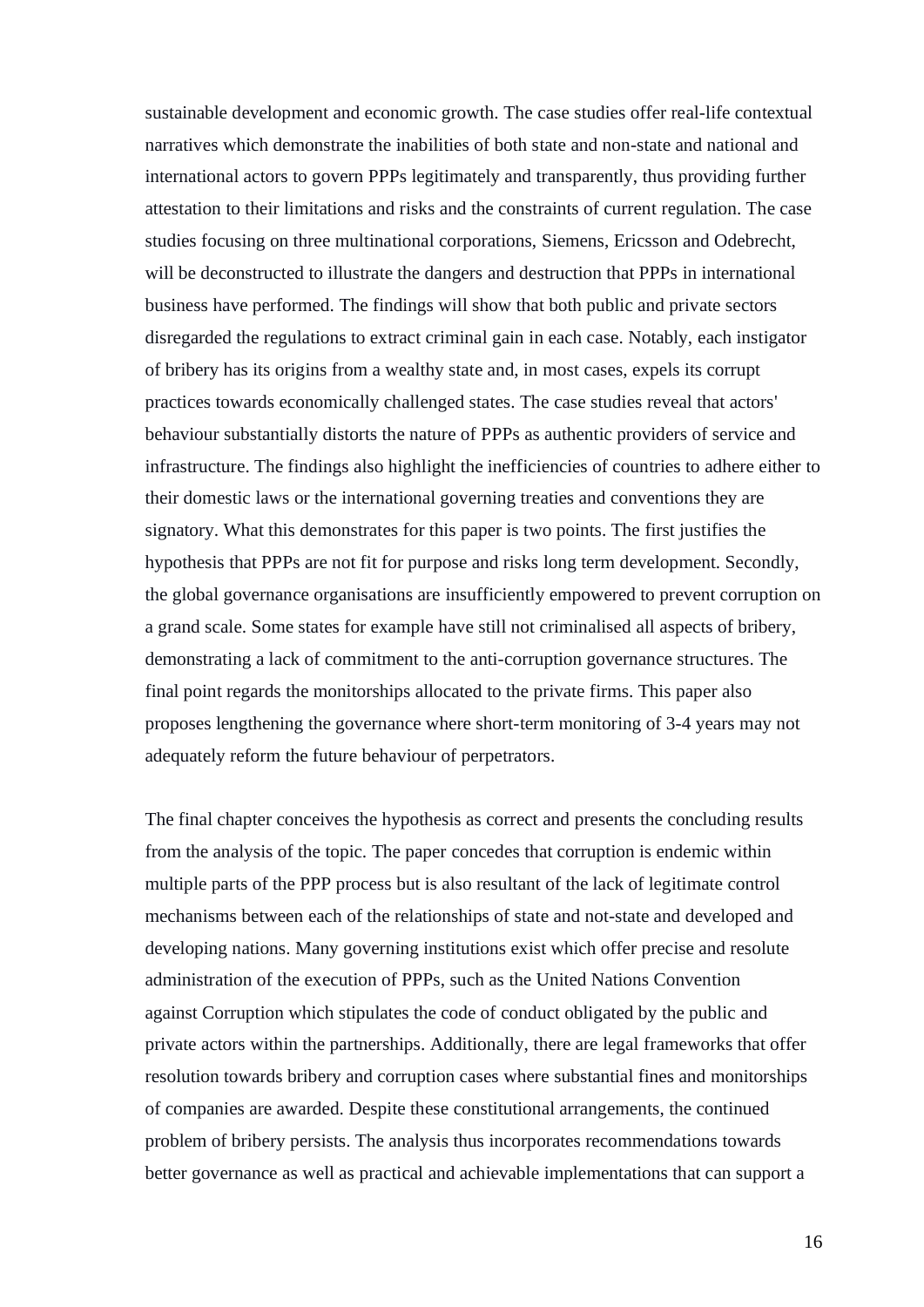reformation of the PPP operating framework through regulation, technological innovation and legislation. The chapter will close on the issue that is fundamental to the ongoing threats to sustainable development, where this paper proposes a re-evaluation of the institutional powers is required to provide a better and omniscient role of the governor to corruption through PPPs.

In conclusion, this paper carries the notion that current efforts to reform PPPs are unsustainable unless radical reforms are made at the domestic and international levels. The root cause of corruption is too systemic to allow the ritual of the Principal-Agent relationship to continue ungoverned. This has led to some innovative and welcome reforms, which will be further explored. Whilst the International community offer a multitude of modes of governance, the more significant issue that requires continued research and exploration is the failure to which nations that are obligated to treaties, notably the developed ones that have high levels of governance and the rule of law and yet are systematically caught obstructing it. This point is dedicated to both the recipient country of the bribes and the originating country of those bribes. Consequently, where the limits of this paper do not allow for an in-depth analysis of the Principal-Agent relationship between countries, nations that do hold back information for private gain sufficient and implementable control measures are needed to change future outcomes radically. Ultimately, for and until the Goal of Peace, Justice and Strong Institutions is fulfilled, the risk of corruption to all implementation Agenda Sustainable Development Goals is endangered.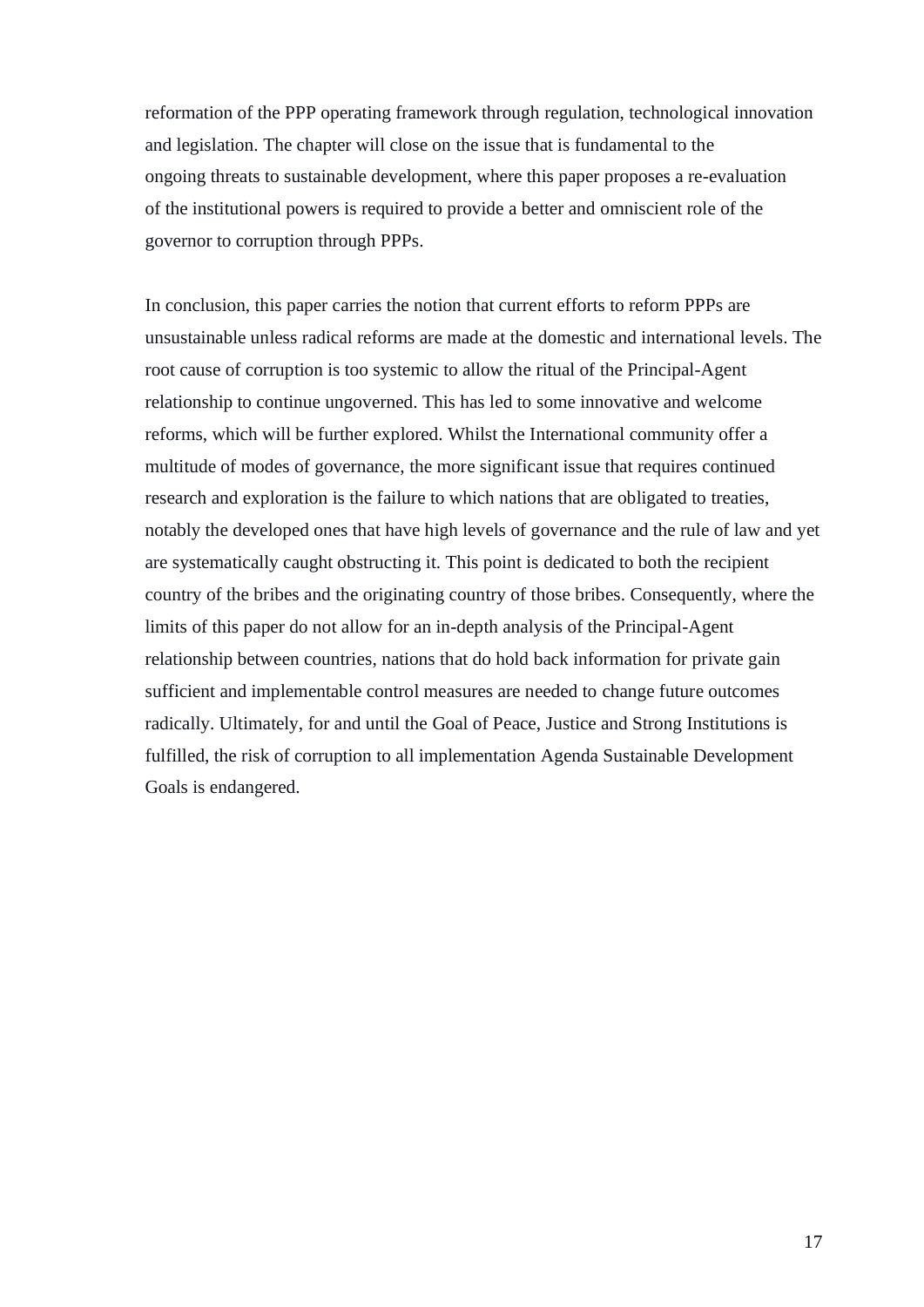### **Literature Review**

#### **Introduction**

The literature review aims to contextualise the research study into its dominant topics, public-private partnerships (PPPs), sustainable development, and corruption risks. The first part commences with the deconstruction of a PPP, its core parts, definition, historical origins and models. The chapter will include PPPs' objectives and essential aspects that demonstrate the historic nature of risks that PPPs exhibit. This chapter will introduce the frameworks of agency theory expounded by economic theorists to explain the imbalances in PPPs through the Principal-Agent theory. The critical part of this theory is the fundamental dichotomy where execution will constantly be jeopardised by the imbalance of each actor's behaviour. The second part of this review examines the controversial theoretical basis for corruption as a proponent for strategic economic growth where bribery can accelerate the execution of projects for infrastructure and growth in low governance nations. The third part of this review will introduce Sustainable Development and the United Nations 2030 Agenda for Sustainable Development Goals with specific interest for Goal 16, Peace, Justice and Strong Institutions and Target 16.5 to prevent corruption. The study will highlight the aims, objectives and review methods for the goal of Sustainable Development whilst providing a context of statistics that evidence the threats of non-attainment of these goals. Finally, the review illustrates the contrast between good and bad governance as catalysts to support or negate sustainable development progress.

### **Definition of Public-Private Partnership**

The demand for public infrastructure and services globally grows unabated. With the corresponding requirements for sustainable development, the public sector increasingly relies on the private sector to support investment and execution that meets market demand in Public-Private Partnerships. This dynamic is the essence of this paper, where the debate of whether PPPs support or are a hazard to sustainable development are explored. The World Bank (WB) defines the concept of public-private partnerships (PPPs) as a long-term contract between a private party and a government agency for providing a public asset or service, in which the private party bears significant risk and management responsibility (World Bank, 2012). In essence, the collaboration stemmed from government financial constraints where access to capital from private institutions could act as an enabler for providing infrastructure or services. Through PPPs, governments could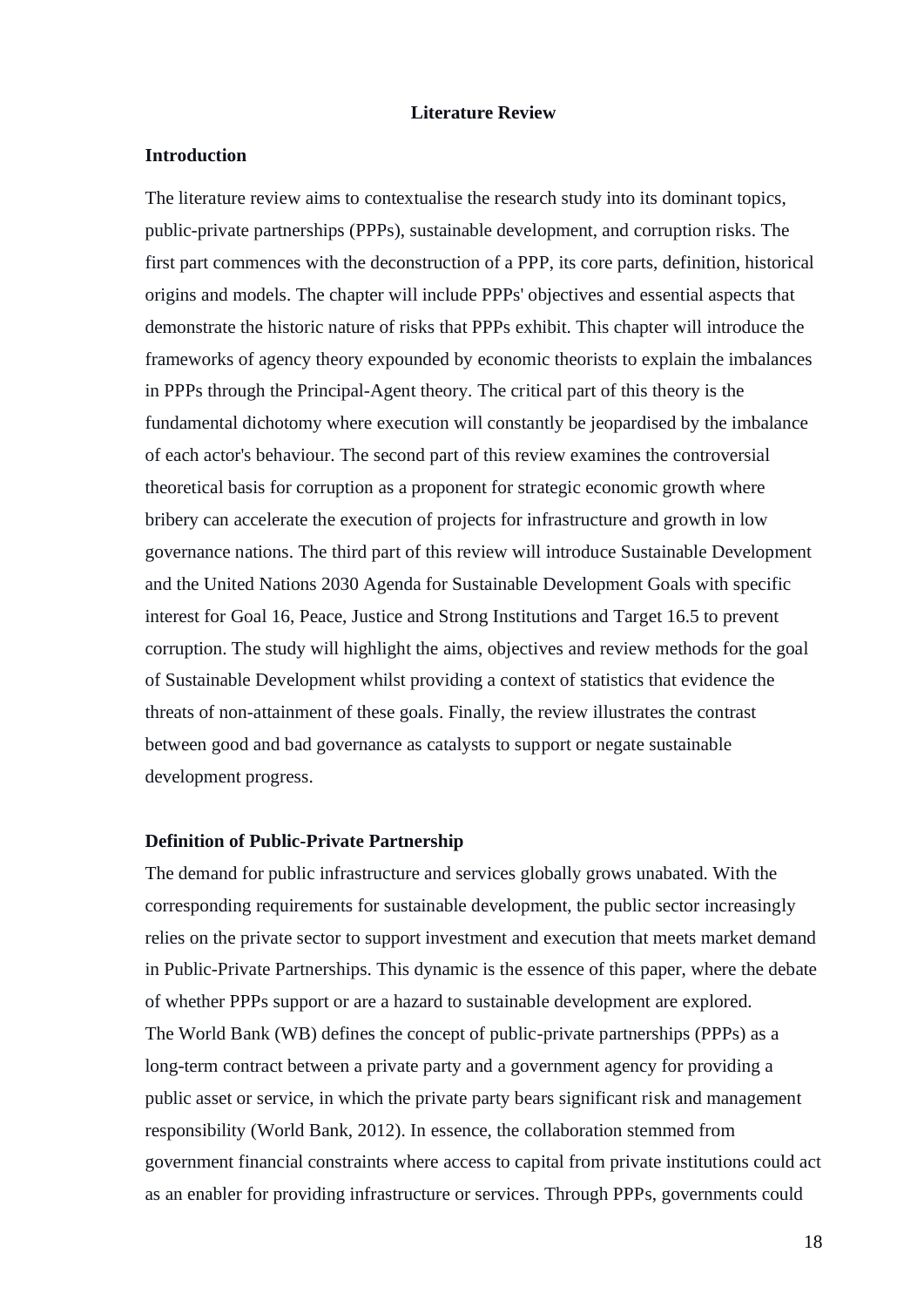implement critical transport, water, waste, sanitation and power infrastructure, improved healthcare, education, housing, prisons, and urban growth were areas of expertise support increased infrastructure growth, technological progress and employment.

Such is the complexity and multiple variations of 'public-private partnerships' globally, both academic and international institutions are yet to define a singular, agreed, the definition of the relationship (Felsinger 2008, Hodge and Greve 2007, Zhang 2005a). For example, the OECD stipulates, "there is no widely recognised definition of PPPs and related accounting framework. Eurostat, the International Accounting Standards Board (IASB), International Monetary Fund (IMF), International Financial Reporting Standards (IRFS) and others work with different definitions (OECD, 2012). Some scholars perceive PPPs as a relationship between any contracting entities, while others have interpreted it to mean an emergence of an alternative to contracting out (Nayak, 2019). Leavitt and Morris (2007) argue that PPP involves a continuous range of private/public mixes. According to Grimsey and Lewis (2005), the concept of PPP entails some form of privatisation since the state does not perform a direct and vibrant role in projects. At one end of the spectrum, a government entity facilitates the production of services or products, while at another extreme, the state entirely divests all roles for services or products. PPP arrangements lie between the two extremes. Lorman (2018) says a PPP is a form of outsourcing or the frequently misused concept of privatisation. Hodge, Greve and Boardman postulated the broader question is not the definition, historical origins or degree to which it constitutes a new policy delivery solution or even the technical complexity (Hodge, Greve and Boardman, 2010). It is the accusations of illegitimacy and concerns about the crucial governance challenges that current governments are placing on future generations through long term contracts" (ibid).

Historically, public-private partnerships in various formats have been in use for centuries. Still, one of the earliest and most relevant for this paper was the Charles River Bridge which dates back to the 1700s in Massachusetts, USA. Although successful (the bridge earned over US\$1 million in its first forty years), citizens complained about ongoing tolls despite profits exceeding the original cost of construction. (Lorman, 2018). Following an application for a new bridge that offered free passing to citizens, the private firm commenced legal proceedings where the firm alleged violation of its property rights. The case went to the United States Supreme Court who would rule that the right to use water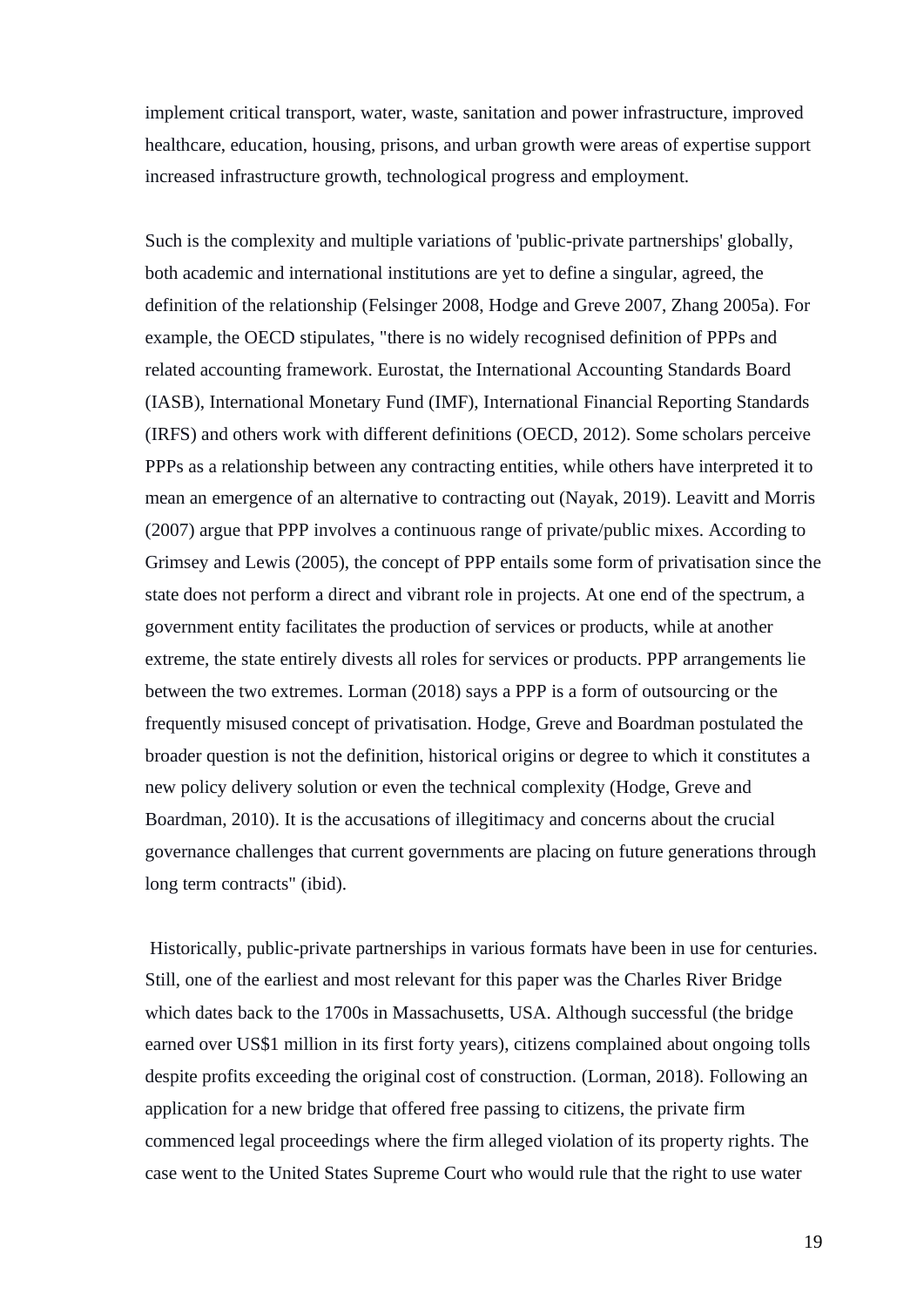was non-exclusive, and the private firm lost the case. There are two critical points to this case. The first is relevant to the protection of citizens where sustainable development gave way to private gain with no public sector regulation for the rights of its citizens. Second, the lack of regulation and forecasting failed to examine the burden of risks not just to the private firm but to the state's citizens and even the stability of the state (with who the private firm vigorously challenged in court). Ultimately, the case exhibits some of the lack of definition and ambiguity that exists within PPPs today. For more recent and relevant context, this paper highlights the British implementation of the Private Financial Initiative (PFI) first brought in by the conservative government in 1992 and moderated by the Labour government of 1997. Established to modernise traditional procurement procedures, the PFI spurred a fresh approach of private firms managing the risk and funding of projects whilst enabling governments to reduce the burden of debt on balance sheets. The concept was born out of neoclassical notions that public services and infrastructure would benefit more from competitive incentivisation than state coordination. Additionally, efficiencies in time, cost and resources would be better served by the private sector over the public sector.

Historically, this neoclassical view was attributed to the industrial revolution, where technology accelerated (Glaeser, 2009). Equally relevant, the Keynesian arguments warned unregulated markets will fail to maximise resource allocation efficiently. Further to this argument and this paper's rationale, failure to prevent the monopoly power of the private sector and govern efficiently leads to abuses of monopolistic control and the emergence of hidden knowledge. This undermines transparency and accountability within markets and leads competition to break down. The problem that would impinge the neoclassical thinking relevant to the case studies presented in this paper show the economists failed to see the dangers of PPPs since economic transactions are believed only to occur when both parties, acting rationally, consider them to be mutually beneficial (Caporaso  $\&$ Levine, 1992 The establishment of PPPs within policymaking followed concerns by former UK Prime Minister Margaret Thatcher over high inflation rates and the stronghold of trade unions and public ownership, which was seen as detrimental to the advancement of industry growth. Important to note, this privatisation witnessed some of the highest UK unemployment rates in the 1980s at 11.9 per cent and 3 million unemployed (Office National Statistics, 2015). Nevertheless, what would follow the UK's foray into PPPs would be a global interest in privatisation and the mechanisms of PPPs in several

20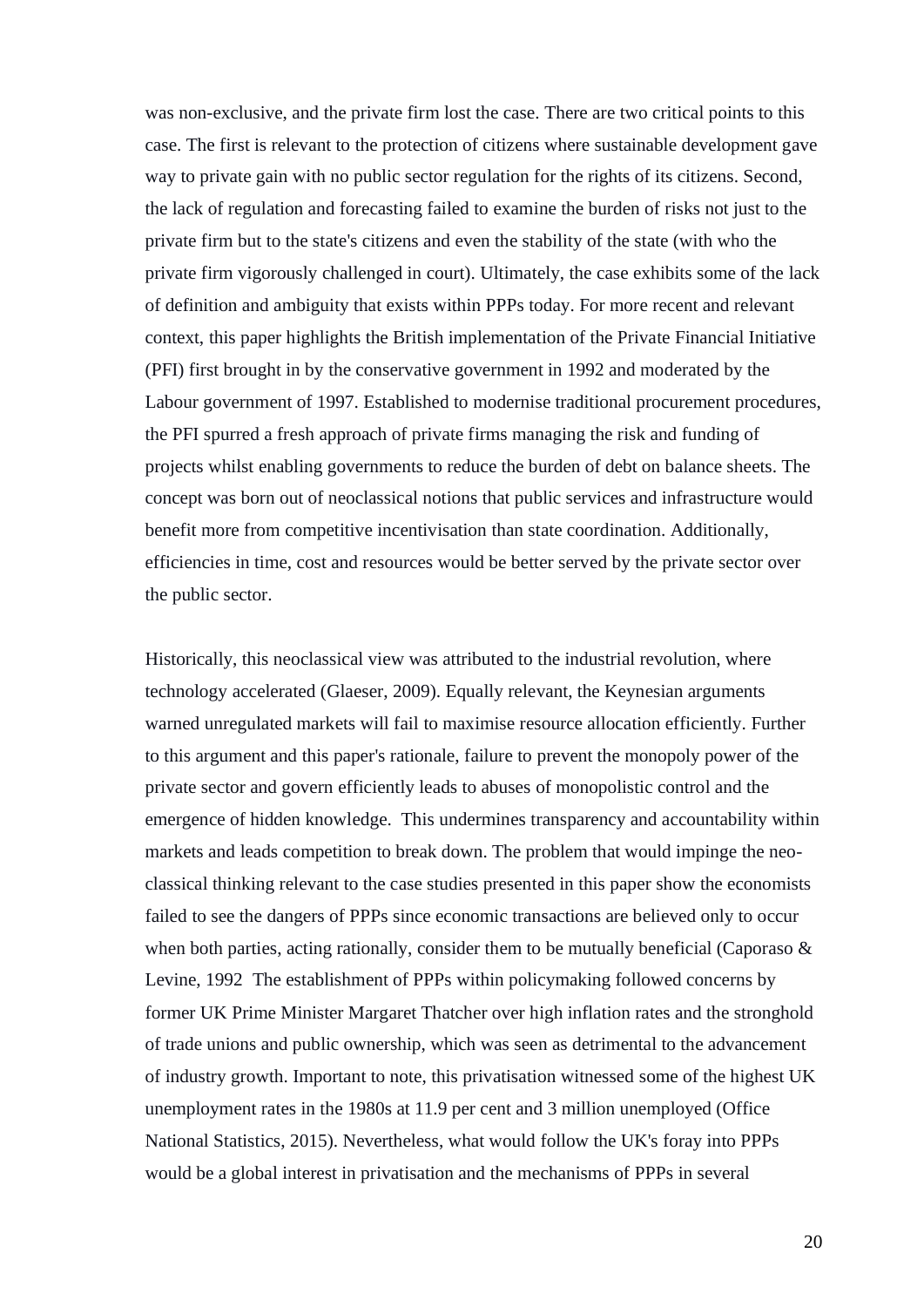countries, including the United States, France, Sweden, Portugal, Brazil, Korea, Canada, Australia, and New Zealand. During this time in history, public-private partnerships were seen as long-term partnerships between the public and private sectors to develop higherquality goods and services at lower prices (Roehrich et al., 2014).

One of the significant factors behind the implementation rationale in the 1990s was the focus on 'Value for Money. Theorists Colverson and Perera believed that private firms enhance efficiency, innovation and expertise in PPPs that contribute to better time saving and greater cost efficiency during the construction, maintenance and operation phases of projects (Colverson &Perera, 2011). Consequently, value for money is attained. PPPs also foster the distribution of project risks (such as community consultations, finance, planning permits and timeframe) between the private and public sectors based on the actors who are best equipped to mitigate the risks based on the cost and expertise (Colverson &Perera, 2011). However, many theorists dismiss this claim where the longevity of the projects produces unforeseen risks and costs arising from long term operation, maintenance and management. Here it can be evidenced that private sector borrowing costs are often higher than those of their public counterparts (with sovereigns, particularly, being able to obtain finance on more favourable terms) at 3-4 per cent for governments but 7-8 per cent for private firms (Jomo, 2016). Felsinger says 'effective PPPs recognise that the public and the private sectors each have certain advantages than the other. The government provides social responsibility, environmental awareness, local knowledge, and mobilising political support. The private sector's role uses its expertise in commerce, management, operations, and innovation to run the business efficiently (Felsinger, 2008). The justification rises from the commonly used rationale that higher costs are justified owing to the advanced innovation and technology that private firms have over public governments. Important here is not the predication that the private firm has knowledge or expertise that exceeds that of the public officials. Moreover, the state may not have the expertise to audit and control this information effectively. Theorist Jomo warns that if public officials do not understand the complexities of PPP contracts, then services, infrastructure, and sustainable development will be jeopardised. For example, supporting similar theories and warnings from financial entities such as the World Bank and IMF, Jomo asserts if the risk assumed by the private sector partner were to be over-priced, it would increase the cost of the service to the consumer, making PPPs unviable (Jomo, 2016). Equally, if the price is undervalued, governments will be forced to extend guarantees, bear a greater risk and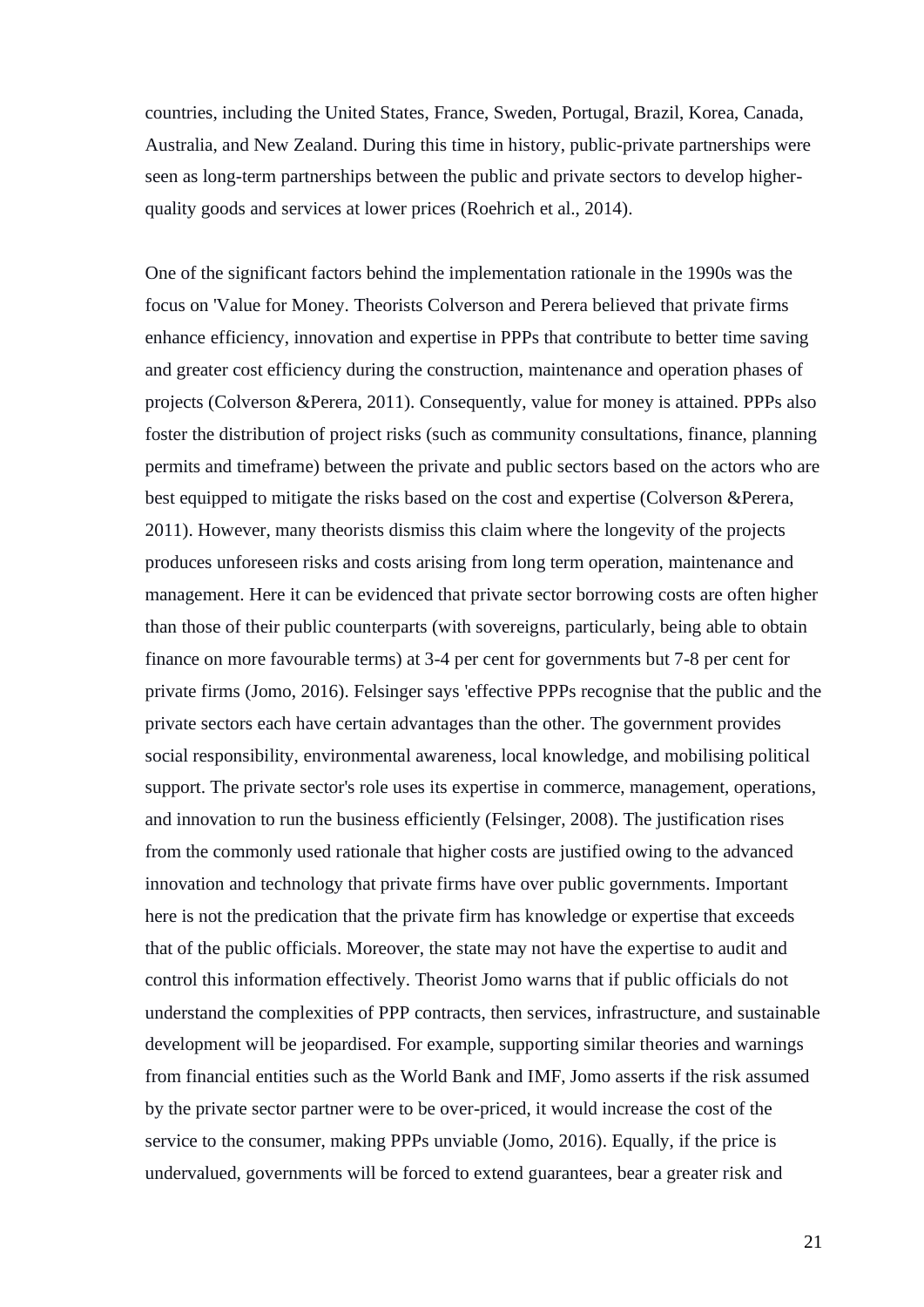potentially high fiscal costs over the medium term (ibid). Above and beyond the contractual concerns, there is a larger gamble that pervades the employment of PPPs and threatens future fiscal and sustainable management, which is the recording of PPPs offbalance sheet. This point is relevant as it indicates the project will not appear on the current balance sheet of governments (where the private firm will bear the majority of risks), but importantly, where finance is not recorded in the current fiscal year, future governments will have to manage additional debt. In 2011, the Chairman of the British Treasury warned of the barriers to future sustainable development, "PFI means getting something now and paying later…We can't carry on as we are, expecting the next generation of taxpayers to pick up the tab PFI should be brought on the balance sheet (old.parliament.UK, 2011). The Treasury should remove any perverse incentives unrelated to value for money by ensuring PFI is not used to circumvent department budget limits" (ibid). A decade later, the debate of managing public-private partnerships off-balance sheet' constitutes a current risk to the implementation of sustainable development goals, which leaves financial gaps for future governments to bear, subsequently leaving less for future generations.

### **Operating model**

PPPs are established for various functional objectives, including funding, operating, developing and maintaining infrastructural projects such as convention centres, public transport, hospitals, parks or railway lines (Ittmann, 2017). In terms of the contractual basis for a PPP, scholars have presented many delivery models of PPPs. These include operation and maintenance contract (O & M), Build-operate-transfer (BOT), build-leasetransfer (BLT), Build-own-operate-transfer (BOOT), build-finance (BF), build-ownoperate (BOO), design-build-finance-maintain-operate (DBFMO), design-build-financemaintain (DBFM), design-construct-manage-finance (DCMF) and design-build-operatetransfer (DBOT) (Leviäkangas et al., 2016) (See Operating Models of PPPs). PPPs take several models of operation. For instance, they may adopt a simple financing arrangement where a private entity funds a percentage of the project from the start. Upon completing the work, the private entity will run and maintain the project with a percentage of what is paid to the private entity originating from users' fees (Leviäkangas et al., 2016). PPPs can also take the model of a long-term arrangement where the private entity partners with a public entity to design, build and fund a project. In such an arrangement, a long-term lease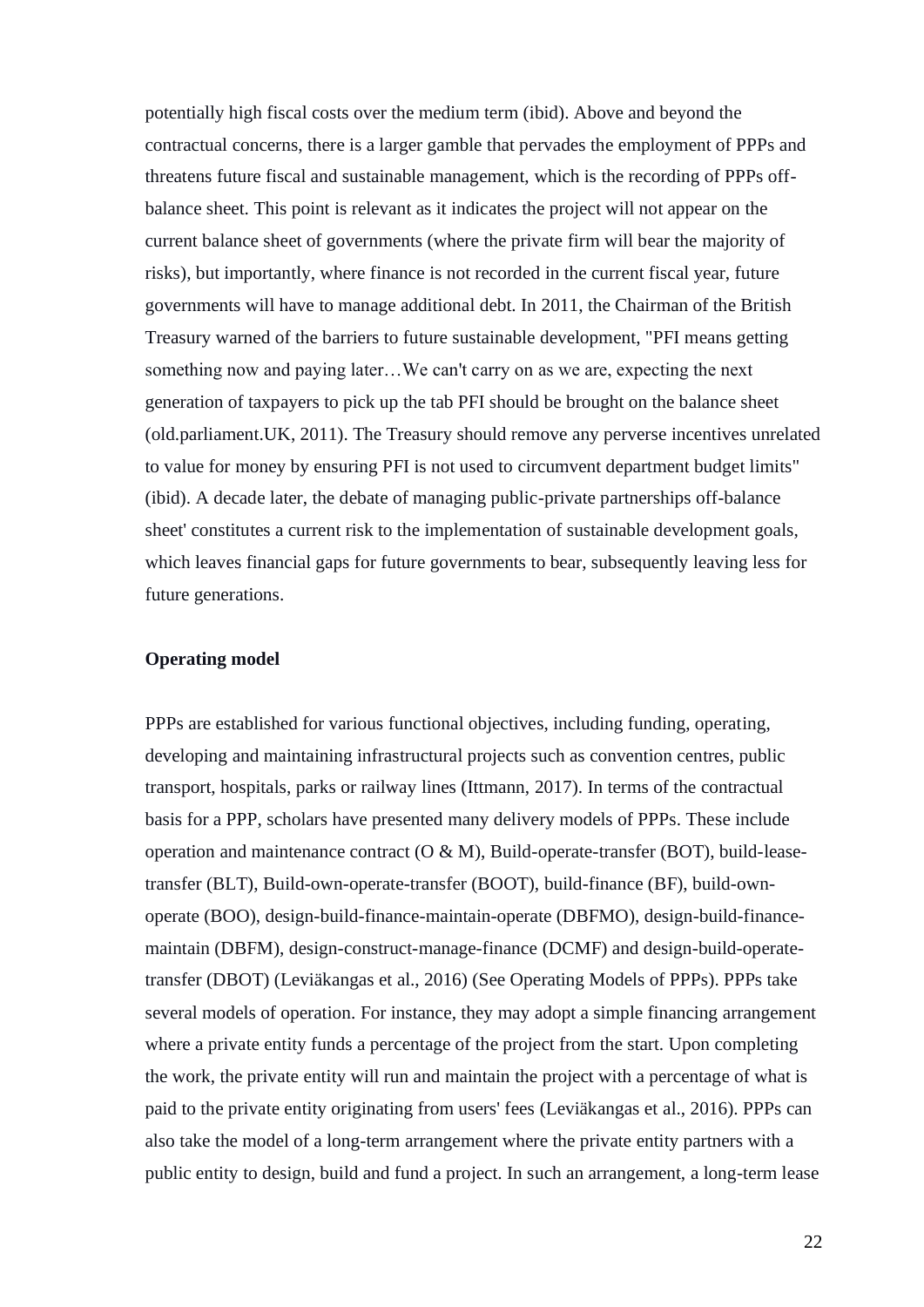will be formed with some portion of the income generated from the project going to a private entity (Leviäkangas et al., 2016). After the lease comes to an end, project ownership will return to a government agency for operation, maintenance and revenue collection. A wider explanation of PPP Operating models can be viewed below.

# *Operation and Maintenance contract (O & M)*

This mode involves a private act guided by the state's contract to operate a governmentowned project or assets for a predetermined period. A public actor still maintains the official ownership of the project. The model lowers the risk for private-sector and its involvement (Gatti, 2013). Examples include the water sanitation and management projects in Europe where private actors are responsible for operating and maintaining water facilities.

# *Build-operate-transfer (BOT)*

BOT denotes full incorporation of the project delivery. The established contract will administer the design, operation, construction, funding and maintenance of the work. When the concessionary years end, the project is ultimately returned to the public (Gatti, 2013). Countries known to use BOT include Japan, Turkey, Saudi Arabia, Iran, Egypt and others.

# *Build-Lease-Transfer (BLT)*

This model allows a private actor to build an asset and subsequently rents it to the public entity. As a result, the control over a facility is shifted from the owner to the lessee (Gatti, 2013). Thus, the ownership remains through shareholders, but operations are rented. The agreement is built on a leased period which means ultimate ownerships and responsibility will remain with the public sector. BLT is commonly used in the healthcare sector in Turkey.

# *Build-Own-Operate-Transfer (BOOT)*

The BOOT structure involves a private entity owning the work. Throughout the concession years, a private entity will own and operate the asset to recover the capital cost and maintenance while attempting to accomplish higher returns for the project. This model has been utilised in several projects such as railways, public roads and power production (Villani et al., 2017). Canada, New Zealand, Nepal and Australia are some of the nations that utilise BOOT.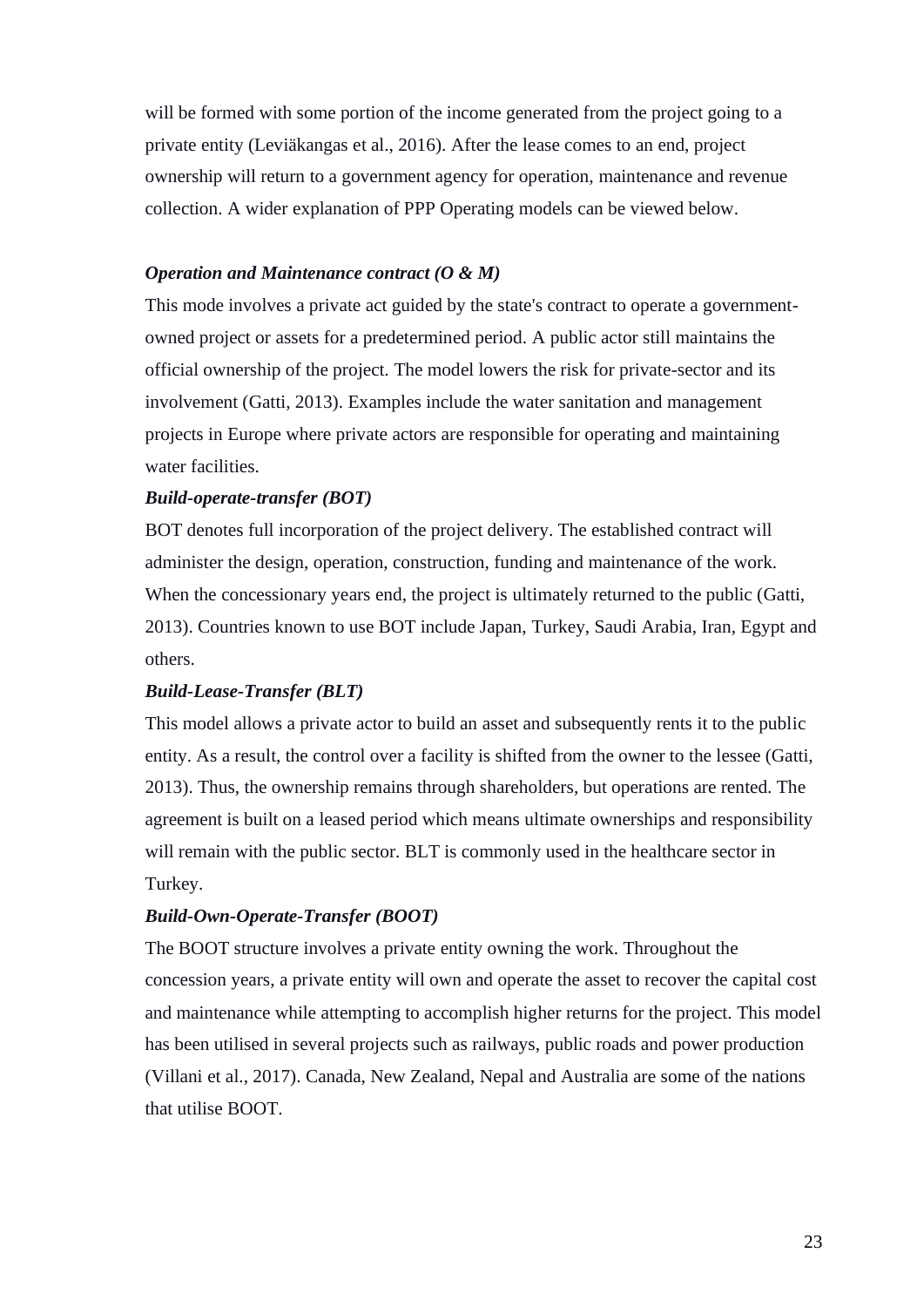# *Build-Finance (BF)*

A private entity develops a facility and funds the costs throughout the construction. Postconstruction, the public sector relinquish control; thus, for the private actor's risk and its participation, the model is at the lower end for both the two measures (Gatti, 2013).

# *Build-Own-Operate (BOO)*

In the BOO model, the project ownership squarely rests on the project company like a Mobile network. As a result, a private firm obtains residual value benefits from the projects. The model is employed when the tenure of a facility overlaps with the concession years. The BOO model entails a significant amount of funds and a long payback period (Villani et al., 2017).

# *Design-Build-Finance-Maintain-Operate (DBFMO)*

The DBFMO model is similar to BOOT, but there is no definite transfer of ownership. Additionally, the contractors take up the risks of funding until the contractual period comes to an end (Leviäkangas et al., 2016). The owner will then assume the responsibilities of maintenance and operating the project. DBFMO model has extensively been utilised in particular infrastructure projects like toll roads (Villani et al., 2017). A construction firm is held responsible for designing and constructing an asset for the public, the actual owner. Meanwhile, the responsibility of raising funds throughout the project squarely rests on a private entity and even during the exploitation period (Pakkala, 2002). The payment to the private entity for the project starts post-construction. The DBFMO model is commonly utilised in the European Union (European Court of Auditors, 2018).

# *Design-Build-Finance-Maintain (DBFM)*

This structure of PPP involves private entity building, funding and facility management, and upkeep services using a long-standing agreement. The project owner (the state) will operate the asset. The model is considered to lie in the intermediate of the spectrum in terms of private actor's involvement and risk (Villani et al., 2017).

## *Design-Construct-Manage-Finance (DCMF)*

This model allows a private actor to be delegated the responsibilities of designing, constructing, managing and funding a facility, guided by the government's specifications. The facility's cash flows originate from the state's rent payment for the asset (Villani et al., 2017). Examples of DCMF model projects include the development of public hospitals and prisons.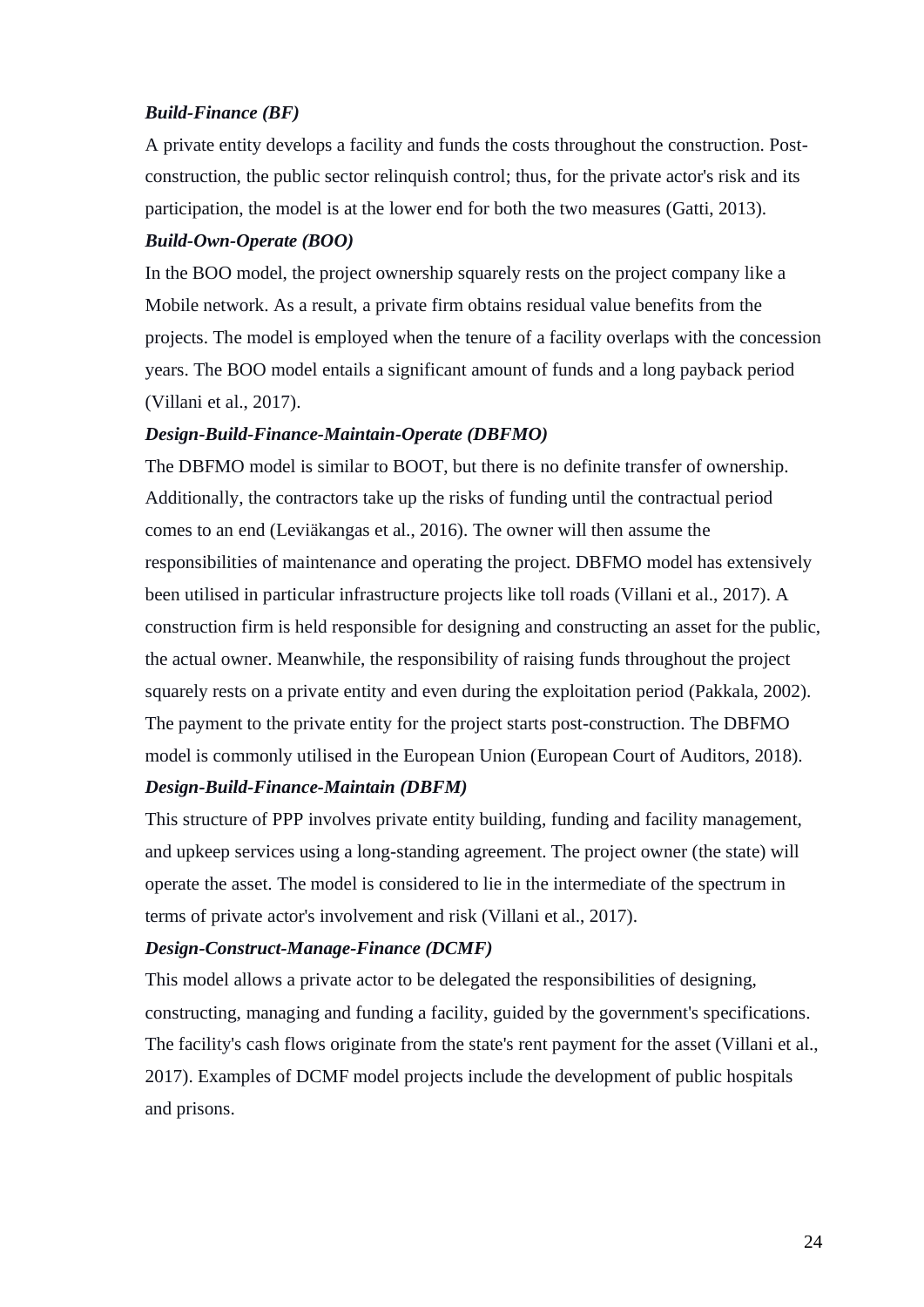# *Design-Build-Operate-Transfer (DBOT)*

This financing model is frequently used when the client or owner has little familiarity with the infrastructural project under construction. Thus, the client outsources the project to a private firm that will design, build, operate and ultimately transfer the project. DBOT has been used in refinery developments (Izenson, 2002).

The European Commission notes, "the term public-private partnership ("PPP") is not defined at the community level. This point is more relevant than is realised where the community generally are often disregarded when corruption is prevalent in PPPs. In general, the term refers to forms of cooperation between public authorities and the world of business which aim to ensure the funding, construction, renovation, management or maintenance of an infrastructure or the provision of a service" (European Commission, 2004). Thus, entering into a PPP commences with the assertion of a specific country's public infrastructure or service requirement. The Concession Agreement is a detailed contract between the parties that describes the project in technical and financial terms, including risk management. (PPIAF, 2009). Zhang describes a systematic approach for the proposed concession agreement in four stages in the infrastructure and service delivery process, including:

- 1. Design of a workable concession.
- 2. Competitive concessionaire selection.

3. Financial regulation of the selected concessionaire during the concession period.

4. Periodic re-concession and rebidding to allow changes and adjustments of the concession

The general framework is built on the realisation that although many aspects are project, sector, or country-specific, the general concept, process and service delivery through PPPs are essentially identical (Zhang, 2012). This is supported by the World Bank and the Inter-American Development Bank (ibid).

When managed well, PPPs have the impetus to provide service and infrastructure to society which benefits economic growth and sustainable development. The funding of a PPP functions on a broader scale than most contracts, where the period of agreement can last for twenty to thirty years between the public and private partner. The benefits of the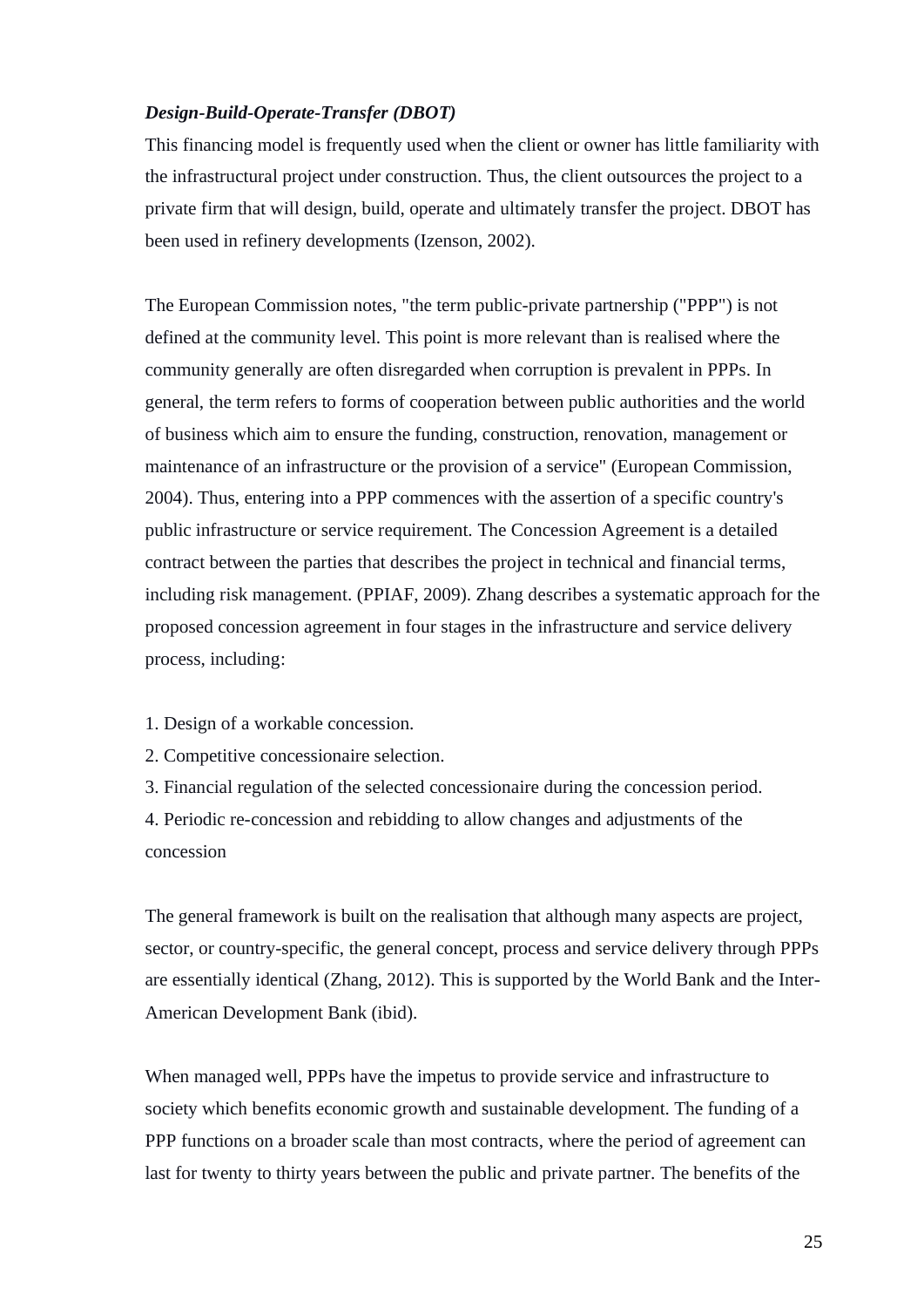partnership for the public sector rely on the private sector sourcing the capital investment generally from a mix of debt and equity. The private partner will typically enter into a loan agreement with a bank to front face the capital investment. Governments rely on public taxes and depending on the operating model (see above), funds can be generated from user fees or tolls (for example road tolls, or transport fees). Financial modelling of a PPP is critical alongside regulation, which will be duly discussed in the context of corruption. Felsinger outlines the following inputs for the financial model structure, which includes: economic data (inflation, tax levels, etc.); construction data (construction costs and investments coming on stream over time, etc.); ongoing capital expenditure (both maintenance and growth-related); funding levels and types (equity, credits, bonds, subsidies, etc.); financial data (such as the terms of the financing instruments); and operational data (operational cost, demand forecasts, toll rate, transfer prices, etc.). (Felsinger, 2008).

PPPs transfer the risks of designing and constructing to sponsors; thus, the sub-contractors bear the cost of any delays. As a result, the contractors have a strong incentive of concluding the projects on time and within the set financial plan compared to conventional public procurement (Ittmann, 2017). An added advantage is that the sponsors utilise the assets and bear the cost of maintenance, leading to another incentive to ensure that the project is completed in good quality and durable (Moore, 2005). The two primary outcomes of a successful PPP are the rate of return (RoR) and return on equity (RoE). To support these ambitions, the Public-Private Infrastructure Advisory Facility (PPIAF) confirm the following necessary components as the quantitative basis of bankability in PPPs. These comprise overall project cash flow, cash flow availability, profitability/viability, cost recovery, debt service cover ratio, financial net present value (FNPV) and quantitative risk analysis. (PPIAF, 2009). For the responsibilities and longterm maintenance of contracts (that can last for decades), the private sector will seek an attractive Rate of Return above 7-8 per cent in real terms depending on countries and financial markets and the risk assessment. (Felsinger,2008) For the Return on Equity (ROE) and assuming a low risk and based on a 25-year concession, the PPIAF calculates ROE at 18 per cent, although private sector expectation would be for at least 20 per cent. PPPs can act as a source of money for financing infrastructural development since private entities partially or wholly provide the funds, paid back through user fees. By operating a PPP, the public sector's lack of funds is overcome since the private sector will fund the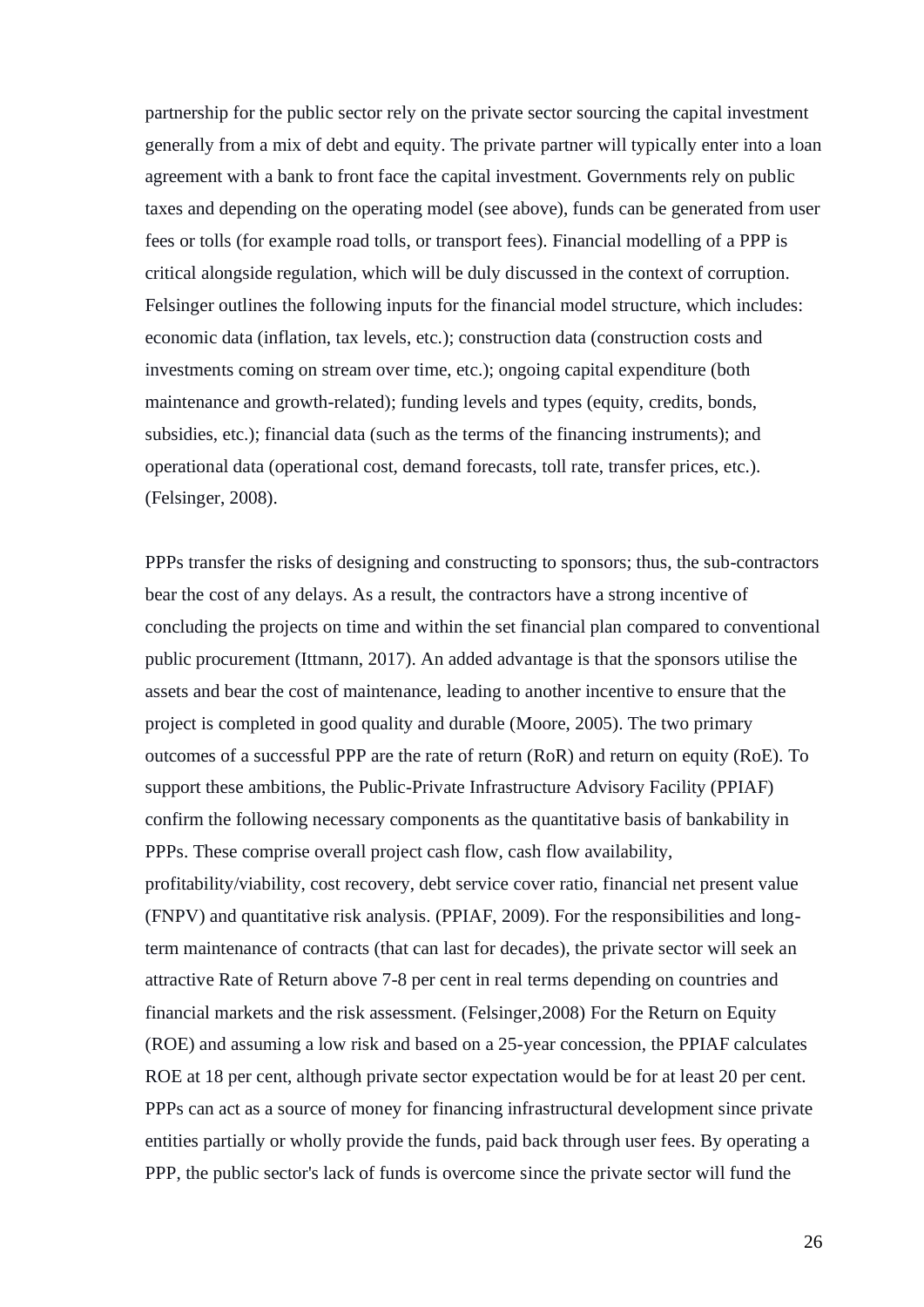project (Ghobadian et al., 2004). PPPs have been embraced in developing economies since they promise to bring new sources of funds for infrastructure that could lead to economic development (Hodge et al., 2010). For instance, nations that experience significant debt might utilise PPPs where the private players fund infrastructural development and the initial operational expenses. In return, the public sector will share revenue with the private actors after the project has been completed (Ghobadian et al., 2004). According to Moore (2005), PPPs improve the sustainability of infrastructural projects by minimising the project risks, especially the uncertainty of costs to deliver a project in the long term. Consequently, PPPs have been seen to be a financial investment that builds on the principles of improving economic growth, reducing poverty, supporting services and infrastructure and ultimately bearing the sigma of 'Value for Money (VfM). The typical definition for value for money found in the literature defines it in terms of three elements: economy, efficiency and effectiveness (Diamond, 2005). In contrast to the theoretical understanding presented, PPPs are not without danger or risk. Rybnicek warns of the responsibilities of both public and private parties to comprehend the risks involved and develop mitigation through a statistical review that identifies the hazards related to PPP implementation (see table 2 below) (Rybnicek et al., 2020).

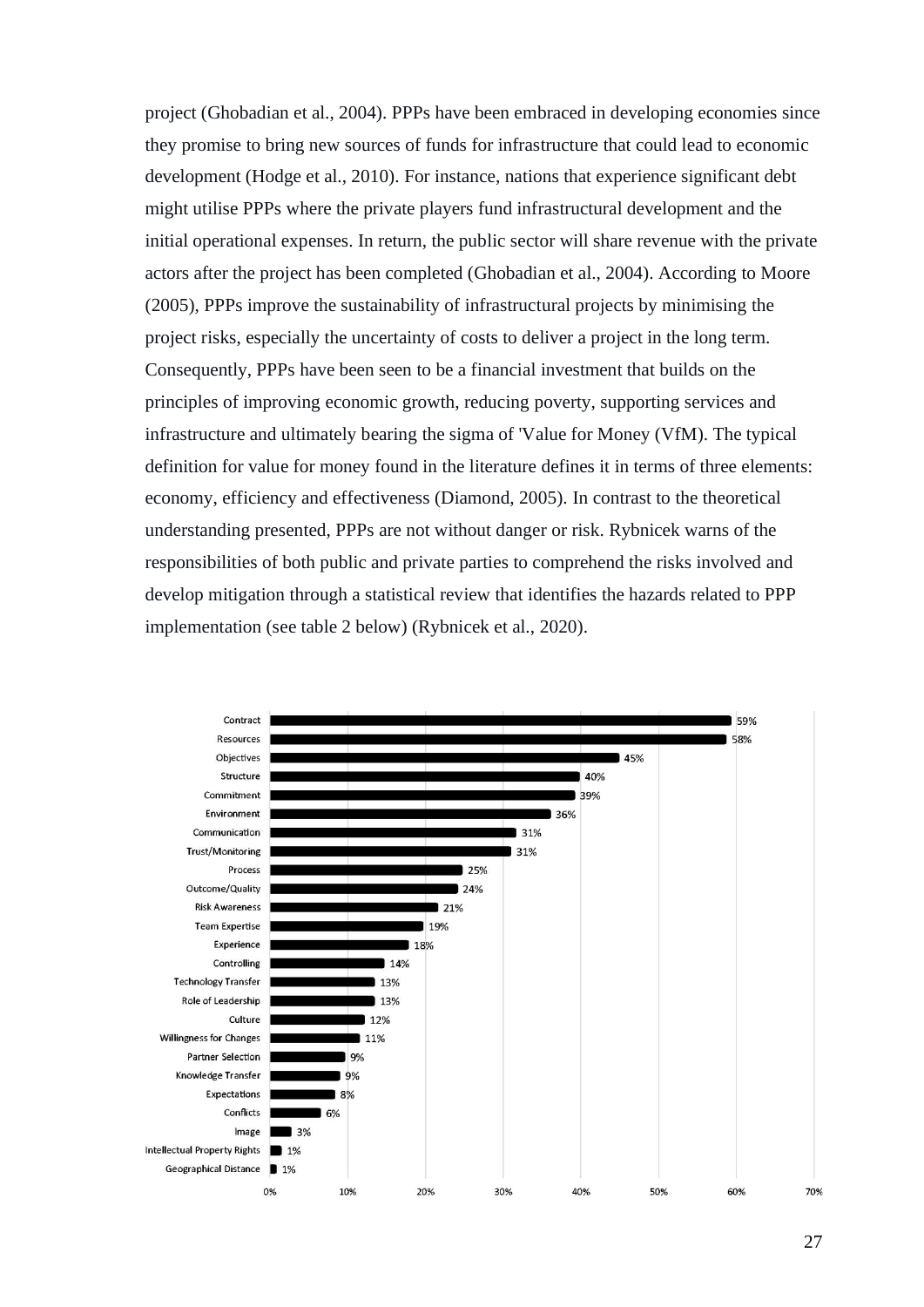#### Figure 2: Risk Factors within PPPs, Rybnicek et al., 2020

Of the studies carried out by Rybnicek et al., Contracts were said to represent a significant challenge in PPPs where negotiations, incompleteness and contractual designs typified the greatest risks (Rybnicek et al., 2020). Resources were the second largest challenge where problems of poor cost estimations, cost overruns, availability of resources, lack of fiscal control mechanisms and unqualified personnel all represented the larger risks of finance, time and staff. Interestingly, the much lower considerations of risk awareness at 21 per cent, the role of leadership at 13 per cent and partner selection at 9 per cent demonstrate the private sector considerations in PPPs against the contrast of a PPP designed with the thread of good governance spun through it. Herein lies the problem between the motivations of the private actor and the public actor, and one which must be resolved by mutual performance indicators in contracts to ensure a balance of governance and best practice is in the design from the outset.

The focus on 'Value for Money', which determined the rationale behind implementation in the 1990s alongside the more recent determinants of 'Value for People' and 'Value for Future' (Peñalver, 2020), are significant. This is because they form the basis for the performance-related frameworks of PPPs relevant to sustainable development today. However, as this paper conceives, the actors for whom that value for money benefits within PPPs are some of the foundations that advocate its removal or at least restriction from future business. Relevant to the argument, both Value for People and Future have been lost concepts throughout many PPP executions where corruption disregards these aims. Thus, it is crucial to understand the power play between what Schomaker refers to as the private partner's managerial autonomy and the public body's democratic accountability (Schomaker,2020) to appreciate where the value is extrapolated.

Corruption is epitomic of self-gain where the law states' corruption is the improper and usually unlawful conduct intended to secure a benefit for oneself or another (Britannica, 2021). Thus, when we speak of the other determinants of value within PPPs, Value for Money supported by corrupt practices will inevitably negate progress for the values of people and the future. The issues arise from the imbalance of relationships between the public and private stakeholders where governments do not have the knowledge or expertise to determine best practices within private sector operations. This imbalance of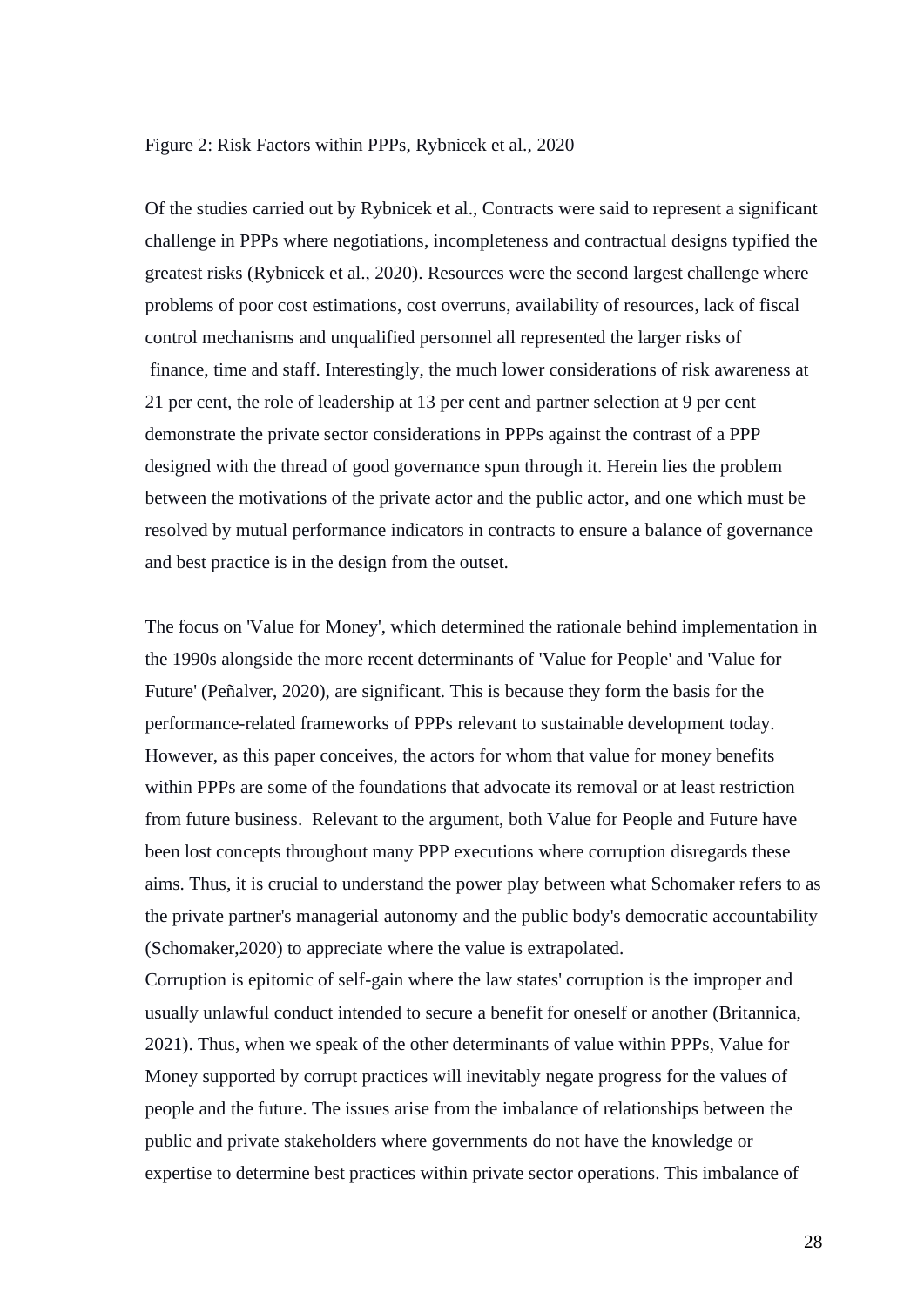power within relationships has collected a large body of theoretical study referred to as the Principal-Agent Theory. The concept originates from two theorists in the 1970s, Michael Jenson and William Meckling. The theorists explained the Principal-Agent relationship as a contract under which one or more persons (the principal(s)) engage another person (the agent) to perform some service on their behalf, which involves delegating some decisionmaking authority to the agent (economicshelp, 2017.) If both parties to the relationship are utility maximisers, there is good reason to believe that the agent will not always act in the principal's best interests (Jenson and Meckling, 1976). Klitgaard followed this theory in 1988, where he proposed that officials who have controlling power over decisions and are not adequately managed or audited are more prone to corruption. The theorist used the equation: Corruption = Monopoly + Discretion  $-$  Accountability to support the theory that there is too little control on decision-making, poor accountability, and significant monopolistic behaviour, resulting in corruption. Rose-Ackerman developed the theory further to relate it to the topic in hand, where the author understood that all political systems need to mediate the relationship between private wealth and public power were those that fail risk a dysfunctional government captured by wealthy interests (Rose-Ackerman, 2004). If corruption prevails, programs designed to help the poor, improve the natural environment, and stimulate economic growth will have little impact and risk inflicting harm (ibid). A comprehensive regulatory framework is critical to ensuring the infrastructure or services produced through PPPs have undergone assured quality practices that will achieve a sustainable solution for governments and their citizens who will be the primary user of those facilities. In Ugur and Dasgupta's contribution, their analysis on the linkages between corruption and the economic growth of a country adhered to the Principal-Agent theory. The leading proponents of this theory believe where conflict exists between principals (the Public Sector) and Agents (the private sector), corruption occurs when a principal is unable to monitor an agent effectively, and the agent betrays the principal's interest in the pursuit of their self-interest (Persson, 2013). The principle, for example, can use the lack of technical expertise of state officials to renegotiate contracts and justify additional costs. These characteristics have the potential of rendering PPPs more vulnerable to corrupt practices as compared to other contractual agreements between the public and private entities where one side may be stronger than the other: knowledge, skills, influence or money (Liu et al., 2016). In response, governments may hire a consultant to oversee contract negotiations. Here, accusations have also arisen regarding the legitimacy of consultant support where the Principal-Agent theory can also be applied.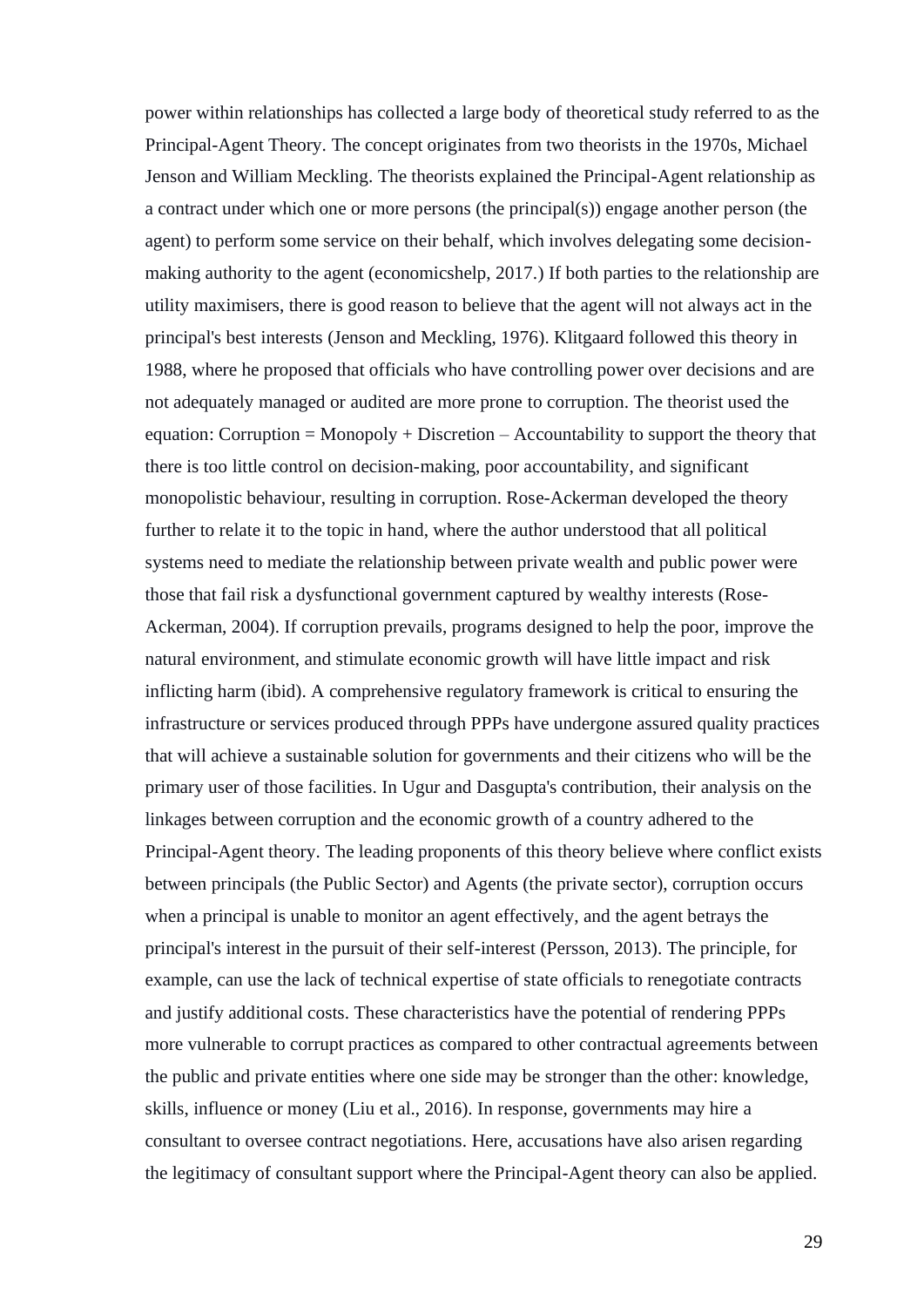Manipulation may be used to justify long term employment contracts. This paper advises recruitment straight from the source where an ex-private firm expert can provide legitimate benchmarking cost-benefit analysis. This has been used in the Government of Abu Dhabi and has worked well to ensure more sophisticated procurement practices and transparency. International Organisations such as the United Nations (UN) and (Organisation for Economic Cooperation and Development (OECD), United Nations Office on Drugs and Crime (UNODC), United Nations Commission on International Trade Law (UNCITRAL) and International Financial Institutions, e.g., the IMF, World Bank, Asian Development Bank (ADB), Inter-American Development Bank (IADB), as well as National Governments, Civil Society Organisations and the legal fraternity have created numerous frameworks and regulations against corruption. Two of the most significant international legal treaties or conventions for the prevention of corruption are the United Nations Convention against Corruption (UNCAC) and the United Nations Convention against Transnational Organised Crime (UNTOC). In terms of domestic law, PPP legislation has differed in strengths, allowing for both management and delivery weaknesses. Here, this paper conceives it is not the plethora of regulators that are the issue but the lack of power in the regulation that allows the problems to persist. Notably, it is the avoidance of adherence to rules built to protect against corruption within PPPs. What is required is strengthening on a consequential basis with sanctions to encourage good governance to determine whether barriers to sustainable development can be removed.

### **The Nature of Corruption**

There are many definitions of corruption presented by academic literature, international institutions, legal and regulatory entities, governments and civil society. The World Bank defines corruption as a form of dishonesty, or a criminal offence undertaken by a person or an organisation entrusted with a position of authority to acquire illicit benefits or abuse power for one's private gain (World Bank, accessed 2021). In a helpful study, Notable Economist and Theorist Daniel Kaufmann analysed the differences between so-called legal and illegal corruption. The study, which incorporated 8279 firms in over 104 countries, revealed three types of equilibrium outcomes which Kaufmann determined as one based on criminal corruption, where the elite does not face any binding incentives to limit corruption; one centred around legal corruption, where the elite must incur a cost to protect corruption legally; and finally, a no-corruption outcome, where the population is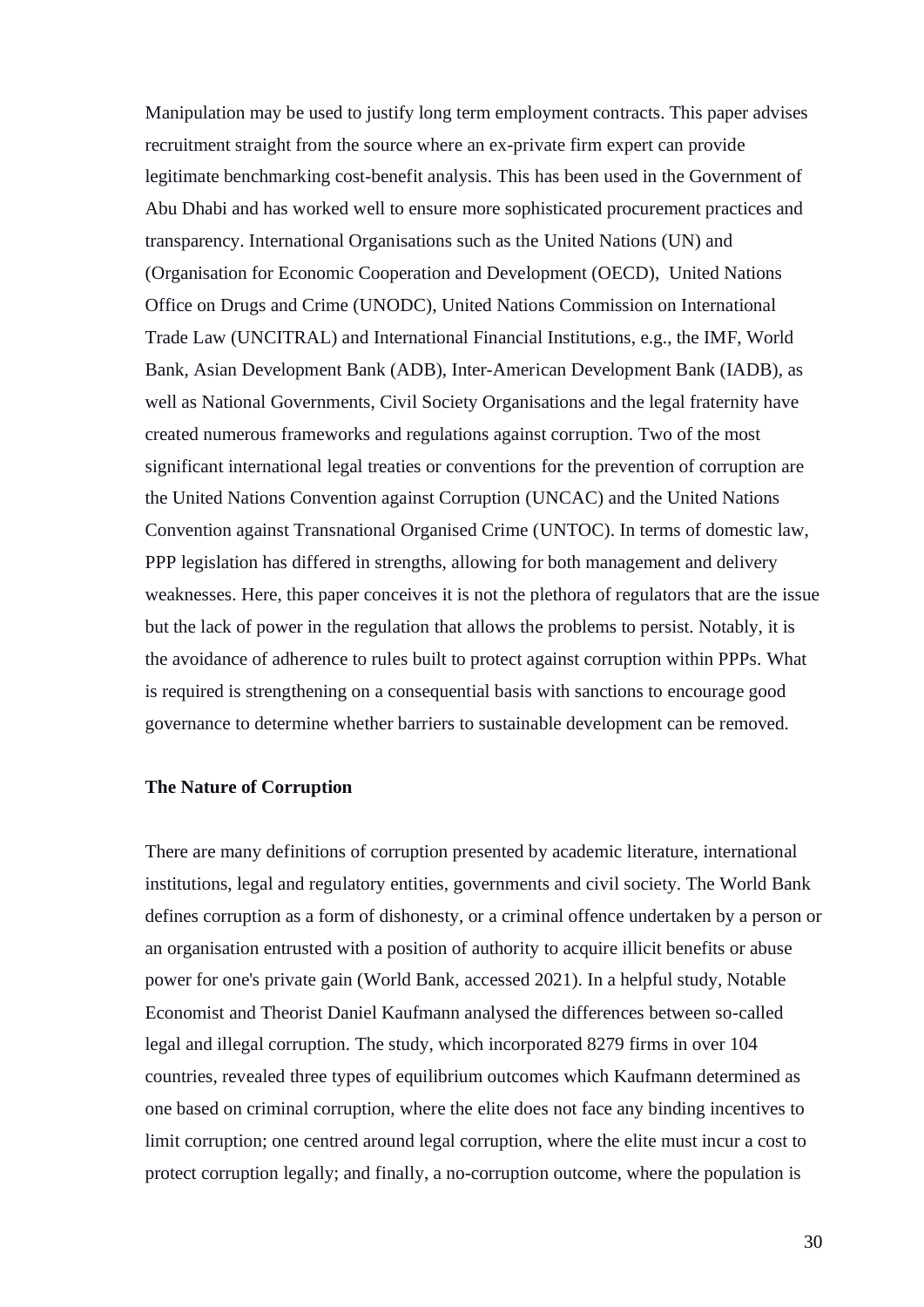able to react to corruption (Kaufmann, 2011) effectively. This information is relevant concerning the cultural beliefs attributed to the actions of corruption. Until 1999, bribery was not considered an illegal act, although not a justification, perhaps the failure to instruct cultural change in European business properly can be seen as a catalyst to the bribery that evolved after establishing legislation.

The most significant detriment of corruption is those factors that pertain to civil society. Notable theorist Jean Jacques Rousseau said, one of the most critical functions of government is to prevent extreme inequality of fortunes; not by taking away wealth from its possessors, but by depriving all men of means to accumulate it; not by building hospitals for the poor, but by securing the citizens from becoming poor (Rousseau, 2008). Though Rousseau does not speak specifically of PPPs, the advice is applicable for the motivations of PPPs where the function of a PPP is to drive forward socio-economic improvements within a society not to divert funds away from its citizens through bribery, monopoly and corrupt practice. As notable theorist Rousseau countenances, where governments immerse themselves into the arena of corruption and bribery, it is the citizens who will suffer most from the actions he called the corruption of the people from the weakening of all springs of government (Rousseau, 2008). The spread of corruption detailed within the three cases discussed for this paper illustrates the effects of corruption on society. Without loyalty to the functions of the court or public confidence, the magistrate's instruction is useless (ibid). Rousseau demonstrates peace, justice, and strong institutions will ultimately fail under the weight of corruption in the public institution. The theorist further warns if the lesson is unsupported by authority, all instruction is useless, poignant to the failures of governments and private companies today that do not adhere to the regulations they are signatory to (Rousseau, 2008).

As aforementioned, there are many international organisations and civil society organisations that support national and international as well as public and private sectors in the pursuit of anti-corruption. These include UNODC, UNCAC, OECD, UNCITRAL, UN Global Compact, International Association of Anti-Corruption Authorities (IAACA), Transparency International, Global Organization of Parliamentarians Against Corruption (GOPAC) etc. The limits of space do not allow a complete historical or chronological listing of each one but are relevant to this paper; the literature will expand on a few. The most relevant conventions are the UNCAC and UNTOC. The reason for their importance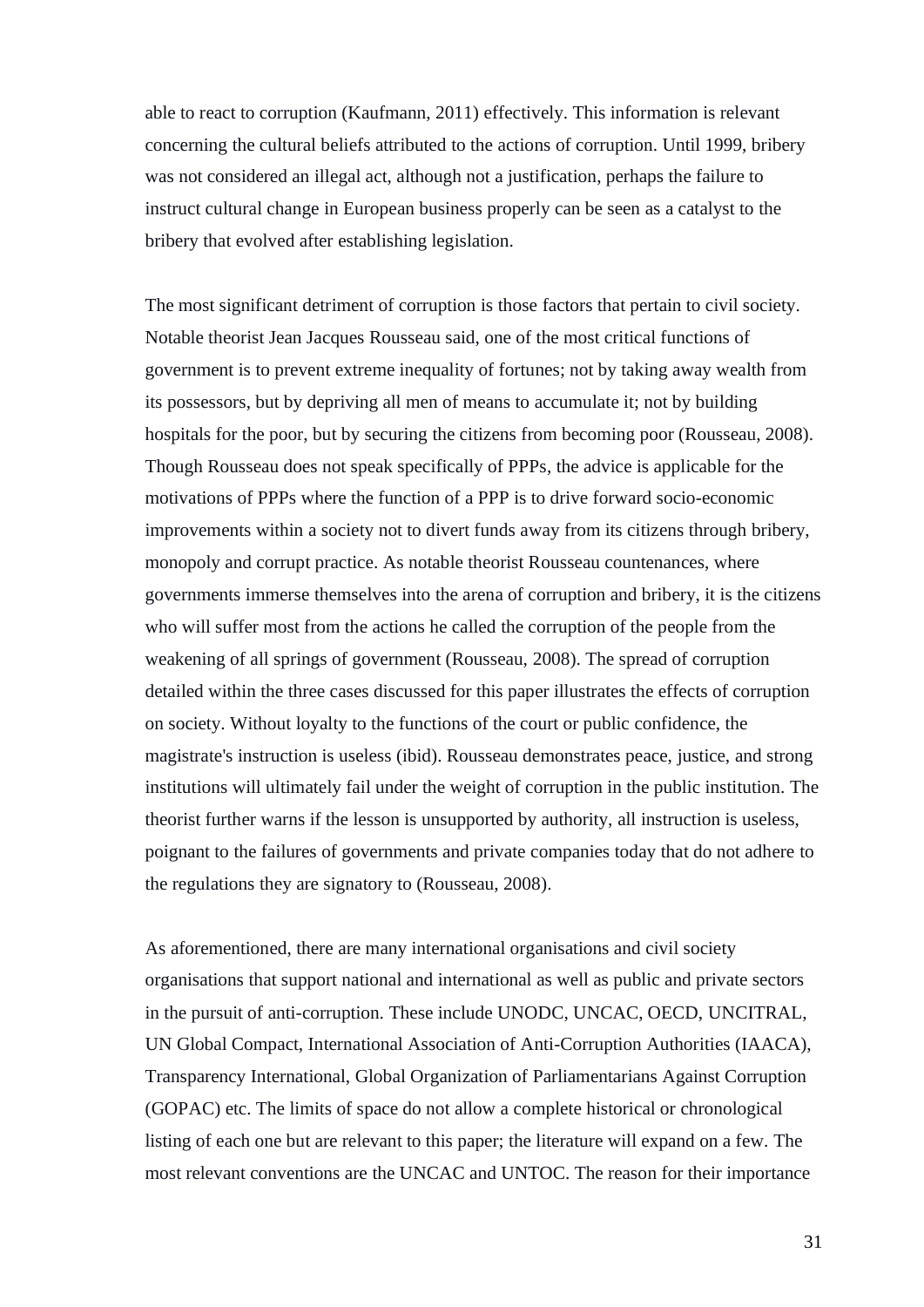rests on their capacity as mandatory legal instruments by those governments which have ratified them. The United Nations Convention against Transnational Organized Crime, adopted by General Assembly resolution 55/25 of 15 November 2000 and entered into force on 29 September 2003, is the main international instrument in the fight against transnational organized crime with specific protocols to prevent trafficking, illegal smuggling of migrants and illicit manufacturing and trafficking of arms (UNODC, 2021). Relevant to the fight against corruption, states must undertake the creation of domestic criminal offences, (participation in an organized criminal group, money laundering, corruption and obstruction of justice); the adoption of new and sweeping frameworks for extradition, mutual legal assistance and law enforcement cooperation; and the promotion of training and technical assistance for building or upgrading the necessary capacity of national authorities (ibid). The mission of UNODC is to contribute to global peace and security, human rights and development by making the world safer from drugs, crime, corruption and terrorism. The United Nations Convention against Corruption (UNCAC) was adopted by the UN General Assembly on  $31<sup>st</sup>$  October 2003 and entered into force on 14<sup>th</sup> December 2005 in accordance with article 68 (1) (UNODC, 2021). The Convention covers five main areas: preventive measures, criminalization and law enforcement, international cooperation, asset recovery, and technical assistance and information exchange as well as many different forms of corruption, such as bribery, trading in influence, abuse of functions, and various acts of corruption in the private sector (ibid). The UNCAC provisions call for appropriate procurement systems based on transparency, competition and objective decision-making to prevent corruption. Additionally, the convention advises pre-determined criteria in procurement, accountability relevant to PPPs with auditing in financial management and an efficient system of risk management. The obligations also refer to corrective action in the case of failure to comply with the referenced requirements. The UNCAC also sets out individual standards for both the public sector in Articles 7, 8, 10 and for the private sector in Article 12, where the convention compels both parties to act with measures to enforce its obligations, promotion of standards of anti-corruption, cooperation, accountability and transparency. For the Private Sector, it is forbidden to establish off the book accounts. For the public sector, the code of conduct for public officials must be obliged and appropriate legislative action consistent with the convention. The United Nations Global Compact, founded in 2000, is a non-binding United Nations pact to encourage businesses and firms worldwide to adopt sustainable and socially responsible policies and report on their implementation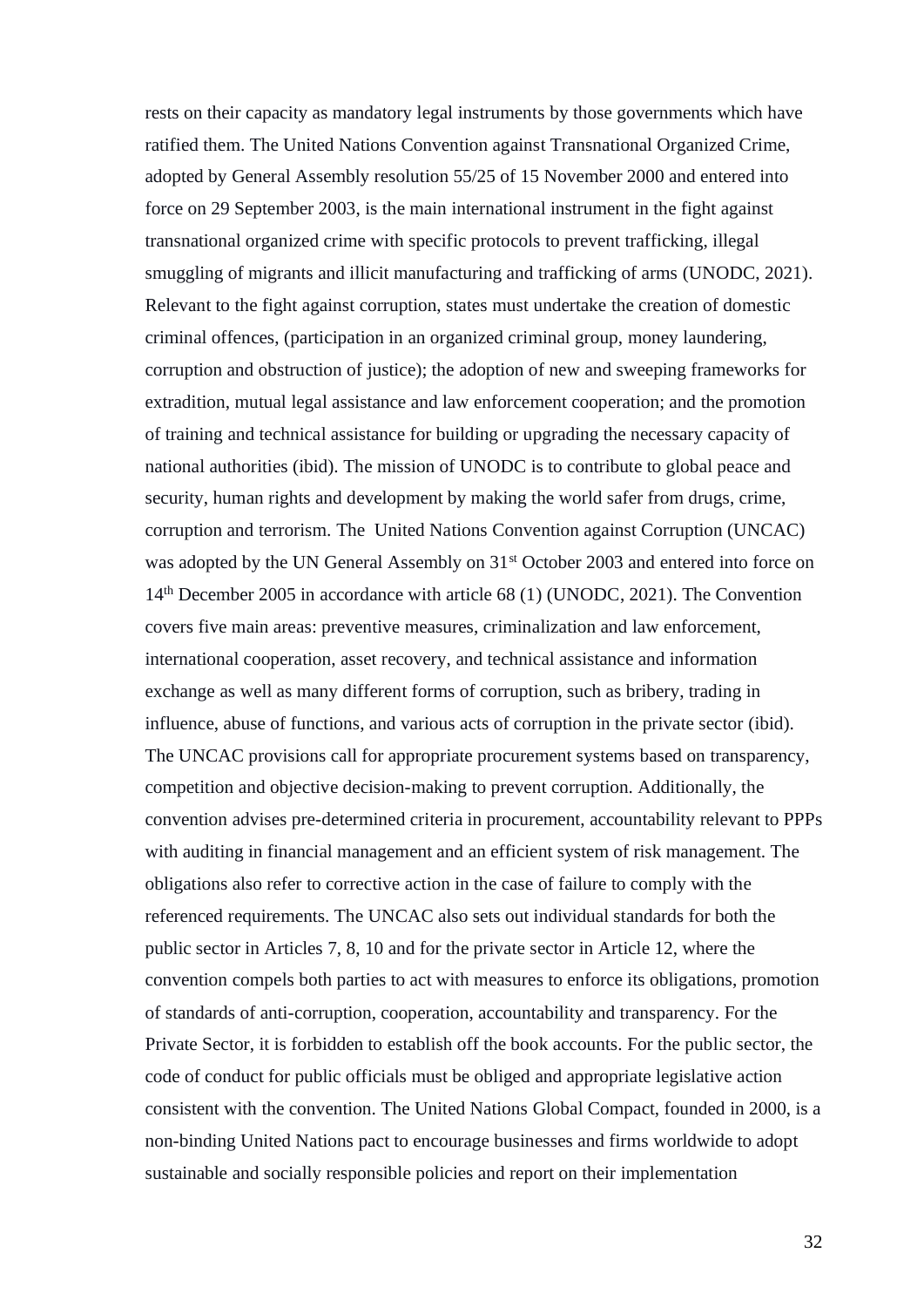(UNGlobalCompact, 2021). The focus is on anti-corruption, peace, and the rule of law. Finally, the Organisation for Economic Co-operation and Development (OECD), established in 1961, is an intergovernmental economic organisation that provides a forum in which governments can drive social, economic and environmental change worldwide. The OECD Anti-Bribery Convention establishes legally binding standards to criminalise bribery of foreign public officials in international business transactions and provides for a host of related measures that make this effective. It is the first and only international anticorruption instrument focused on the 'supply side' of the bribery transaction (OECD, 2021). The Convention is of significant importance where it provides recommendations for Good Practice Guidance on Internal Controls, Ethics and Compliance. The OECD operates the Working Group on Bribery Resultant of the working group, the OECD have produced many specific recommendations and studies on illicit financial flows from developing countries, better governance, foreign bribery enforcement, anti-bribery recommendations and even evaluations of PPPs and traditional procurement for the pursuit of value for money. UNCITRAL alongside its significant work on International Trade Law has also produced a comprehensive legislative guide on PPPs. The plethora of Institutions, Conventions and Guidance is integral to the coordination of efforts to combat both bribery and corruption. The complexity lies in the knowledge that these conventions and treaties were already established (with Germany, Sweden and Brazil as members obligated to those treaties) when the grand bribery described in this paper by private firms was committed. The challenge for the international community then is much greater. If the regulations and laws are already in existence and overtly disregarded, addressing corruption poses more difficulty due to the lack of cooperation and adherence to the rules. Addressing perpetrators of corruption who originate from countries with good governance and the rule of law is the oxymoron of the paper. It raises more questions than can be answered directly here.

### **Corruption as a catalyst for Global Economic Growth**

One of the more controversial theories purported by some scholars suggests that rather than preventing economic growth within nations (developed or developing), corruption in PPPs can operate as a catalyst that supports GDP acceleration in an economy. Following the themes discussed, it would be remiss of this author not to investigate further the antithetical theories that propose to negate this paper's hypothesis. Consequently, this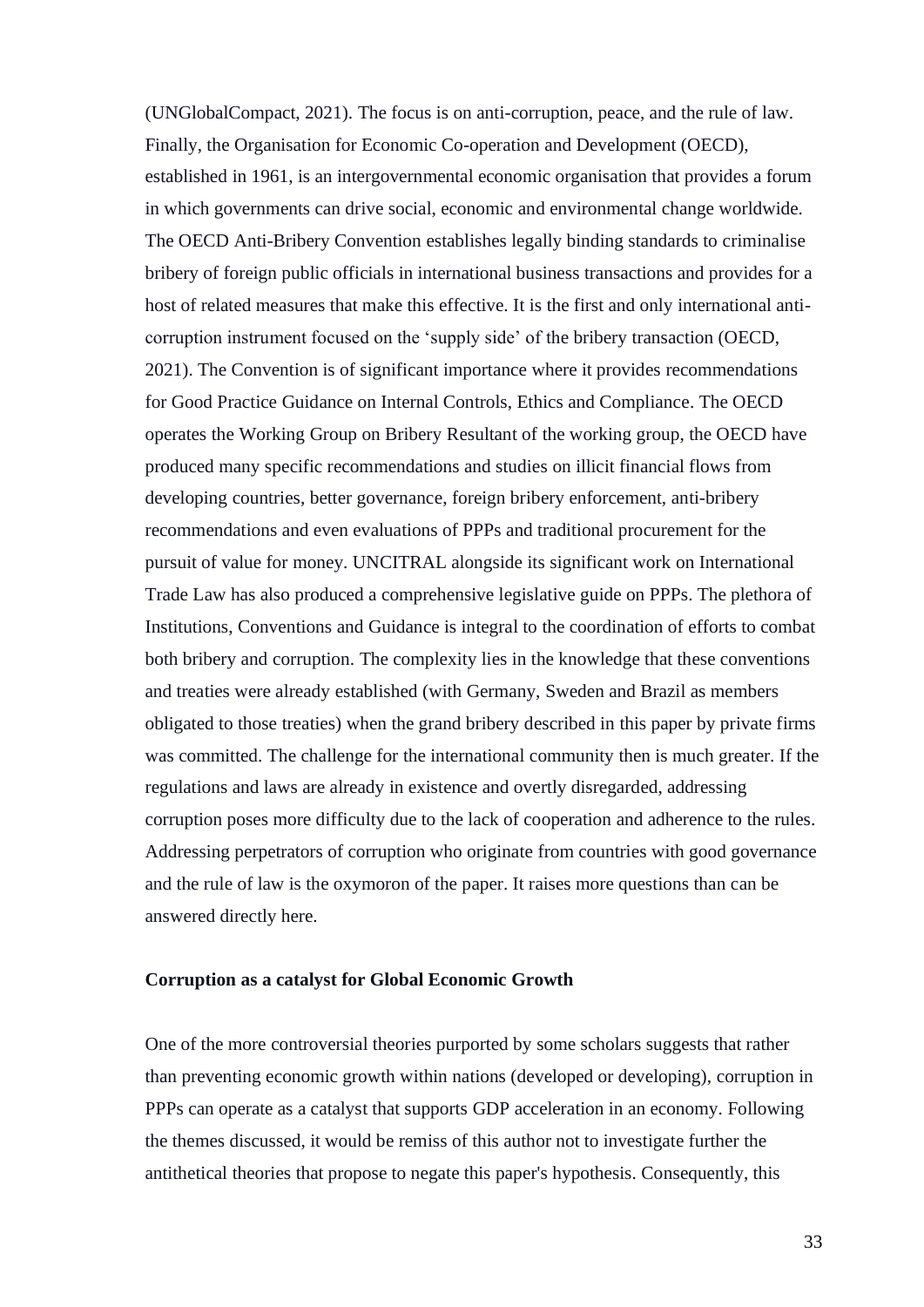section will review and subsequently repudiate this proposal. The rationale behind the theory states that in the level of regulation in terms of governance, political framework and the rule of law, the lower the regulation, the easier corruption can manifest. The theories expounded by Leff (1964) and Huntington (1968), whose theory propounded that where bureaucratic practices impeded development within the public sector, bribery constituted funds that 'greased the wheels of growth'. An empirical study conducted by Dreher and Gassebner (2013) examined the short-term implications of corruption and found that in nations where the vice is rampant, new entrepreneurs emerge since corruption in the public sector promotes activities in the private sector (Rose-Ackerman, 2017). Indeed, the first presentation of evidence supports the theories that corrupt actors can bypass procurement delays, negotiate lucrative contracts on a national or transnational scale, and allow faster access to funds. In turn, there is support for public sector activity, including the avoidance of debt shown on the balance sheet of that same fiscal year and the advancement of services and infrastructure within the community. The loans provide financial institutions with high returns, the private sector with growth and the public sector fulfilment of obligations to the society it governs. This was certainly the case for the corporations of Siemens, Ericsson and Odebrecht, albeit part of the corrupt gains may have ultimately fallen into the path of illicit financial flows (IFF) rather than received as taxes. The relevance of political status was essential to the advancement of these theories. Economists Houston and Meon, Mendez and Sepúlveda, sought to link the stability of political regimes as an additional determinant to growth (Méndez and Sepúlveda 2006). In a sample of 63 to 71 countries investigated within the period 1970 and 1998, Meon and Sekkat confirm that factors are dependent on the governance of a country which although demonstrating the potential for an increase in investment, the results do not negate the 'sand in the wheels' impact on growth (Meon and Sekkat, 2005). According to Svensson (2005), the models used to measure the effects of corruption are not sufficient. This author agrees, the formats for the Corruption Perception Index based on experts opinions negate the fact that Sweden and Germany most recently were complicit to worldwide bribery yet remain in the top ten ranking on the Index. Many indexes do not relate stolen assets to the overall balance sheets and thus this needs change.

Corruption occurs in various forms, and it should not be assumed that all types of corruption are in the same way harmful to economic development. Owing to the occurrence of bribery operating in different ways, not all corrupt deals negatively affect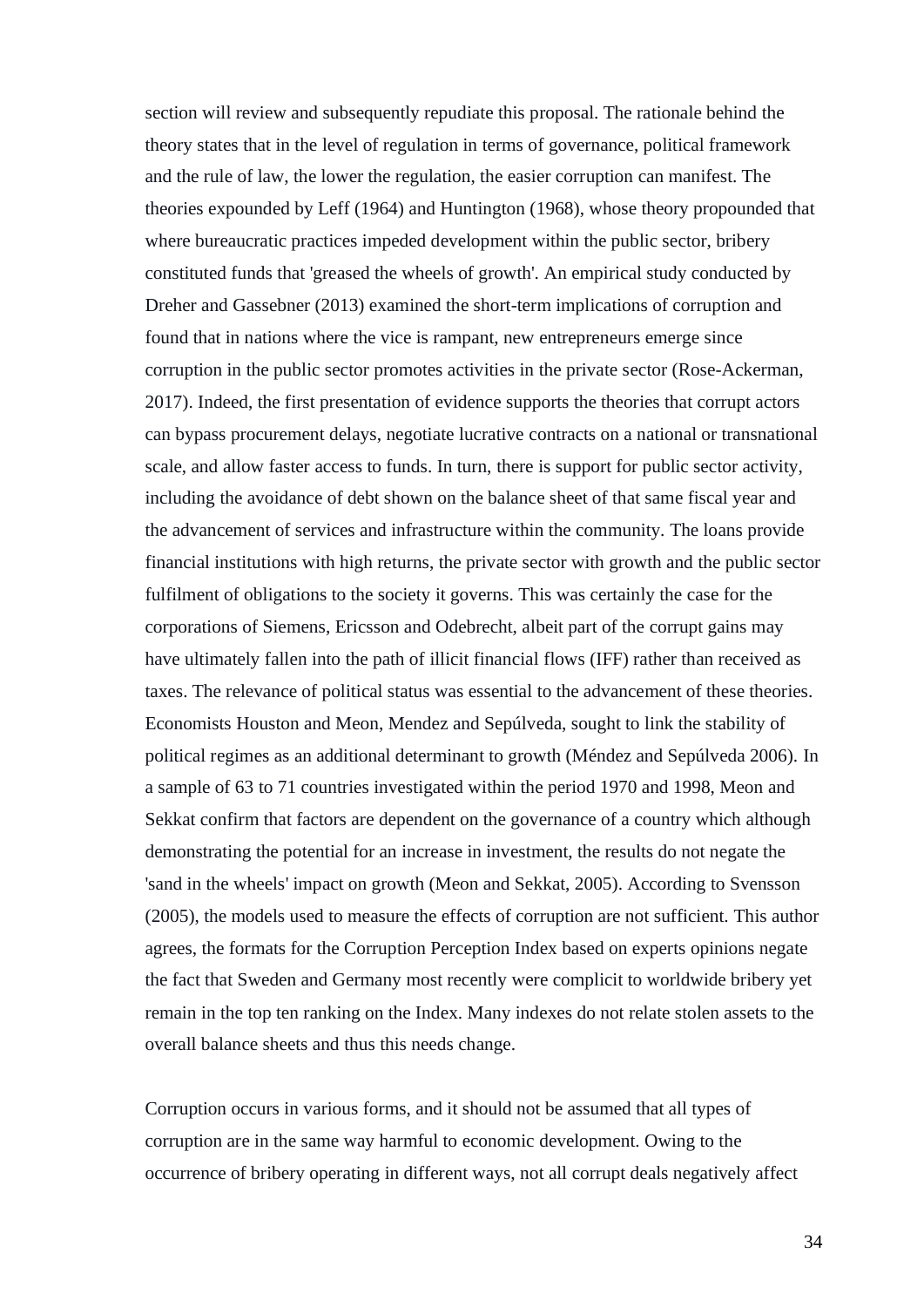the economy. This supports the preceding points in this paper where governance does not simply equate to absolute adherence where corruption can still prevail. Further analyses have revealed that the perpetrators of corrupt deals coordinate their activities differently, but ultimately, corruption directly and adversely affects growth in low-income countries (Ugur & Dasgupta, 2011). In the absence of organised corrupt networks, every bureaucrat will collect bribes individually. On the other hand, organised corrupt networks imply that the collective bureaucracy reduces the cumulative value of bribes, resulting in lower bribes and higher innovations, resulting in positive economic development. Therefore, the interesting question is not about why the extent of corruption in the least developed nations is more significant than in developed economies, but why the nature of corruption varies between the two (Ugur & Dasgupta, 2011). The degree to which corruption is organised is just one of the aspects, but other factors exist. For instance, it is common in some nations to pay ex-post (a share of profit) rather than ex-ante (advance bribes) to politicians or public officials. Thus, it is presumed that the implications on the economy will vary (Sûmah, 2018). In this case, the regulator will be influenced towards offering larger and longer-term projects to one firm, bringing competition down and reducing positive public investment.

Despite the theories of corrupt practices bringing gains to the economy, the abundance of literature and statistics that support the hypothesis of corruption as a barrier to sustainable development overtake this theory. Indeed, macro-level studies using country-level data to explore governance and economic indicators have consistently attested to lower growth rates, GDP per capita, economic equality and lower levels of human development (Chêne, 2014; Mauro 1995; Rothstein and Holmberg, 2011; Smarzynska and Wei (2001). The findings show that corruption affects the magnitude and composition of investors, and thus a reduction in foreign direct investment will occur. Accordingly, corrupt nations are reportedly less appealing to investors. Therefore, if they opt to invest in such countries because of non-transparency bureaucracy, they will enter the market via joint ventures that understand corruption issues (Thach et al., 2017). Farhi and Tirole understood that banks would more likely take on the risk if other banks were unwilling to lose out on potential returns, safe knowing that public sector authorities would intervene if the burden became too great. Further to this debate, the reliance on public sectors instead of fiscal prowess does not greatly support balanced or even justified growth where shared risks are better than no risk. However, rather than operating in silos between countries (especially relevant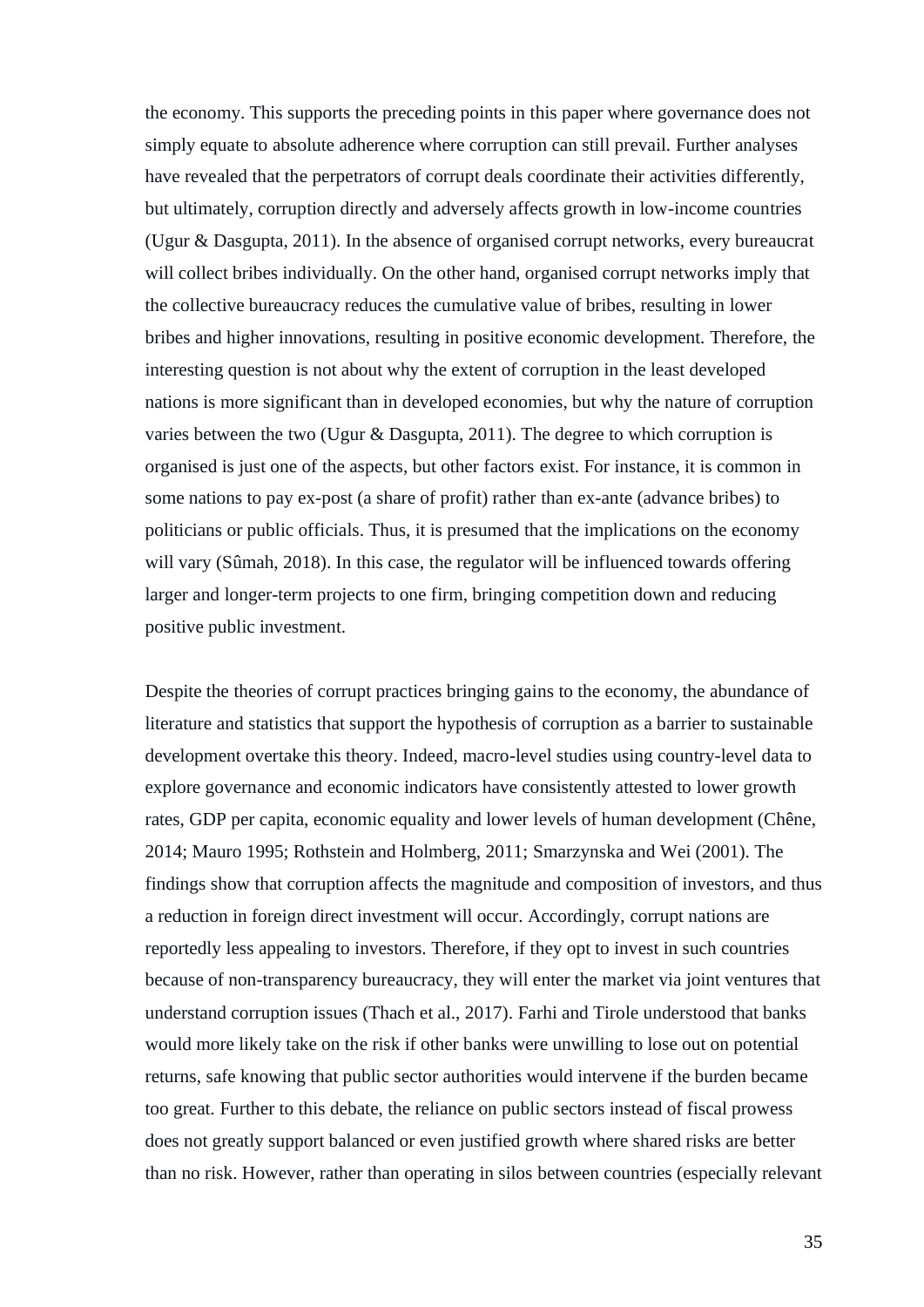in the developed to developing country ratio), the theorists advocate for a macroprudential regulation which would allow for a collection of information to inform the risks on a global basis which in turn would allow for a globally effective enforcement system Farhi and Tirole, 2012).

### **Sustainable development and the barriers of corruption**

By the year 2050, there are predicted to be over 9.9 billion people on the planet. In the year 1800, that number was just 1 billion, and today we stand at 7.7 billion globally. (worldometers.info). The desertification of up to 20 per cent of land currently affects '40 per cent of the entire world population' with estimations of mass migration caused by desertification, threatening 'displacement of up to 135 million people by 2045' (unccd.int, 2021). The pressures on living conditions for human sustainability are also deeply concerning, with predictions of '50 per cent more food, 45 per cent more energy and 30 per cent more water' adding to critical imbalances between nature and humanity (unescap.org). In 2015, in an unprecedented collaboration of action, 193 UN member states committed to the '2030 Agenda for Sustainable Development. Comprising 17 Sustainable Development Goals (SDGs) and169 targets, this ambitious program aims to accomplish the long-term aim of 'peace and prosperity for people and the planet, now and into the future (UN HLPF, 2020). The success of the 2030 Agenda is measured through the implementation of 17 goals (shown in Table 1 below) under the pillars of social, economic and environmental, sustainable development and, attainment is predicated on the UN ideation of 'governance through goals".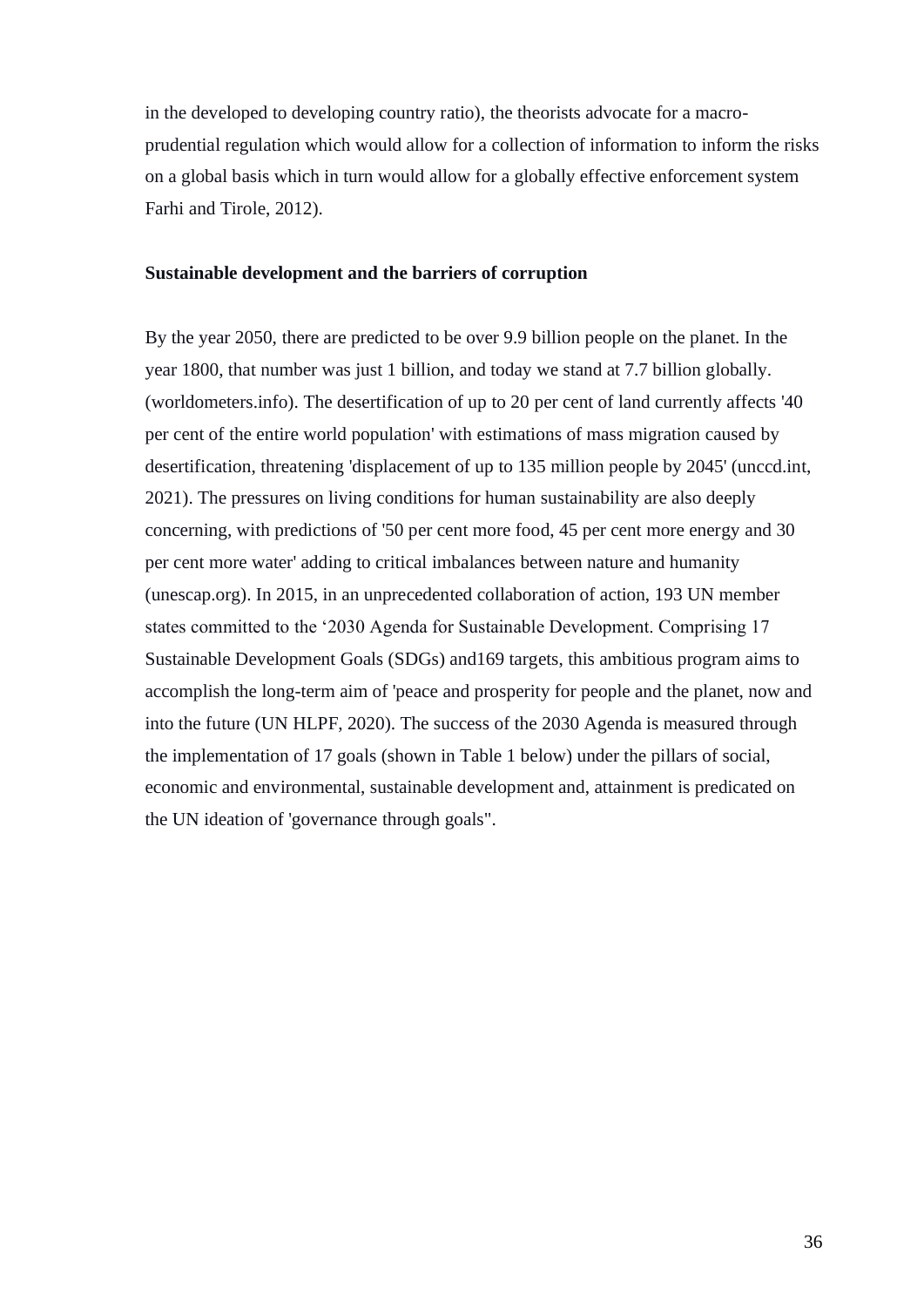# **Sustainable Development Goals (Source: United Nations 2015)**

**Goal 1.** End poverty in all its forms everywhere **Goal 2.** End hunger, achieve food security and improved nutrition and promote sustainable agriculture Goal 3. Ensure healthy lives and promote well-being for all at all ages **Goal 4.** Ensure inclusive and equitable quality education and promote lifelong learning opportunities for all **Goal 5.** Achieve gender equality and empower all women and girls **Goal 6.** Ensure availability and sustainable management of water and sanitation for all **Goal 7.** Ensure access to affordable, reliable, sustainable, and modern energy for all **Goal 8.** Promote sustained, inclusive, and sustainable economic growth, full and productive employment, and decent work for all **Goal 9.** Build resilient infrastructure, promote inclusive and sustainable industrialization, and foster innovation **Goal 10.** Reduce inequality within and among countries **Goal 11.** Make cities and human settlements inclusive, safe, resilient, and sustainable **Goal 12.** Ensure sustainable consumption and production patterns **Goal 13.** Take urgent action to combat climate change and its impacts Goal 14. Conserve and sustainably use the oceans, seas, and marine resources for sustainable development Goal 15. Protect, restore, and promote sustainable use of terrestrial ecosystems, sustainably manage forests, combat desertification, and halt and reverse land degradation, and halt biodiversity loss **Goal 16.** Promote peaceful and inclusive societies for sustainable development, provide access to justice for all, and build effective, accountable, and inclusive institutions at all levels **Goal 17.** Strengthen the means of implementation and revitalize the global partnership for sustainable development

Table 1 – United Nations Sustainable Development Goals, UN, 2021

The importance of this is two-fold. First, there is no binding legislative mechanism through which the SDG goals can be implemented. Rather, the achievement is based on the principle of self-governance and political will by each nation. Second, the marked asymmetries in each nation's social, economic and political systems place negotiation to implement the goals in a precarious position. Critical to attainment, national heads of state must champion 'the right change' through coordinated policies, regulations and laws with accountability and transparency. National public policymaking has the impetus to support sustainable development. This includes supporting industry, manufacturing and agricultural transformation; to structure trade and financial practices; to support and protect the fundamental rights of health, security, inclusivity and employment of its citizens and govern the laws and regulations that threaten climate change and depletion of land and water. These are all core elements within the SDGs, and what will influence success is safeguarding policies that are relevant, far-reaching and balanced towards the nuances of each goal.

Goal 16 for Peace, Justice and Strong Institutions is a standalone goal. Still, its failure will create a domino effect for all goals where political instability, corrupt politicians, weak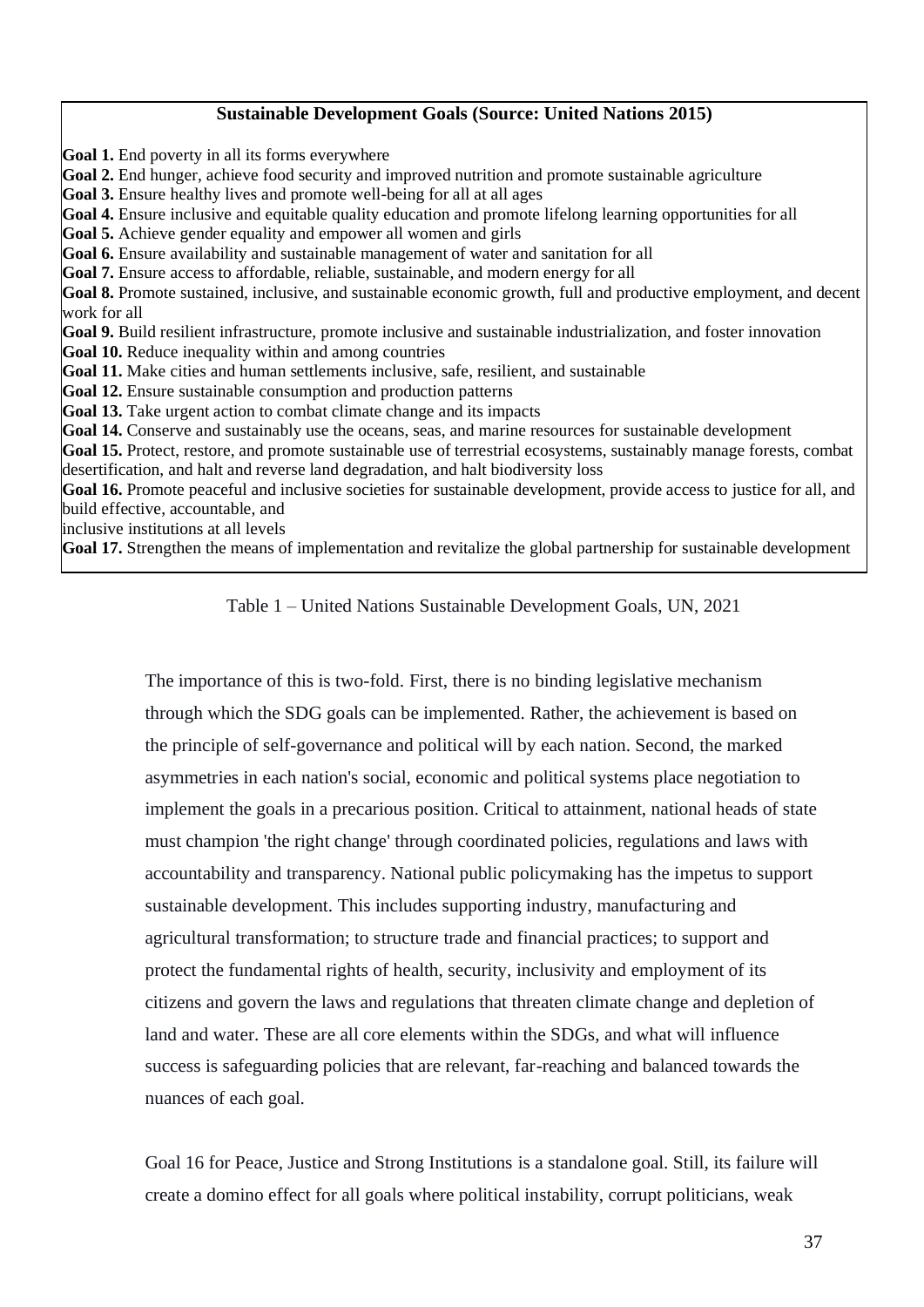legal and regulatory frameworks and intemperate private firms will undermine economic growth, leaving shortfalls for funds dedicated to sustainability. Its success, therefore, lies with the myriad of stakeholders, including National Governments, International Organisations (IO's), Financial Institutions, Civil Society Organisations (CSO's), Non-Government Organisations (NGO's), Charities, Academia, Scientists and finally, the 7.7 billion citizens in today's world. As mentioned, the goals are the designated responsibility of the 193 member states committed to them. Several mechanisms can track performance. In the context of official governance of the Sustainable Development Goals, the UN High-Level Political Forum (HLPF) acts as the leading platform for 'governments, international organisations, civil society organisations and other actors to meet and review the 2030 Agenda for Sustainable Development (sustainabledevelopment.un.org, 2020). Significant to acknowledge, however, is the lack of progress and indeed reporting in developing nations. There are currently 26 countries from Africa, Asia Pacific, Latin America and the Caribbean that have still not presented any VNR (sustainabledevelopment.un.org, 2020). This number is significant not least because it is the developing world that is at most risk through non-delivery of goals and most at risk from corruption. Political regimes are critical factors that undermine progress where weak governance and corruption can be directly linked to threats to sustainable development. For example, the correlation can be witnessed in Brazil, previously a strong advocate for the Agenda, but three years since the election of current President Bolsonaro, the country has neglected to produce a VNR. The nation has witnessed civil conflict following corruption at the highest echelons of power. Additionally, the current political power has sought to invalidate all claims towards the impacts of climate change, deforestation and, more recently, the pandemic.

In contrast, Ghana, for example, has altered its policies to support 30 per cent of procurement contracts to be given to women, young people and persons with disabilities, directly advancing gender equality and decent work and economic growth of SDGs 5 and 8 (MOPP, 2018). Conversely, other nations have witnessed corruption in PPPs as barriers and damage to the SDGs' environmental aims. The beautiful islands of the Maldives, for example, have recently been immersed in an island leasing scandal estimated to have cost US\$ 80 million, which diverted funds away from environmental protection, directly impacting SDGs 14 and 15 for life below water and on land. (Shipley, Transparency International 2019). As a governing principle, the OECD and similar entities promote that ownership of the SDGs should be at the subsidiarity level. This does not negate their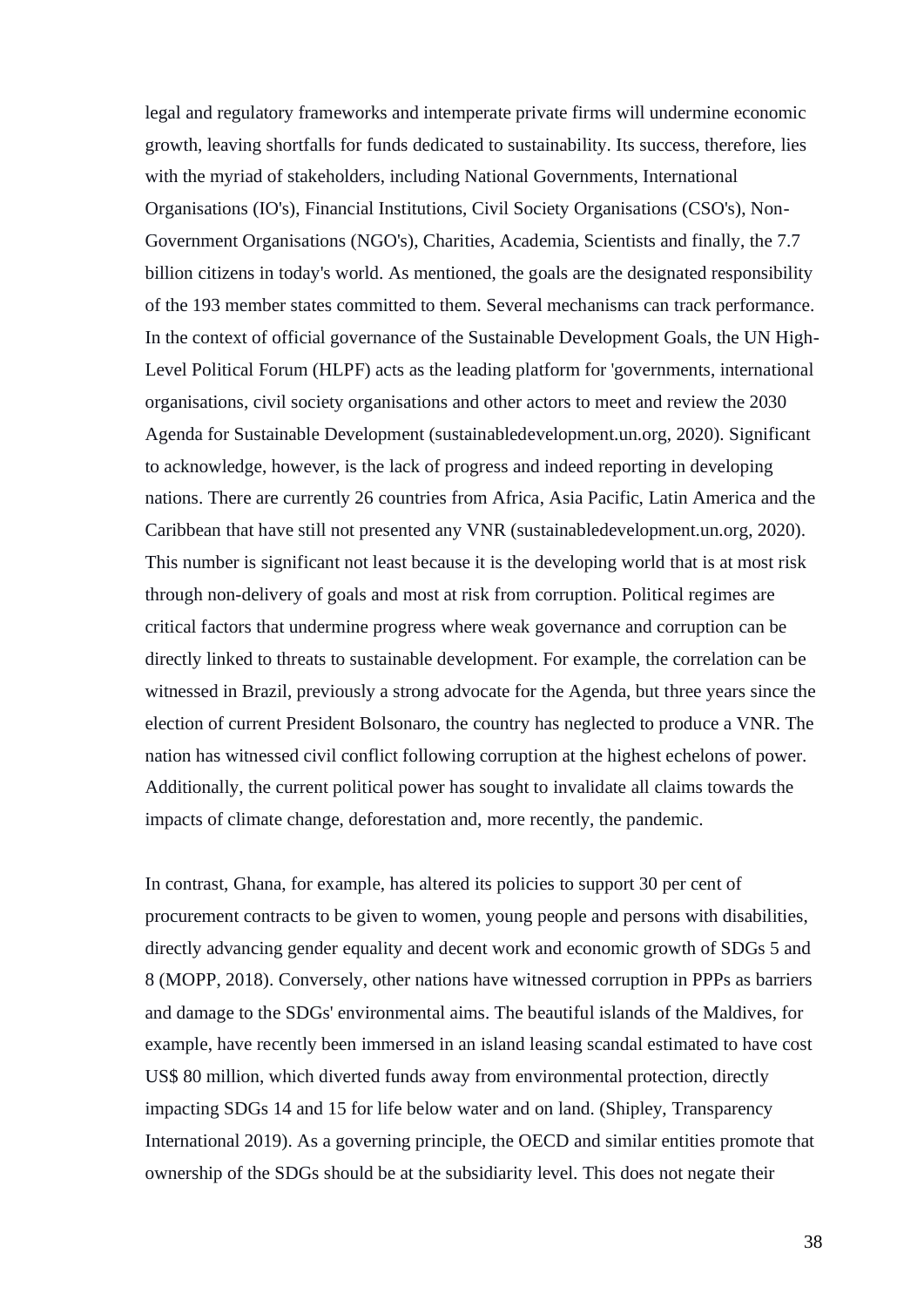support but rather recognises that local issues should be addressed locally. Still, where corruption undermines society's social, economic and environmental fabric raises questions about how far global governance can exert influence to facilitate resolution when it can only advise but not enforce. The challenge for the 2030 Agenda and interest of this paper rests upon the conflict of increased global promotion of PPPs as propagators for sustainable development, where there is a dominant view that these partnerships offer lucrative financial support towards projects for services and infrastructure. The historical, theoretical and statistical data will show the extent of corruption and lack of regulation within PPPs. Their further use threatens to override the legitimacy and aims for peace, justice, and strong institutions and wreak damage to the future implementation of sustainable development.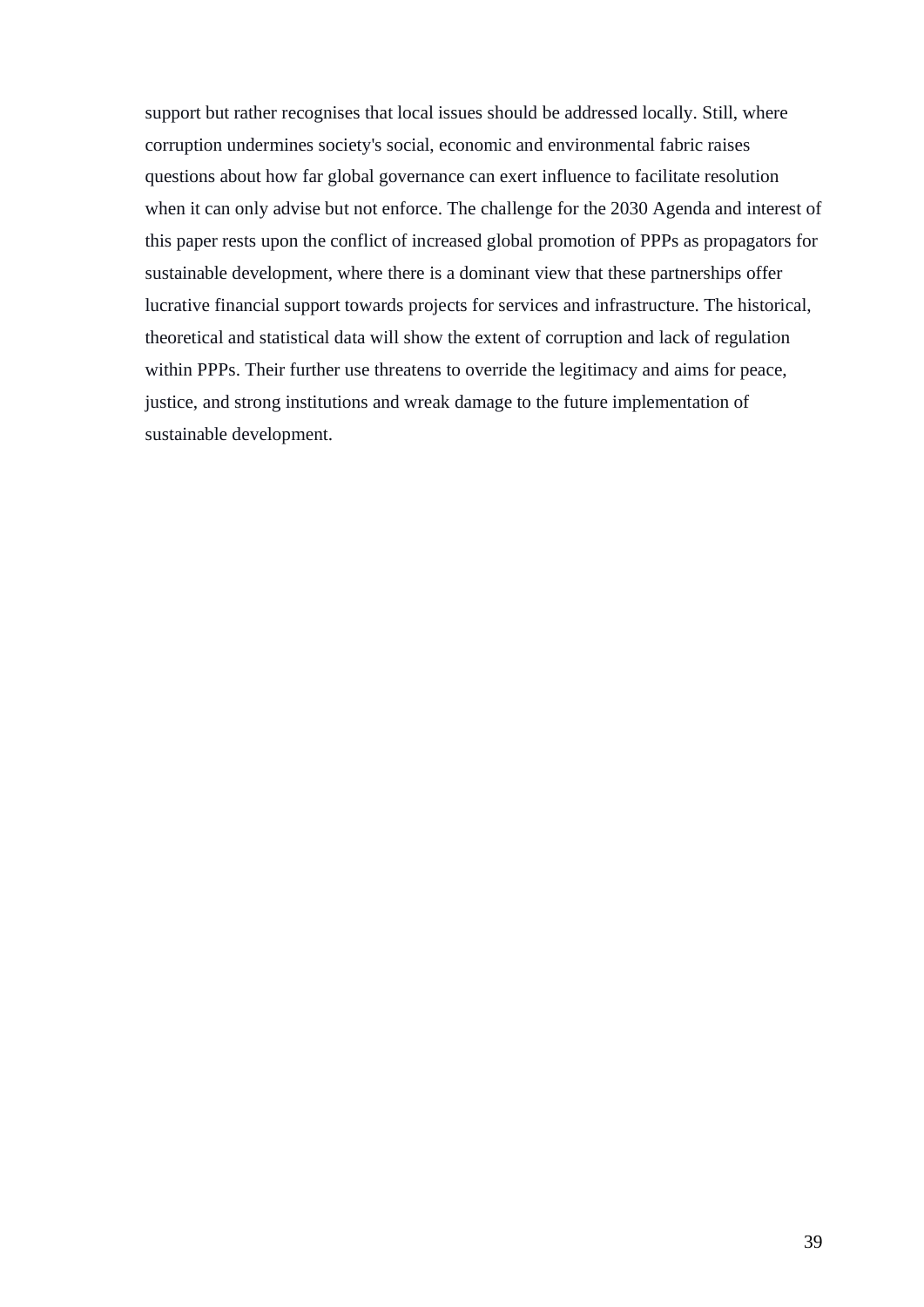## **Chapter I**

## **Conceptualising the framework of Corruption**

# **Introduction**

This chapter will further identify the risks, specifically financial, that undermine overall achievements such as renegotiation and the cost of risk transfer. The chapter will expound on the different socio-economic structures within the global economy, the responses of International Organisations and the consequences of corruption on developing nations and a wider global context. The chapter concludes with the concerns of financial pathways between developed and developing countries that threaten to undermine real economic growth, thus removing the capabilities of some nations to attain financial independence, ultimately threatening the achievement of sustainable development where it is needed most.

## **1.1 The Role of PPPs as a barrier to Sustainable Development**

Scholars agree that the achievability of sustainable development goals is a big task (Randers et al., 2019). In the General Assembly Resolution for the 2030 Agenda, Paragraph 67 states, ' Private business activity, investment and innovation are significant drivers of productivity, inclusive economic growth and job creation (United Nations Joint Inspection Unit, 2017). The UN acknowledges the private sector's diversity, ranging from micro-enterprises to cooperatives to multinationals and call upon all businesses to apply their creativity and innovation to solving sustainable development challenges United Nations, 2015). Operated transparently, the use of the private sector to advance sustainable development is not an erroneous statement. Further, the 2002 Johannesburg Declaration encouraged private sector collaboration contributing "to the evolution of equitable and sustainable communities and societies" (United Nations, 2002). This statement was echoed by the Rio +20 conference in 2012, which stated, "the implementation of sustainable development will depend on the active engagement of both the public and private sectors" (United Nations 2012). Similarly, the Addis Ababa Action Agenda (AAAA) adopted by the UN in 2015 indicated that partnerships mean raising funds for supporting SDGs (Sundaram et al., 2016). The AAAA acknowledged that both the private and public sectors play a significant role in infrastructure financing (Jomo et al., 2016). To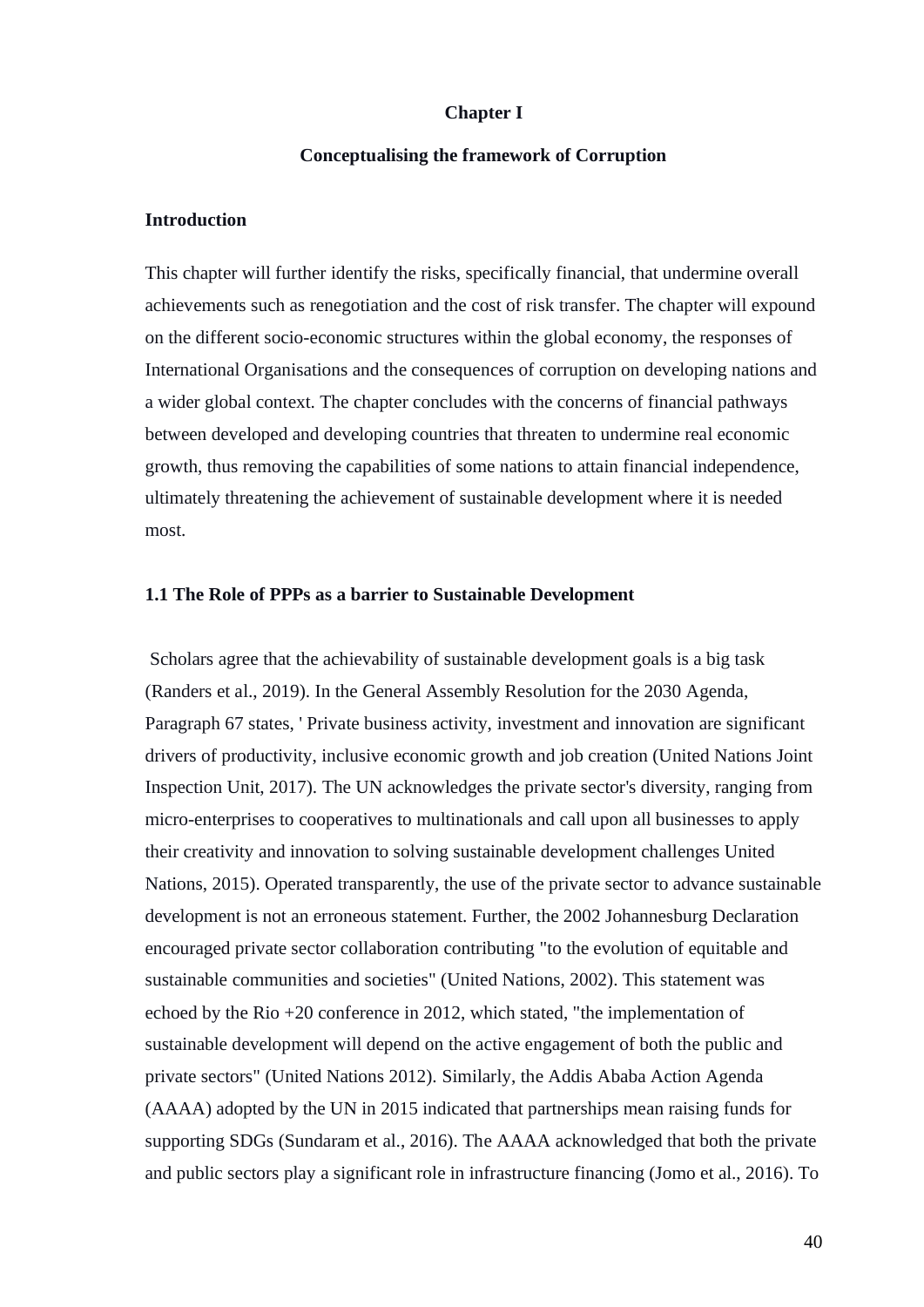overcome funding issues for governments, the UN, EU, World Bank, International Monetary Fund, Asian Development Bank, European Investment Bank, Asian Development Bank view PPPs as mobilisers for large scale service and infrastructure projects. In 2017, The United Nations Conference on Trade and Development reported that "achieving the SDGs will take between the US \$5 to \$7 trillion, with an investment gap in developing countries of about \$2.5 trillion" (UNDP 2019). Many of the International organisations mentioned view PPPs as essential in achieving Sustainable Development Goals. Scheyvens advocates that the sustainable development framework requires a consultative approach to ensure that the public sector includes the private sector in the negotiations (Scheyvens 2016).

In 2018, the UNECE presented a second guide, 'People First Public-Private Partnership', focusing on low- and middle-income countries. At least for the Governing body, the onus should benefit the people where PPPs should qualify as 'Value for People' projects. Relevant to our argument, even with this promotion, UNECE said the model was 'not fit for purpose', adding weight to the mixed messaging of the International Organisations reported within this paper. Specifically, UNECE warned PPPs in general delegate a key implementation role of Government to non-state actors such as the private sector or civil society, and rather than contributing to the successful delivery of governmental infrastructure and service, the approach is an abrogation of the responsibility of the Government (UNECE, 2018). Further comments advise that PPPs introduce a dangerous profit motive in delivering public services, marking it as an unsuitable model that should be replaced by something else, or at least significantly improved (ibid). Over and over, such warnings have been made by the international community, yet PPPs have continued to be pushed towards low and middle-income countries. There is a significant responsibility placed on the International Organisations to govern an incredibly ambitious and challenging Agenda for the SDGs. Nevertheless, even negating the scandals that this paper presents, PPPs have been of critical debate within the Political and International community that have never measured up to scrutiny since their inception. More than barriers to sustainable development, this paper advocates such discombobulation supports the fundamental statement that PPPs are not fit for purpose.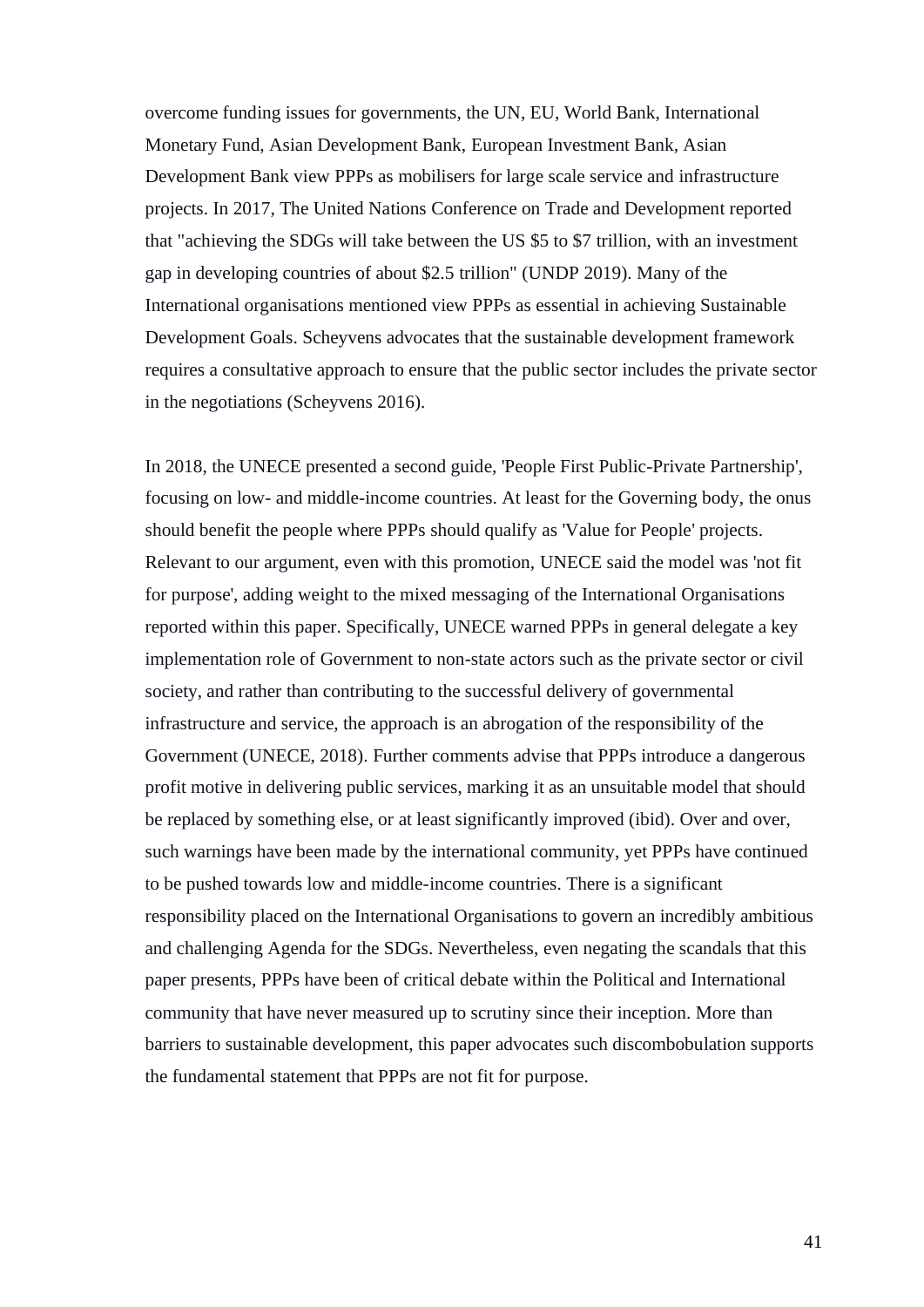Regarding Private Sector Partnerships and the 2030 Agenda, the Secretary-General of the United Nations was advised to make amendments to the operational guidelines. These were to include: more flexible financial rules governing the transfer of funds concerning businesses, in the specific context of partnerships; re-evaluation of the red lines between partnership and procurement; the simplification of the internal operational processes and workflow; increased delegation of authority to lower managerial and operational levels where appropriate, while taking additional measures aimed at building capacity and increasing accountability and transparency and an outline of soft, system-wide guidelines on monitoring, assessing, and reporting on partnership engagement with the private sector. (United Nations Joint Inspection Unit, 2017). This action is highly relevant to our supporting argument. At the time of production of these proposed amendments, the global scandals of corruption mentioned within this paper were highly established across the world media. With comprehensive information on the extent of corruption prevalent in PPPs, the advice for more leniency within these partnerships appears naïve. At this point, a thorough audit of PPP practices would have been beneficial to enable deconstruction of the frameworks and improve accountability and transparency within their operation. Although publicly condemned, the international community had an opportunity to send a strong indication that criminal malpractice within PPPs would not be supported by enforcing stricter guidelines and sanctions. The proposal for a 'softer approach within PPPs' only emphasises the leniency with which PPPs are governed by the international community and misses a crucial opportunity to change the narrative.

The power play within the PPP is significant, affecting the potential outcomes for all the actors concerned. The tools used are equally important, and one of the most important for strategising within PPPs is renegotiation. In support, Guasch, Laffont and Straub provide context for this point. In 2003, the theorists put forward a hypothesis to question the high rates of contract renegotiation and the viability of the concession model to attract private participation in infrastructure in developing countries (Guasch et al., 2003). The authors studied over 1,000 concessions in the Latin America and Caribbean region between 1985 and 2000 (ibid). They identified 10 per cent of electricity concessions, 55 per cent of transport concessions, and 75 per cent of water concessions were renegotiated (ibid). Guasch suggested that the high rate of renegotiation so soon after concession award may reflect poorly designed tender processes, weak regulation, or opportunism on the Government or the private sponsors (ibid). The WB denotes that most renegotiations are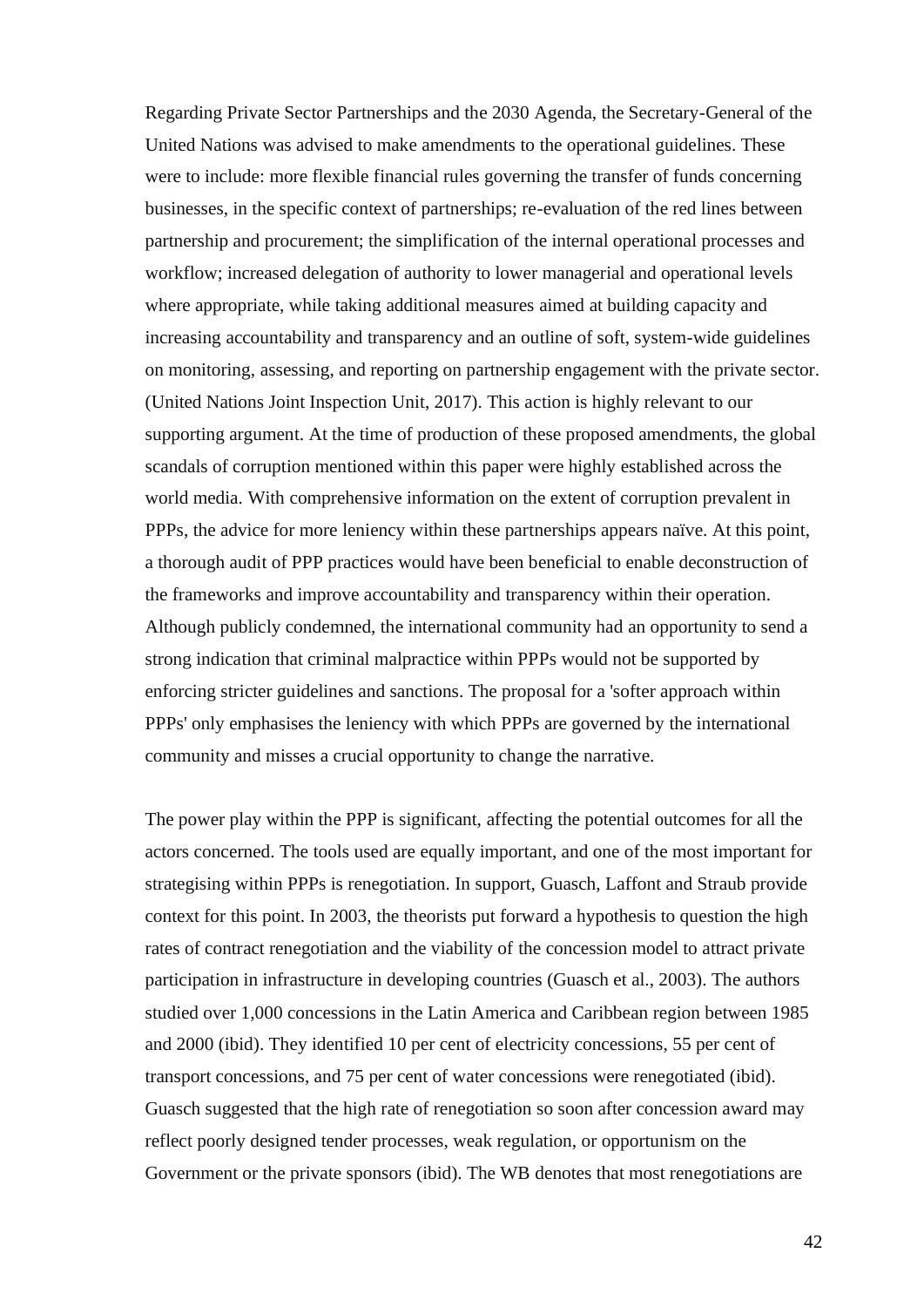favourable to the operator, resulting in increased tariffs or reduced or delayed investment obligations (World Bank, 2020). Morales and Morales (2019) also refer to the contract renegotiation's responsibilities in the modus operandi of the Odebrecht scandal of which this paper will further investigate. In more recent research, studies show that in projects where bribes were paid, renegotiations escalated the value of investments by over 71% compared to only 6.5% in projects where the company never paid bribes (Camacho  $\&$ Vázquez-Maguirre, 2021). In most nations, infrastructure auctions were objectively competitive. The cost inflations accounting for the paid bribes were found later during the renegotiation phase, whereby contracts were adjusted without transparency and scrutiny. A US \$1 million bribe can quickly amount to a US \$100 million loss to a developing country through derailed projects and inappropriate investment decisions which undermine development (OECD, 2014). Accordingly, increased costs through renegotiations cause substantial damage to state funds. From paying higher prices and obtaining lower quality goods and services, local companies lose out in a procurement process and consumers potentially experience indirect but measurable harm where bribery leads to higher utility or telecoms prices for users (Transparency.org, 2020).

## **1.2 State and Non-State Actors – The Basis for Corruption**

The basis for executing a PPP is determined by most markets' supply and demand dynamics, whereby the state requires infrastructure but lacks sufficient and instant financial resources. The non-state actors possess the capability but lack market penetration. The primary consideration for the public partner stems from capital requirements, managerial competencies and technical skills, vital in providing the complex infrastructure needed to achieve sustainable development goals without losing the political control over the provision of infrastructure (Schomaker, 2020). In essence, if the principal lacks the necessary information to monitor the Agent's performance in a practical way, the 'information asymmetry that arises from the Agent having more or better information than the principal creates a power imbalance between the two and makes it difficult for the principal to ensure the Agent's compliance (Booth, 2012). One of the considerable appeals of PPPs for the private contractor is the contract's longevity, which by its nature can produce long term yields over a long period (20- 30 years) both for the banks financing them and the private partner involved. The implementation of services and infrastructure cover basic infrastructure (roads, rail and ports; power stations; telecommunication; water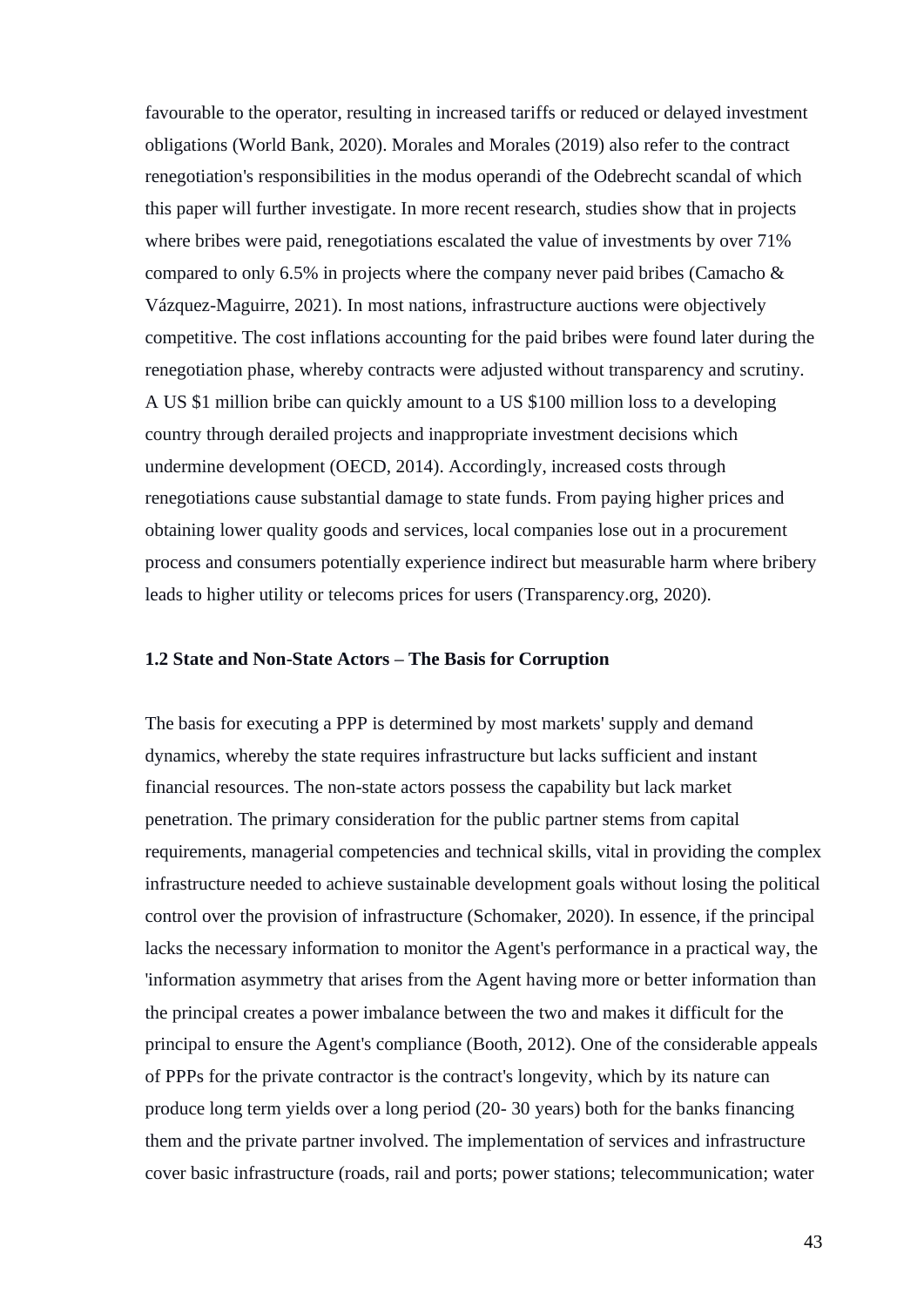and sanitation), food security (agriculture and rural development), climate change mitigation and adaptation, health and education. Complementary to the process, service and infrastructure projects typically require large numbers of contracted personnel, supporting employment quotas. In this regard, the proponents for PPPs would argue that partnerships support decent work and economic growth (SDG 8). For governments, the private sector can expedite construction or similar projects faster. Also, as many forms of PPPs allow the financing of the public infrastructure off-balance-sheet, at least the general perception is that these models avoid new debt (Schomaker, 2020). The challenges to the outcome of these projects rely on opportunities where the actors (both public and private) can manipulate various loopholes within the contract for private gain (Iossa and Martimort, 2014; Klitgaard, 2012). In some countries, the PPP contract may be subject to administrative law, while in others, it may be governed by private law (UNCITRAL, 2020). Various issues arising out of the PPP contract, or the operation of the facility may not be the subject of mandatory rules of a public law nature, which may include formation, validity and breach of contract, including liability and compensation for breach of contract and wrongful termination (UNCITRAL, 2020). Where the establishment of the law is weak, corruption can be better cultivated. Where there are insufficient resources to combat bribery, there can be a lack of judicial process, resulting in a lack of investigations, prosecutions and adequate evidence and sanctions against companies bribing foreign officials. (OECD, 2014). The asymmetry of information within the Principal-Agent relationship supports the process to which legal systems fail. Thus, the Agent can be seen to exert significant pressure and influence within the realms of governance and justice. On this note, Rose Ackerman proposes that better funding resources towards combatting corruption should aim at projects that improve governance. Inputs to the projects would cover such performance objectives as the speed and effectiveness of government activities, the satisfaction of citizens, and the distribution of benefits and cost savings (Rose-Ackerman, 2004). This is important to creating a better dynamic where we have witnessed non-adherence to anti-corruption networks tackling the root causes of political instability and weak institutions aids progress of Goal 16 supporting the opportunities to help all goals.

Integral to the analysis of costs within PPPs and the impact of corruption appears to divide the Scholars. According to Dreher and Herzfield, a one-point increase of corruption reduces growth by 0.13 points and includes factors such as public expenditure, foreign aid,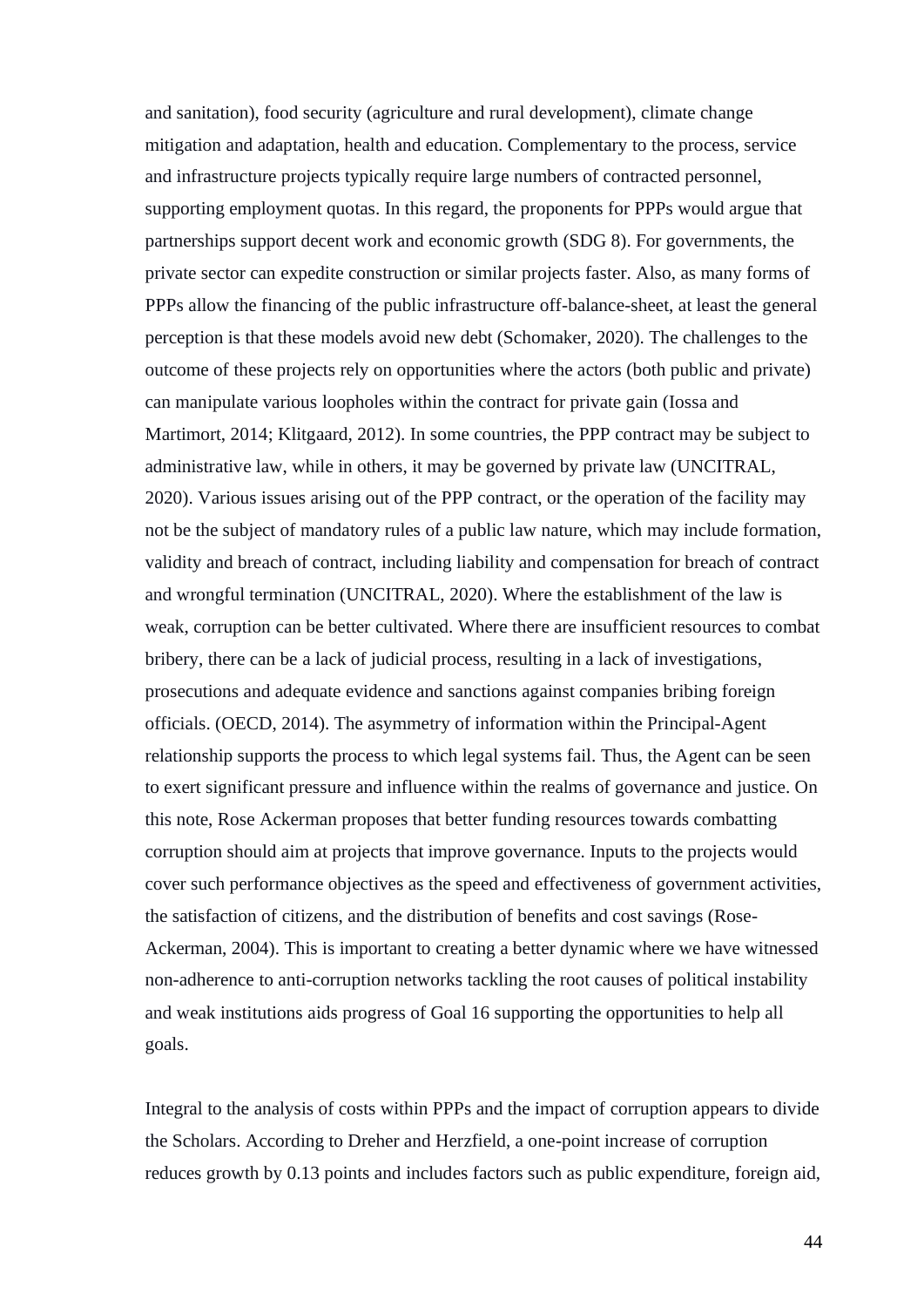investment and inflation. Hague and Kneller, however, purport that an increase by one standard deviation of corruption has a higher impact of reduced growth of 5 per cent. Within the research, there appear many disparities within these indexes. Nevertheless, corruption by its nature is hidden; ergo, costs can be an unknown quantity. Additionally, macroeconomic influences may be greater than the incidences within the PPP, such as political or the pandemic, for example, which will have a broader effect on the growth or reduction of an economy. Ugur and Dasgupta's study of 55 cases acknowledged the need for inclusion of macroeconomic levels within their meta-analysis which found a one-point increase on the Corruption Perceptions Index (produced by Transparency International) results in a reduction of growth of 0.007 per cent. Their findings are interesting where they contrast with the general theoretical understanding that corruption impacts low and middle-income countries more than wealthier economies. The underlying theme that corruption can stimulate a positive effect is explored further. However, the complexity of measuring the nature and differences between the different global economies, this paper confirms the current methods may not accurately or sufficiently offer precise measurements.

In contrast to the Corruption Perception Index, where Germany and Sweden operate in the top ten rankings, the case studies presented within this paper show evidence that both countries were highly immersed in corruption, reflecting the countries ranking. Yet, as explained the Index remains largely unaffected. Relevant to the findings, perhaps the lack of corruption recorded for these countries lies in a more profound issue related to the culture of bribery being an acceptable part of public and private political life for an extended period. Until 1999 and the OECD Anti-Bribery Act, bribery was legal, and in terms of conflicts of interest Germany for example, can have a member in parliament expounded political rhetoric and recommendations at the same time as acting as a lobbyist pushing particular interests in the same matters (Transparency, 2021). Thus, governance for any real effect is hindered by its interpretation of what that should entail. *Governance*  can be defined as the actions and decisions of the state towards a collective problem through guidance, policy and the rule of law. Where corruption can spread is a clear indicator that the mechanisms for governance and accountability are lacking. Some theoretical studies have shown a causal link between a dominant, interventionist state like a dictatorship and the high levels of corruption. This situation purportedly allows politicians at the highest echelons of power autonomy to act within corrupt means without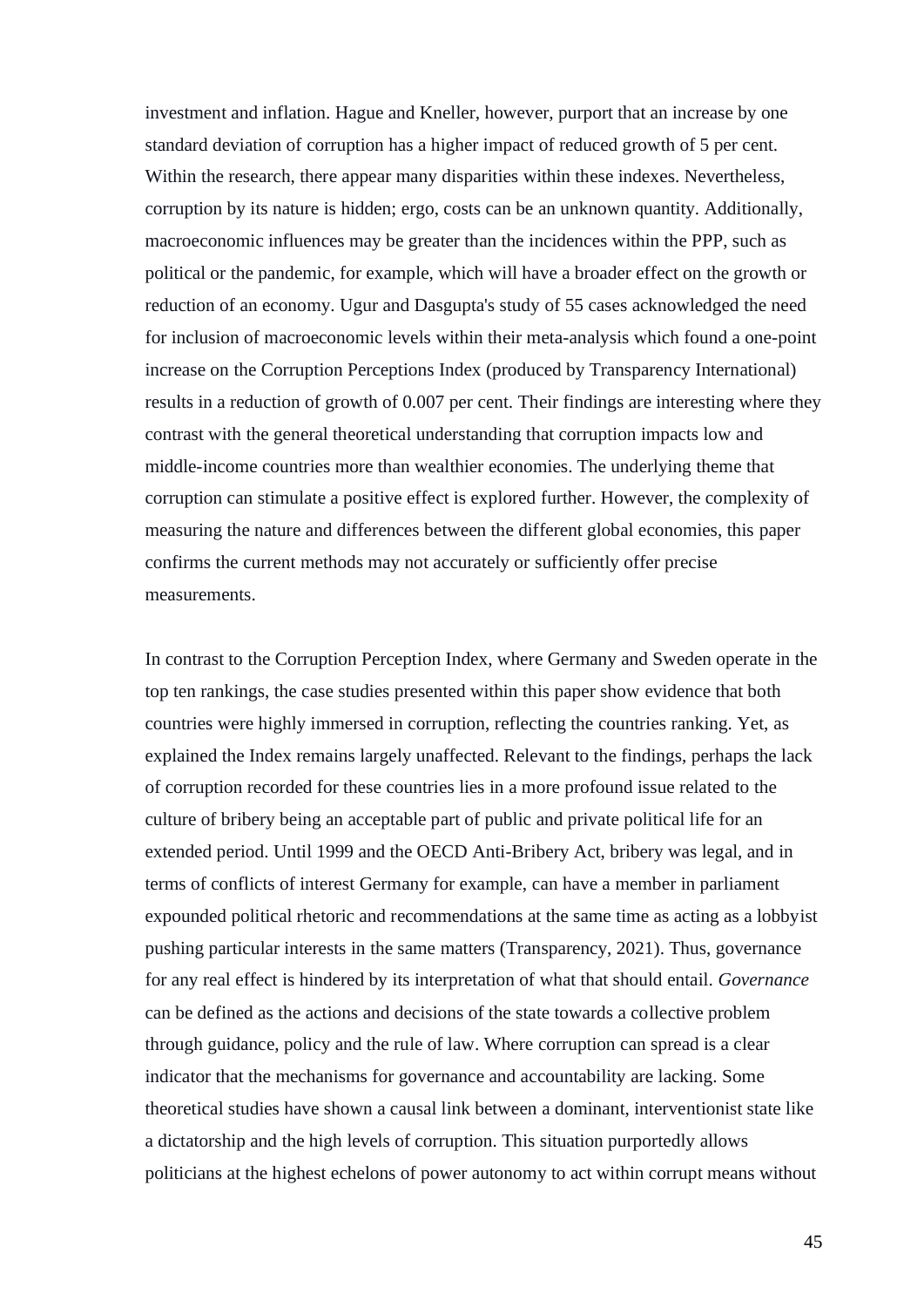reprisals. Therefore, an enhanced statistical representation should include the catalyst effects of corruption from developed to developing nations. The correlation between reduced growth can originate from the corruption of wealthier countries that manipulate weak governance in poorer states. Officials in power may be drawn to corruption in developing countries such as Latin America, Asia or Africa. Private firms support political candidates to rise or remain in force by financially incentivising their campaigns. In return, the Agent expects to earn the monopoly on service and infrastructure projects within the state or country. This trigger can then set in motion a chain of events where the elected official already susceptible to corrupt practice may then continue elevating private firms inappropriate for services and infrastructure delivery owing to the receipt of bribes and regardless of the detriments to society. Additionally, listing projects and consequently costs, off-balance sheets, the details remain concealed better and longer where future governments may lack expertise in auditing these old accounts. Some PPPs may fail due to poor planning or inadequate fiscal or operational management. The X factor is the point that moves a PPP from an inefficient burden to a hazardous event and is the crossover between negligence to corruption. At this point, governance fails, and the far greater risk of PPPs affects the core elements of democracy, human rights, and political stability. Assuming that both public and private actors in PPP negotiations have no implicit preference towards engaging in more or less ethical behaviour, the final decision to either abstain or engage in corrupt practices will be informed by the incentive offered by the specific situation or the expected costs and benefits accrued from their decision (Schomaker, 2020). Many studies show high-corruption countries achieve weaker economic growth, lower literacy rates, a loss of trust in public services, inadequate healthcare services, fewer freedoms, less environmental sustainability, higher mortality rates and overall worse human development outcomes (European Union 2015, Kaufmann et al., 2005; Mauro 1995, 1998; Ndikumana, 2006; Transparency International,2021; UNESCO, 2009). In Brazil, where corruption is prevalent, one of the key impediments to exposure of corruption has been the suppression of the press, where current and, indeed, previous Presidents have sought to bind the media from freedom of reporting. The effects eventually always washdown. What is often seen is the rise of civil society to protest against the endemic corruption both in politics and in freedoms where the collective will aim to bring down the few to bring about a more democratic state. The final effect of corruption from the private to the public to the state's citizens is often the unravelling of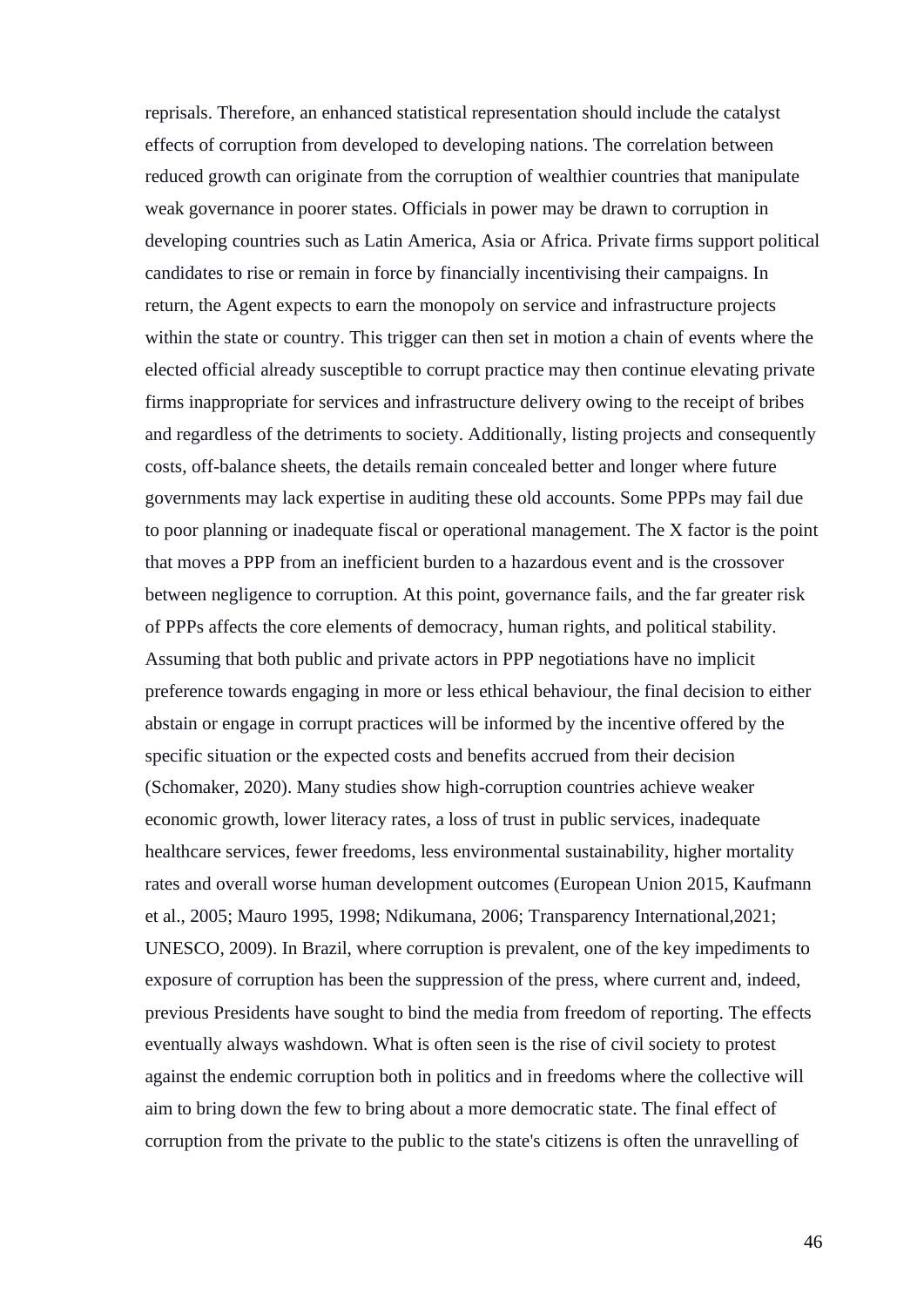political stability into a violent conflict where the worse outcomes stemming from corruption ultimately destroy the democratic freedom of society.

## **Risk Transfer between State and Non-State Actors**

One of the many benefits of a PPP for the public sector is the private sector's risk responsibility, both the operational and financial risks, with the added potential for states to utilise more funds for projects. Outwardly, this may persuade a state's citizens that their current political party is perhaps more successful in implementing infrastructure and services than previous governments. This transference of risk to the private sector, however, is both temporary and illusory. First, the cost of capital of the private partner is usually higher than that of the Government, i.e., the interest rate on private sector loans exceeds generally the interest rate on public sector loans (PSIRU, 2008). Thus, if the efficiency gain of a PPP falls short of the additional interest cost, the minimum unit price at which the private partner can deliver the service will not be lower than the price governments will pay in the case of traditional procurement (ibid). If this is the case, the European Economic and Monetary Union warns 'PPPs may be operated even when they are more costly than purely public investment" (EMU 2003, OECD 2008). Secondly, the cost of risks may be exaggerated by private firms, which raises the costs to governments who lack the expertise to determine the appropriate levels per project. The IMF has warned of such dangers where a government overprices risk and overcompensates the private sector for taking it on, which raises the cost of PPPs relative to direct public investment." (Eurodad, 2018). Additional risks culminate from aggressive renegotiations that culminate in high costs above the preliminary budgets agreed. Often, these negotiations occur at critical periods where impending elections are a breeding ground for payments to politicians in return for future contracts. For example, in a study of 307 water and transport projects in five Latin American countries between 1989 and 2000, Guasch, Laffont and Straub (2006) found that about four-fifths of government-led renegotiations occurred after the first election during the life of the project. Recent efforts of the World Bank and other development banks advocate that risk ownership is better deployed through private investment over public funds. However, many economists believe this risk transfer to be temporary. As this paper previously identified, the burden of debts carried forward to future governments from PPPs only harms the aims of sustainable development. Additionally, where private firms may encounter financial issues such as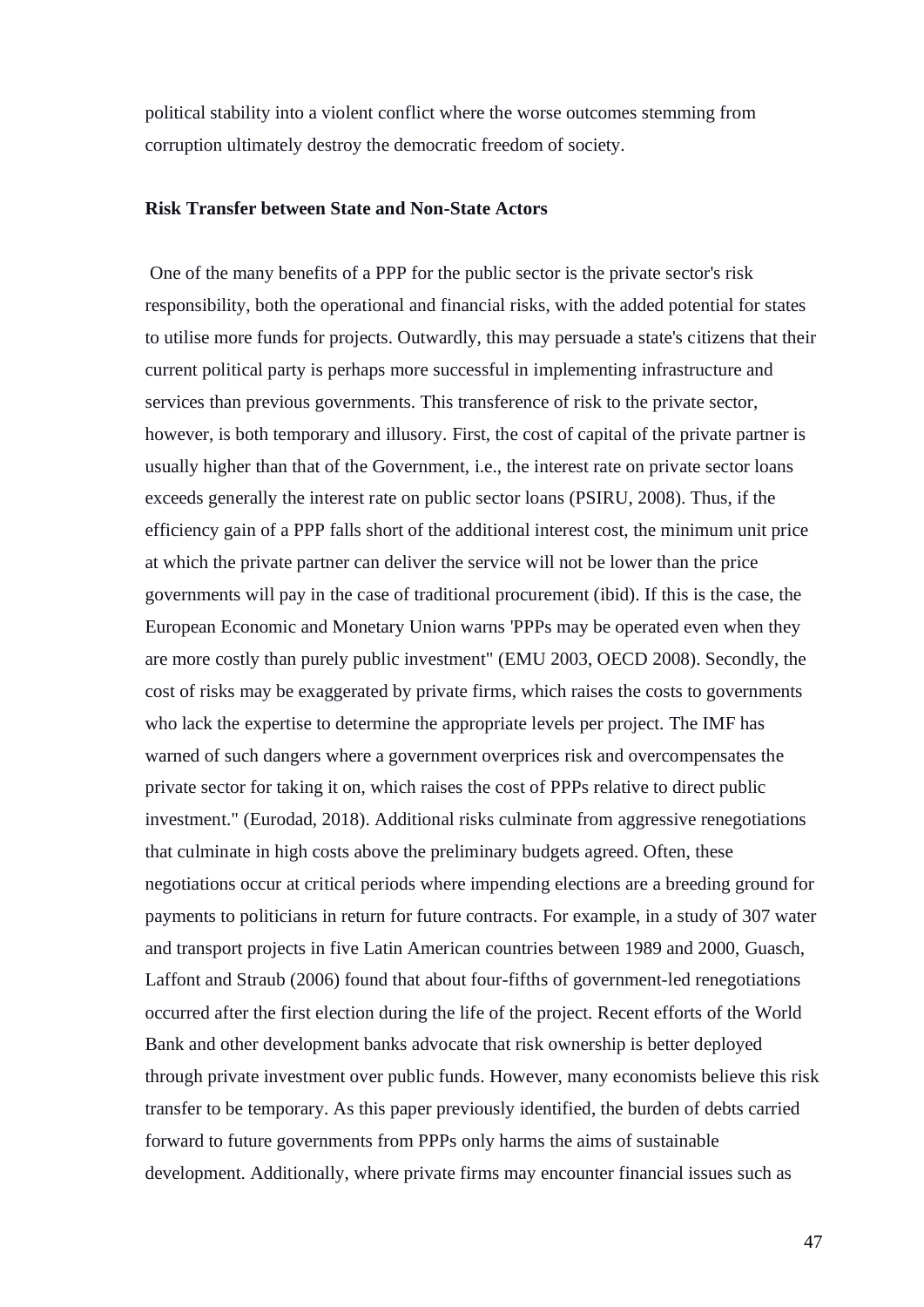bankruptcy leading to non-delivery or non-completion of a project, this will push a 'white elephant' burden upon the state to manage. Fundamentally, suppose the current state makes the project off-balance. In that case, the future Government will have to carry the operational, renegotiation, or even destruction costs of a project and thus impede future growth.

#### **Cost Failures of PPPs**

In a study commissioned by Eurodad, ten global PPPs from Sweden to Lesotho and Paris to Jakarta were examined to understand the success rate of PPPs. Within each project, failures were attributed to high costs, technical shortcomings, and poor infrastructure. Each loss negatively influenced the impacts on social, economic, health, education, and environmental development. This recent report produced for Eurodad in collaboration with CSO's around the world identifies the failings of PPPs as follows: Sweden's construction of a hospital saw escalated costs from 1.4 to 2.4 billion euros; the Queen Mamohato Hospital in Lesotho saw 'invoiced' fees amount to two times the "affordability threshold" set by the Government and the WB at the outset of the PPP; the Castor offshore gas project in Spain estimated at  $63.8$  billion and never used, was stopped after gas injections caused more than 1000 earthquakes; a thermal power station project in Gujarat, India, witnessed a deterioration in water quality and fish populations and harmful air emissions and in Germany, Berlin's PPP cost for its new airport has risen from €114 million and currently estimated at  $E7$  billion (Eurodad, 2018; Boell.de, 2018). Such was the failure of one PPP; the construction of a courthouse in Paris proved so complex, costly and controversial that the presiding French Justice Minister deciding never to engage with a PPP again. (ibid). It is essential to note where PPPs contribute negatively to periods of economic crisis. During the financial crash of 2008, in both Portugal and Cyprus, the IMF/EU' troika' packages identified PPPs as a contributory cause of the countries' fiscal problems (EIB, 2010). They required an audit and renegotiation of existing PPPs a freeze on new PPPs (ibid). Rather than supporting economic and sustainable development, the continual failure of PPPs removes future funding from governments (as most are offbalance) and impedes growth. Consistently, the information reveals that the actual execution of PPPs does not indicate their virtues; instead, their use delays and inhibits growth through negligence, where the model transforms from an inefficient event to a hazardous burden on society. A global accounting standard for PPPs is needed to ensure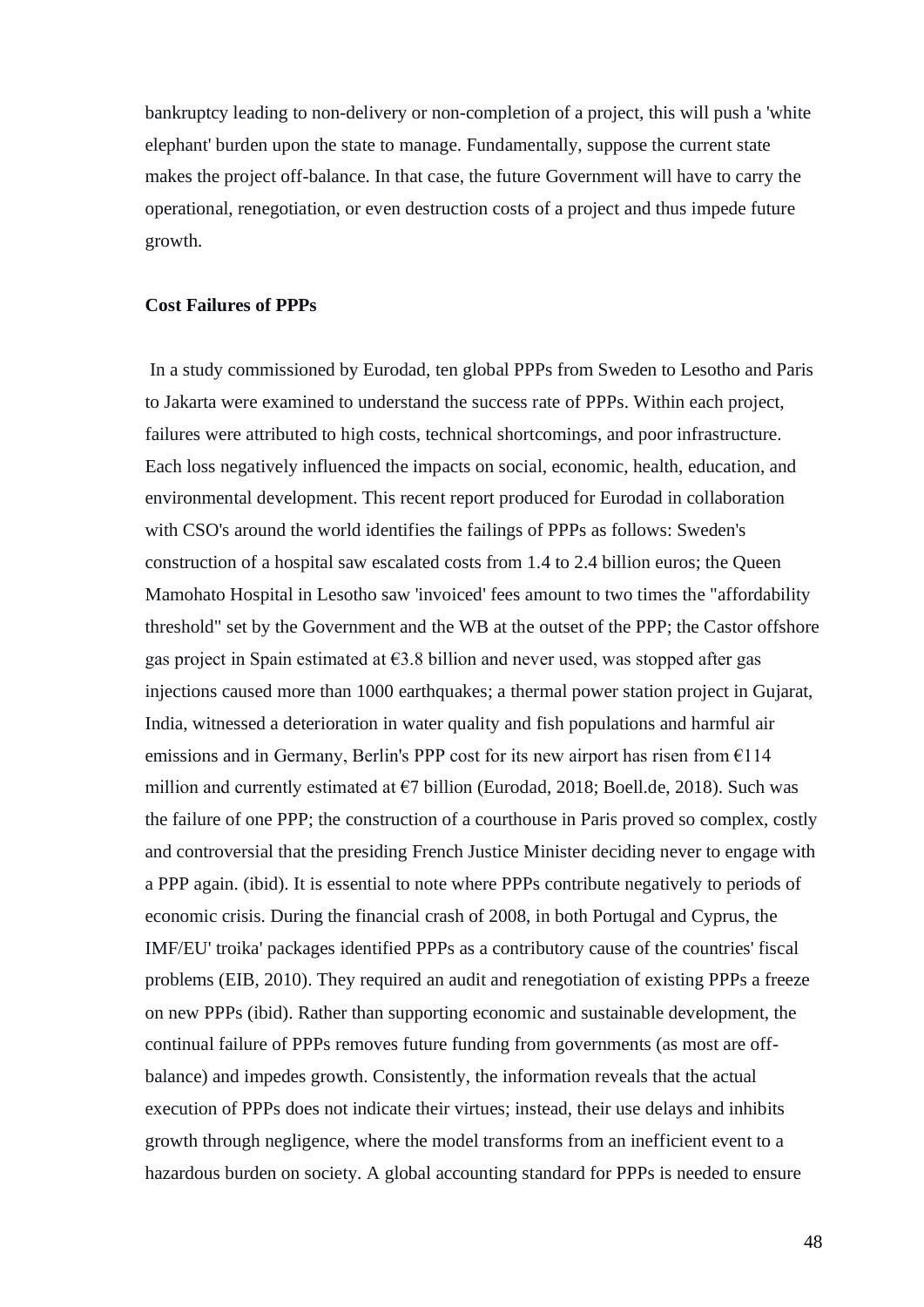that the value for every dollar put into joint ventures is balanced against other factors in the PPP architecture (Roehrich, Lewis, George, 2014).

# **1.3 The National and International Stage – Consequences for the Developed and Developing World**

A country's enforcement activity must be weighed against the size of its economy and exposure to international business (OECD, 2014). Since the UN adoption of 'The Declaration on the Right to Development' ', States have a duty to co-operate with each other in ensuring development and eliminating obstacles to development.' (OHCHR.org, 1986; UN.org,). The UN has a concern that achieving the SDGs will take between US\$5 to \$7 trillion, with an investment gap in developing countries of about \$2.5 trillion" (UNDP 2019). As a consequence, PPPs are heavily promoted by such IOs as the UN, IMF and IFIs as the World Bank and IMF. They have been hailed as the hero to the Agenda, where public sector risk is minimised against the private sector, and banks can look forward to the returns on SDG investment. The World Bank is emerging as one of the key providers of funds to foster economic development and eradicate poverty. Its support for PPPs has continually increased from \$0.9 billion in the last decade to \$2 billion (Romero, 2016). The differences between progress on the VNRs in Developed and Developing nations are telling. With reports absent mostly from developing nations, the onus has been to push PPPs to help overcome short-term financing issues so sustainable development goals can progress. With a socio-economic structure vastly outside the normative compass of high-income countries, it should be recognised that progress may not have the same accelerated pace for developing nations. Thus, the emphasis on PPPs should be considered carefully. This should not negate the legitimacy of action taken by those countries but rather reflect that the realisation of the SDGs may not happen at equal levels. Additionally, there may be circumstances that prevent progress which the PPPs exacerbate. Low credit ratings, high debt and inflation continue to be a preventative barrier to national development in developing countries. Loans and donor aid continue to be a staple of economic support but offering these and the off-balance, deferred payment structures of PPPs may not be the panacea the developed world needs.

Competition in global markets is the hallmark of free trade, but corruption negates the concept that it is free. Economic Theorists such as Marshall, Robinson, Hastings and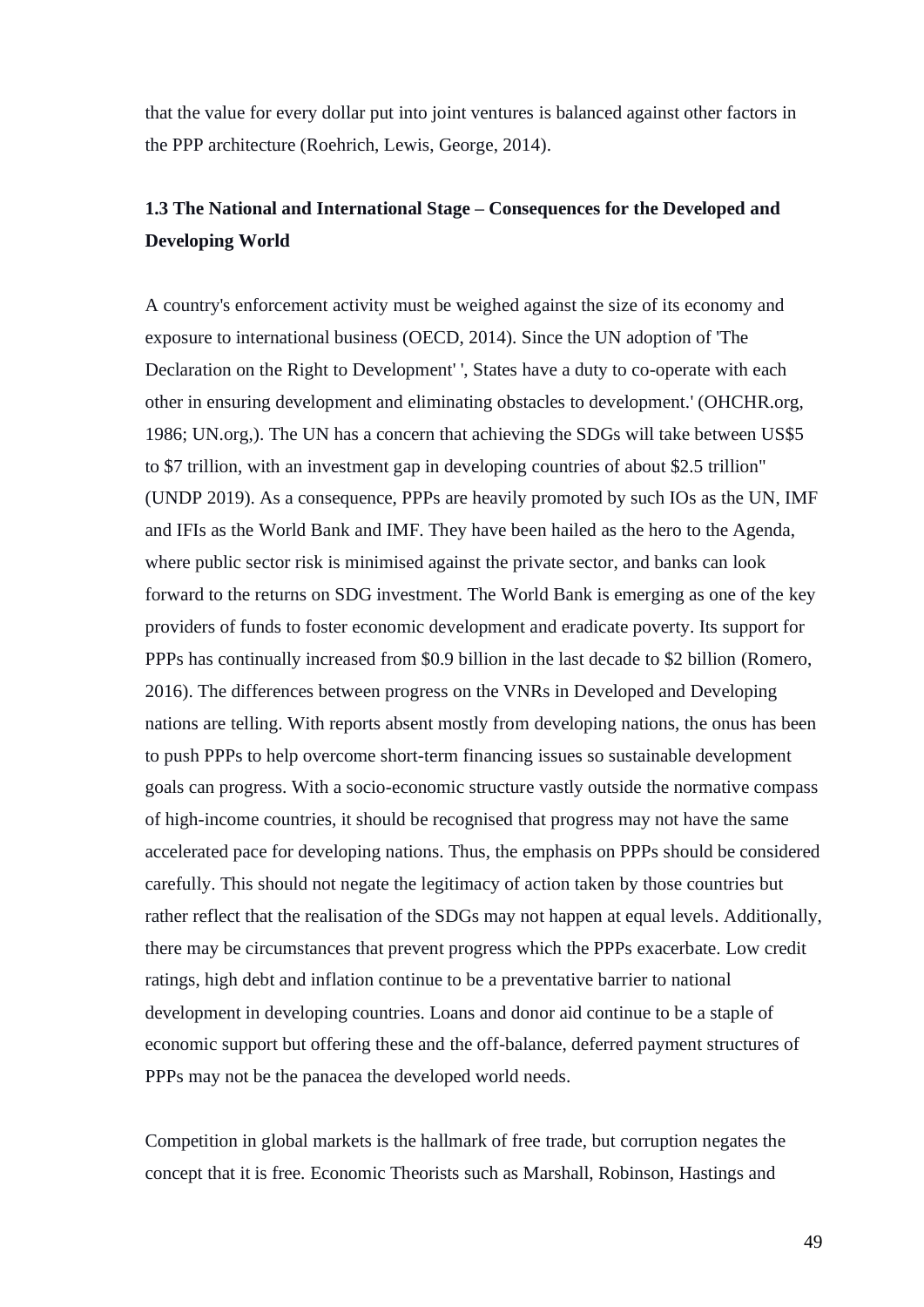following, Petzman, Brozen and Demsetz have contributed to the study of industrial economics and the issue of this imperfect competition. The studies focus on the behaviour and strategies of firms towards collected market dominance and, importantly, the emerging scepticism they saw in the inadequacies of anti-trust law and government regulation. Corrupt politicians manipulate the regulatory environment to benefit and create inefficient regulations that incentivise individuals or firms to pay bribes to secure an advantage within that market. (Transparency International, 2014). Monopolies and oligopolies subsequently gain a competitive advantage over local or national companies where bribery is used less for profits than for market share within a country and often within developing nations. Siemens, for example, alongside a consortium of electricity firms, Alstom, Areva, Schneider Electric, Fuji Electric, Mitsubishi Electric and Toshiba, were all found guilty of conspiring to fix prices to control the contracts in the energy sector in fines worth  $\epsilon$ 750 million.

Using game theory, Nobel Prize-winning economists Jean Tirole and Jean Jacques Laffont developed research to examine activities between the regulator and the regulated. The study sought to uncover where regulators seek to control the behaviours of monopolies or oligopolies and the regulated hide information to procure lower costs in the PPP contract negotiation. Laffont and Tirole advised that states should develop a framework that explicitly assesses the potential risk of the regulator hiding information and conspiring with the regulated firm. In response, a menu of contracts with a cost-plus or fixed priced contract. The regulator can then make an informed decision towards the firm opting for the fixed-price contract to stabilise the risk of higher costs (with the caveat regulators must ensure against price rigging). Natural monopoly situations lead to widespread market power and a concomitant willingness to lose money for a long time to "buy" the prospect of a future monopoly position (Tirole, 2018). Tirole posits that necessary for competition to operate, rivals must be able to enter the market freely. Still, in economics parlance, such "entries for a buyout" create very little social value as they are mainly a mechanism for the entrant to appropriate a piece of the dominant firm's rent. (Tirole, 2018). Relevant to this point, in a study by the World Bank, only 20 per cent of Africans have internet access which international firms operate. The combination of a lack of financial capital in African start-ups and subsequent ownership by developed nations over local firms widens the disparities across the continent. The nature of a developing nation's economic and technological progress tends to be negatively cyclical. Restrictions on access to capital in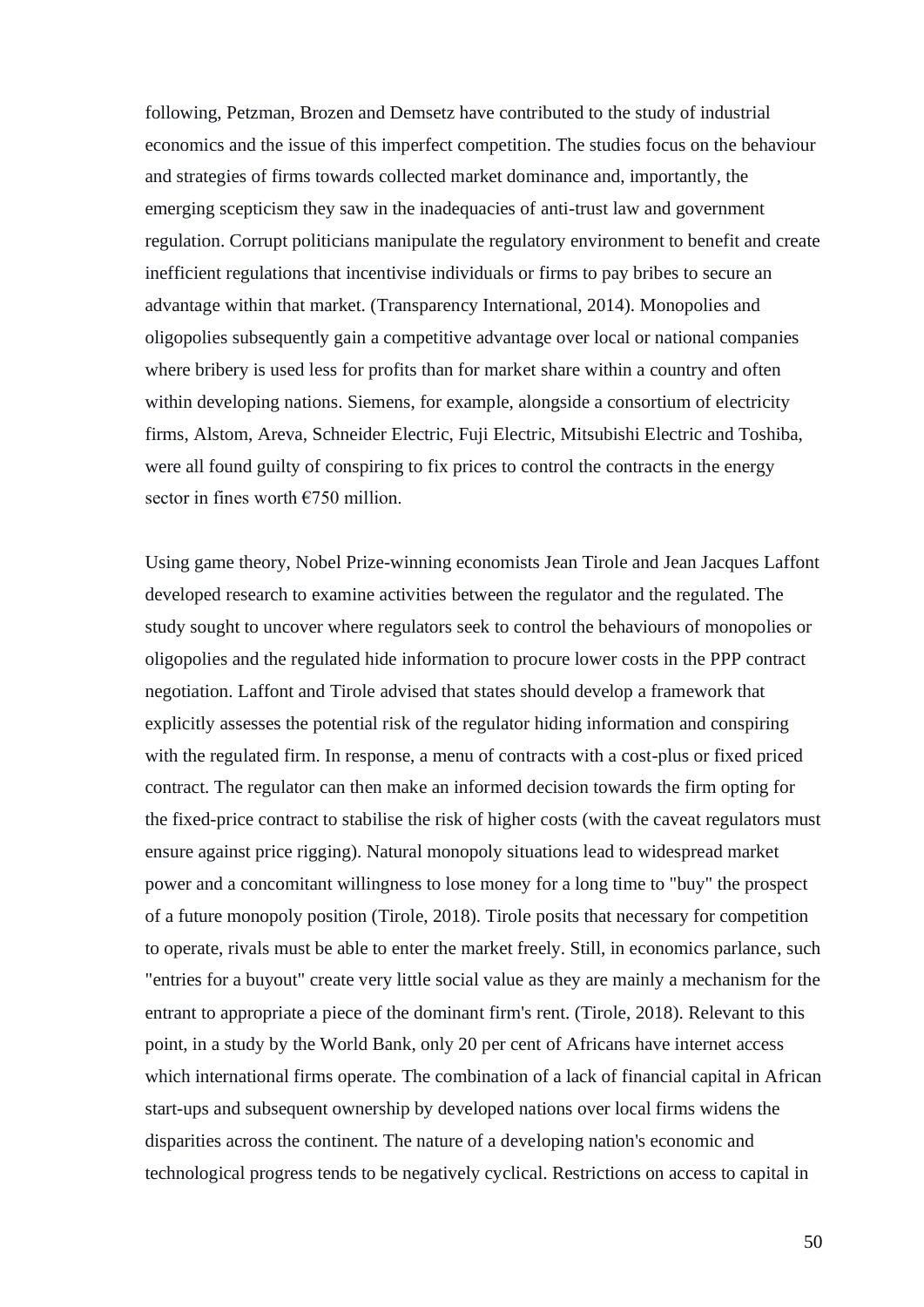developing countries often signify high debts and a lack of spending power, infrastructure, training, education, employment and economic growth. Add to this market share of monopolies increased by bribery, and the result will be a curtailing of sustainable development including SDGs Decent Work and Economic Growth (SDG 8) and Industry Innovation (SDG 9). Within the three case studies examined within this paper, two of the multinational's involved (Ericsson and Siemens) hail from Sweden and Germany. Both are developed and advanced economies operating under the 1999 OECD Bribery Convention at the time of their unlawful practices. In the third case, Brazil is also one of the world's largest economies and is obligated to the OECD convention. In each example, a corrupt practice that originated from a developed country was used to disrupt the economic stability of a developing country for a period between 10 and 20 years. To provide context, during that period and despite obligations to the convention, the OECD reported 57 per cent of bribery cases pertaining to its members involving procurement contracts with 53 per cent of corporate management involved. The implications of corruption within these PPPs are immense:

- 1. The private firms involved failed to adhere to their anti-corruption regulation.
- 2. The countries failed to administer governance to the private sector that worked for them.
- 3. The institutional frameworks established to support and prevent transnational corruption failed in what has been heralded as some of the most significant global bribery in history.

The OECD posits that 'combating illicit flows from developing countries must focus on improving governance at the source'. This notion is implicit in most global anti-corruption studies, including economic theorist, Khan who has contributed over 15 years to the study of corruption in the developing world. However, what appears to be absent in the theoretical narrative is the extent to which the developed world can be considered more complicit in the role of corruption. These countries operate in democratic, free competition states with high governance and the rule of law. Yet, these principles and experiences did not deter deliberate and sustained efforts to cause corruption in other parts of the world. The question does not negate the magnitude of corruption within the developing world; instead, it supports further research aiming to focus on the propensity for the developed world under such good governance to perpetrate such violations. What Khan does say and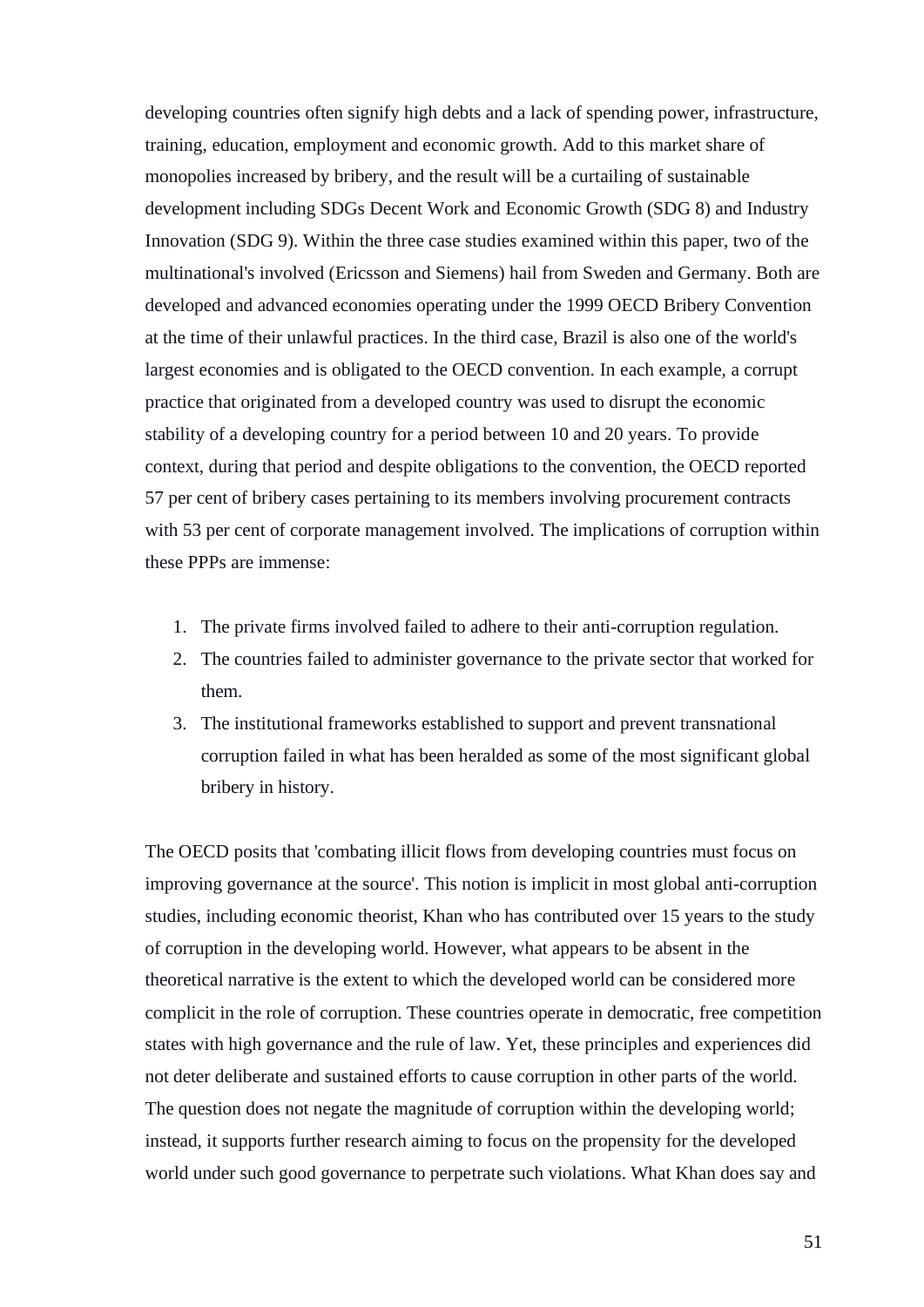interesting to this context is that though reviews of existing theory have shown that in the comparison of prosperous developing countries, there was no significant difference between countries with more or less governance (Khan, 2006). The final point on the dichotomies between the developed and developing world relate to the current progress of SDGs through PPPs. Specifically, where evidence of corruption interferes with the traditional core functions of Government: allocation of resources, stabilisation of the economy and influence income distribution and poverty in varying degrees, both directly and indirectly (Gupta et al., 1998). Global trade agreements are changing the industry's landscape with evidence of priorities for economic growth over sustainable development set against the backdrop of globalisation rising exponentially. Specifically, China's ambitious plan for its Belt and Road Initiative (BRI) will transform the energy sector across the continents of Africa and Asia. At this point, indications support transnational support from the developed to the developing states. Of the potential 70 countries involved, however, it is predicted that China plans to build over 240 coal power plants to facilitate energy requirements. In outsourcing its emissions, the nation continues to separately progress on its SDG targets for climate change and improvement to the environment whilst propelling the by-products of its fossil fuels on countries underresourced to finance greener alternatives. This concentration on geopolitical and economic self-interest puts at risk the global targets set for carbon neutrality (SDG 13). In response, the EU and the United States have proposed trade alternatives, although some have suggested this may relate more to trade wars between the east and the west than unconditional support for the environmental cause. Nevertheless, relative to all parties within this context is the previous guidance offered by the OECD. They reiterate: the purpose of policy coherence for development is to ensure that domestic and foreign policies support, or at least do not undermine, the development aspirations of developing countries (OECD.org, 2009). This objective is critical in the goal for peace, justice and strong institutions.

## **1.4 Consequences of Corruption within the Global Economy**

This section outlines the statistical analysis of financial flows concerning corruption and sustainable development. In a study exploring the illicit financial flows (IFFs) in and out of 148 developing countries, the study found that trade related IFFs appear to be both significant and persistent features of developing country trade with advanced economies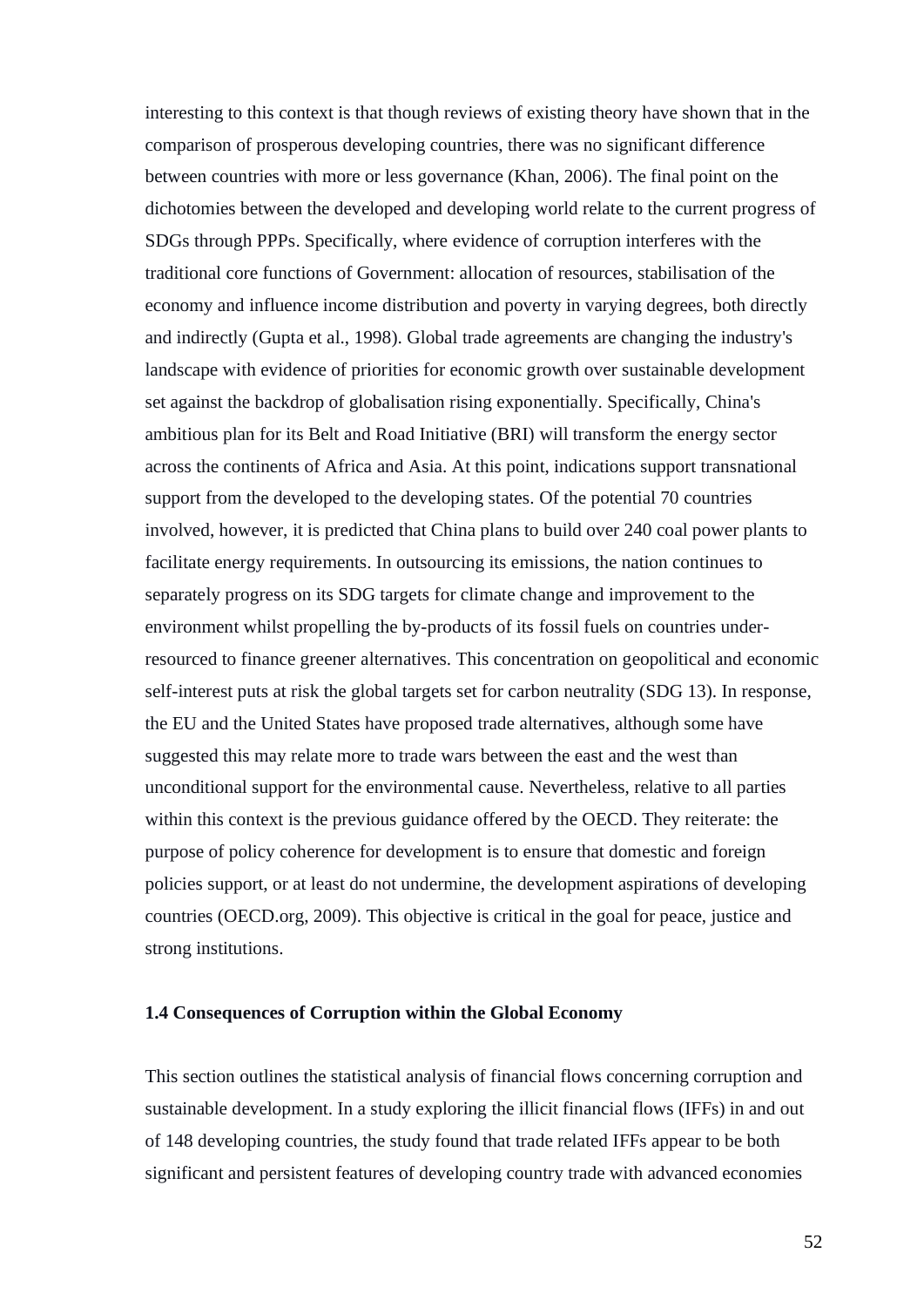(GFIntergrity, 2019). Trade mis-invoicing remains an obstacle to achieving sustainable and equitable growth in the developing world (ibid). The report illustrated that in the top quintile (30) of countries, which included Brazil, Mexico, India, for example, trade statistics showed over US\$ 152 billions of illicit outflows ranked by dollar value. The top 30 countries ranked by the dollar of illicit inflow was recorded as over US\$ 100. However, the authors report these figures are harder to track where their invisibility from governments, exclusion from taxes, origins and use (e.g., drug trafficking) is unknown (ibid). The significant impact of corruption on income inequality and the negative effect of corruption on income growth for the poorest 20 per cent of a country have been proven empirically (Gupta et al., 2002). UNCTAD estimates the proceeds of bribery of foreign officials may remain within a developing country or travel in illicit financial flows (IFF's) that lie in the range of US\$ 49 – 193 billion dollars (UNCTAD, 2021). In contrast, the total cost for the SDG targets related to poverty, health and education is an estimated US\$148 billion a year (dev.policy.org, 2016), with an estimated US \$420 billion to fulfil the needs of the Sustainable Development Goals in Africa alone (Calderon et al., 2019). The consequences of corruption on sustainable development and, specifically, the 2030 Agenda are evident. Statistics illustrate that a reduction in poverty at 54 per cent in 1990 to 41 per cent in 2015 in Africa stands in stark contrast to the rest of the world, which has seen reductions from 36 down to 10 per cent (IMF, 2019). At the macro level, the most immediate impact of illicit financial flows (IFFs) is a reduction in domestic investment and expenditure which means delays to infrastructure, fewer funds for healthcare, energy, education, technology and transport, higher unemployment and a weaker rule of law.

The World Economic Forum estimates that corruption increases the cost of doing business by up to 10% on average. An estimated US\$1 trillion is paid each year in bribes, and in the developing world, this may amount to the equivalent of 15-30 per cent of official development assistance (OECD 2014). In 2019, the OECD reported that official development assistance (ODA) by member countries totalled USD 152.8 billion (OECD, 2020). One of the issues that have arisen alongside the debate on donor aid is conditionality. International donors deciding where to allocate funds will consider a weak state or one with high levels of corruption will be unlikely to manage aid well and get less (Rose-Ackerman, 2004). The IMF's foreign investment research has demonstrated at least a 5 per cent decrease in investment in those weak or high corruption states compared with more balanced nations with solid anti-corruption mechanisms. Ultimately, those weakened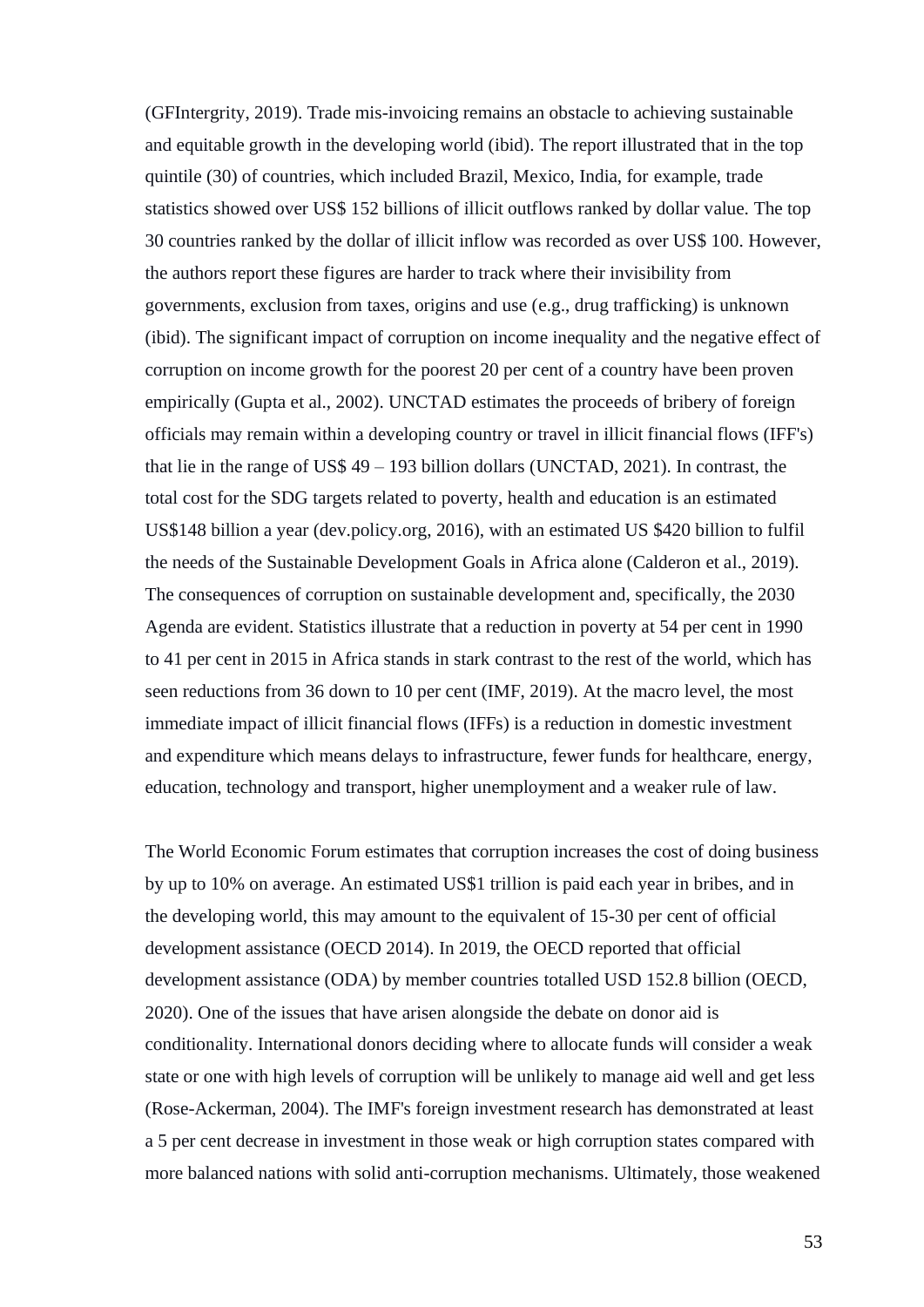states remain vulnerable with a lack of support. Rose-Ackerman argues that policies that try to isolate corrupt countries and individuals from the international community encourage their rulers to descend into paranoia and isolation and are ineffective ways to help the citizens of these countries who are the real victims of corruption (Rose-Ackerman, 2019). The combined statistical and theoretical data raise many issues regarding corruption within the global economy and the developing world. In a chain reaction, the funds offered in development aid can be siphoned diverted towards illicit financial flows especially in PPPs.

Such financial disarray can only harm the delivery of sustainable development goals where the lack of conviction towards achieving Goal 16 acts as a domino against all the goals of the Agenda. The G8 and G20 are urging countries to act on several fronts: strengthening their anti-money laundering regimes, enforcing greater transparency of company ownership, and supporting efforts to trace, freeze and recover stolen assets. Members are also obligated to automatic exchanges of information to tackle tax evasion. Furthermore, given the interconnectedness of our economies, global compliance is required to tackle many of today's challenges (OECD, 2014). Opportunities exist that can support alternative means for countries to progress sustainable aims. These include public procurement, re-municipalisation and Public Donor Partnerships (PDPs). These will be addressed in more detail, but essentially, they allow for more control within the state and increase accountability and transparency. The OECD posits that 'combating illicit flows from developing countries must focus on improving governance at the source'. This point needs reiteration, for as this paper illustrates, the source is not necessarily the weak states aforementioned. As each case study demonstrates, corruption at the source emanates from solid and advanced economies, with two out of three emerging from states with anticorruption laws and a well-established rule of law. The developed nations are responsible for initiating the bribes, and though the poorer, less well-governed states acquiesce to those bribes, a more substantial reform of developed world corruption needs attention. Ultimately, this paper believes the true path of governance starts at the source but remembering where that source originates in the actual test for global governance.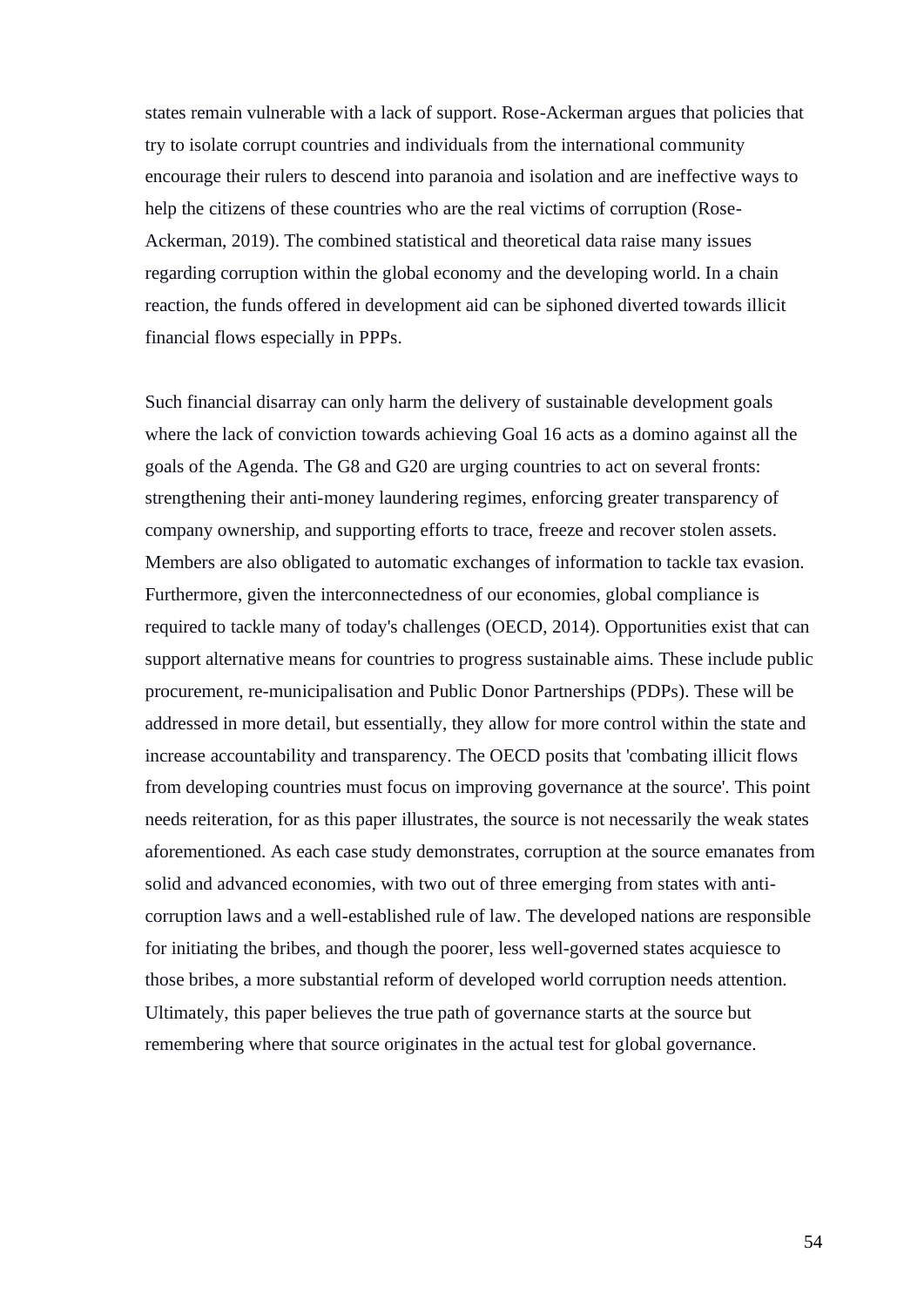# **Chapter II**

#### **The Case Studies**

#### **Introduction**

This chapter uses a qualitative study of three case studies to provide a contextual basis for the hypothesis that corruption in PPPs is a barrier to sustainable development. The case studies presented are all valid representations of global corruption that have presented themselves within the last two decades and have faced judicial proceedings and punishment. The case studies are relevant as they allude to a significant dilemma this paper raises regarding corruption that stems from the developed and more advanced nations. The socio-economic position of the recipient of bribes in less wealthy nations may preclude them from the knowledge or capability to opt for legitimate and anti-corrupt measures that will support better growth for their country. The study will examine the political context and relevant theoretical understanding of the broader issues of corruption in PPPs and developing nations. The cases involve large corporations, namely Siemens, Ericsson and Odebrecht and have been specifically chosen to illustrate the pervasive effect of corruption that PPPs can have globally. The cases are also relevant owing to the punishments executed, including fines, regulation and monitorship. The additional significance rests on the failure of all three corporations and states to adhere to international organisations' conventions and the laws that support anti-corruption. Finally, the conclusion will support further development of the regulation of PPPs and strengthening anti-corruption Conventions to support the overall goal of legitimacy in contractual relations and the prevention of diverted funds that undermine sustainable development.

#### **Siemens**

Founded in 1847, the German multinational conglomerate, Siemens, is one of the largest industrial manufacturing companies in Europe with an extensive portfolio covering sectors such as Energy, Gas, Nuclear power, Construction, Transport, Telecommunications and Healthcare. As of June 2021, Siemens current global net value is estimated at US\$139 billion with sales of US\$58 billion (Forbes, 2021). However, it's worth, both operationally and reputationally, has undergone considerable damage and reform to resume its current 74th place on the Fortune 500 global company index. The damage follows extensive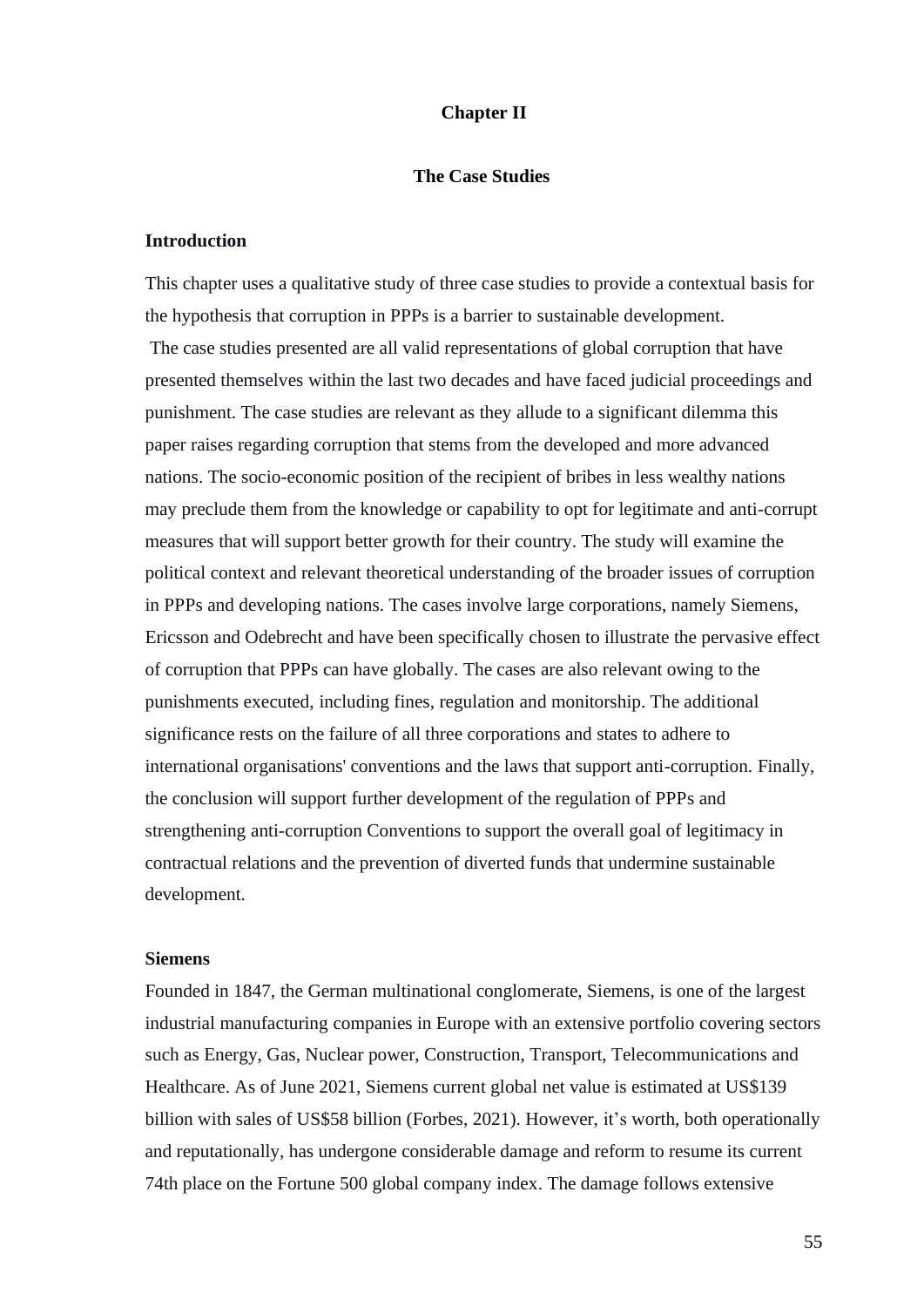criminal activity involving corruption spanning five continents (including Latin America, Asia, Africa, the Middle East and Europe) between 2001 and 2007. Following exposure of global corruption within its PPPs, the corporate giant has had to undergo an extensive transformation to redeem a reputation mired by bribery to public sector officials to attain contracts and monopolise industry sectors. The limitations of this paper do not allow for examination of each case (estimated to be over 4000 incidences by the DOJ), but, overall, the judicial processes revealed bribery worth US\$1.3 billion. This case study illustrates the profound impact of corruption in public-private partnerships, both socially and economically, where Siemens assisted in fostering the culture of corruption and impunity in these countries where it made illegal payments (Blanc et al., 2013). Additional damage is caused by undermining fair competition and increasing costs (Berghoff, 2018). Ultimately, the actions of Siemens undermined attempts to improve the overall wealth of a county, diminishing its image, including loss of trust from its citizens and the international community (Wenzhong & Limin, 2012).

Critical to the pervasive growth and duration of corruption within Siemen's corporation, the use of bribery was, in fact, legal until 1999 when the OECD created the OECD Anti-Bribery Convention, to which Germany was a signatory. Indeed, until that point, bribes were a tax-deductible expense of which Siemens operated large slush fund systems to manage the substantial sums required to ensure market domination. Bypassing traditional procurement processes and technical bids, Siemens regularly targeted public officials to ensure favouritism in contracts. According to court documents and in an interview with the New York Times, Reinhard Siekaczek (former accountant at Siemens) admitted that from 2002 to 2006, he oversaw an annual bribery budget of approximately \$40–\$50 million. In a breakdown of payments, Siekaczek confirmed:

- \$5 million in bribes to the son of Bangladesh's Prime Minister and other senior officials to win a mobile phone contract in the country.
- \$12.7 million in bribes to senior officials in Nigeria secure government contract.
- \$40 million in bribes to win a \$1 billion contract to produce national identity cards in Argentina.
- \$20 million to senior government officials to build power plants in Israel.
- \$16 million to obtain urban rail lines in Venezuela.
- \$14 million for medical equipment in China, and
- \$1.7 million to "Saddam Hussein and his cronies" in Iraq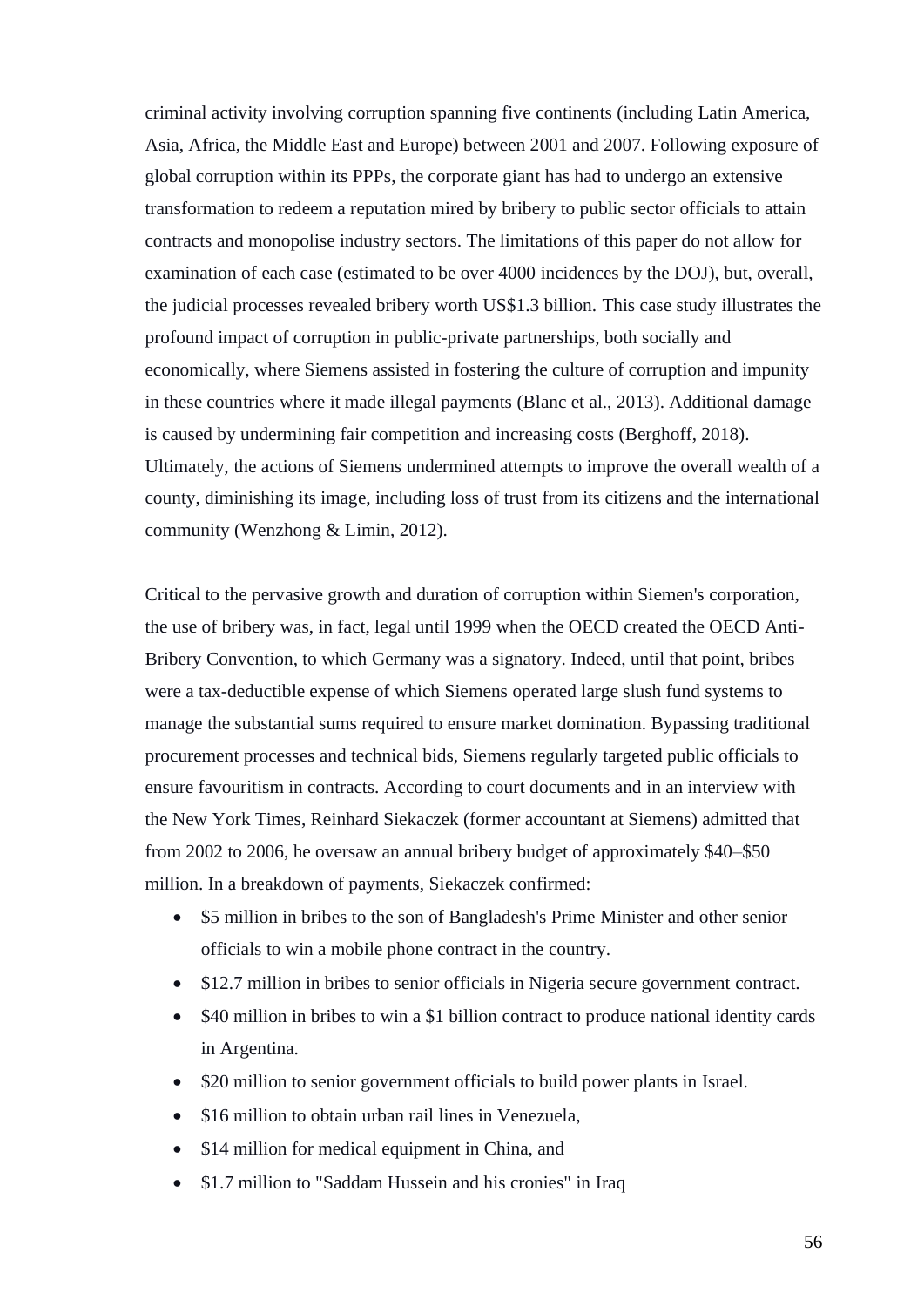#### (Source: Bixby, 2010; Schubert and Miller, 2008).

These figures are not insignificant; this ripple effect would diminish political stability where corruption negatively affects a state's democracy since the daily experiences of crime affect public trust in governmental agencies and institutions. It reduces the willingness of the public to take part in democratic processes (Judge et al., 2011). Significant to the duration of the bribery and despite Germany's commitment to the OECD Anti-Bribery Convention in 1999, Siemens transferred its management of bribes to external consultants using cash cheques to hide evidence and offshore accounts to secrete funds. Siekaczek claims the organisation of fixes was "an economic necessity (Schubert and Miller, 2008). If Siemens did not pay bribes, it would lose contracts, its employees might lose their jobs…and…otherwise we would ruin the company" (ibid). The basis of this provides context to the previously mentioned hypothesis for corruption as an exponent for good. Theorists Leff (1964) and Huntingdon (1968) observed developing countries with less efficient institutions might benefit from corruption where bribery speeds up bureaucratic processes to stimulate infrastructure growth. Houston further expands on the author's hypothesis that corruption may be considered a valuable substitute for a weak rule of law as the value of behaving corruptly. The value of additional productive transactions that occur can exceed the costs of engaging in corruption (Houston, 2007). Siemen's implementation of bribery thus benefitted from political instability and weak institutions in developing countries, enabling opportunities for corrupt behaviour to be supported. Mendez and Sepúlveda confirm this theory where corruption can lubricate the flow of commerce when few legal (noncorrupt) options are viable for economic actors. (Houston, 2007). Proponents for this theory could argue the means justifies the end where Siemen's corrupted PPPs ultimately enabled development, such as implementing power plants, railway lines, telecommunications, and supply of medical equipment.

However, this does not count against the ultimate destabilisation of civil society through illicit financial flows nor the opportunity for shadow economies to flourish removing funds from civil society. Neither does it protect against poor-quality infrastructure. Siemens, far removed from the theoretical arguments surrounding its activity and consequences, would only reform its anti-bribery framework following investigations and ultimate prosecution by both the Munich Public Prosecutors Office in Germany and the DOJ and SEC in the United States**.** Investigations commenced following scrutiny of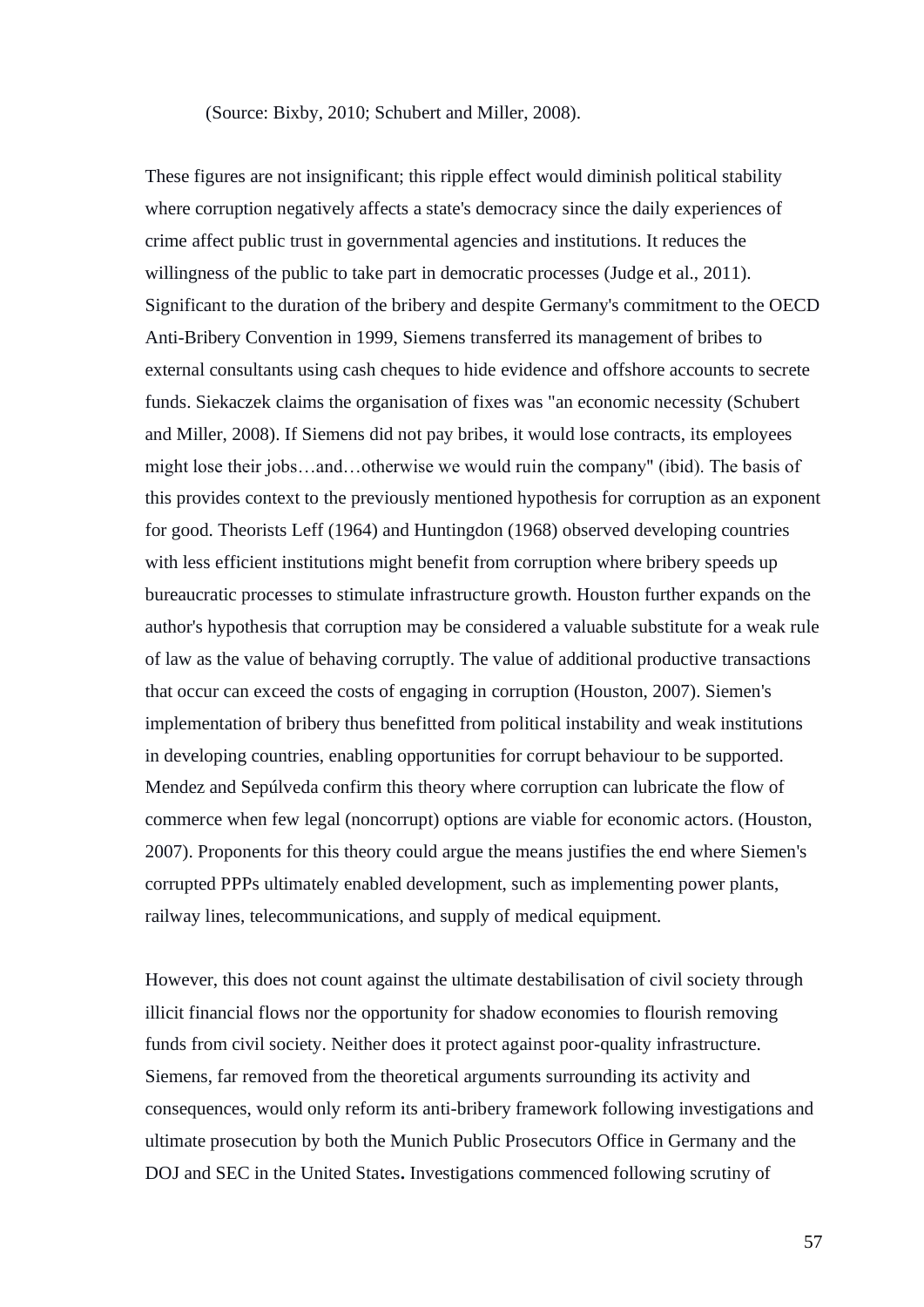overpayments between Greek Government officials and Siemens regarding the 2004 Summer Olympic Games. What swiftly followed was further investigations from Switzerland, Italy and Lichtenstein and Germany over other suspicious payments expanding to the US, resulting in one of the largest international corruption scandals of its time. Had the German Company not floated shares on the US stock exchange, the scale of penalties awarded to Siemens may have been to a lesser degree where the FCPA would not have exposed violations; thus, the DOJ or SEC would be uninvolved. Additionally, the attainment of lucrative contracts may have tempted Siemens own government towards leniency as its economic paragon of the country**.** In November 2006, over 36000 business files were removed from Siemens employees' homes and business locations by 250 public officials and 23 public prosecutors (Primbs and Wang, 2016). By December 2006, International law firm Debevoise and Plimpton were instructed to conduct an independent evaluation of violations within Siemens to record any infringement against anti-corruption regulations. As documented by Primbs and Wang showed, the investigation included: 1750 interviews, 88 million electronic documents, 14 million sighted documents, 38 million analysed financial transactions and 10 million reviewed bank records (Primbs and Wang, 2016). In 2008, in a culmination of the judiciary proceedings, the SEC reports: Siemens offered to pay a total of \$1.6 billion in disgorgement and fines, which is the largest amount a company has ever paid to resolve corruption-related charges (US Securities and Exchange Commission, 2008). The fines included \$350 million in disgorgement to settle the SEC's charges and a \$450 million fine to the US Department of Justice to settle criminal charges (US Securities and Exchange Commission, 2008). In related actions, Siemens will pay a \$450 million criminal fine to the US Department of Justice and a fine of  $\epsilon$ 395 million (approximately \$569 million) to the Office of the Prosecutor General in Munich, Germany (ibid). Siemens previously paid a fine of  $\epsilon$ 201 million (approximately \$285 million) to the Munich Prosecutor in October 2007 (ibid)**.** A more detailed account of the litigation report can be accessed through the US Securities and Exchange Commission. Of significance, and in addition to the fines issued, Siemens was placed on a compliance monitorship under the FCPA. Although not applicable in German law, due to the violations pertaining to the FCPA, Siemens would have to undertake 152 recommendations that the DOJ deemed "reasonably designed to improve the effectiveness of Siemens' program for ensuring compliance with the anti-corruption laws including third-party risks, financial controls, and compliance policies and training, all of which were implemented (Koehler, 2013; FCPAProfessor.com, 2013). German law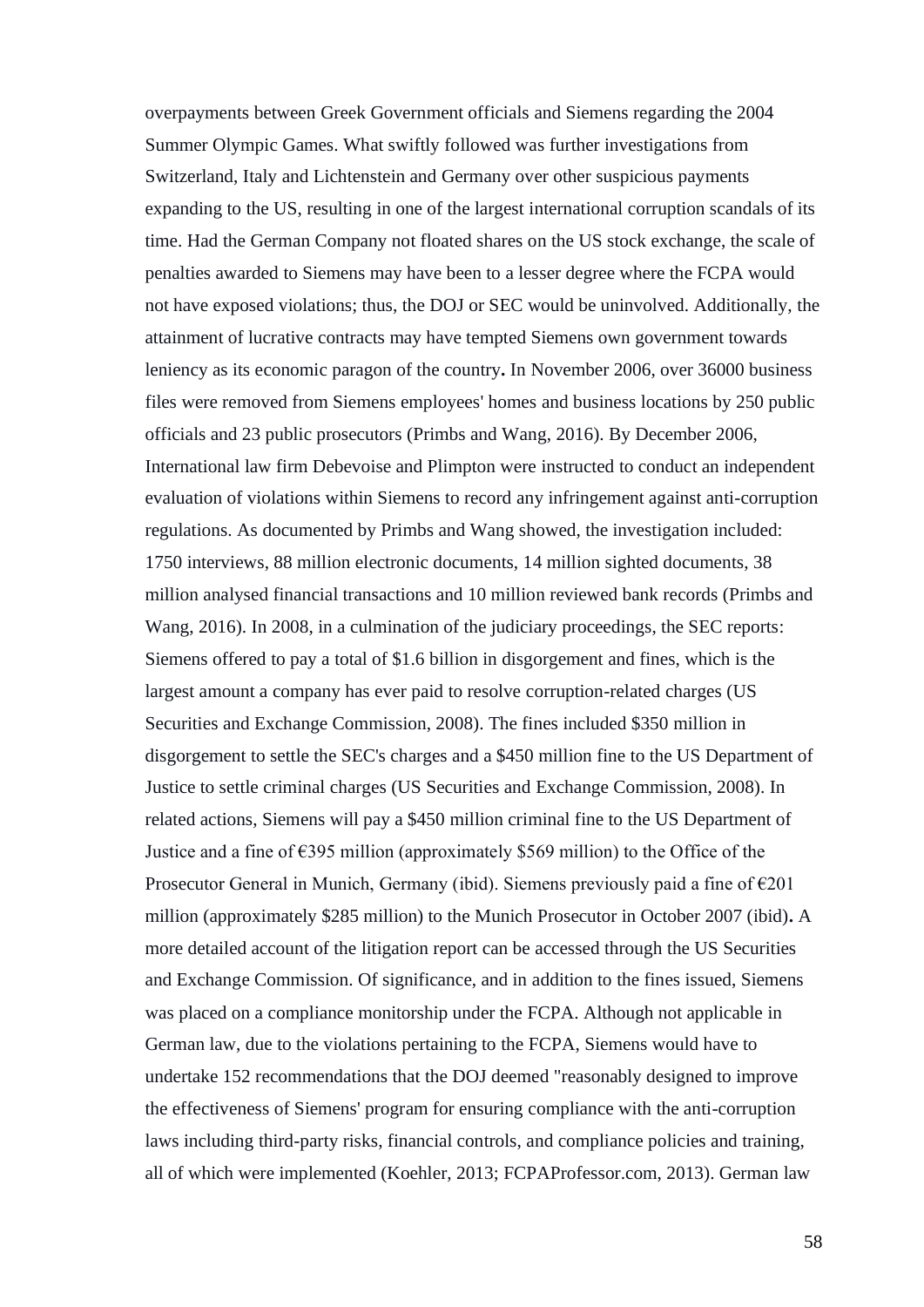does not provide statutory guidance or processes to acknowledge voluntary disclosure and cooperation as a reduction in financial penalties in corruption cases; however, in a recent decision, the German Federal Court rewarded the existence of an effective compliance program with lower fines (Gibson Dunn, 2018). Although promising, the imbalance between the US prosecution and regulation and European courts needs attention. It was the FCPA that enforced the monitorship on Siemens, not the country where the Company originates. Should the bribery have not been overseen by the FCPA, would Siemens have continued its bribery operation, albeit on a much tighter application? The Siemens of today, in stark contrast, is lauded for its anti-corruption efforts. Siemens appointed an advisor from the notable anti-corruption organisation Transparency International, hired over 500 full-time compliance officers, and set up an online portal to allow for risk assessments of clients to support its ongoing transformation. The role of actors was significant, especially in the global extent of bribery practice which ultimately led to their expulsion. However, the true criminal was the culture that accepted bribery in the developing and developed worlds. Germany was and is a signatory to the OECD Convention against Bribery amongst other anti-corruption regulatory bodies. Yet, Siemens was to deny its German responsibilities to the Convention. This lack of compliance prompts a deeper interest in the legitimacy of international frameworks where both governments and businesses do not necessarily commit in practice as much as in theory. The 2030 Agenda is predicated on governance through goals, yet this case concerns selfgovernance that does not offer guarantees against corruption. Thus, this paper highlights the challenge that stronger ramifications are needed to ensure attainment is achieved. The final point relates not to the bribery that took place but the onus of survival of a company post bribery and post punishment. Siemens undertook vast measures to support a transformative change that would transversely support its reputation externally. As aforementioned, these changes have proved successful, as Siemens current value of US\$139 billion proves. Further research to understand whether the previous acts of corruption solidified Siemens sustainability in business would be useful. This idea is based on the premise that market share was built up so successfully during its corrupt period that the reliance on its products outweigh the notion that its business should be suppressed. The implication of this highlights where Siemens bribery led to prevalent market dominance, the consequences of legal proceedings, reputational damage and financial punishment has not dislodged its success from the global industry. Therefore, the question is not can bribery grease the wheels of growth, which we understand is a short-term

59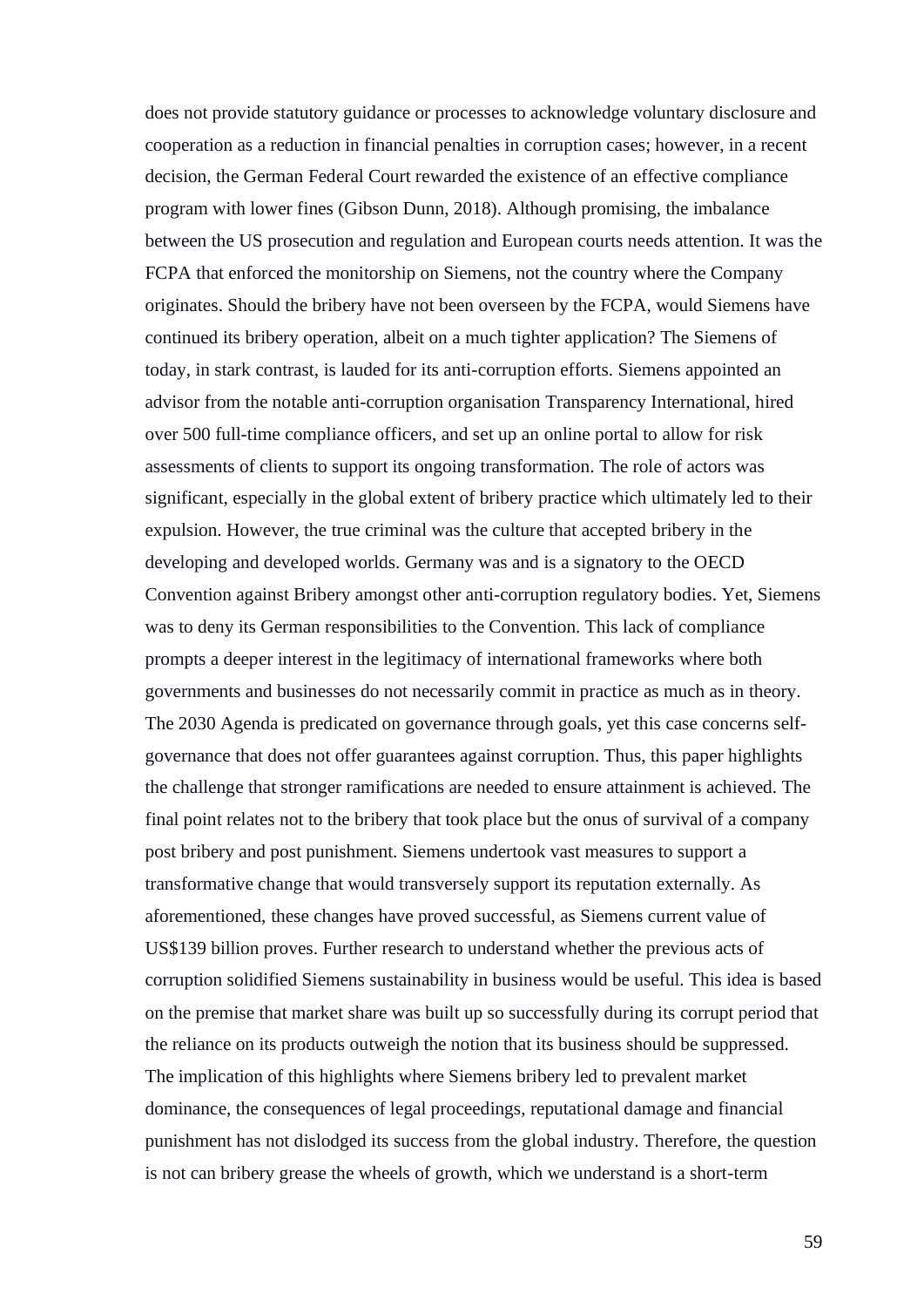consequence within PPPs, but can bribery secure market growth irrespective of corruption being exposed and punished. This outcome is not guaranteed (see Ericsson below). Other factors are intertwined in a company's success, such as market trends, innovation within the sector, and the global economic climate. Still, the point is interesting to examine, noting the dominance to which Siemens maintains a global position of 74th on the Fortune 500 Index and a high position as a nation on the Corruption Perception Index despite its recent and substantial malpractice.

#### **Ericsson**

The Swedish multinational Ericsson is a global provider of telecommunications, mobile network equipment and software. Its history in the last two decades has seen much volatility; indeed, on the Fortune Global 500, it has fallen from its top 200 rankings in 2000 to the lowest global rank of 500 with just US \$23 million in revenue reported in the last fiscal year. Its demise can be attributed to its 2019 corruption case with the SEC, whereby admissions of bribery dating back to 2000 saw an imposed US\$539 million in disgorgement through a consent judgement in the civil case to the SEC and US\$ 520 million to the DOJ. (SEC.GOV, 2019). The SEC's complaint alleges that Ericsson subsidiaries obtained business valued at approximately US\$427 million by using third parties to bribe officials in Saudi Arabia, China, and Djibouti… with further FCPA violations in Vietnam, Indonesia and Kuwait. (SEC.GOV, 2019). Although Ericsson is alleged to have 'only' paid US\$62 million in bribes, the deliberation was made inclusive of the profits alleged to have resulted from the fixes. Trace International reports the Swiss Federal Public Prosecutor's Office began investigating Ericsson even before these allegations. In 2003 for alleged bribery of officials in Bulgaria, Libya, Poland and Slovenia, mobile contracts with irregularities worth CHF 550 million in the Company's financial transactions (traceinternational.org, accessed 2021). According to a report from Reuters on 10 September 2003, the Swiss investigators did not find enough evidence to charge Ericsson with bribery (ibid).

In 2019, the US ruling 2019 on the Company charged four of the former management personnel at Ericsson with bribery of Djibouti officials, including the country's Attorney General (and with documentation suggesting links with the Djibouti President), in efforts to win a contract with Djibouti Telecom SA (Bloomberg, 2021). It should be noted Sweden's Penal Code only permits criminal proceedings against individuals, not the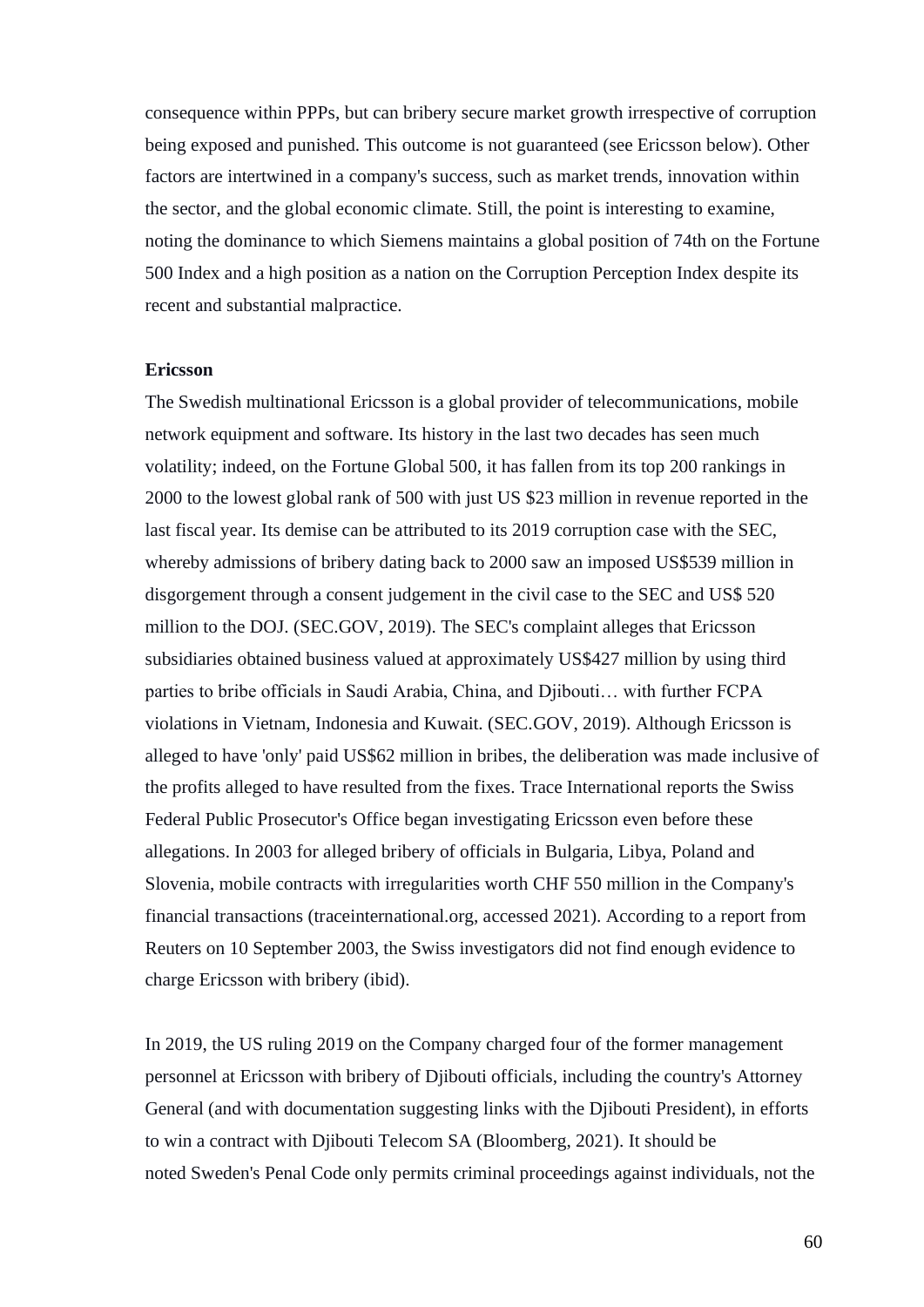prosecution of companies, something which the OECD and other International Organisations requires Sweden to change. The DOJ reported that between 2010 and 2014, Ericsson, via a subsidiary, made approximately \$2.1 million in bribe payments to highranking government officials in Djibouti to obtain a contract with the state-owned telecommunications company valued at approximately  $\epsilon$ 20.3 million to modernise the Djibouti mobile networks system (DOJ, Justice.gov, 2019). Additionally, the report confirmed payments of US\$ 4.8 million off-the-books slush funds in Vietnam, US\$ 45 million in a similar ruse in Indonesia, US \$ 450,000 in Kuwait and tens of millions of dollars in China to win Chinese telecommunications business. (DOJ, Justice.gov, 2019). The Report on Exporting Corruption by TI confirms there are no official statistics on foreign bribery enforcement.

Interestingly, Sweden is ranked 3rd to Germany's 9th position on the Corruption Perception Index, which shows significant strength in Anti-Corruption frameworks, yet this has not prevented scandals even in the cleanest of anti-corrupt countries. In Swedish legislation, bribery is regulated by the Swedish Penal code. However, just as there is no prosecution against companies committing bribery, there is no specific offence for bribery of foreign public officials. In both cases, the results are financial penalties (with individual convictions of a maximum of six-year imprisonment). In 2014, fines for individuals were a maximum of SEK 150,000 (US\$17,000) and for companies SEK 10 million (US \$1.16m). With a move towards improved anti-corruption legislation, in 2019, the Swedish Government approved legislation to increase fines from SEK 10 million to SEK 500 million (US\$50 million) with SEK 3 million (US\$318,000) for individuals of foreign bribery. "Implementing strong compliance systems and internal controls are basic principles that international companies must follow to steer clear of illegal activity," said Don Fort, Chief, IRS Criminal Investigation (DOJ, Justice.gov, 2019). Similarly, to Siemens, Ericsson also came under the monitorship of a compliance program but for just three years. The critical concern for these governance measures is how effective or far-reaching are they, and do they create a barrier to corruption? Since 2012, the OECD Working Group on Bribery, of which Sweden is a member, has repeatedly urged Sweden to reform its laws to ensure the investigation and prosecution of companies that bribe foreign public officials to obtain advantages in international business (DOJ, Justice.gov, 2019; OECD, 2019). In February 2019, another telecoms operator, Telia, settled charges in Europe and the US of US \$966 million, yet Sweden's district court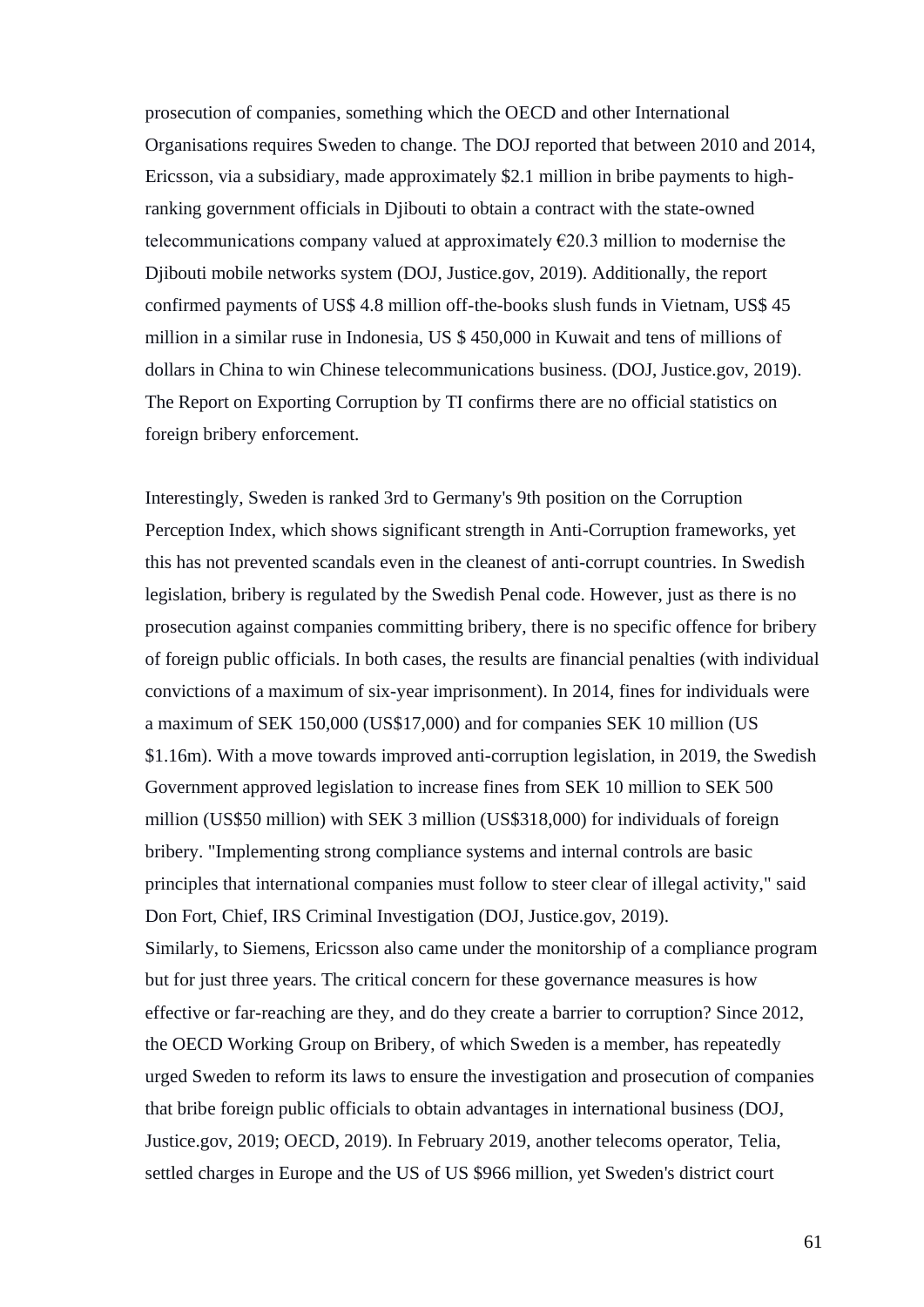acquitted all individuals related to the corruption charges. The prosecution of foreign bribery is limited by factors including the dual criminality requirement and the corporate liability requirement. Additionally, senior managers cannot currently be held accountable for directing employees to engage in bribery (OECD 2017). At the core of every publicprivate partnership are the individuals representing each active part; thus, functionality that acts as a deterrent to malpractice on either side is critical.

Corruption undermines the purpose and integrity of regulation as it enables corrupt officials to circumvent regulations or bend them for their interests (Transparency International, 2014). What suppresses action against corruption is the systems of governance and judicial process that fail to commit more significant efforts to the cause. As Houston advises, rather than attempt to increase the cost of corrupt behaviour, the appropriate policy in these circumstances is to reduce the cost of engaging in legal transactions. This means improving fundamental institutions that support markets, emphasising contract law (Houston, 2007). So far, what becomes apparent within these case studies is the reluctance of European, developed nations to institutionally reform the public and private sectors that allow corruption to take place. As David-Barrett advises, both the laws and enforcement regimes send conflicting messages to companies about whether bribery is always unethical. Many anti-bribery laws include an exemption or defence for 'facilitation payments, for example, implying that such bribes are less unethical or that firms have a weaker responsibility to avoid paying them than is the case for bribes' to gain a business advantage' (David-Barrett, 2014). In the same year as David-Barrett's analysis into the scale of harm in bribery, the EU commissioned its own Anti-Corruption Report of 2014. In the report, the EU suggests that municipalities and county councils should be obliged to secure transparency in public contracts with private entrepreneurs as well as, improving the transparency of financing political parties by considering a general ban on donations from donors whose identity is not known (European Union, 2014). The fight against corruption is critical to support Peace, Justice and Strong Institutions in line with Goals 16 and 16.5. The issue remains, if governments and the legal system do not apply the same legal punishments, whether the bribe is big or small, by Oxfam or an arms dealer, to secure a place at the front of the customs queue or for a million-dollar contract, a public official securing private advantage is unjust (David-Barrett, 2014). Ultimately concern rests at the tolerance or not of the public recipient to the damage carried out by corruption where, David-Barrett warns if the public does not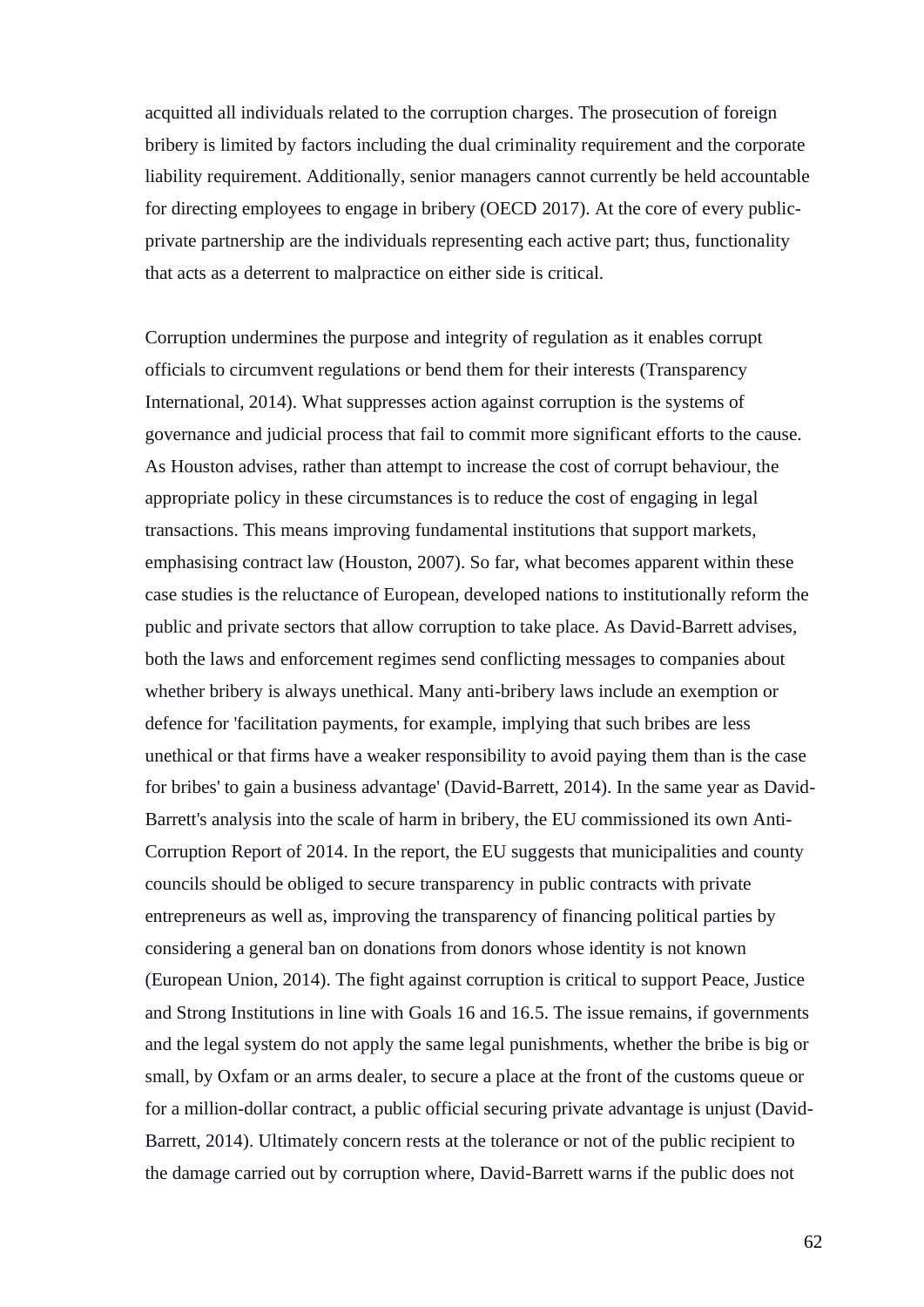regard the state as legitimate, then it may appear rational to individuals to subvert state institutions and pursue interests through informal decisions. If this occurs, then a complete breakdown in societal order is inevitable as it becomes difficult to implement public policy and the rule of law is further weakened. (David-Barrett, 2014).

#### **Odebrecht**

Brazil's position in the global economy is a slight oxymoron occupying the 12th largest economy with a GDP of US\$1.4 trillion. According to the World Bank Databank, statistics indicate that following the 2014-2016 recession, over 5.6 million Brazilian citizens were living on less than £5.50 per day, with an increase from 2.5 million to 9.3 million in 2018 of citizens living on just \$1.90 per day. This juxtaposition highlights the discrepancies between Brazil's apparent wealth and negative figures of poor health, education and efforts towards sustainable development. For instance, figures obtained from the IDB report on Brazil's infrastructure report show only 13 per cent of its road network is paved, compared to the OECD average of 70 per cent, Brazil possesses 3.4km of rail per 1,000 square km of railways, compared with 14.7km in the United States and the percentage of the population with access to safely managed sanitation services in Brazil is 38 per cent compared to 84 per cent in other OECD countries (Castillo, 2019)**.** Regarding its position on the Global Corruption Perception Index, Brazil scores a meagre 38 out of 100 (a decrease of 5 since 2012) (transparency.org, 2020). Corruption is endemic in the country. Chronic instability in the political system and propensity for bribery has led to a continuous breakdown of trust between the political regime and civil society. Accusations of corruption pitched at both former and current Presidents and leading public officials have led to multiple protests by civilians, tired of its country's breakdown at the upper echelons of power. Tens of thousands gathered in 2013, 2015, 2016, 2019 and June of 2021, providing context to Brazil coming last (137/137) in the measurement of public trust in politicians and a lowly 107th place for irregular payments and bribes on the Global Competitiveness Index (2017-2018) (WEF, 2017). The Rule of Law faces extensive challenges. Despite the transformation of 'the Federal Police, the Federal Public Ministry (MPF), and the Federal Public Prosecutor's Office enabling the prosecutions of those previously protected by impunity, criminal syndicates operate across the state, and police corruption and brutality jeopardise peace and stability for the country. Human Rights Watch (HRW) reported this year that police were responsible for 6357 citizen deaths (HRW,2020). What compounds this relevance is the lost opportunities that corruption in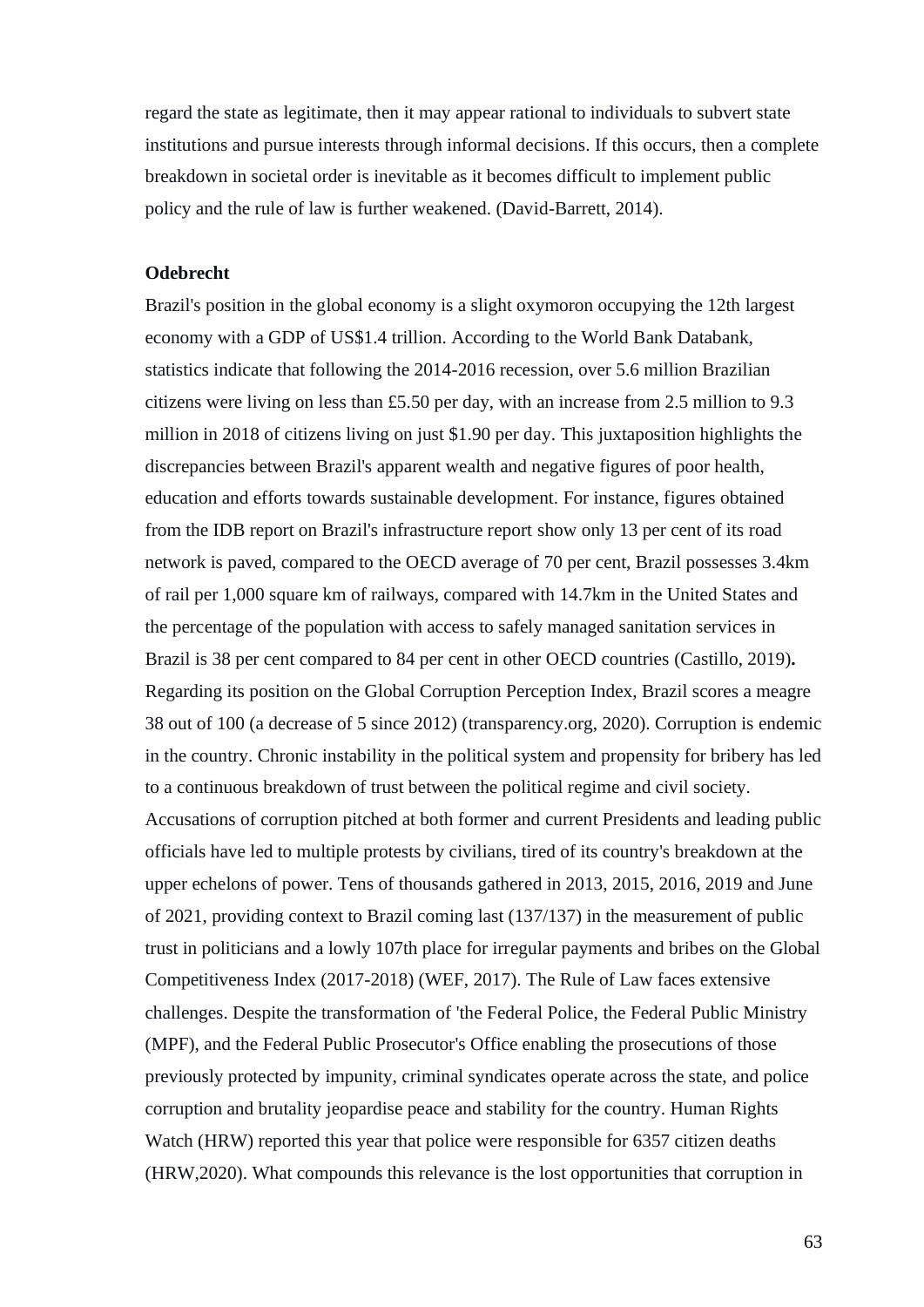public-private partnerships attributes to the failings of improvements within the country and, ergo, the success of sustainable development goals for ending poverty (SDG 1), clean water and sanitation (SDG 6) and industry and infrastructure, (SDG 9).

One of Latin America's most significant companies, Odebrecht SA, is a family-owned engineering and construction company operating in power, transport, sea, and airports. Such was Odebrecht's successful reputation; in 2010, IMD Swiss Business School named the company "the world's best family firm" (The Economist, 2015). Additionally, McKinsey, an American consulting firm, published a highly flattering interview with Emílio Odebrecht, the chairman, which was headed: "Principles and values have helped this Brazilian family-owned conglomerate thrive" (ibid). Just five years later, Odebrecht faced one of the most prominent corruption cases worldwide. The Company was deeply implicated in the Brazilian investigation known as Operation Lava Jato or Operation Car Wash, so-called because of the location of the money laundering process to which its infamy arose. The barriers to sustainable development in a country comprise many crucial steps between the public and private actors to avoid prosecution against corruption. The chain reaction of bribes to officials for contracts, lawyers to suppress evidence and judges to dismiss charges all serve to break down governance for justice and strong institutions. Subsequently, this fragmentation hinders and destroys any potential for social, economic and environmental growth. According to the DOJ plea agreement, the Odebrecht case involved bribes of US \$788 million in bribes to high-level public officials and politicians from more than 100 projects in Angola, Argentina, Brazil, Colombia, Dominican Republic, Ecuador, Guatemala, Mexico, Mozambique, Panama, Peru and Venezuela with ill-gotten benefits worth approximately \$3.336 billion (United States Department of Justice, 2016). Critical to the attributing factors to corruption, the bribery led to inflationary renegotiation costs, which Campos et al. provide as part of the statistic overview of Odebrecht's transnational corruption listed below: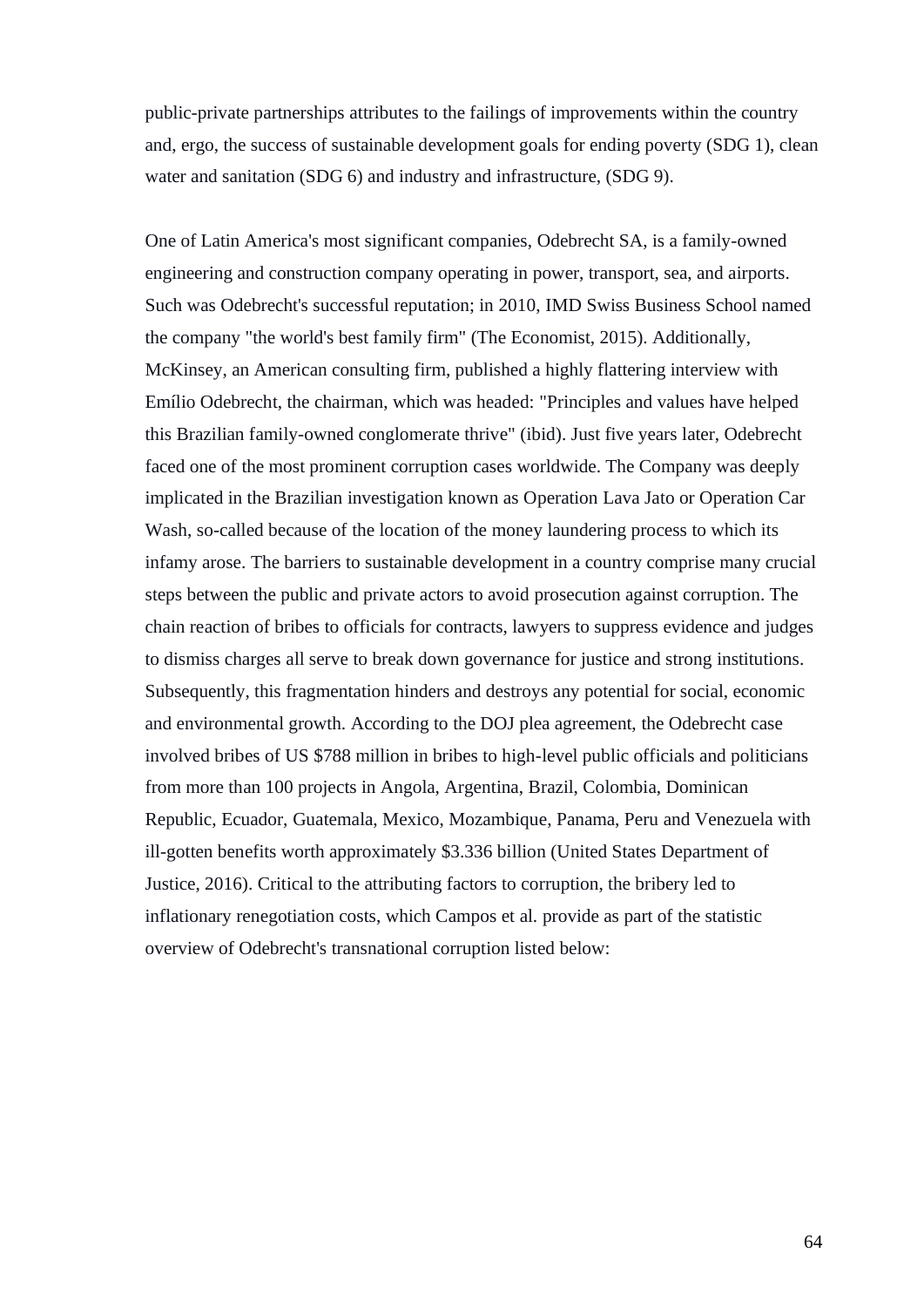| Country                           | <b>Bribes</b><br>USSMM* | Gross<br>Profits<br>US\$MM** | Bribes/<br>Profits<br>(%) | Investment<br>$(USSMM)^{***}$ | Period    | Projects |
|-----------------------------------|-------------------------|------------------------------|---------------------------|-------------------------------|-----------|----------|
| Argentina                         | 35                      | 278                          | 12.6                      | 12.416                        | 2007-2014 | 8        |
| Colombia                          | 11                      | 50                           | 22.0                      | 1.828                         | 2009-2014 | 4        |
| Dominican Republic                | 92                      | 163                          | 56,4                      | 4.534                         | 2001-2014 | 16       |
| Ecuador                           | 33,5                    | 116                          | 28.9                      | 3.466                         | 2007-2016 | 10       |
| Guatemala                         | 18                      | 34                           | 52.9                      | 384                           | 2013-2015 | 1        |
| Mexico                            | 10,5                    | 39                           | 26.9                      | 2.158                         | 2010-2014 | 6        |
| Panama                            | 59                      | 175                          | 33.7                      | 8.844                         | 2010-2014 | 21       |
| Peru                              | 29                      | 143                          | 20.3                      | 15.473                        | 2005-2014 | 24       |
| Total (8 ctries. full info.)***** | 288                     | 998                          | 28.9                      | 49.103                        | 2001-2016 | 90       |
| Angola                            | 50                      | 262                          | 19.1                      |                               | 2006-2013 |          |
| Brazil                            | 349                     | 1900                         | 18.4                      |                               | 2004-2016 |          |
| Mozambique                        | 0,9                     |                              |                           |                               | 2011-2014 |          |
| Venezuela                         | 98                      |                              |                           |                               | 2006-2015 |          |
| Total (all ctries.)*****          | 788                     | 3159.9                       | 24.9                      | 49.103                        | 2001-2016 | 90       |

Table 1: Profits and bribes according to the Department of Justice

## Campos et al., 2019

Odebrecht created an entire payment division to manage the substantial sums required to win contracts. The actual negotiations took many forms, such as outright bribes to win contracts or change evaluations and, ironically, in dispute resolutions to avoid arbitration and regulation that could hinder procurement of the contract. For Odebrecht, any increase in renegotiation would allow for a more significant market share. However, for Brazil's citizens, this would only reduce public funding or ensure lower quality infrastructure or services required for urban development.

In this landmark case, the Brazilian, Swiss and US authorities coordinated judicial responses resulting in fines of US\$2.6 billion and convictions against former Presidents Lula da Silva of Brazil as well as ex-Presidents in El Salvador, Peru and Panama. Although in a situation ever more complex, this year saw the overturn of former President Lula's conviction for money laundering and corruption as links between the former Brazilian Judge, Sergio Moro and prosecutors indicated conspiracy against the former President. Although compensation was awarded, this institutional lack of governance and accountability corrodes trust within government institutions preventing funds designated for infrastructure and facilities such as transport, energy, and education to be implemented. The drain of corruption on public funding leaves substantial gaps in reducing poverty and inequalities. Thus, the extent of Odebrecht's bribery in public-private partnerships would unavoidably act as a catalyst for decreasing opportunities for sustainable development nationally and internationally, where its contracts would also impede progress.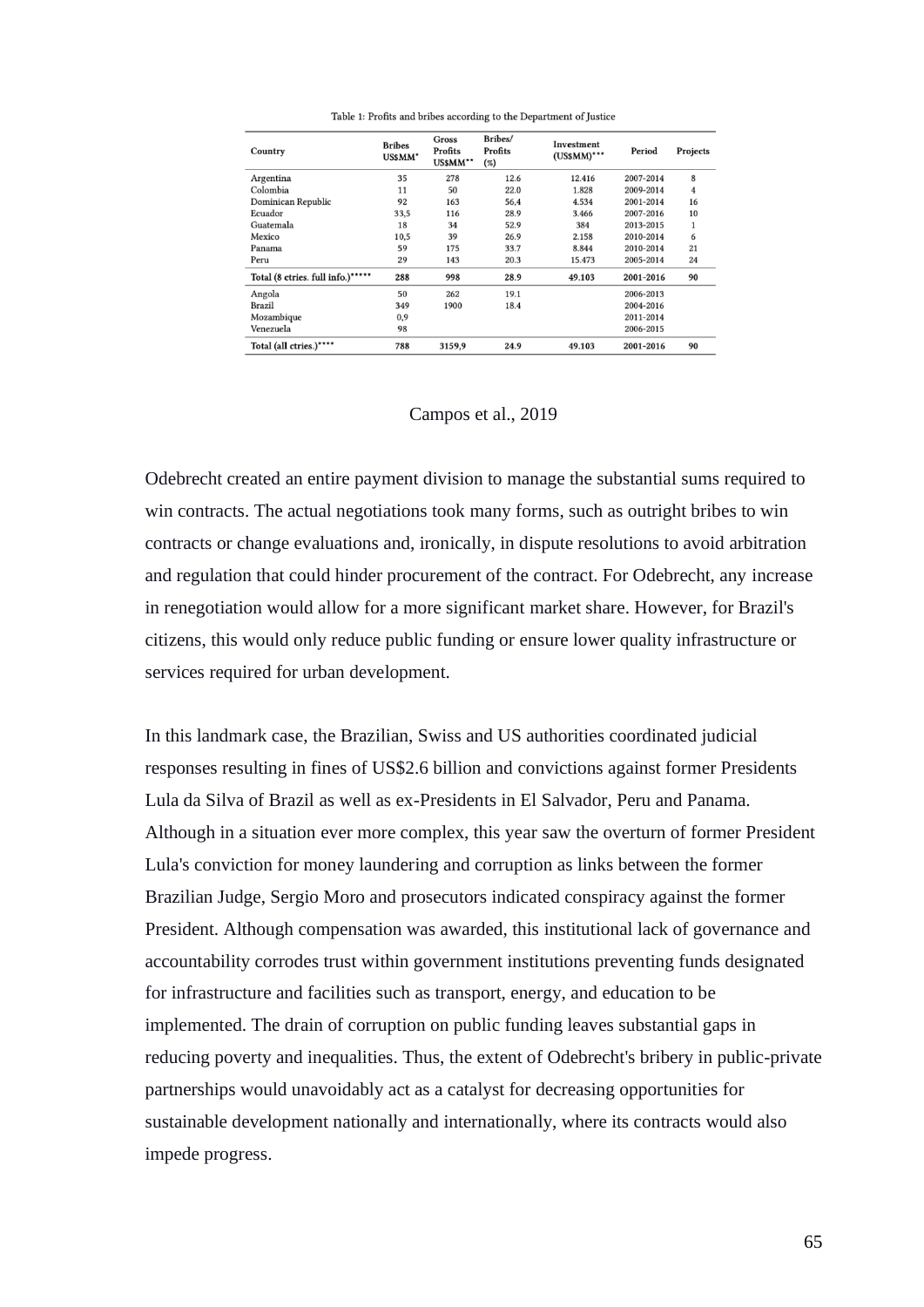Despite a fundamental lack of governance within the country, former federal Judge Moro was a much-celebrated chevalier in Brazil who sought to end the impunity of politicians, strengthen the rule of law, and preside over the complexities of Operation Lava Jato and the Odebrecht cases. Nevertheless, Moro's increasing allegations of corruption surrounding the President and his family led to a campaign of counter accusations of impartiality in the former corruption cases where increasing pressure led to his resignation in 2020, much to the chagrin of Brazil's citizens. Meanwhile, current President Bolsonaro has demonstrated little regard for preserving either substantial frameworks against corruption or support of sustainable development objectives, including refusal to acknowledge the effects of the pandemic, reversal of environmental protection of the Amazon rainforest and removal of rights of Indigenous people in contravention of Goals 13 and 15 on climate change and the preservation of ecosystems.

Officially, Brazil is a signatory to the United Nations Convention against Corruption (UNCAC), committed to reducing corruption by 'prevention, law enforcement, international cooperation, asset recovery, technical assistance, and information exchange (UNCAC, 2004). Additionally, in pursuance of governance, the nation has committed to the United Nations Convention Against Transnational Organized Crime (UNTOC), the Convention on the fight against the Bribery of Foreign Public Officials in International Commercial Transactions, the Inter-American Convention Against Corruption and in coordination with the OECD, the National Strategy against Corruption and Money Laundering (ENCCLA). Brazil is also a signatory to the 2030 Agenda for Sustainable Development Goals. Yet, Brazil has systemically obstructed improvements to ending poverty, climate change, the preservation of ecosystems, peace, justice and strong institutions and, of course, corruption which the World Bank considers the 'fuel that perpetuates the inequalities that lead to fragility and conflict' (worldbank.org, 2020). Indeed, since his election, Bolsonaro has negated to produce any VNR regarding activity for the 2030 Agenda. Of course, the act of the VNR is, by its moniker, voluntary. However, the lack of communication suggests a lack of commitment and thus, rather than barriers, it would appear the door has been closed on sustainable development at the current time. Institutional reform is critical to enable a change within the endemic corruption pervasive in the country. It is vital that the country reconnects and recommits to the 2030 Agenda and, specifically the pursuit of Goal 16 and markedly, the development of inclusive and accountable justice systems and the rule of law reforms to provide quality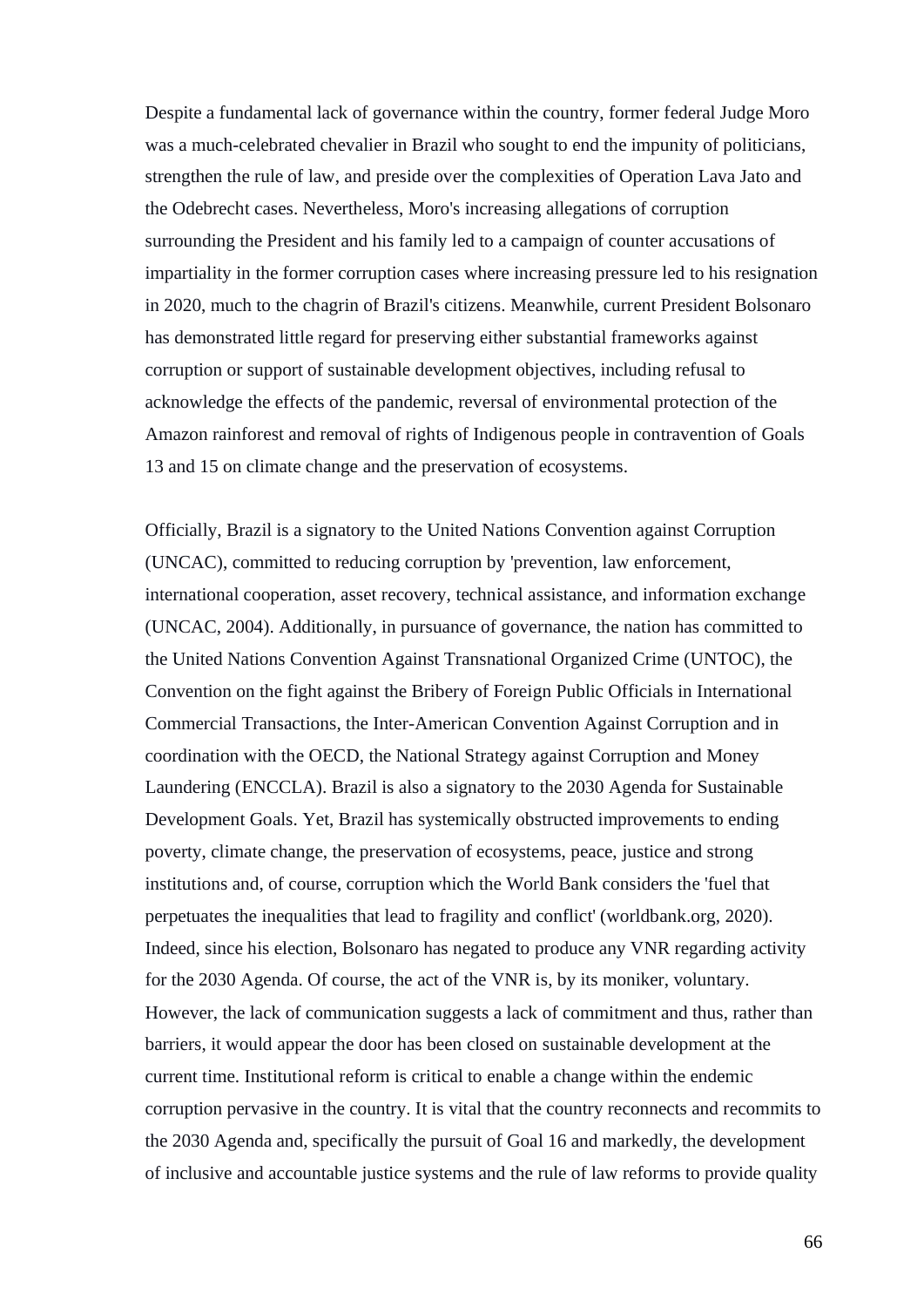services to people, as well as build trust in the legitimacy of their government. Yet the 'United Nations High Commissioner for Human Rights has expressed concern over attacks against human rights defenders where current President Bolsonaro has 'minimised human rights violations' with 'increased military involvement in public affairs and law enforcement. In the most significant failure of anti-corruption developments to date, in July of this year, Brazil's Congress opted against the Anti-Corruption Bill this year despite the support of 2.5 million public signatures. (Reuters, 2021). Lawmakers removed the legal definition of the crime of illegal enrichment (ibid). They also scratched a clause creating a reward and protection system for informants reflecting concern over the impending plea bargain deal by Odebrecht, in which executives are expected to inform on bribes paid to as many as 200 politicians in recent years (ibid). What has been supplanted in place of the anti-corruption measures is a weakened bill that signals more protection for the legal fraternity against prosecution and fewer powers for the judiciary to prosecute, ultimately fragmented the rule of law against historic bribery. In response, recent demonstrations have called for the removal of President Bolsonaro and Congress in a final bid for democracy and support of former Judge Moro, seen as the last hero against corruption.

# **Conclusion**

The corruption problem is compounded by the concealed nature of corruption that rarely leaves any visible trail (Brooks et al., 2013). Scholars have debated how best to measure corruption where the "iceberg" effect implies that only a tiny part of corruption is visible to the general public, whilst much remains hidden (Stephenson & Schütte, 2019). That Siemens, Ericsson and Odebrecht were able to produce such levels and breadth of corruption over such a substantial period and across so many parts of the world is extraordinary. The findings in these cases revealed essential elements. Firstly, the critical policy instruments meant to preserve due diligence in the tender, negotiation, renegotiation and management stages were inadequate. Existing governance mechanisms failed to record or place accountability to either party despite evidence that an auditing process would have shown discrepancies within the PPP processes. Each Company maintained consistent methods and outputs of bribery over nearly twenty years, constituting a complete lack of governance and due diligence from both the domestic and international community to prevent corruption. Finally, the question of value for money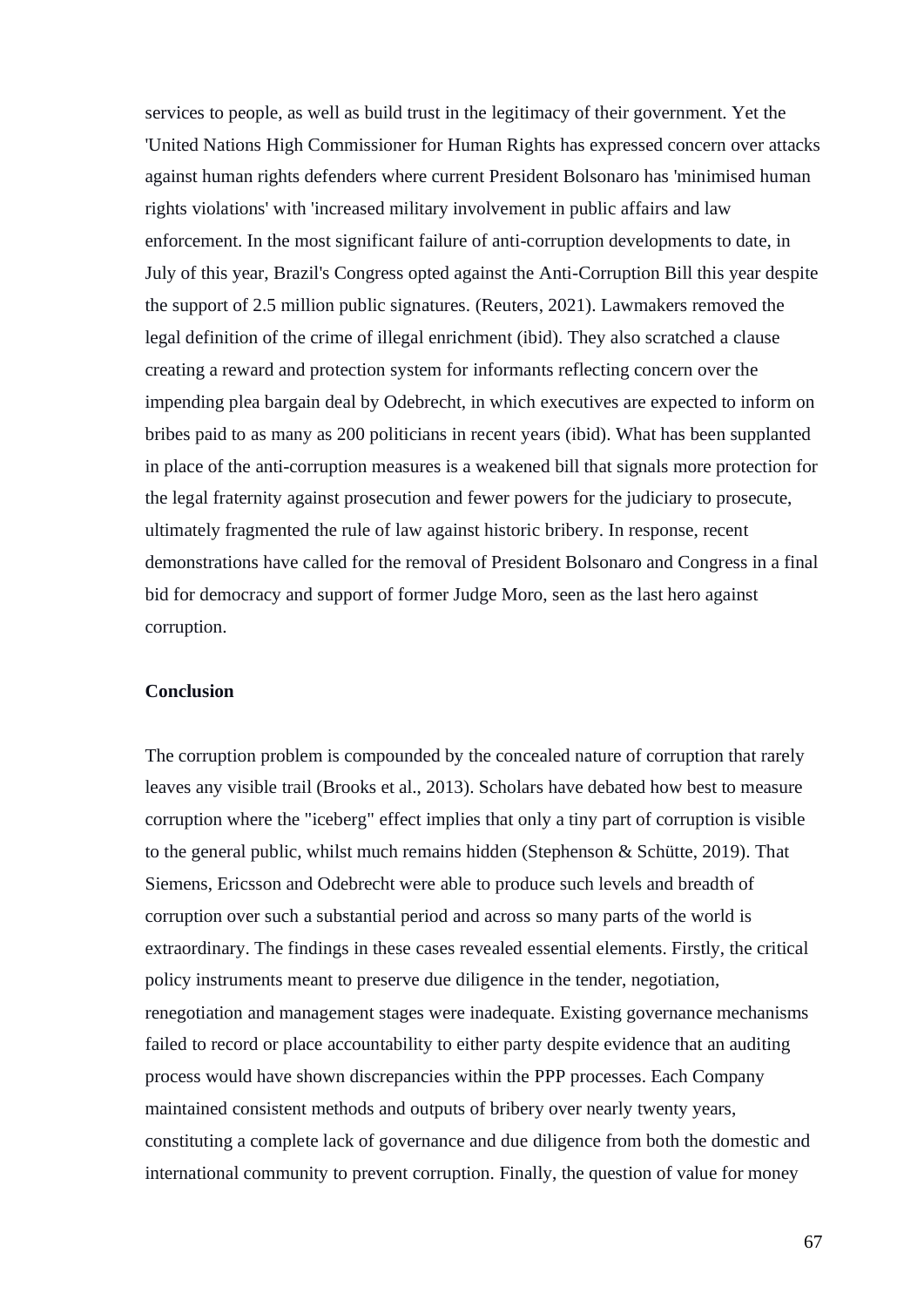propounded as integral to the purpose and objectives of PPPs can be disregarded, where the loss of public funds to corruption negates the achievements to development, social, economic and environmental.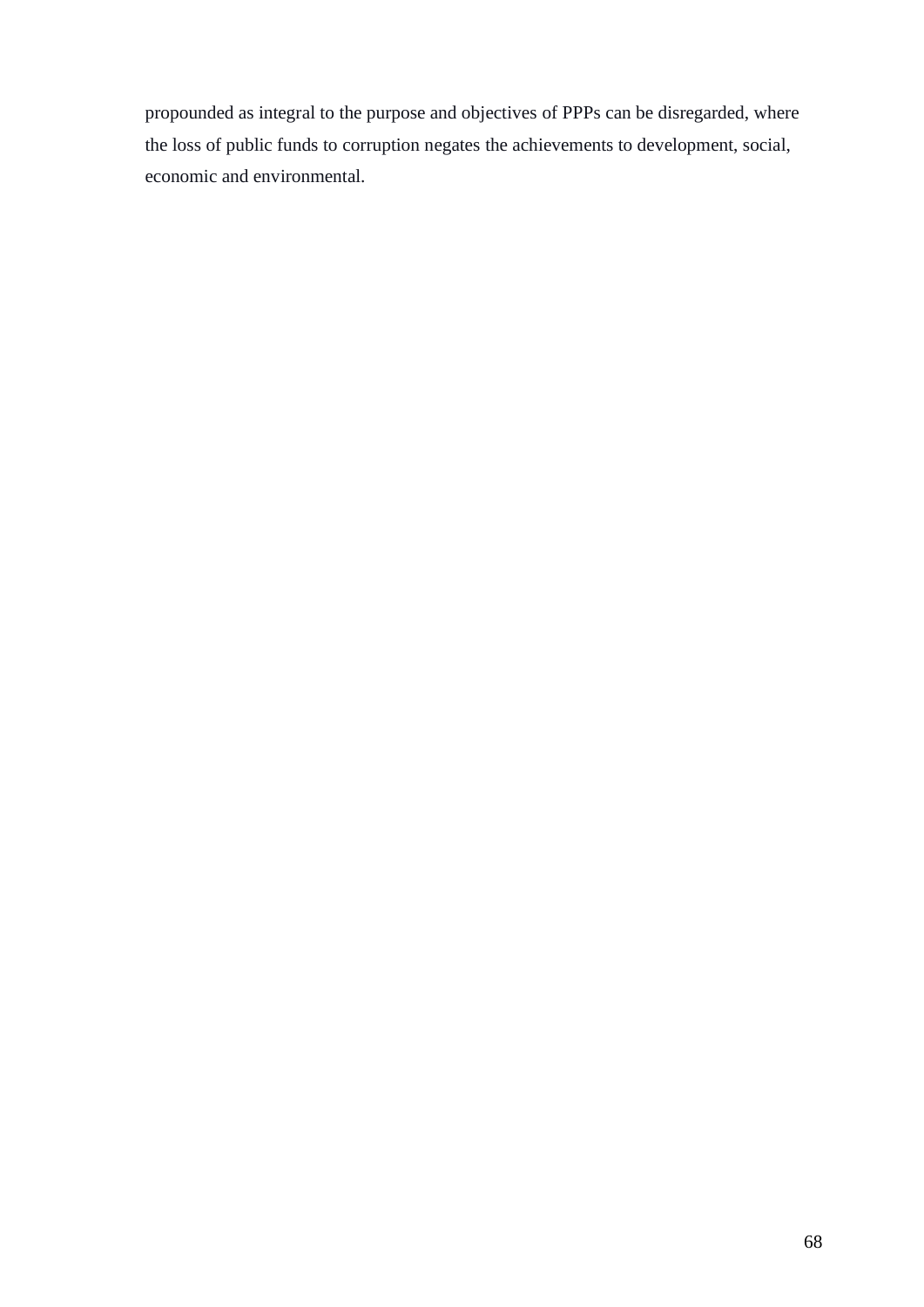# **Chapter III**

#### **The Future Path of Anti -Corruption Mechanisms**

In this final chapter, the future paths of sustainable development in the context of PPPs and anti-corruption innovation will be examined. The chapter will present the conflicts presented by the International Organisations where PPPs are both promoted and cautioned against. In response, the paper will offer potential improvements to the PPP framework and alternatives that will help bolster more transparent and accountable activity towards sustainable development goals. Further, the contributions to enhancement in technology, regulation, and legislation will be explored to show the progress within innovation that can support sustainable development and measures against corruption.

#### **3.1 The Future Path of PPPs for Sustainable Development**

Some theorists argue PPPs are the bridge towards achieving the 2030 agenda, focusing on global sustainable development (Hodge, Greve, and Boardman, 2017). Additionally, the benefits of the PPP procurement approach bring rigorous risk-weighted strategy to largescale infrastructural projects and utilises competitive bidding processes, coupled with private sector innovation and expertise (Berrone et al., 2019). Moreover, the United Nations and the international community expressly acknowledge that attaining sustainable development will be impossible without the participation of the private sector and publicprivate partnerships. This paper has sought to illustrate the substantial risks and concerns of reliance on PPPs for Sustainable Development. Historically, PPPs have failed even by the admission of one of its strongest advocates, the World Bank, who previously warned: "PPI [private participation in infrastructure] has disappointed and is inherently limited in scope for financing urban infrastructure, and even for water supply, subsidies are prevalent all over the world... local governments need good sources of public finance to fund those services, and some form of government borrowing is necessary for significant investments in these areas to avoid inter-generational inequities (World Bank, 2006; World-PSI, 2015). Just three years later, UNECE would report on the Global Financial crisis and hostility among the public against the capitalist system…where… PPPs are equated with the nowdiscredited privatisation and financial liberalisation (ibid). The breakdown of civil society globally has also been attributed to the corruption executed by the multinationals Siemens,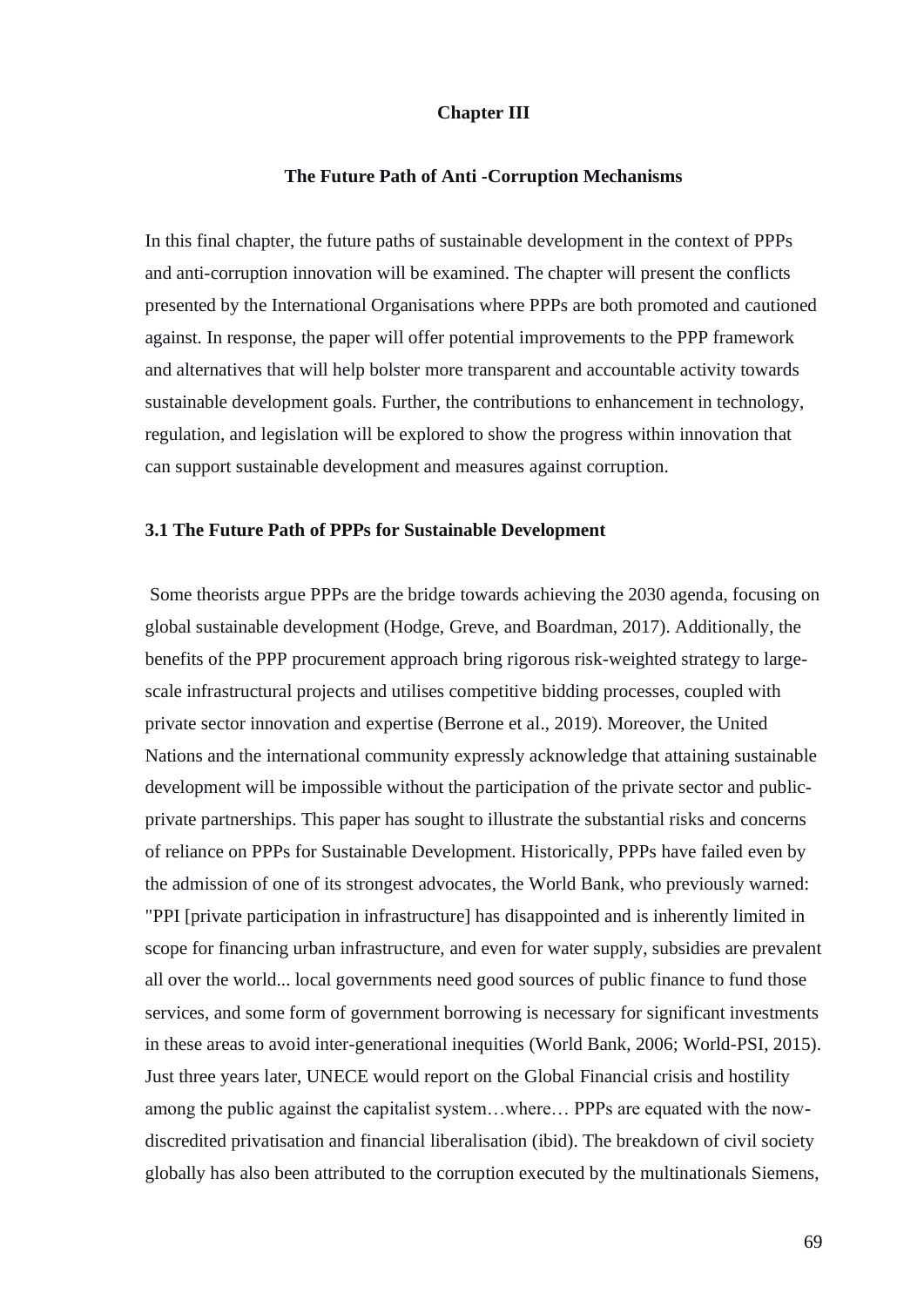Ericsson and Odebrecht. Their scope of bribery spurred political instability across five continents in the last two decades.

According to Beisheim and Simon, 2015, the historical experience of many nations in the developed and developing worlds demonstrates that public-private partnerships may represent a significant financial risk to the public sector. Still, it is the primary international institutions and banks that promote it. The World Bank, the G20, OECD and others have sought to 'financialise' PPPs to access the trillions of dollars held by pension funds, insurance companies and other institutional investors (Hall,2015; World-PSI, 2015). However, to access these funds, governments are advised to do a whole lot of PPPs at the same time to create a pool of assets that can then be bundled and sold to long-term investors. (ibid). PSI General Secretary Pavanelli warns this is precisely what the financial services companies did with home mortgages at the turn of the century, which brought us the global financial crisis of 2008 (Hall, 2015, World-PSI, 2015). Alluding to the dysfunctional dominance of the private sector over the public state, economist and Nobel Laureate Ronald Coase indicates governments are no longer the only producers of public policy but are increasingly collaborating with commercial entities (Osei-Kyei and Chan, 2015). Such imbalance of power on the state only reduces peace, justice and strong institutions required for sustainable development.

A report commissioned by Public Services International found that the public sector can raise long-term, cheap finance at lower interest rates, and over far more extended periods, by using tax revenues or user charges as security to raise loans or issue bonds to be repaid out of future income (Hall, 2015; World-PSI, 2015). The decision is based on the balance between user charges and taxes to finance a service and vary this balance over time according to changing circumstances (ibid). Indeed, this does transfer power back to the public sector. However, it also raises concerns as to the future debt burden illustrated earlier within this paper. The alternative by Hall is to finance investment directly out of current revenues or taxes with the benefit of low borrowing costs gained by local, central and federal governments. (Hall, 2015). Key to the issues of asymmetry of information between the Agent (private firm) and the Principal (Governments), Tirole and Laffont suggest economic regulation, which features as mentioned earlier a menu of contracts containing a sliding scale approach between a high or low powered incentive scheme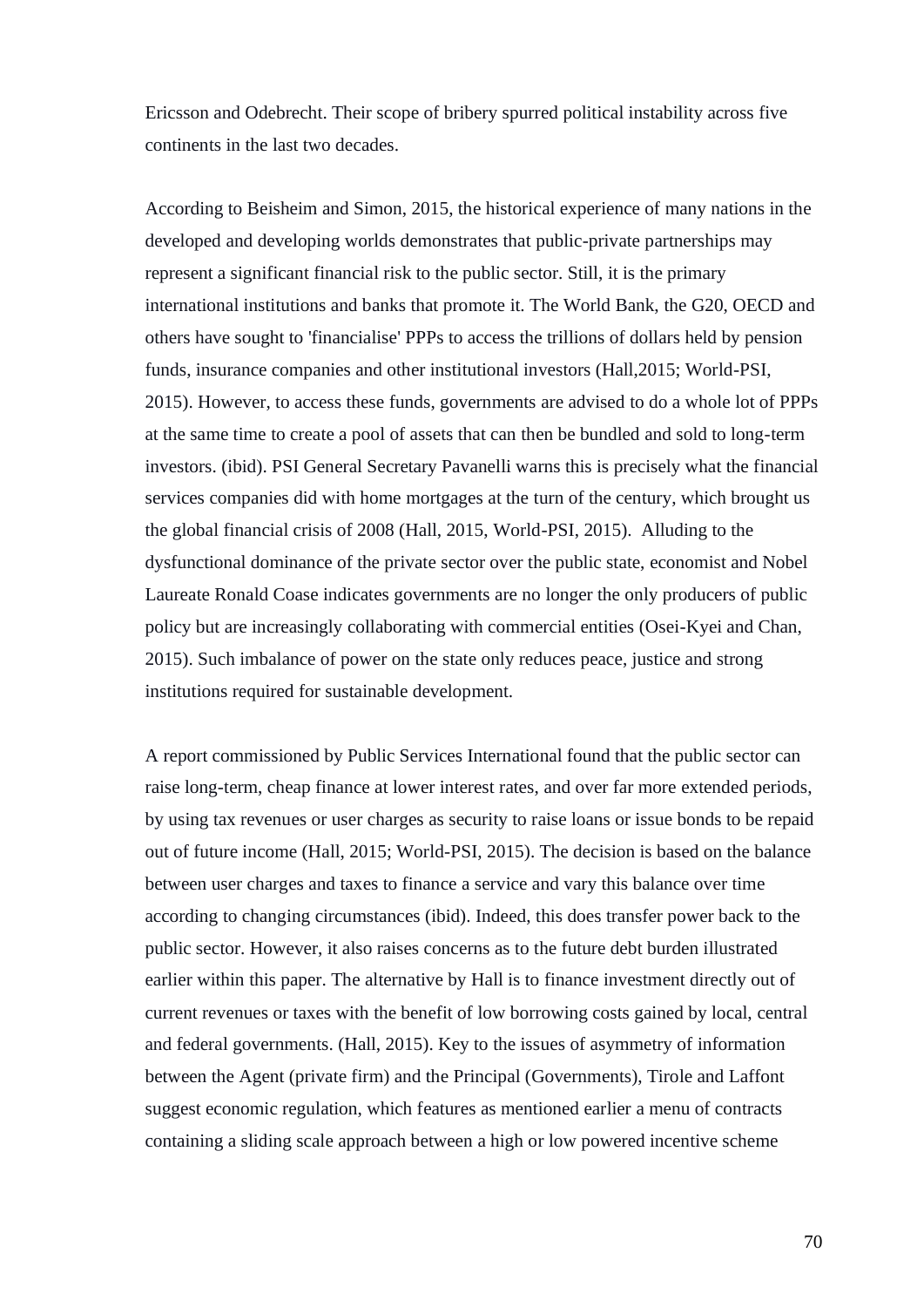designed to protect procurement processes against potential corruption. This would also provide a better framework to support an informed approach within the use of PPPs.

Re-municipalisation offers another appropriate method where motivations include: an essential strategy for energy transition and energy democracy; bringing services back inhouse is ultimately cheaper for local authorities, regain control over the local economy; give people affordable services; deliver ambitious climate strategies; opportunities for new, diversified, democratic public ownership and overarchingly to end private sector abuse (Kishmoto and Olivier, 2018, TNI, 2017). The financial modelling is worth considering where Kishimoto and Olivier cite 835 nationalisation examples of remunicipalisation of public services worldwide since 2000 (involving 1600 municipalities in 45 countries) with sectors worth US\$ 7 million in the health sector and US\$3 trillion in education (ibid). Such innovations can put the control back into the state and support the goals of sustainable development. In Hawaii, the Kauai Island Utility Cooperative (KIUC) bought a Connecticut-based private energy-telecom company which would become the state's first not-for-profit generation, transmission and distribution co-op owned and controlled by the members it serves. This locally owned and democratically controlled utility provides reliable, low-cost electricity service, with a 50 per cent renewable energy goal by 2023 (ibid). In Canada, uncontrolled spillage from a sewage maintenance operation coordinated by a PPP led to the re-municipalisation of the project. Reduced costs and environmental benefits and have supported an increase in public confidence in public sector management.

Other partnerships use government and donor finances to leverage private funds for infrastructural projects where donors offer debt and equity finances needed for PPPs initiatives. This dynamic is significant in catalysing private capital and minimising risks while increasing returns, mainly where the private sector has contributed only about 15 to 20% of the total funds used in developing countries in the last decade (Bayliss and Van Waeyenberge, 2018). Regional development banks are also part and parcel of PPPs initiatives. The ADB has acknowledged risk allocation and dispute resolution concerns within PPPs, noting a loss of confidence within the market. In response, their brief suggests project partnering. This involves a mechanism used in the construction industry, whereby the parties sign a non-binding charter or what they refer to as and the more radical alternative of Alliance Contracting, under which the parties to the contract make a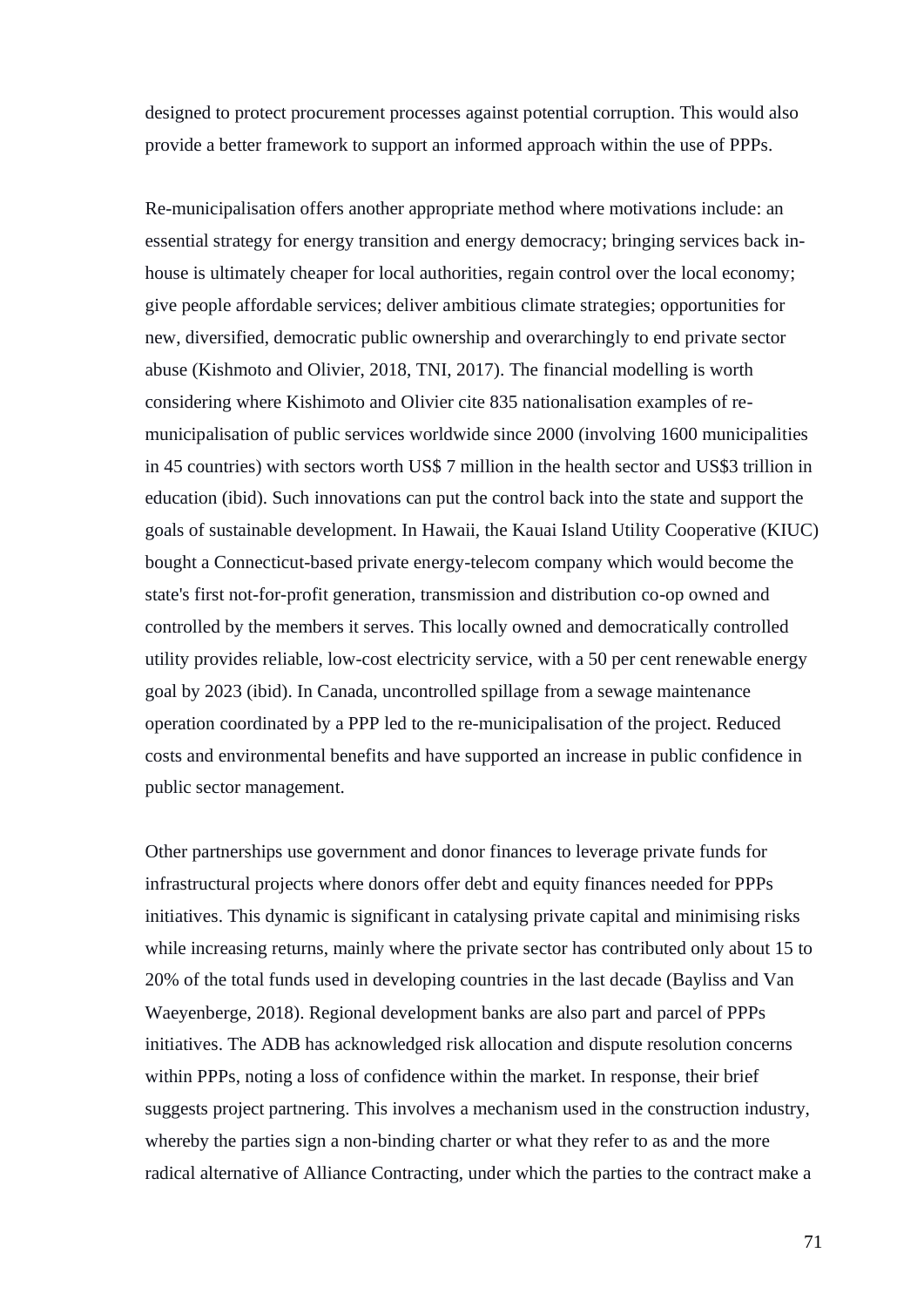formal, binding commitment to share risks and rewards, under a "no blame" regime (Development Asia, 2020). A report confirmed that ADB approved \$22.1 billion of PPP interventions and technical assistance spread across 278 projects between 2009 and 2018. ADB's sovereign-led work had a success rate of 65 per cent but, the Bank admitted it has 'on occasion fallen short of facilitating the transformational change required to crowd in the private sector and promote quality infrastructure outcomes' (ADB, 2020). In January of this year, the Inter-American Development Bank, IADB, confirmed that it would support Brazil in promoting new models for private investment in infrastructure to boost service quality. The socio-environmental impact of investments and economic growth and productivity with a \$20 million loan approved by IDB (IADB, 2021). However, the Bank has garnered criticism where US\$21 million of a US \$25 million loans to Colombia will be used just for 'promoting private participation at public expense through detailed market research and marketing depleting resources for actual sustainable development (Hall, 2015).

## **3.2 Regulation, Legislation, and Technology in the Fight against Corruption**

Corruption can involve several actions, including embezzlement and bribery and even other practices considered legal in some nations (Rose-Ackerman, 2017). The OECD Working Group on Bribery focuses on anti-bribery law, legislative implementation and enforcement, of which 44 parties cover 81 per cent of global outbound FDI stocks. Bribery is a crime in all 44 signatory countries, but only 21 of those have enforcement action where 560 individuals and 184 entities have been sanctioned under criminal proceedings for foreign bribery. Of those, 146 individuals and nine entities are in ongoing trials (OECD, 2021). As highlighted, Sweden has yet to enforce reforms to its penal code, which, unchanged, could witness criminal malpractice repeats itself similar to the actions of Ericsson. In Latin America (including Brazil), the OECD supports anticorruption measures specifically formulated in the OECD Convention against Bribery which came into force in 1999. Additionally, the legislative treaty for UNCAC and the Inter-American Convention against Corruption support the foundations for anti-corrupt practice. The Conventions support knowledge-sharing, mechanisms for whistleblowing, strengthening of legal and institutional capacity and detection capabilities. However, Brazil's President and Congress's recent abolition of many anti-corruption tools nullifies their impacts. The issue for such entities and the more significant problem for this paper is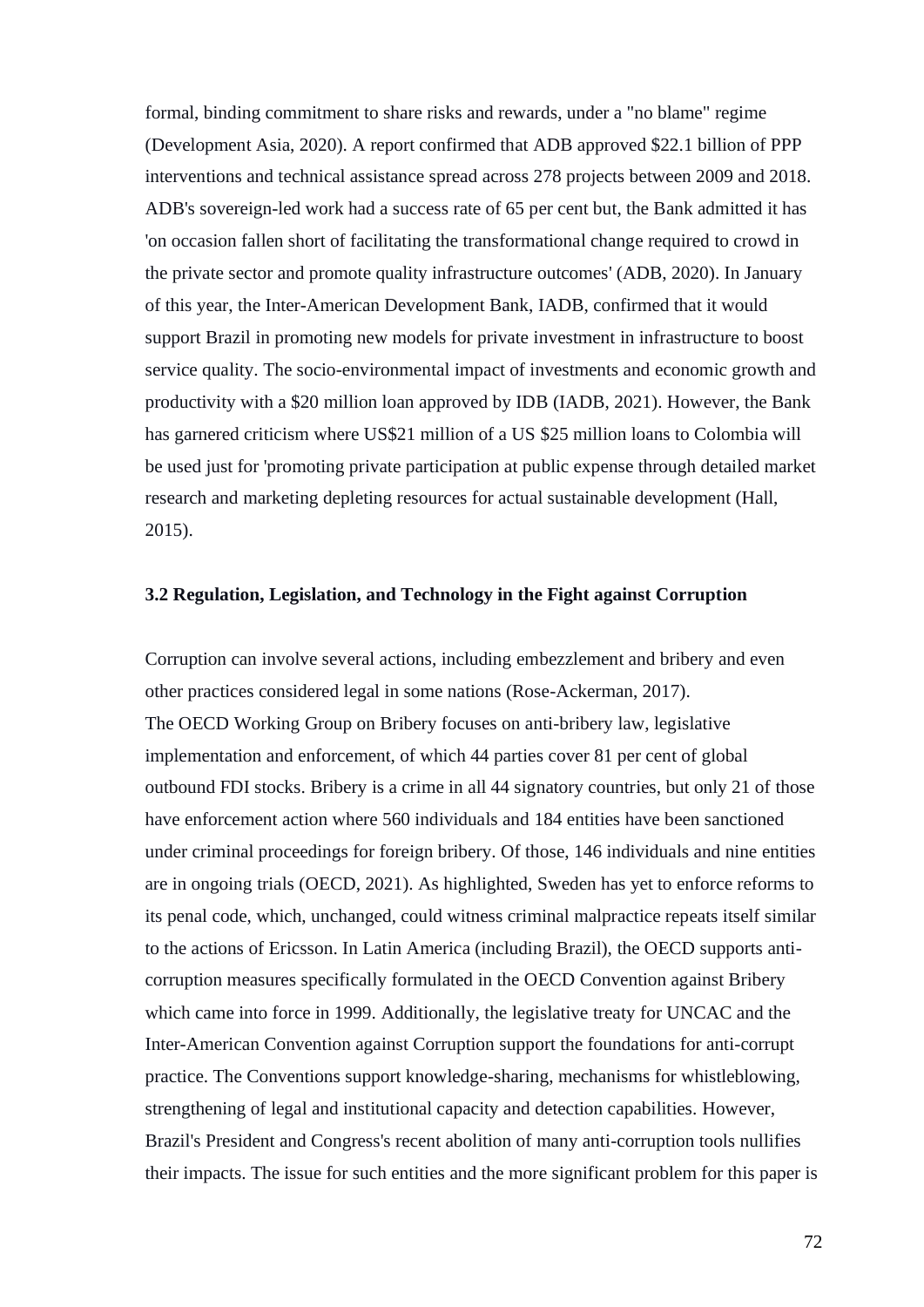the lack of formal authority to punish countries who fail to administer the Anti-Bribery Convention. Instead, it relies on the action of judiciaries and sanctions and cross-country condemnation to alter behaviours. As witnessed, this type of soft power is not proving strong enough to counter the more significant problem of corruption and a country's neglect in managing it. Financially and in support of these efforts, a recent joint report by the OECD and World Bank focuses explicitly on how to ensure that monetary sanctions are harsh enough to deter companies from engaging in bribery (European Parliament, 2015). In other regulatory provisions, the G20 Anti-Corruption Working Group and the 2015-2016 Action Plan works to prevent the abuse of legal persons and arrangements through beneficial ownership transparency, promotion of public sector transparency, risk identification and asset recovery. UNCAC, adopted in 2003 by the UN, is centred on international cooperation, including state prevention through coordinated policies for prevention, criminalisation of bribery, mutual legal assistance and asset recovery through technical, financial and recruitment resources. (UNODC, 2004).

UNCAC supports the prevention and sanctioning of illicit financial flows through its antimoney laundering (AML) measures. The Convention also lays a civil and criminal law framework for tracing, freezing, forfeiting, and returning funds obtained through corrupt activities (UNODC, 2004). There are also measures to enhance the protection of victims of corruption, such as the 1985 UN General Assembly Declaration of Basic Principles of Justice for Victims of Crime and Abuse of Power, which supports fair treatment, restitution and compensation to victims. UNCAC Article 32, supports the protection from retaliation or intimidation for witnesses (useful in the related topics of whistle-blower protection) and Article 38 cooperation between national authorities for investigating and prosecuting criminal offences (UNODC, 2004). The Victim Declaration does not deal with victims of corruption directly but supports through its focus on the abuses of power. With the advancement of innovation and technology within crime, revisions to the regulation may need modernising for better protection of victims of new crimes such as cybercrime, ecological crime and organised crime where sophisticated uses of technology as well as trade corridors opening up through globalisation allow criminals to commit offences on a much grander scale at particular detriment to the progress of Target 16.5 and global sustainable development.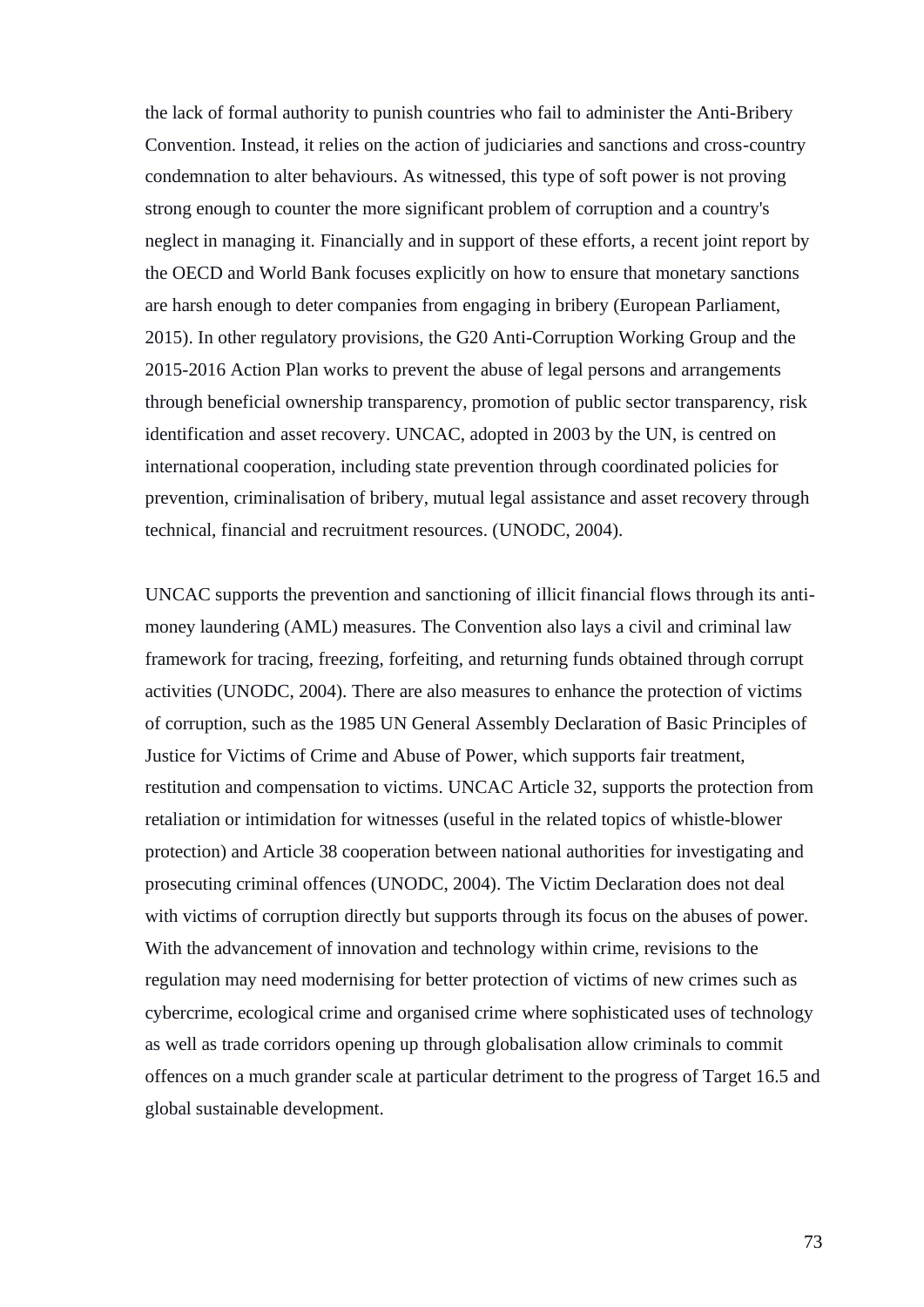The work of the UN Global Compact covers corporate sustainability in human rights, labour, environment, and anti-corruption. There are indeed multiple other institutions, conventions and civil society organisations that support the global aims of those mentioned, which are equally vital to the protection against corruption. UNCAC stipulates a code of conduct for both Public and Private actors with a specific focus on the regulation of PPPs where its code clearly states the expected behaviour actors must adopt within a PPP to ensure accountability and transparency. Within PPP contracts, the objectives of sustainable development should be woven into the core fabric. Additionally, the EU has made vigorous changes in its PPP regulation, including an almost 100 per cent ban on renegotiations. Legislation guidelines include the UNCITRAL Guidance on PPP/Concession Laws, EBRD Core Principles for a Modern Concession Law and OECD Principles for Modern Concession Law. This is critical to improving progress on the \$132 billion that is lost to corruption every year throughout the European Union's member states, according to the EU Commissioner for Home Affairs (WEF, 2019).

In terms of country context, in April of this year, Brazil implemented its new Procurement Law, which allows governments to establish specific funds to ensure contractual obligations, which operate somewhat similarly to how escrow accounts operate in common law countries (Laws of Brazil, 2021). The new law encompasses strict liability, which applies to local or foreign companies and has the provision that liability should prevail whether involvement is in Brazil or overseas or with local or foreign public officials. This is at odds, however, with Brazil's overall compliance measures concerning PPP corruption. As aforementioned, Sweden is yet to implement such robust legislation but has Law (2016-1147) on the procurement of Concessions on public procurement on public procurement and Law (2016\_1145) on public procurement on public procurement. In Germany, there is no specific act or law on PPP projects or contracts. Nevertheless, before using a particular procurement structure such as a PPP, the government – under budgetary requirements – has to conduct a cost-benefit analysis on different procurement possibilities (see Section 7(2) Federal Budget Act) (Mueller, 2019). A specific public law entrustment is necessary if the private partner will be authorised to take authoritative decisions concerning third parties (Mueller, 2019; Bonhage and Roberts, 2021). What is illustrative is that substantive frameworks exist within the global structure (indeed Brazil's laws were supported by entities such as OECD and UNCAC), but there is a lack of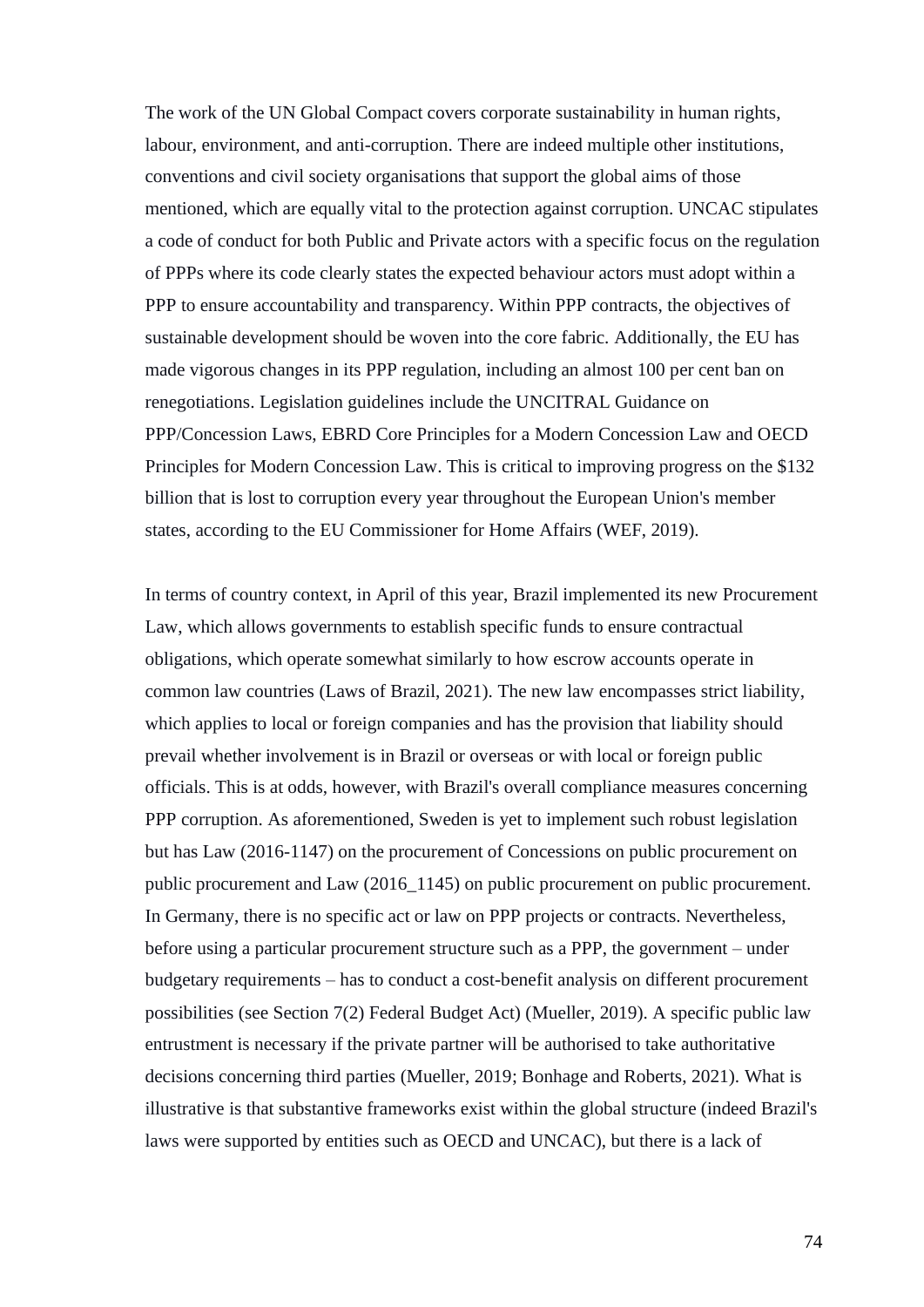enforcement, especially within countries that are signatories of many of the Institutions for anti-corrupt regulations.

The growth of global artificial intelligence (AI) has enabled revenues of up to US\$ 34.87 billion globally, which is predicted to grow at an accelerated pace to US\$ 126 billion by 2025 (Statistica.com, 2020). Artificial intelligence encompasses multiple forms, but essentially it gives humans the capabilities to replicate human processes faster in a more advanced and efficient manner. AI operates in a wide range of manufacturing, agriculture, electronics, technology, medical innovation, and sustainable development and has transformed our lives and work. The OECD defines an AI system as a machine‐based system that can make predictions, recommendations, or decisions influencing real or virtual environments (oecd.ai, 2019).

Many advancements in AI have led to ground-breaking discoveries that can support sustainable development. In the fight against criminal acts and support of Goal 15 for Life on Land, artificial intelligence has helped develop 'cameras with enhanced image processing and deep neural network algorithms that allow rangers in Africa to detect and respond to poachers in real-time (cognition X, 2020). In the fight against deforestation, technology also exists, which uses algorithms to 'create a 'baseline' of rainforest sounds. The system allows for earlier detection of anomalies in the rainforest's 'bio-acoustic signature' (theengineer.co.uk, 2020). In layman's terms, this translates to technology that can detect chainsaws and other industrial machinery use in forests that rangers can then track and stop.

The McKinsey Global Institute, in partnership with the UN Development Programme (UNDP), has identified 160 potential uses of AI which specifically support the SDGs. With a specific impact on the use of PPPs, digital procurements can support anticorruption rooted in the principle-agent issue by providing an environment that allows supervisors to effectively track official activities (Cater, 2013). This is supported where digital procurement minimises face-to-face contact between citizens and state officials (Mungiu-Pippidi & Dadašov, 2017). In Brazil, the World Bank helped develop an Artificial Intelligence System that identifies 225 red flags of potential fraud in public procurement processes and can help improve expenditures (World Bank.org, 2020). The system has, so far, led to the identification of hundreds of high-risk cases, firms with a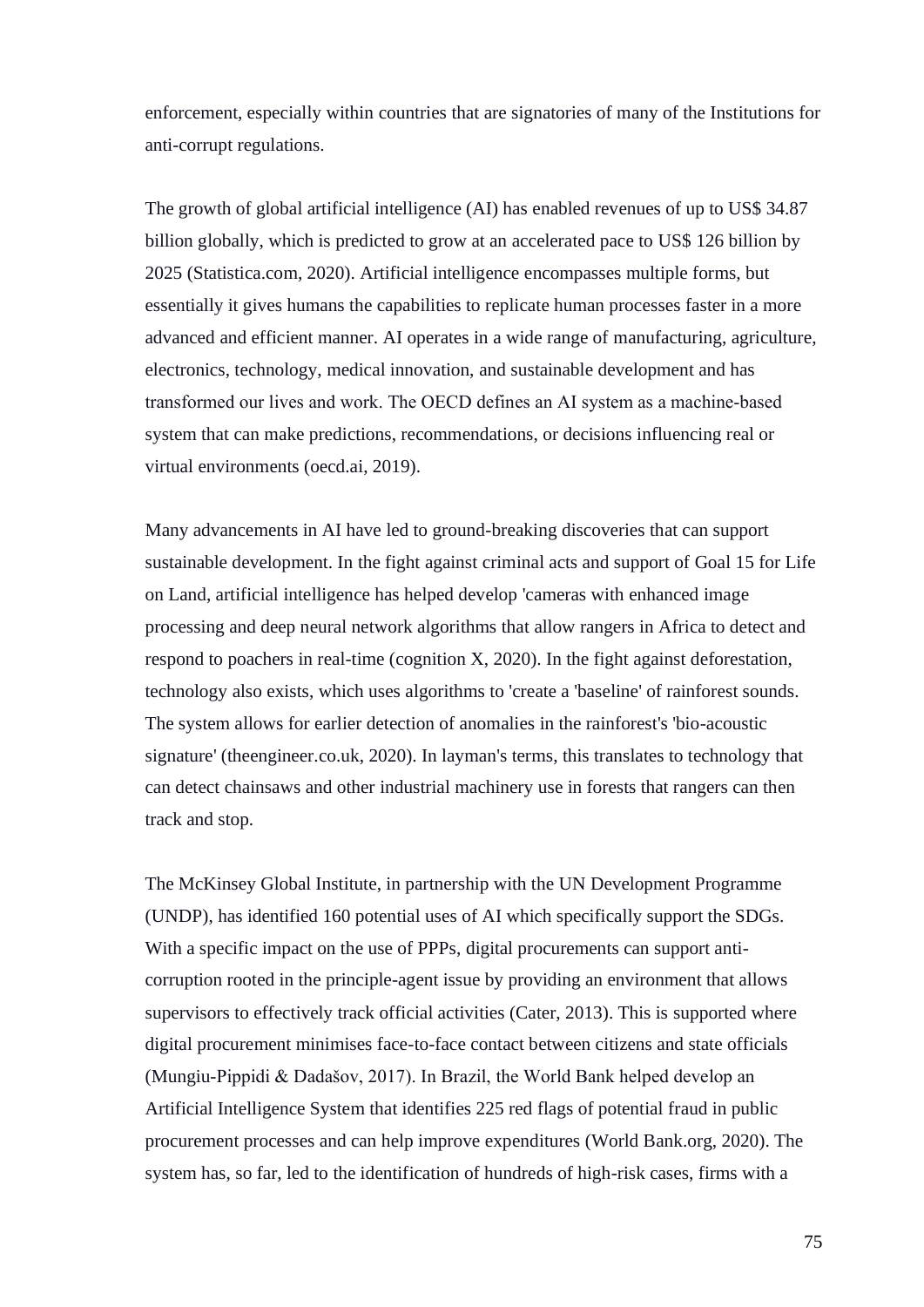high likelihood of being shell companies, linked firms competing against each other, public servants working at the same government agency that has executed the contract, among others (ibid). Furthermore, a more recent and perhaps controversial opportunity can be proffered is through blockchain technology. The premise is based upon the notion that the information contained is completely transparent. That the information can be visible and importantly process tracked, this can highlight any large payments that cannot be easily explained. This is especially important where the World Economic Forum advises that bribery is formed by the parties in the procurement process where both the public and private sides are induced into corrupt acts by the size of potential financial gains (WEforum.org, 2021). The close interaction between public officials and business, and how easy it is to hide corrupt actions (ibid). The use of evaluation criteria applicable to every bidding company in blockchain procurement allows for scores to be given, which is retained in the data process and made public to mitigate attempts to doctor results (We forum, 2021). Technological advances have led to the emergence of whistleblowing tools that deploy Information and Communication Technology (ICT) which, just like crowdsourcing platforms, allow citizens to report any wrongdoings (Chege & Wang, 2020). Systems such as 'I paid a bribe' launched in India and adopted by other nations enables users to anonymously share information about corruption (Adam & Fazekas, 2018). In Financial Institution's, cybersecurity developments can facilitate detection against fraud and money laundering with highly advanced sourcing data to identify suspicious transactions. In India, 'switching from cash to digital payments for pension transfers cut bribe demands by 47 per cent (World Bank, 2017). As with most modernisation, however, artificial intelligence is growing exponentially, exceeding our ability to regulate and govern it concomitantly. The challenge to the perfect AI model rests on a fundamental truth that 'human-defined objectives' will always be subject to the socioeconomic, cultural, geopolitical and cognitive bias that can form a path to corrupt behaviour. In 2013, the UN warned that "the current global governance system is not properly equipped to manage the growing integration and interdependence among countries." (United Nations, 2014). A study published by the European Commission (EC) has also warned that AI could jeopardise 59 targets, which equate to one-third of all SDGs. Consequently, AI as an instrument for sustainable development can be both an enabler and inhibitor where implementation can accelerate progress, but limited access, education, and training widens inequalities between developed and developing nations.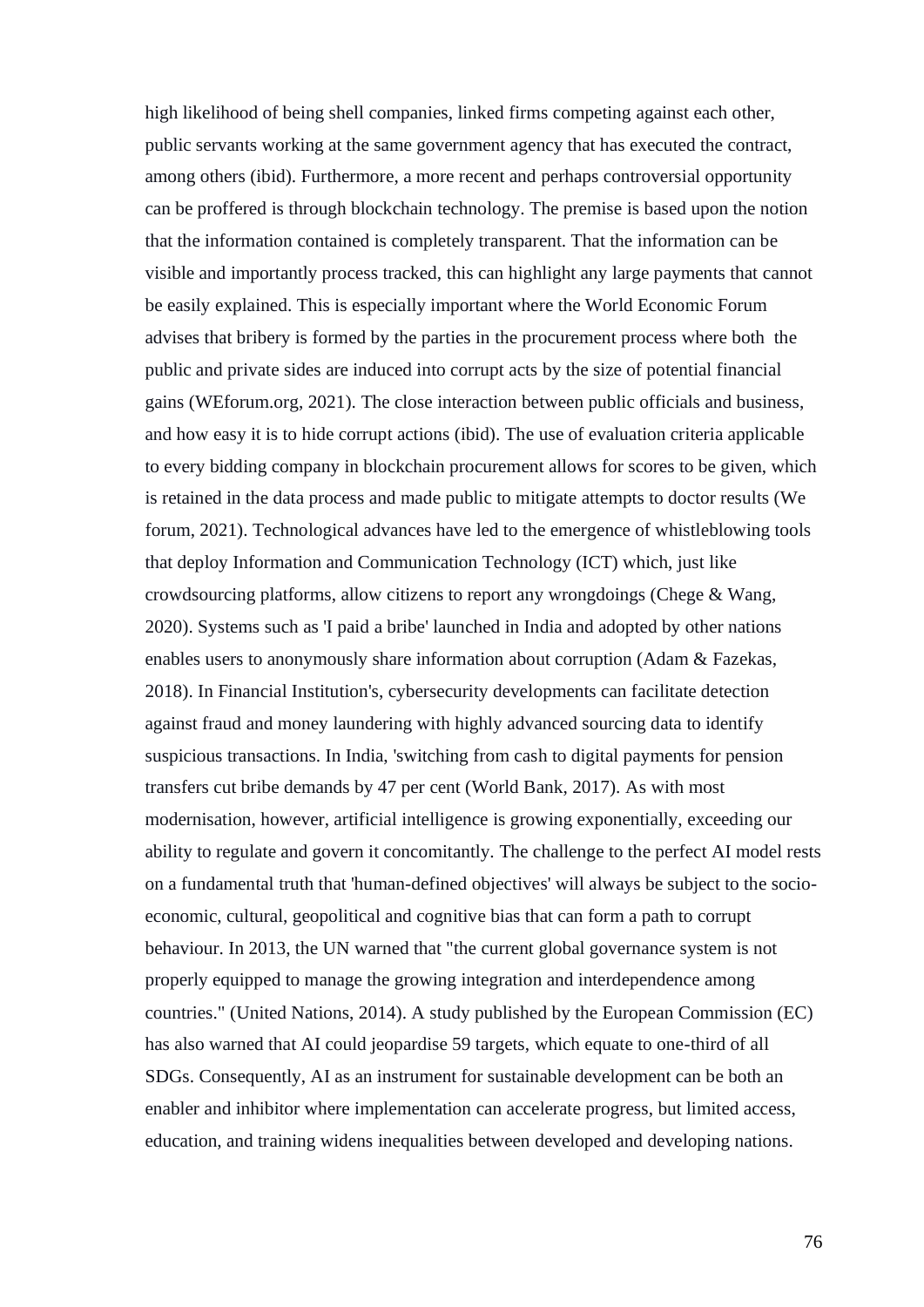'Nudge theory', a persuasive communications tool developed by two theorists, Thaler and Sunstein, is used by governments to promote mass vaccination or better nutrition which alleviates pressures on Health Care services. The recent misuse of this technology for political propaganda campaigns saw personal data mined from 87 million Facebook users targeted by private firm Cambridge Analytica, corrupting public election processes in the US, UK, India, and Kenya. At this level, not only does corruption in artificial intelligence threaten the goal of Peace, Justice and Strong Institutions (SDG 16), but it sets a dangerous precedent for criminal intent to control and manipulate populations throughout the world, justifiably destroying the quintessence of the 2030 Agenda. Undoubtedly, the speed and advancement of technology can accelerate the progress that would otherwise not materialise fast enough to keep the main aims of sustainable development. The benefits of AI are evident, but prioritisation and compliance will need to be determined for framing the best use of technology. There is an inescapable truth that with the advancement of technology comes great power, which, if unregulated, will destroy the fundamental principles that the 2030 Agenda rests upon and subjugate the fundamental rights of free will with dangerous consequences. A systematic approach to monitoring and auditing is essential to ensure against misuse and corruption.

In support, there are current modes of governance, such as the OECD's Recommendation of the Council on Artificial Intelligence, which provides ethical standards based on eight principles. These include sustainable development, inclusive growth, human-centred values, respect for the rule of law, transparency, responsible disclosure, security and accountability (OECD.org 2021). The UN has published its report 'AI for Good', which details 260 projects by 30 internal UN organisations, which are based on the principles of collaboration, coordination and cooperation to govern the use of artificial intelligence. In Financial Institution's, cybersecurity developments can facilitate detection against fraud and money laundering with highly advanced sourcing data to identify suspicious transactions. The European Commission has developed its own' Framework for Trustworthy AI'. The European Union (EU) has implemented progressive legislation, the General Data Protection Regulation (GDPR), to challenge Big Tech companies to protect data privacy rights for all European citizens. Indeed, by January 2021, with 121,165 data breach notifications, over €158.5 million fines have been issued (Tessian 2021). Both domestically and within the international governance frameworks, artificial intelligence aids sustainable efforts for implementation and protection against corruption. However, it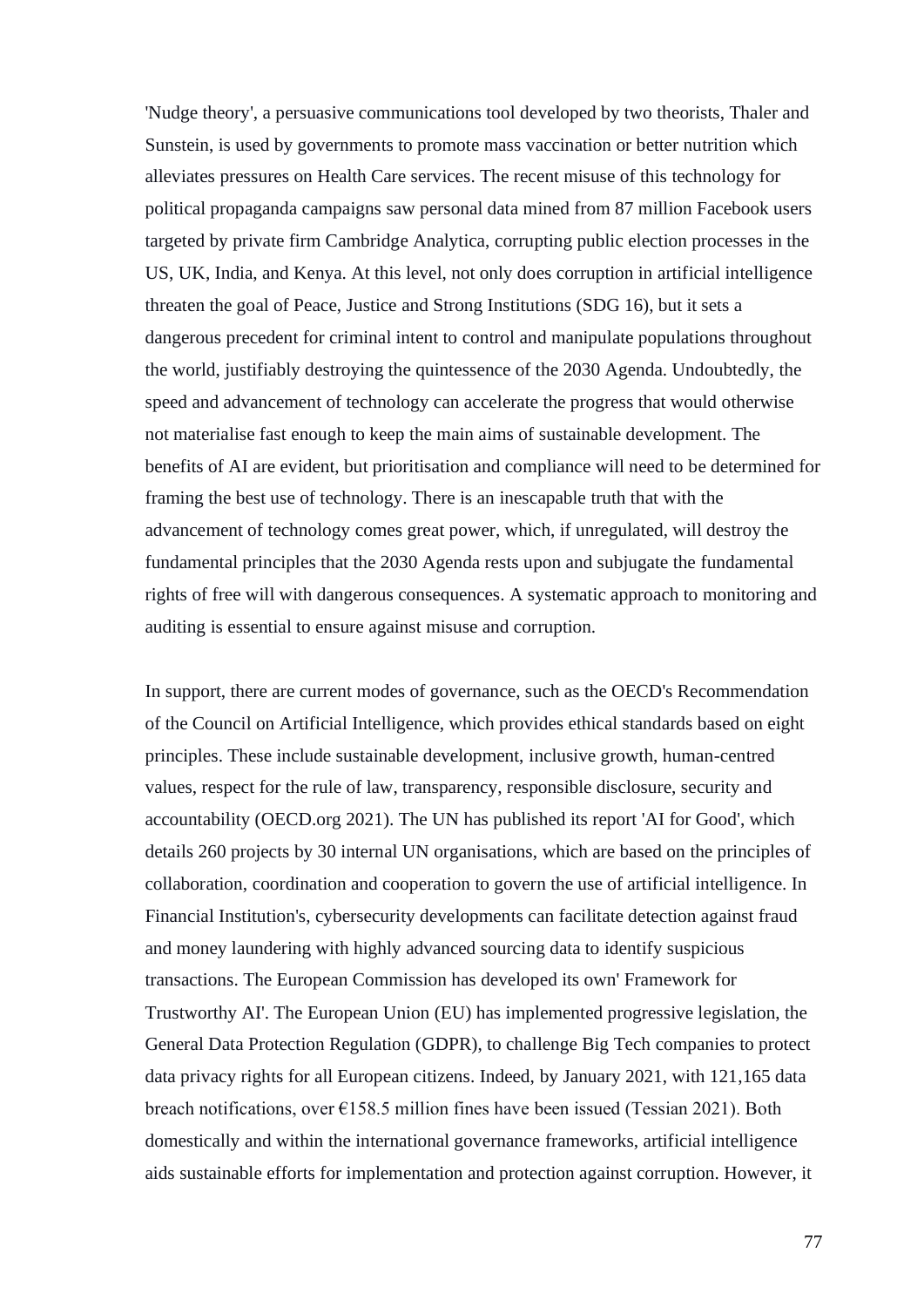can also subvert it where the paradox for public and private actors and the adverse effect of AI is not inconsequential.

### **3.3 Global Governance for Anti-Corruption**

Implementation of the 2030 Agenda is reliant on national governments, but the governance role is obligated to the United Nations and other International Organisations. The involvement of International Financial Institutions (IFIs) and the governance arms of the UN, G8 and G20, EU and the World Economic Forum are firmly rooted in the promotion of PPPs. As this paper has evidenced, the lack of impact and the role of corruption within PPPs has undermined progress for sustainable development. In the current crisis of confidence bestowed on these international organisations, due diligence is integral to the future actions of these entities. Thus, where each nation has different social, economic and environmental requirements, appropriate financial and operational guidance to secure progress must be accommodated.

International organisations typically comprise treaties which are international agreements governed by law and prescriptive instruments, which are legally binding decisions and resolutions adopted by IO's (OECD, 2019). These are addressed to states to implement as part of international obligations rather than law with recommendations or guidelines on policy statements and finally incentive instruments such as best practice, codes of conduct which are non-legally binding (ibid). The structure of IOs is significant, not least because of the recent crisis of confidence that has emerged pointedly at the lack of legitimate power within their constitution where governance is reliant on guidelines and obligations rather than sanctions or laws. The recent corruption scandals reviewed in this paper highlight the discrepancies between the international regulations and non-adherence from the nations obligated to them. Within the 2015 OECD Regulatory Policy Outlook, the report outlined two critical observations. The first notes that regulatory implementation and enforcement remain the weakest link in regulatory governance at the national level. The second underlines the weakness in IOs for enforcement and compliance (OECD, 2019).

This year, the UN has made sustained efforts to the aims of anti-corruption. New regulations and legislation prove that the fight against corruption continues with strength.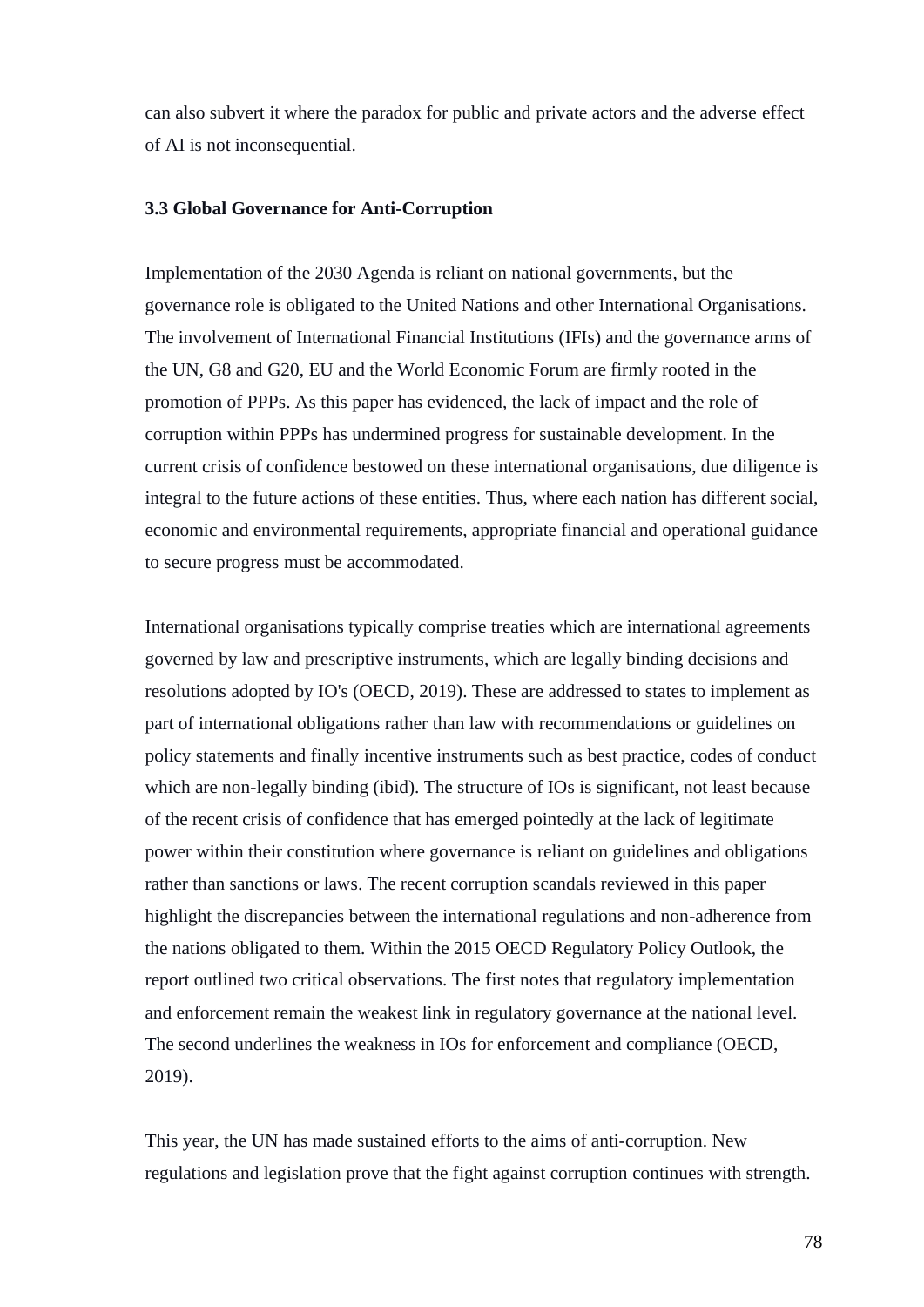One of the most significant and essential contributions to the development and most recent to the table is the proposition for the United Nations International Anti-Corruption Court. Currently gaining momentum, establishing a legal, sanctioning entity that enables 193 countries to face prosecution within an international arena is exciting. The IAAC would help address some of the fundamental issues of impunity that negate high-level political figures' prosecution within their state. Pursuant to the obligations laid out in the United Nations Convention against Corruption (UNCAC), the IACC and would be empowered to issue criminal convictions to Heads of States and preliminary figures in political regimes, which would be recognised globally. Important and relevant for this paper, the Court would enact discipline to all countries under the IACC obligations; thus, the developed countries accountable for some of the most extensive bribery in recent history would be held to account. The positive ramifications for this development are vast. In presenting a robust and proactive solution to the challenges of the present anti-corruption mechanisms, the international community have the opportunity to radically alter the path of sustainable development by bringing those to justice who seek to prevent it. Additionally, the statistical data results of the information captured at trial could support more relevant corruption indexes and research into mitigating the international acts of bribery and illicit financial flows that remove critical funding from its global citizens. In June, a new political declaration for advances in anti-corruption, including asset recovery, including 64 recommendations to detect and punish corruption. Additionally, the UN established a new network, GLOBE, the Global Operational Network of Anti-Corruption Law Enforcement Authorities, that seeks to empower all countries with practical solutions and tools to track, investigate and prosecute corruption, complementing existing frameworks (United nations, 2021). The OECD stipulates the simplest way to measure a country's progress in implementing the Convention is to look at the country's level of law enforcement activity (OECD, 2014). This includes the number of criminal investigations and proceedings and the related administrative and civil proceedings, which, although insufficient in implementing the Convention, provide additional information (ibid). Complementary to this statement and on the UN's 75th anniversary, a new 'International Rule of Law package' has been announced, focusing on enhancing global governance capabilities. This includes support for international judicial training and strengthening both the jurisdiction and legitimacy of the International Criminal Court and International Court of Justice.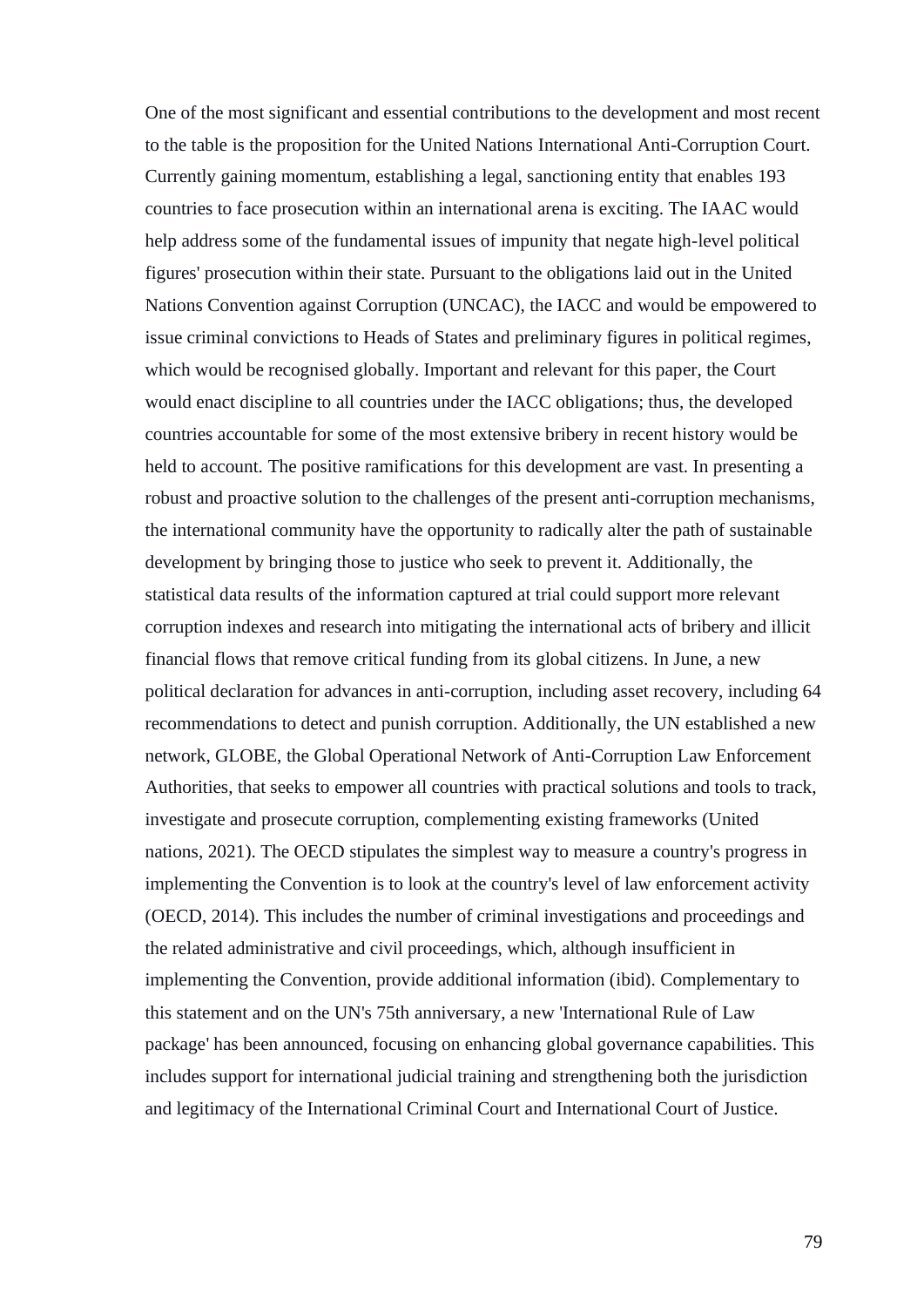Of most significance for this paper and in recent innovations by the UN, a proposal for a United Nations Anti-Corruption Court to strengthen the international rule of law has gained momentum with many nations in support. In June 2021, over 100 Nobel laureates, former presidents, high court justices, business leaders, and other prominent leaders from over 40 countries signed a Declaration in Support of the Creation of the IACC (Integrity Initiatives, 2021). If implemented, the establishment of the ACC could markedly transform judicial processes in corruption cases providing better accountability and compliance within the International community and strengthening the efforts towards Goal 16 for Peace, Justice and Strong Institutions and resolutely, Target 16.5 for the prevention of corruption.

Other patterns of change are also forming within the International Financial Institutions. The World Bank recognises that much of the world's costliest forms of corruption could not happen without institutions in wealthy nations: the private sector firms that give large bribes, the financial institutions that accept corrupt proceeds, and the lawyers, bankers, and accountants who facilitate corrupt transactions (World Bank, 2020). In two out of the three case studies presented, corruption was borne from advanced, developed states where each company enjoyed significant development and profits. Regulations and laws were in situ, and both countries were signatory to the obligations designed to protect against corruption. Despite these incentives, Sweden and Germany were responsible for some of the most prominent bribery cases in the world. This suggests that despite efforts, the International community still does not have the capacity to manage such prevalent malpractice.

Nevertheless, action to prevent corruption which grows ever sophisticated, has its allies. The World Bank operates an independent sanctions system where public complaint mechanisms are built into projects, and companies are debarred from World Bank where misconduct is proved (World Bank, accessed 2021). In the fiscal year 2020, the World Bank Group debarred or otherwise sanctioned 49 firms, and to date, the Bank has public debarred or otherwise sanctioned more than 1000 firms and individuals (World Bank, accessed 2021). The World Bank recognises that institutional systems, credible deterrence, accountability, and enforcement mechanisms to identify corruption within PPPs. The Global Procurement Partnership Multi-Donor Trust Fund (GPP MDTF) is a seven-year program that aims to support innovative activities for procurement reforms at the global and country-level (World Bank, accessed 2021). The Fund provides the World Bank and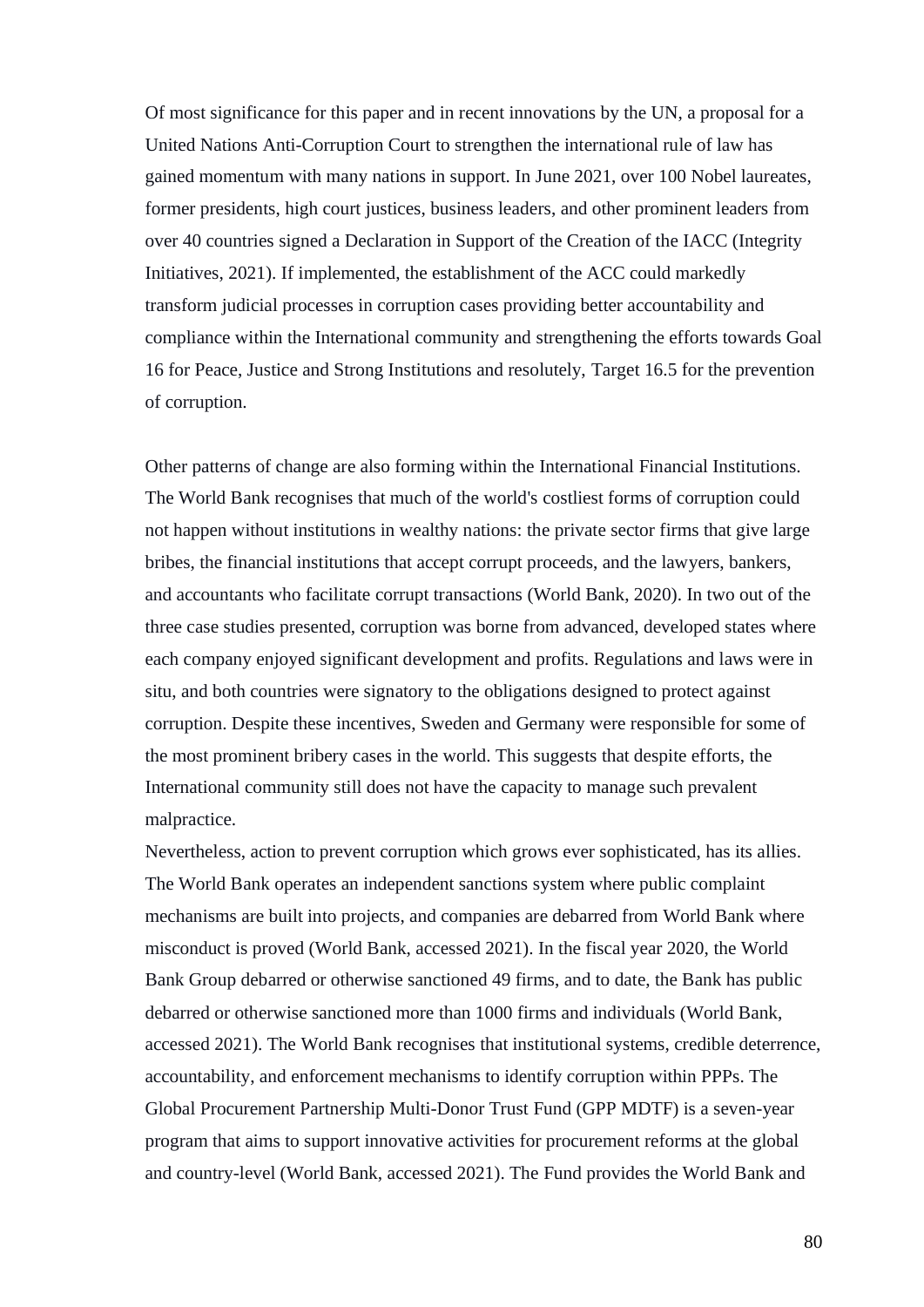its partners the space to initiate conversations on the vital role that public procurement has in spurring better development outcomes for a country (ibid). The motivation behind this is significant. In the report, the World Bank conceives an uneven and absence of global standards within procurement, especially in countries with specific socio-political situations and regulations. The Fund, which has 44 projects in 30 countries, lists three main aims. These include: to embrace the development of global public goods (tools that can be adapted broadly and create standards that meet the needs of a wide range of countries); to support the improvement of procurement systems by identifying challenges and indicating recommendations for reform actions through detailed diagnostics and finally, to promote systematic and evidence-based research on the impact of effective reform approaches (ibid). For the World Bank, a strong advocate of PPPs to have designed such a program lends weight to public procurement's prominence to support service and infrastructure delivery globally.

Both these steps forward in the International Governance and International Financial Institutions are pivotal in recognising that active change-making transforms paths where Goal 16 can truly anticipate success. The lack of authority and influence explains much criticism regarding the frigidity of movement within IO's exerted over the perpetrators of corruption. Nevertheless, with recent accords from the UN, the UN Security Council and other notable IO's, the international community is heading for change. As Ben Franklin once posited, "How few there are who have courage enough to own their faults or resolution enough to mend them" Benjamin Franklin, Valens Research, accessed 2021). As recognition is the first step towards change, these realistic movements propagate methods towards combatting corruption and corruption in PPPs in the right direction.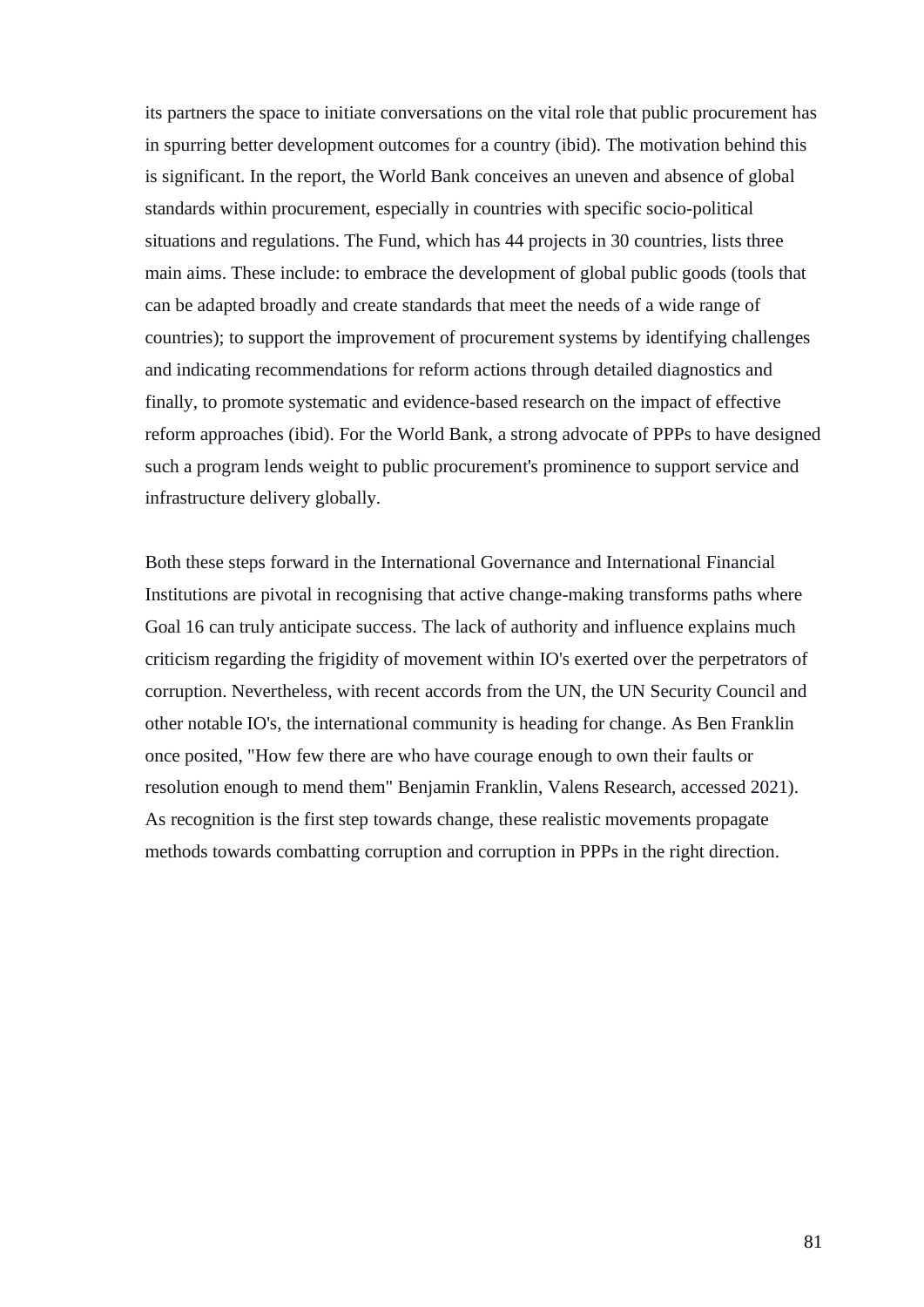# **Conclusion**

*"Civilisation is a hopeless race to discover remedies for the evils it produces." Rousseau, 1775*

The debate to which Public-Private Partnerships are the panacea for sustainable development is relative to the corruption that systemically governs their production. The rationale for this research lies in the context of a dramatic shift in ambition which has placed sustainable development at the top of the global Agenda and requires essential discussion regarding the best method of procurement funding to support implementation. The principal aims for this research were to review the discourse on PPPs to understand if the model is fit for purpose for the ambitions of sustainable development, the United Nations 2030 Agenda for Sustainable Development Goals, and specifically through the lens of Target 16 for Peace, Justice and Strong Institutions. Within the evaluation, the contextualisation of corruption pervasive to PPP use was integral to assessing whether this was a barrier to sustainable development. The motivations of this study aimed to provide an in-depth study of academic, theoretical, empirical and qualitative analysis to frame a response to the question "Is corruption in PPPs a barrier to Sustainable Development". Further discussion points include the failures of PPP administration, the various dynamics of relationships surrounding the execution and governance of PPPs and the governance frameworks in existence that support anti-corruption, and how innovation and improvements support those aims. In response, the paper offered four main sections. The first took a comprehensive review of the relevant academic and theoretical literature. The second part examined the relationship dynamics between state and non-state, national and international and state and global governance institutions within the theoretical context of the Principal-Agent theory to understand the imbalances of power involving each actor's role in corruption. The following chapter used a qualitative study of three case studies, Siemens, Ericsson and Odebrecht, to provide evidence of PPPs as a barrier to sustainable development through grand corruption on a global scale. The final part assessed the support mechanisms that can guide progress through regulation, innovation, and strengthening within the international community to provide better sanctions against state corruption. The research found that scholars, public officials, and proponents for global governance have questioned the legitimacy of PPP use from the outset. The risk of hidden and high costs and delaying overall payment and the burden of debt on to future

82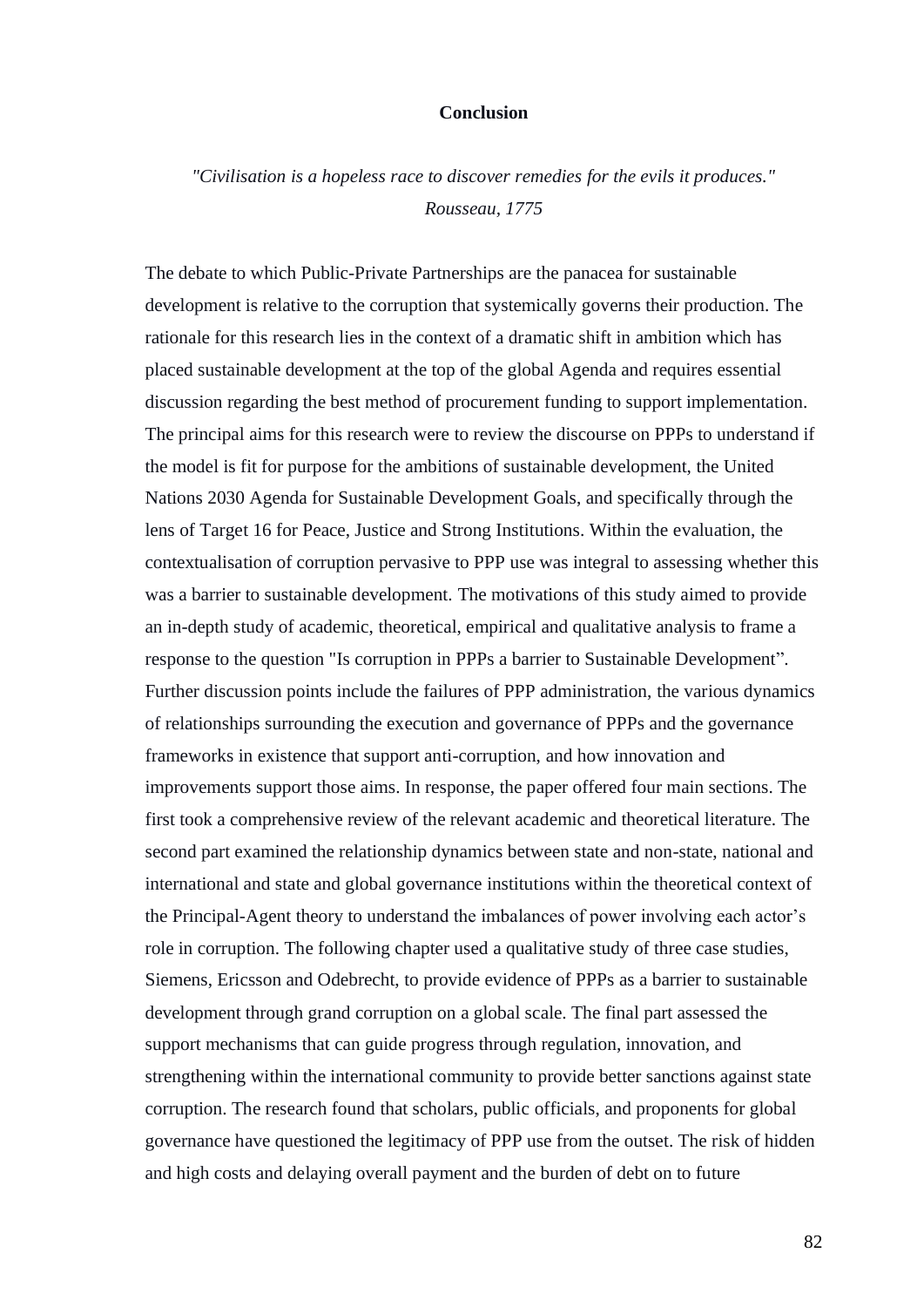governments negates the attainment of 'Value for Money and 'Value for Future' even without corruption. Further, the validity of PPPs incorporating 'Value for People' is jeopardised where the propensity for bribery, money laundering and illicit funds siphoned for private gain, erodes trust and removes essential service and infrastructure for society negating sustainable development. Regardless of the additional distortion of corruption within PPPs, the general failure of PPPs through poor quality infrastructure and mismanagement explain the lowly statistics of just 15–20 per cent of PPPs used in the developing world for infrastructure investment (World Bank, 2014). This indicates their inherent failure to meet the requirements needed for the SDGs.

The critical headline messages from the analysis this paper expounds are divided into three sections: Public-Private Partnerships, Sustainable Development and Global Governance.

## **Public-Private Partnerships:**

The Public-Private Partnership in its current format is not fit for its purpose. The promotion of PPPs within the neo-classical period has been underscored by notions of advanced growth, free competition, private sector risk and low regulation. This is in contrast with the Keynesian philosophy of public sector management to curb the monopolistic, free reign of private firms to exhaust the funds of a society. Within PPP governance, financial controls demonstrate the weakest link. The critical justifications of 'Value for Money' proved invalid as an off-balance application of PPPs increase debts on future governments and societies. The findings illustrated the failures to properly audit and benchmark PPP costs leading to inflated prices, risk of renegotiation (also to accommodate bribes) and cost failures with the additional loss of public funds attributed to bribery. Weaknesses in compliance both within the public and private sector have allowed many loopholes for corruption to eventuate. The public and private sectors do not sufficiently risk-assess projects, and as a consequence, unforeseen costs can jeopardise the sustainability of projects. Risk assessments should be managed alongside method statements to ensure private firms supply forecasting against possible problems based but also integral plans for dealing with future issues. The design of the PPP operating model must implement compliance functionality and encompass methods for clear transparency and accountability with a separation of fiscal control from political influence. Each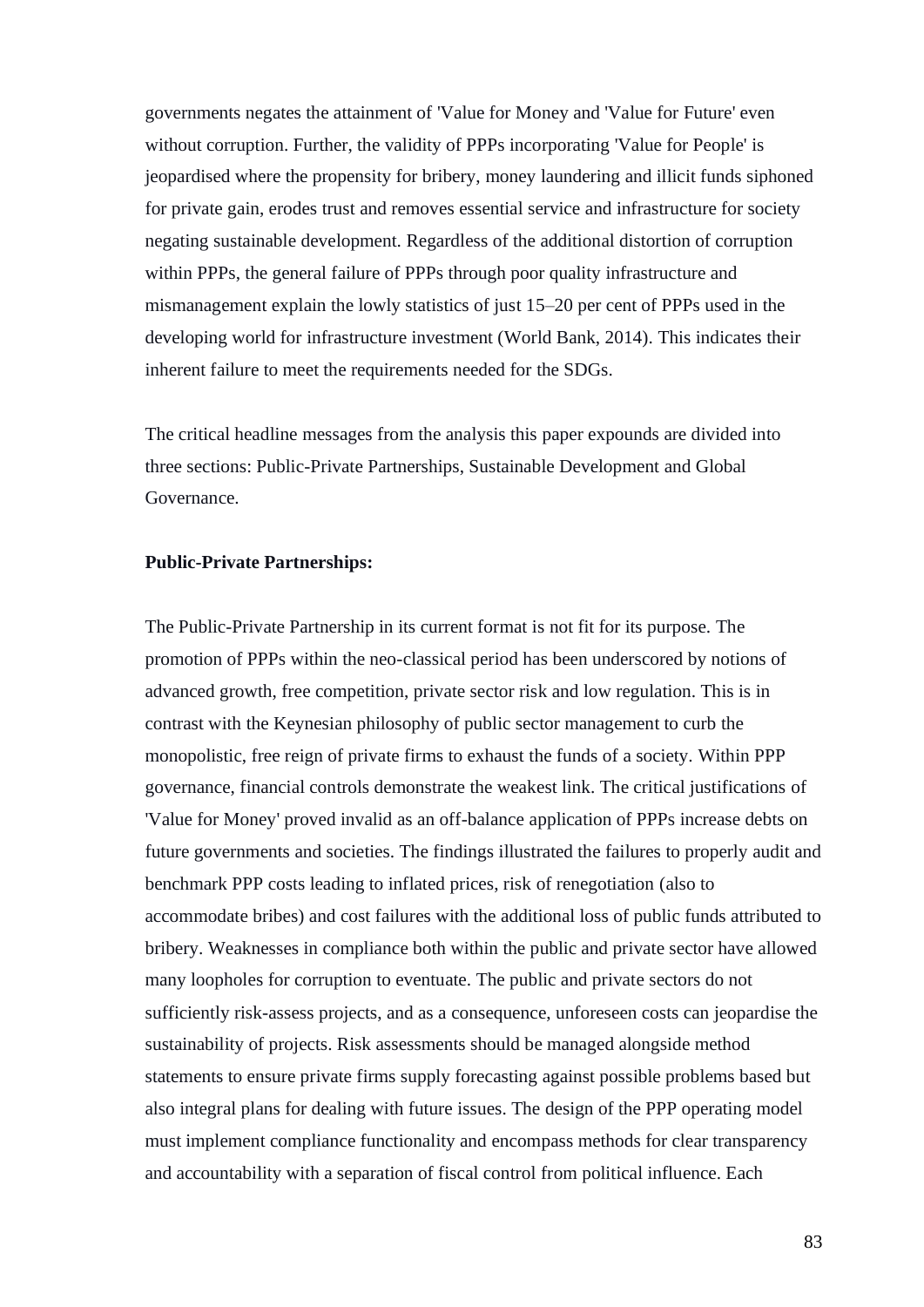Government interested in applying PPPs should integrate a policy framework that assesses the value of PPPs set side by side with public procurement, PDPs or other forms to provide a balanced and critical justification of its use. To ensure accountability to future PPPs this paper highlights all fiscal activity pertaining to bids, pricing, renegotiation, and long-term contract agreements should be overseen by an independent compliance body. Where feasible, procurement procedures should be brought online with a chain of communication with the procurement department as well as financial, legal and compliance personnel. Pertaining to PPP pricing, all contracts should be capped in line with government spending for the fiscal year and future government fiscal capabilities. Using Laffont and Tirole's Menu of Contracts would allow for more control from the Public Sector on Private Sector pricing models. To attain the SDGs as illustrated within this study, other models such as public procurement, re-municipalisation, loans using current or future tax revenues, public donor partnerships, and public financial management can support alternatives to PPPs. Where the Private sector remains heavily ungoverned and unaudited, improvements to accountability would help.

#### **Sustainable Development**

The correlation between corruption, and inequality and poverty has been evidenced within this paper. A diversion of funds creates gaps in services and infrastructure and education and welfare programmes designed to improve societal improvements. Addressing corruption is critical to supporting the United Nations 2030 Agenda for SDGs. The UN 2030 Agenda using the modus operandi of governance through goals is insufficient to support its implementation. Challenges remain with limited government action especially in developing nations, slow progress reporting through VNRs, a lack of member coordination of trade transactions (e.g., China's BRI initiative) and policymaking. There is sufficient evidence that corruption in PPPs damages the environment and impacts longterm sustainable development. The costs of corruption through bribery in PPPs remove vital funds that lower the quality of services and infrastructure. State members need to apply a percentage to all PPPs that will provide positive contributions within the clauses relevant to the service or infrastructure for sustainable development in line with the UN 2030 Agenda and sustainable development goals. The evidence is inconsistent with regards to the nature of corruption as an enabler to growth, which appears only relevant for short-term gains and discards the broader evidence that long-term effects damage civil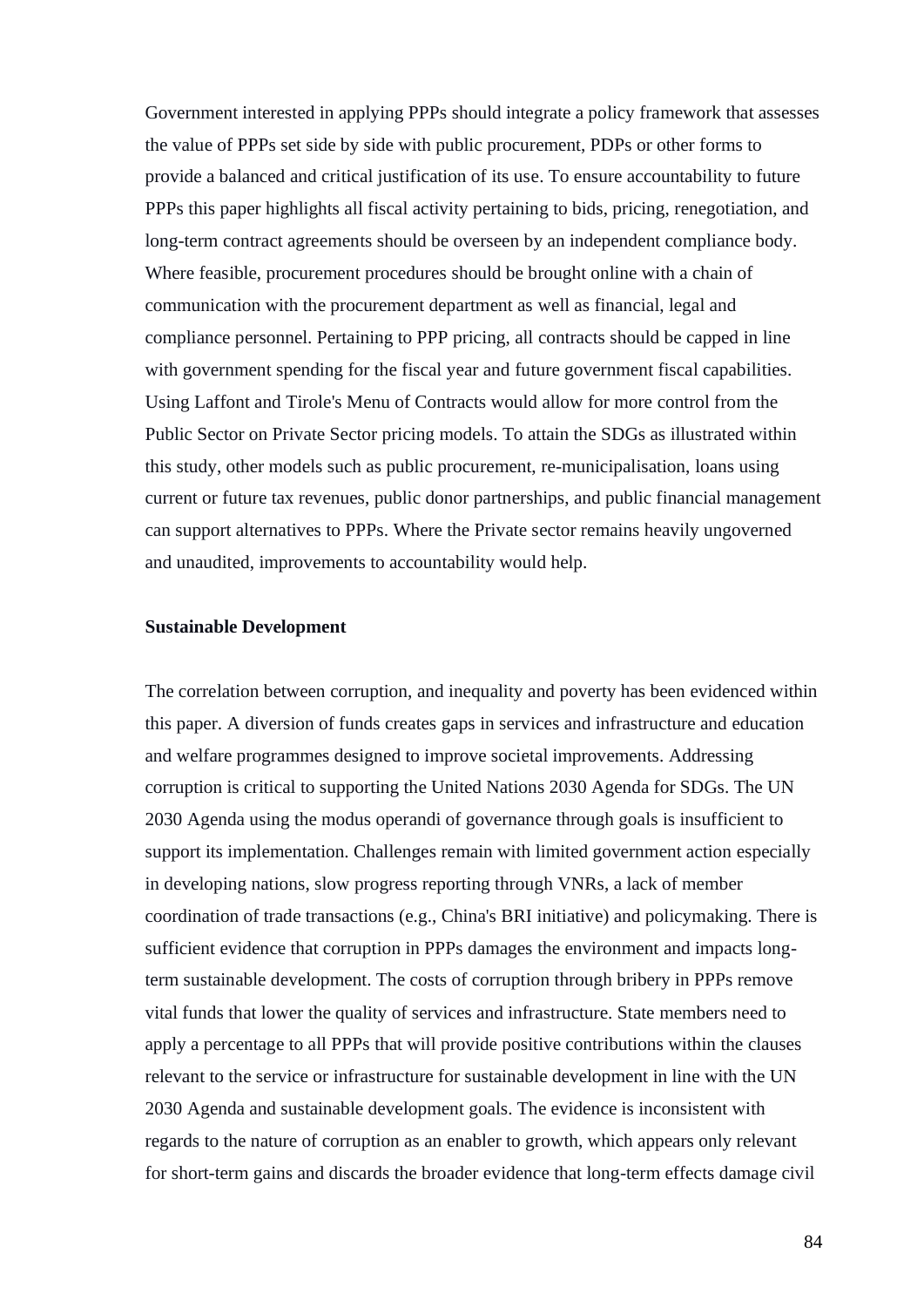society's democracy and economic stability. As evidenced in Brazil, corruption in the public sector undermines trust in the state and can contribute to civil unrest and violence. The role of civil society is critical to the goal of Peace, Justice and Strong Institutions. Having a collective voice against corruption is essential to reiterate government responsibility and accountability to its citizens. However, better mechanisms that allow constructive dialogue supporting anti-bribery such as those mentioned in the paper, are imperative to aiding transparency. Of importance are those mechanisms that support oversight of public expenditure on services and infrastructure, especially within PPPs.

# **Global Governance**

Soft control mechanisms regarding the leniency with which the International Organisations apply PPP regulation fail in supporting the control measures available to prevent corruption in their execution. Current adherence to both the regulations and laws surrounding Anti-Bribery and Corruption is low in developed and developing nations. As discussed, criminalising foreign bribery would support deterrent measures against political and high-level figures. Corruption is well documented and theoretical studies are available concerning the developing world. Further analysis is required to address the issues pertaining to the developed world where a democratic state with a strict rule of law and supposed good governance fails to ensure against corruption and bribery in PPP practice. Also, there is not enough evidence or study to determine if legally applied monitorships are sufficient in length to determine future compliance within private firms. Anticorruption mechanisms are not sufficient in the Public Sector nor the law to criminalise the activity of high-level figures in Government (e.g., Sweden). Until States are ready to take accountability, the burden of corruption will remain a blight on every civil society development. Both International Organisations and governments are not creating enough frameworks to incentivise local competition. States need to encourage competition in procurement bidding and maintain a strict regulation on monopolistic behaviour. Where States obligated to anti-corruption conventions and treaties remove essential laws pertaining to those treaties within their governments, urgent communication and mediation must be applied to determine future sustainability within the United Nations member groups. Cultural diplomacy is critical but remonstration from the international community is vital to support prevention of flagrant disregard of a state's obligations. The different dynamics between actors in the principal-agent relationships between state and non-state,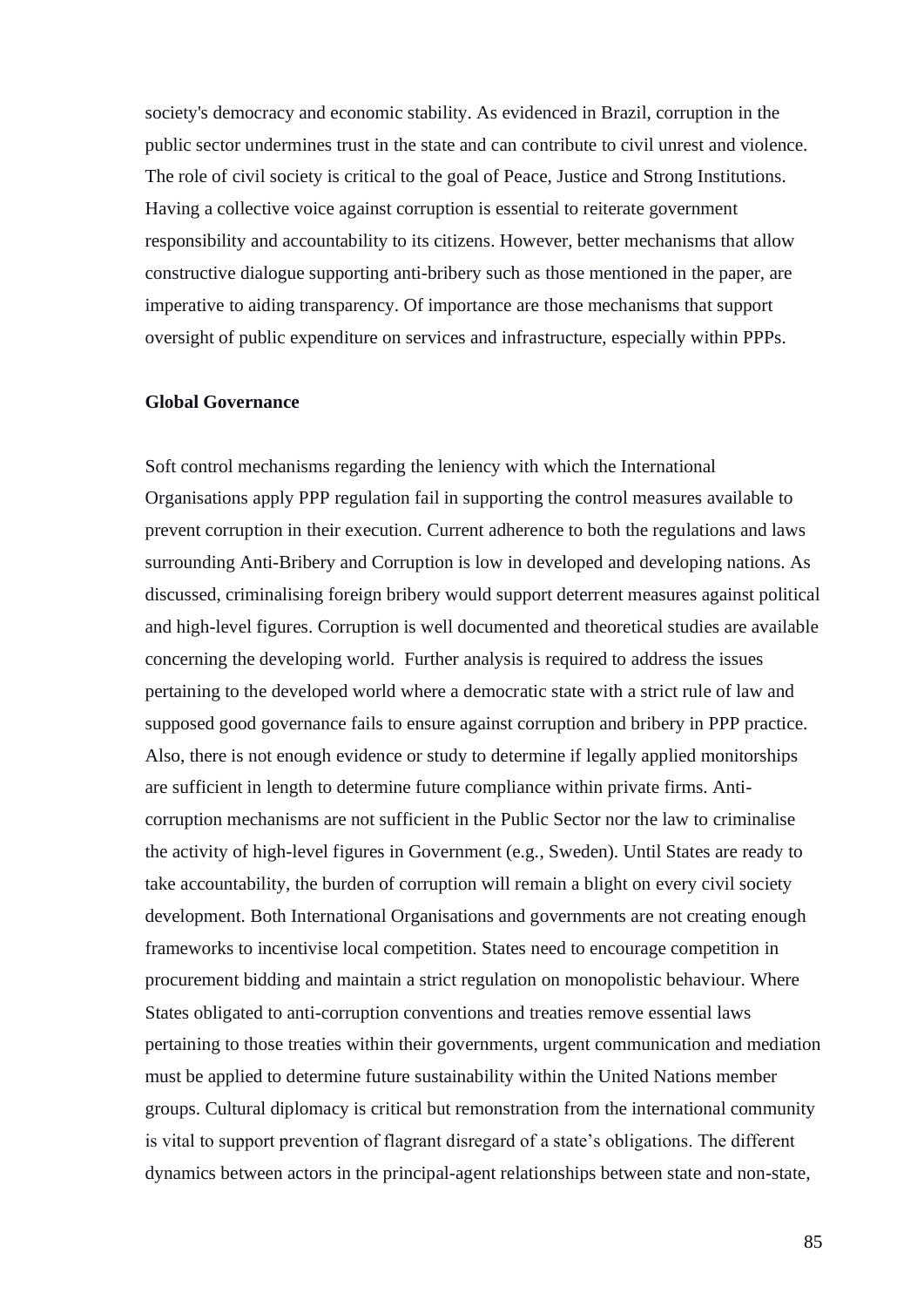national and international and state and global governance institutions require further review to determine how best to achieve a balance of power within each relationship pursuant to the goals of peace and sustainable development and targets of anti-corruption. Where current indexes on levels of corruption are formulated by expert opinion, there is a lack of qualitative and quantitative evidence to ensure these models are accurate. Both the largest bribery scandals of the last two decades were propagated by two of the top-ranking countries on the globally recognised indexes places doubts on their efficacy. Future statistical data should incorporate corruption between states (especially between the developed and developing nations) to illustrate the growth of corruption in one and the actions of another that exacerbate the problem. This constitutes a significant problem to the role of anti-corruption, where high levels of governance have not deterred the compulsion to bribe. Globalisation presents additional challenges to regulating corruption within PPPs due to increased participants within the corrupt chain which spreads criminal practices on a much broader, global scale. This affects efforts to track money laundering, tax evasion and illicit financial flows that can relate directly to PPPs or the wider global issues of human trafficking and terrorism. Here, anti-corrupt mechanisms should include a much larger framework of monitorship. The UN, EU and other large International organisations have created knowledge-sharing platforms for this specific purpose. It is the action that follows tracking of corruption cross-countries that will serve the difference between data collection and prosecution. Current global legislation to criminalise those that commit grand corruption is insufficient. The most robust judicial processes appear in the United States Department of Justice and the recent upgrade of UK laws. The United Nations International Anti-Corruption Court proposal is a welcome and ambitious contribution to the anti-corruption campaign. The IAAC would help address some of the fundamental issues of impunity that negate high-level political figures' prosecution within their state. International Organisations owe much to the commitments and adherence to their obligations from members. Thus, where this paper has highlighted weaknesses in international structures, this does not negate the responsibilities that member states are failing to administer. Accountability is significantly challenging to enforce. Every state governs its own country based on its political gains. Due to the polarity between the different democracies and autocracies, governance will have other objectives and parameters. Governance appropriate for developed nations may not be simultaneously picked up and transplanted to every developing country. Consequently, future analysis could build on mechanisms to support differing requirements of each state. Further, a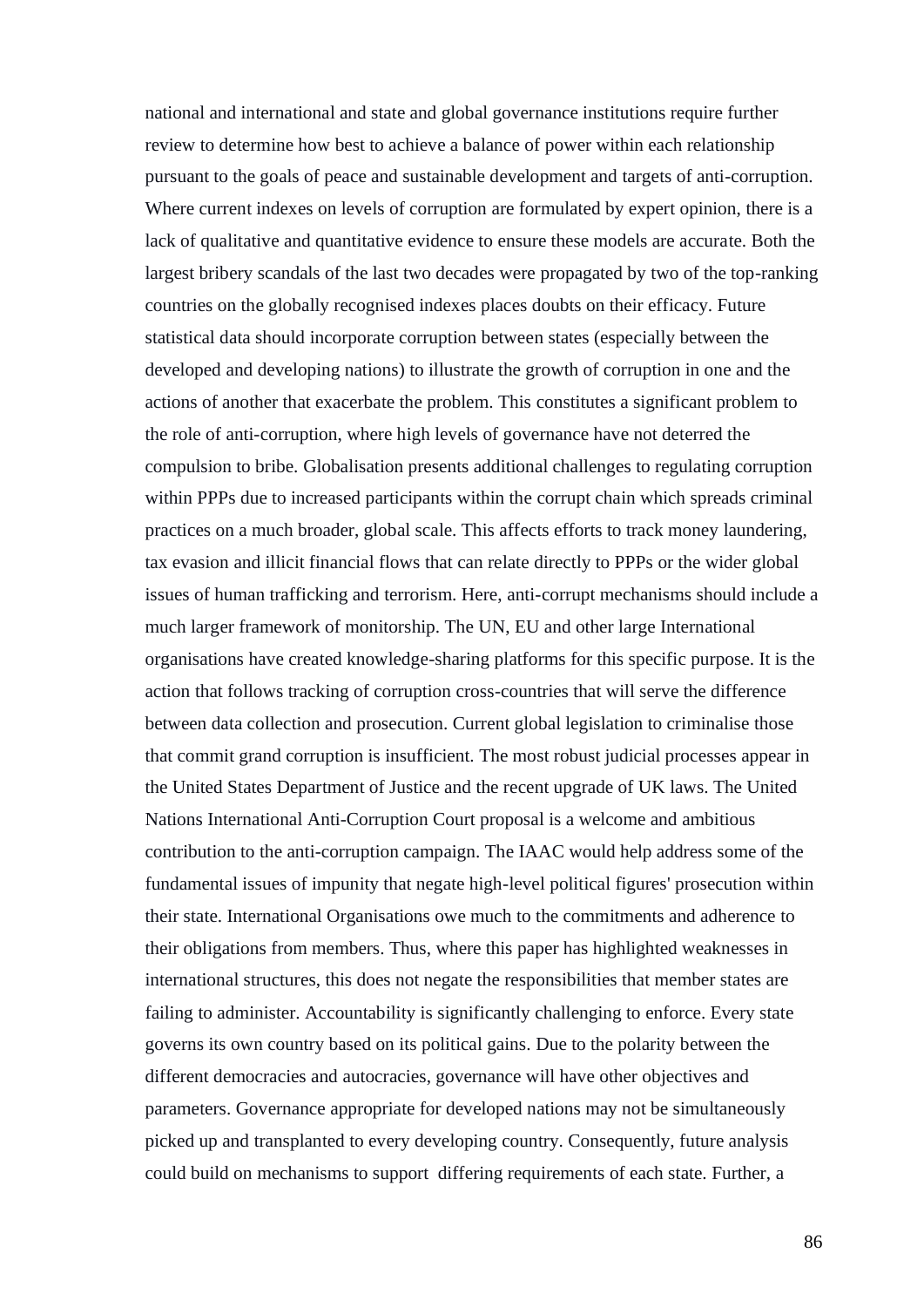good rule of law and democratic governance does not guarantee anti-corruption. The case studies demonstrated that corruption thrives in environments where the law is weak, and governance is minimally applied. However, good governance is not a complete panacea to the challenge of corruption as this paper observes.

The need to intensify anti-corruption efforts relative to PPPs is vital if used to implement the Sustainable Development Goals. With the UNDP and OECD reporting US\$1 trillion in bribes equivalent to 15-30 per cent of official development assistance, US\$152 billion in illicit flows and the contrasting requirement of US\$420 billion required to fulfil the Sustainable Development Goals, evidence of corruption substantially reduces any opportunity for progress. Prior to implementation, PPPs need a radical reform within a policy framework that encompasses the budget framework, the suitability of PPP implementation benchmarked against other mechanisms, and management accountability throughout the contractual and delivery process. There is neither a quick fix nor one solution that fits all scenarios for the issues of corruption within PPPs. The development of this paper was borne of witnessing high levels of corruption where the current regulations and conventions and the international community were not enough to stop its insipid spread. Additionally, it was borne of witnessing the high level of discrepancies between private and public sector fiscal negotiations and the interest to support governance and sustainable development. There is a plethora of literature that presents the impacts of low governance and the prevalence of corruption. This paper outlines the gaps in the anti-corruption literature. The ultimate challenge of corruption stems from the evidence that a high rule of law and good governance have so far not prevented corruption as a barrier to sustainable development and the goal of Peace, Justice and Strong Institutions. This paper conceives; The international community conceive corruption should be governed at the source. The corruption that originates from developed states already governed by a strict rule of law and a democratic and relatively free market arrangement presents more questions than answers. The international community may apply better examination to understand why these measures do not work and design a framework under which PPPs can be governed to maintain their legitimacy for the ultimate goals of sustainable development.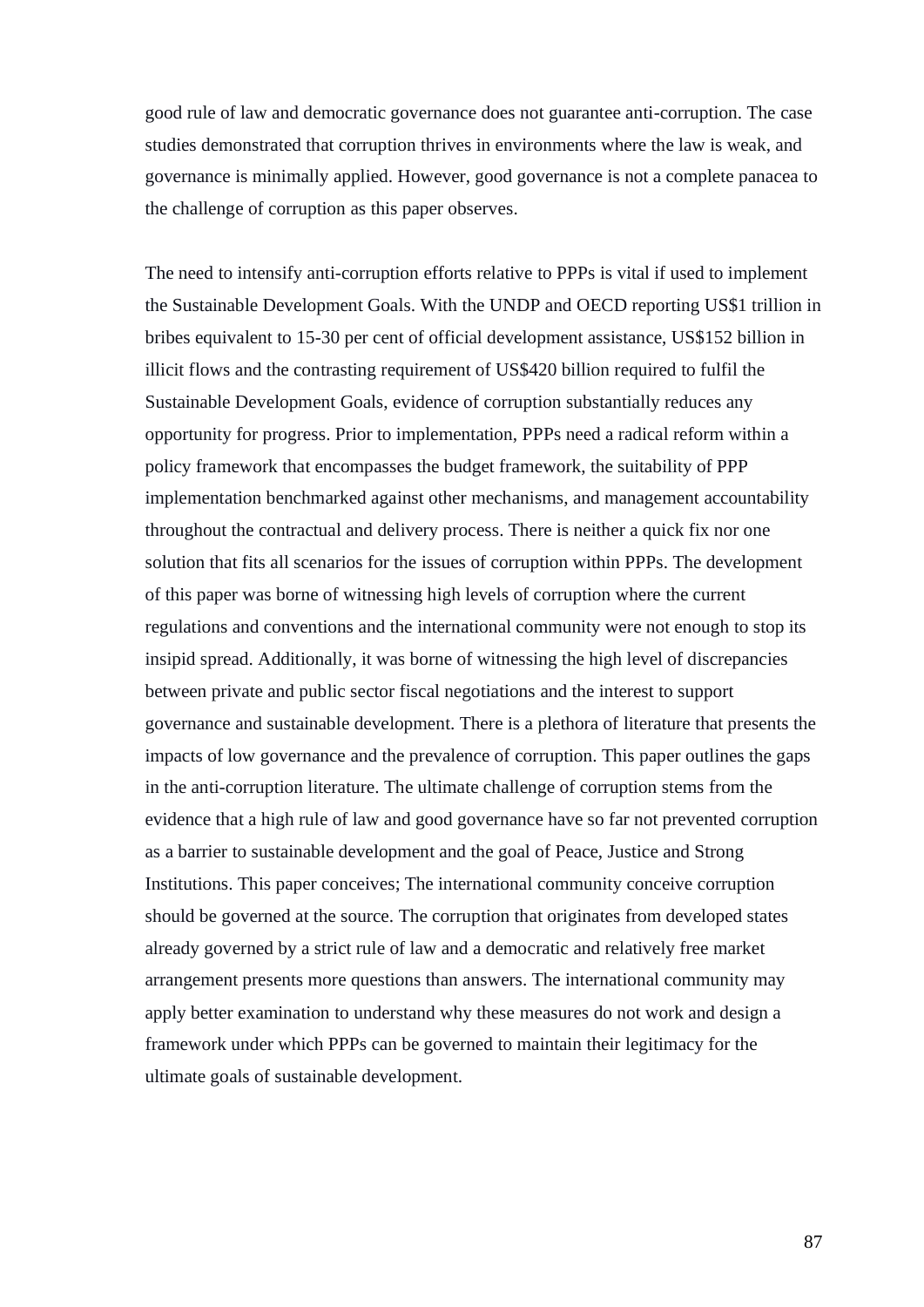## **Bibliography**

Adam, I. and Fazekas, M., 2018. Are emerging technologies helping win the fight against corruption in developing countries. *Pathways for Prosperity Commission Background Paper Series*, (21). 

Alam, Q., Kabir, M.H. and Chaudhri, V., 2014. Managing infrastructure projects in Australia: A shift from a contractual to a collaborative public management strategy. *Administration & Society*, *46*(4), pp.422-449.

Alas, H. 2021. *The 10 Most Corrupt Countries, Ranked by Perception*. Retrieved from US News: https://www.usnews.com/news/best-countries/articles/10-most-corrupt-countriesranked-by-perception 

Albano, G.L. and Zampino, R., 2011. *The integrity of centralized procurement processes in Italy: what do data about the management of national frame contracts tell us?*. Consip Working Paper, Rome, Italy.

Allen, G., 2018. The Private finance initiative (PFI) commons briefing papers RP01- 117. *UK Parliament: House of Commons Library*.

Alt, J.E. and Lassen, D.D., 2008. Political and judicial checks on corruption: Evidence from American state governments. *Economics & Politics*, *20*(1), pp.33-61.

Alchian, A.A.; Demsetz, H. The property right paradigm. J. Econ. Hist. 1973, 33, 16–27.

Anderson, Christopher J., and Yuliya V. Tverdova. 2003. "Corruption, Political Allegiances, and Attitudes Toward Government in Contemporary Democracies," American Journal of Political Science 47: 91-109.

Araujo, L.G., Piña, A.B.S., Aidar, L.A.G., Coelho, G.O. and Carvalho, M.T.M., 2019. Recommendations and guidelines for implementing PPP projects: Case of the electricity sector in Brazil. *Built environment project and asset management*.

Asian Development Bank, ADB Support for Public–Private Partnerships, 2009–2019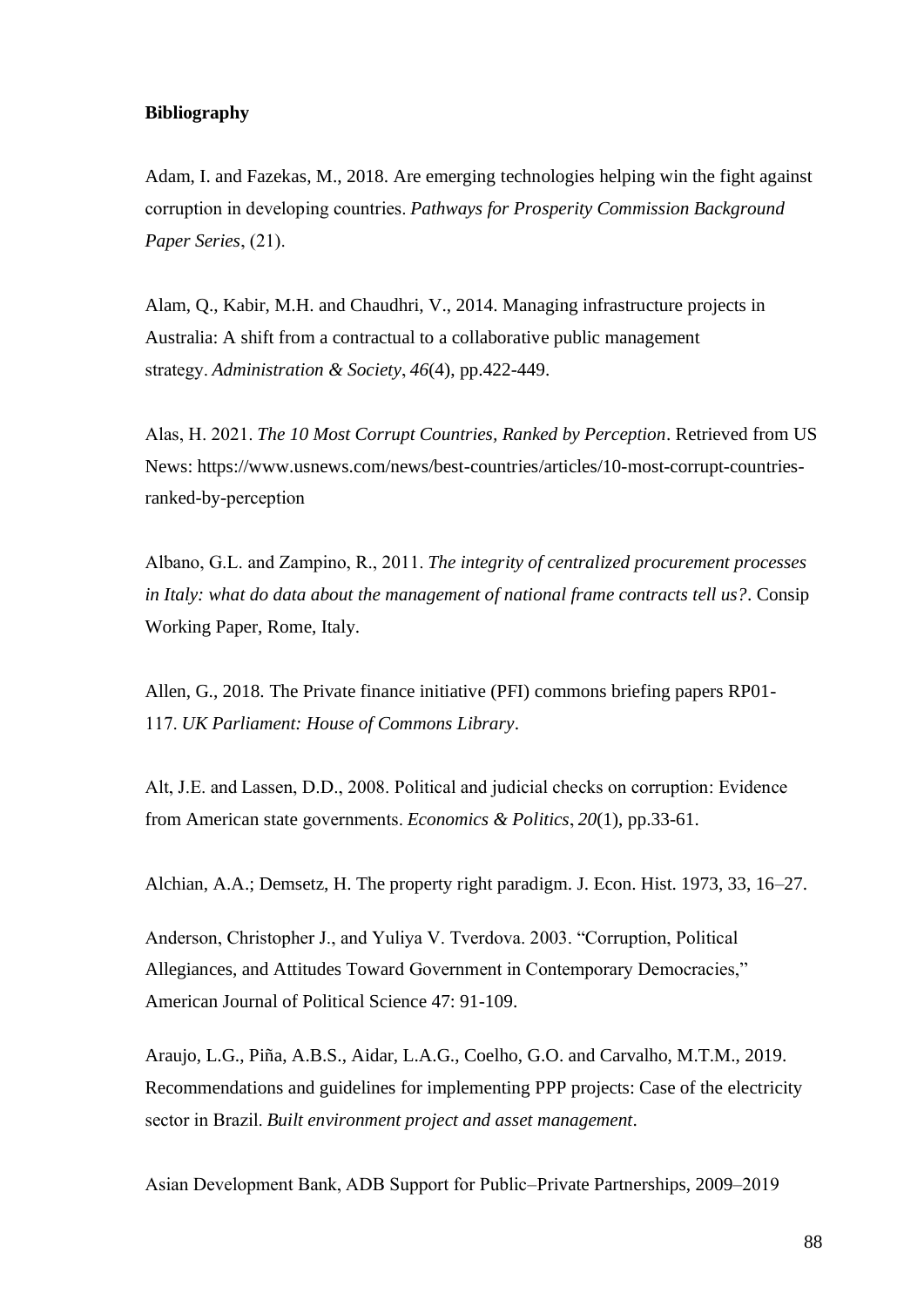[https://www.adb.org/documents/adb-support-public-private-partnerships-2009-2019,](https://www.adb.org/documents/adb-support-public-private-partnerships-2009-2019) 27 October 2020 

Barbier, E.B. and Burgess, J.C., 2017. The Sustainable Development Goals and the systems approach to sustainability. *Economics*, *11*(1). 

 Barkemeyer, R., Holt, D., Preuss, L., & Tsang, S. (2014). What Happened to the "Development" in Sustainable Development? Business Guidelines Two Decades After Brundtland: What happened to the "development" in sustainable development? Sustainable Development, 22(1), 15–32. http://doi.org/10.1002/sd.521 

Barragán, J., 2005. *European Investment Bank's (EIB) Role & Experience in European Public Private Partnerships* (No. publication-detail, 7101. html? id= 11906). Inter-American Development Bank.

Barral, W. and Haas, A., 2007. Public-private partnership (PPP) in Brazil. *The International Lawyer*, pp.957-973.

Bayliss, K. and Van Waeyenberge, E., 2018. Unpacking the public private partnership revival. *The Journal of Development Studies*, *54*(4), pp.577-593. 

BBC. 2019. *Odebrecht case: Politicians worldwide suspected in bribery scandal*. Retrieved from BBC: https://www.bbc.com/news/world-latin-america-41109132 

Becker, W. and Dietz, J., 2004. R&D cooperation and innovation activities of firms – evidence for the German manufacturing industry. Research Policy, 33(2), pp. 209–223. https://doi.org/10.1016/j.respol.2003.07.003  

Behn, R. (2001). Rethinking democratic accountability. Washington: Brookings Institution 

Beisheim, M. and Simon, N., 2018. Multistakeholder partnerships for the SDGs: actors' views on UN metagovernance. *Global Governance: A Review of Multilateralism and International Organizations*, *24*(4), pp.497-515.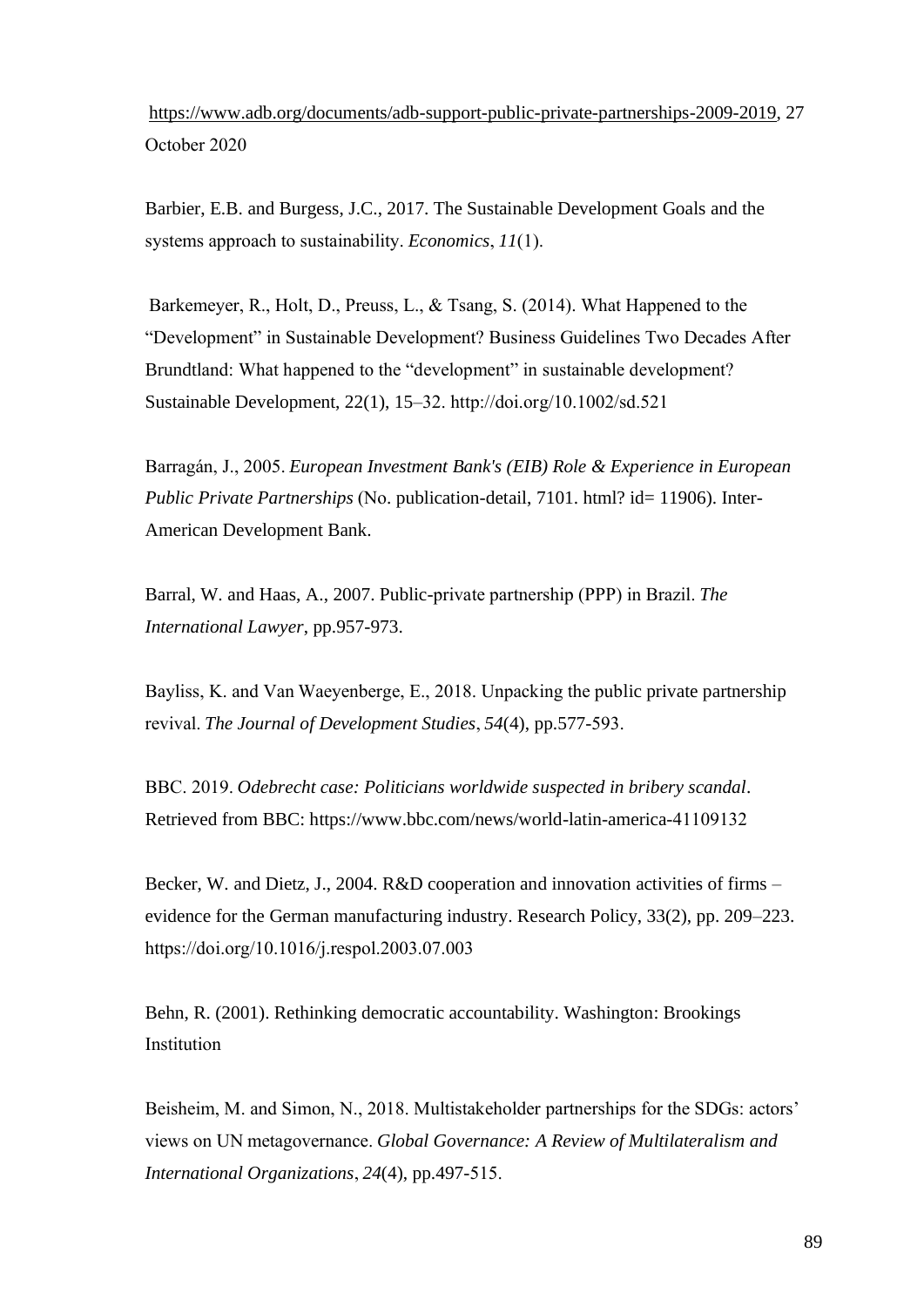Berghoff, H., 2018. "Organised irresponsibility"? The Siemens corruption scandal of the 1990s and 2000s. *Business History*, *60*(3), pp.423-445. 

Berrone, P., Ricart, J.E., Duch, A.I., Bernardo, V., Salvador, J., Piedra Peña, J. and Rodríguez Planas, M., 2019. EASIER: an evaluation model for public–private partnerships contributing to the sustainable development goals. *Sustainability*, *11*(8), p.2339. 

Blanc, R., Branco, M.C., Cho, C.H. and Sopt, J., 2013. *In Search Of Disclosure Effects Of The Siemens Ag'S Corruption Scandal* (No. 015). OBEGEF-Observatório de Economia e Gestão de Fraude & OBEGEF Working Papers on Fraud and Corruption. Blanc, R., Cho, C.H., Sopt, J. and Branco, M.C., 2019. Disclosure responses to a corruption scandal: The case of Siemens AG. *Journal of Business Ethics*, *156*(2), pp.545- 561.

Bloomberg, Business, Sweden Charges Four Former Ericsson Employees With Bribery, By Niclas Rolander, 26 May 2021, 15:38 BST, [https://www.bloomberg.com/news/articles/2021-05-26/sweden-charges-four-former](https://www.bloomberg.com/news/articles/2021-05-26/sweden-charges-four-former-ericsson-employees-with-bribery)[ericsson-employees-with-bribery,](https://www.bloomberg.com/news/articles/2021-05-26/sweden-charges-four-former-ericsson-employees-with-bribery) May 2021

Bloomfield, P. (2006). The challenging business of long-term public – Private partnerships: Reflections on local experience. Public Administration Review, 66(3), 400– 411 

Benz, A., 2018. 7. The Federal Constitutional Court of Germany: Guardian of Unitarism and Federalism (pp. 193-222). University of Toronto Press.

Bjärstig, T. and Sandström, C., 2017. Public-private partnerships in a Swedish rural context-A policy tool for the authorities to achieve sustainable rural development?. *Journal of Rural Studies*, *49*, pp.58-68.

Bonhage, J., Roberts, M., Mueller, H., & GmbH, R. (2021). *The Public-Private Partnership Law Review: Germany*. Retrieved from The Law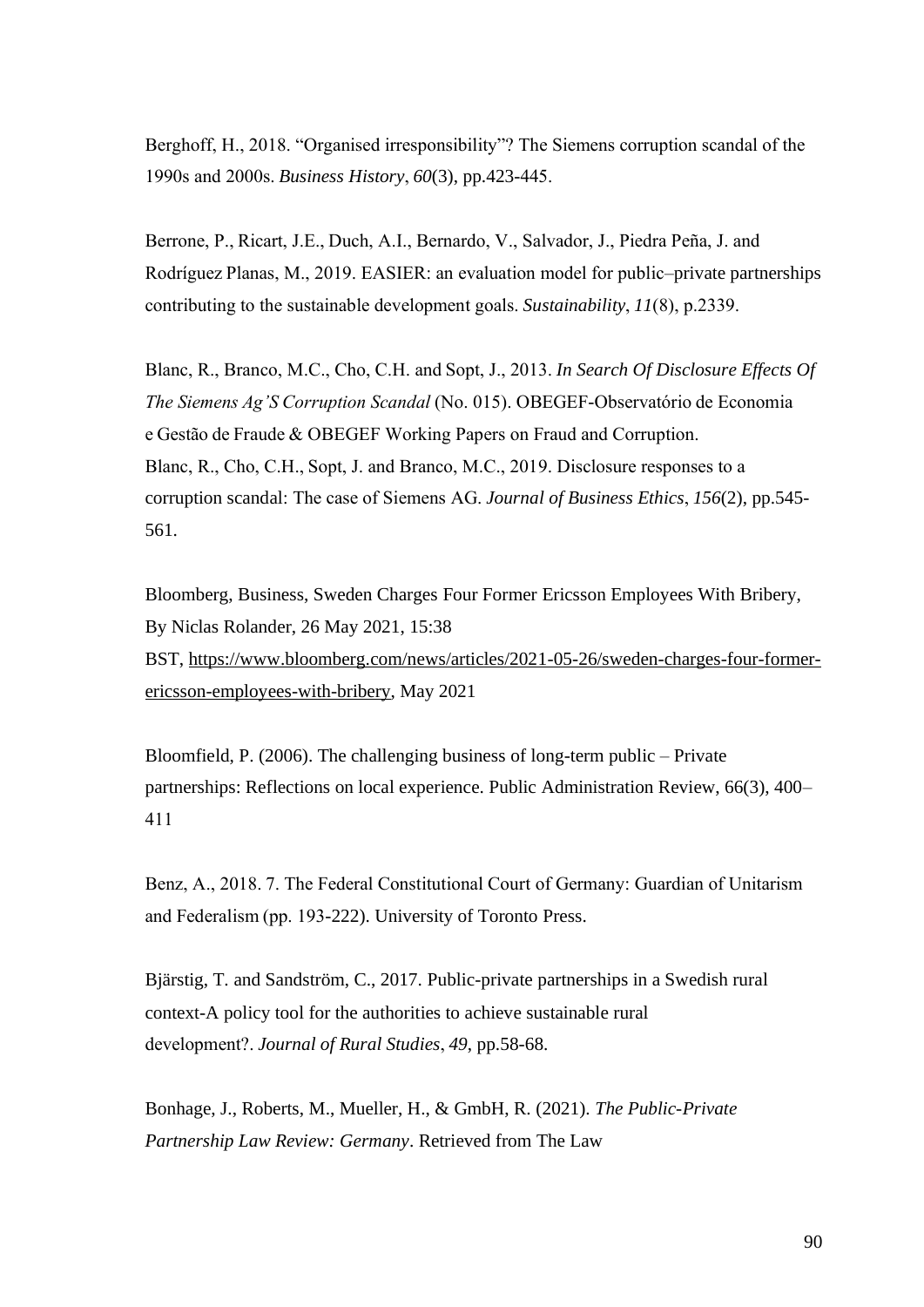Reviews: [https://thelawreviews.co.uk/title/the-public-private-partnership-law](https://thelawreviews.co.uk/title/the-public-private-partnership-law-review/germany)[review/germany](https://thelawreviews.co.uk/title/the-public-private-partnership-law-review/germany)

Bovaird, T., Löffler, E. and Löffler, E. eds., 2003. *Public management and governance* (Vol. 3). London: Routledge.

Bowen, K. J., Cradock-Henry, N. A., Koch, F., Patterson, J., Häyhä, T., Vogt, J., & Barbi, F. (2017). Implementing the "Sustainable Development Goals": Towards addressing three key governance challenges—Collective action, trade-offs, and accountability. Current opinion in environmental sustainability, 26, 90-96. 

Britannica, The Editors of Encyclopaedia. "Corruption". *Encyclopaedia Britannica*, 19 Dec. 2018, [https://www.britannica.com/topic/corruption-law. Accessed 15 July 2021.](https://www.britannica.com/topic/corruption-law.%20Accessed%2015%20July%202021)

Brooks G., Walsh D., Lewis C., Kim H. (2013) Measuring Corruption. In: Preventing Corruption. Crime Prevention and Security Management. Palgrave Macmillan, London. https://doi.org/10.1057/9781137023865\_3

Brown, E. and Cloke, J., 2011. Critical perspectives on corruption: an overview. *Critical perspectives on international business*. 

Buckland, R., 2009. Private and public sector models for strategies in universities. British Journal of Management, 20(4), pp. 524–536. 10.1111/j.1467-8551.2008.00593. 

Buxbaum, J.N. and Ortiz, I.N., 2009. *Public sector decision making for public-private partnerships* (Vol. 391). Transportation Research Board.

Calderon, Cesar, Gerard Kambou, Vijdan Korman, Megumi Kubota, and Catalina Cantu Canales, 2019, *"*Africa's Pulse, No. 19, April 2019: An Analysis of Issues Shaping Africa's Economic Future*,"*(Washington: The World Bank Group).  

Camacho, G. and Vázquez-Maguirre, M., 2021. Government and public–private relationships: Lessons from the Odebrecht case. In *Humanistic Management in Latin America* (pp. 72-82). Routledge.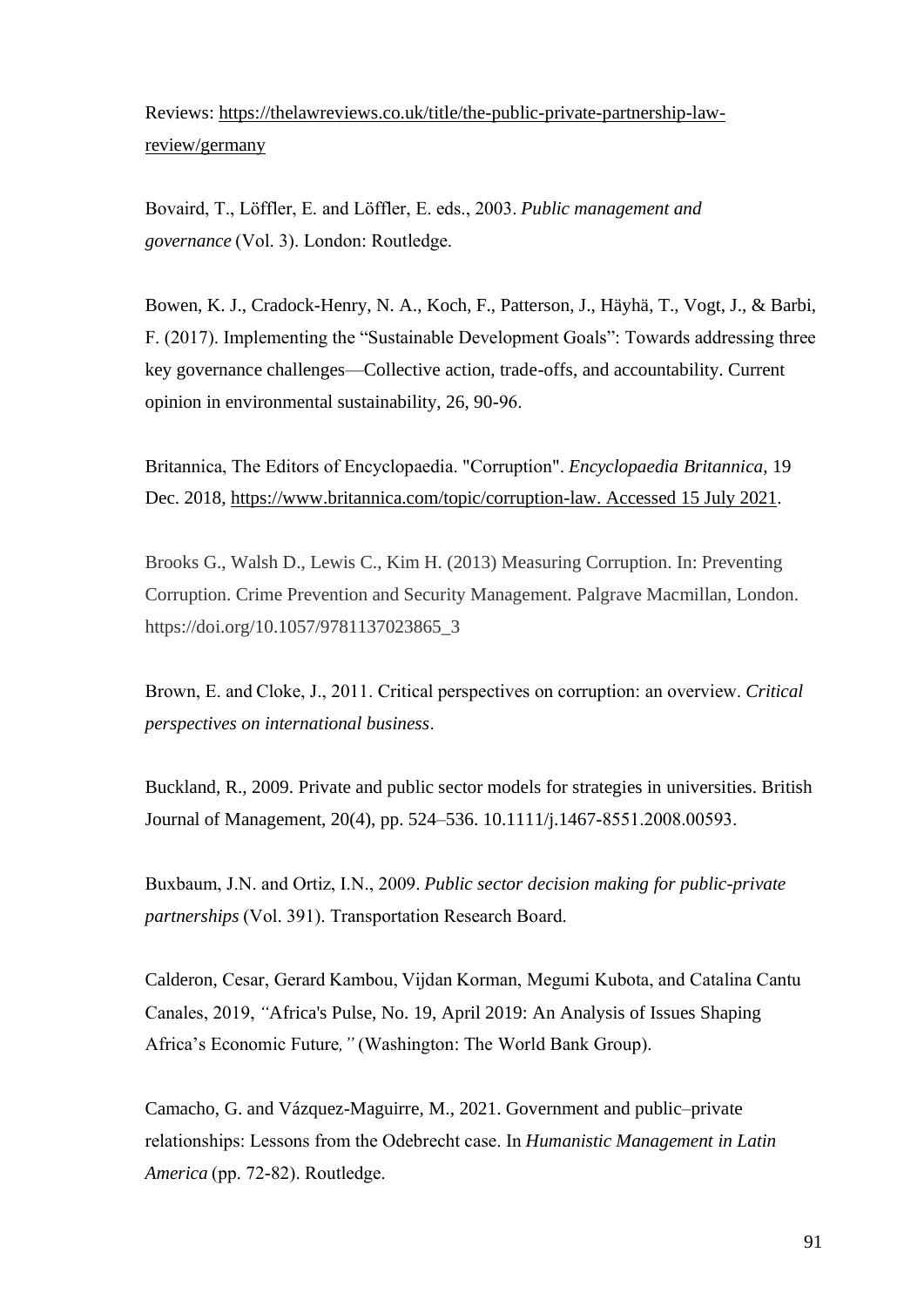Campos, N., Engel, E., Fischer, R.D. and Galetovic, A., 2019. Renegotiations and corruption in infrastructure: The Odebrecht case. *Available at SSRN 3447631*.

Campos, N., Engel, E., Fischer, R.D. and Galetovic, A., 2021. The Ways of Corruption in Infrastructure: Lessons from the Odebrecht Case. *Journal of Economic Perspectives*, *35*(2), pp.171-90. 

Caporaso, J.A. & Levine, D.P. (1992). Theories of political economy. New York, New York: Cambridge University Press. Carlson, C. (2016, January 11). Gary mayor eyes more demolition in 2016. Post-Tribune. Retrieved from http://www.chicagotribune.com/suburbs/post-tribune/news/ct-ptb-freeman-wilson-garychamber-st0112-20160111-story.html

Cardoso, A. David, G.C. Pietricovsky, O. (2017). Social Watch. Utopia or Dystopia? The Sustainable Development Goals in Brazil and in the World. Instituto de Estudios Socioeconómicos – Inesc. http://www.socialwatch.org/sites/default/files/2017-SRBRAZILeng.pdf.  

Castillo, Paula, Brazil's challenges and opportunities in infrastructure A public-private perspective, IDB Invest, June 2019Campos, N, E Engel, R D Fischer and A Galetovic (2019), "Renegotiations and Corruption in Infrastructure: The Odebrecht Case", Working paper.

Cater, C., 2013. Corruption and global governance. In *Governing the World?* (pp. 76-92). Routledge. 

Cavill, S. and Sohail, M. 2007: *A note on Research Methodology for Combating Corruption*. https://www.gov.uk/dfid-research-outputs/a-note-on-research-methodologyfor-combating- corruption

Chang, C.-Y. Understanding the hold-up problem in the management of megaprojects: The case of the Channel Tunnel Rail Link project. Int. J. Proj. Manag. 2013, 31, 628–637.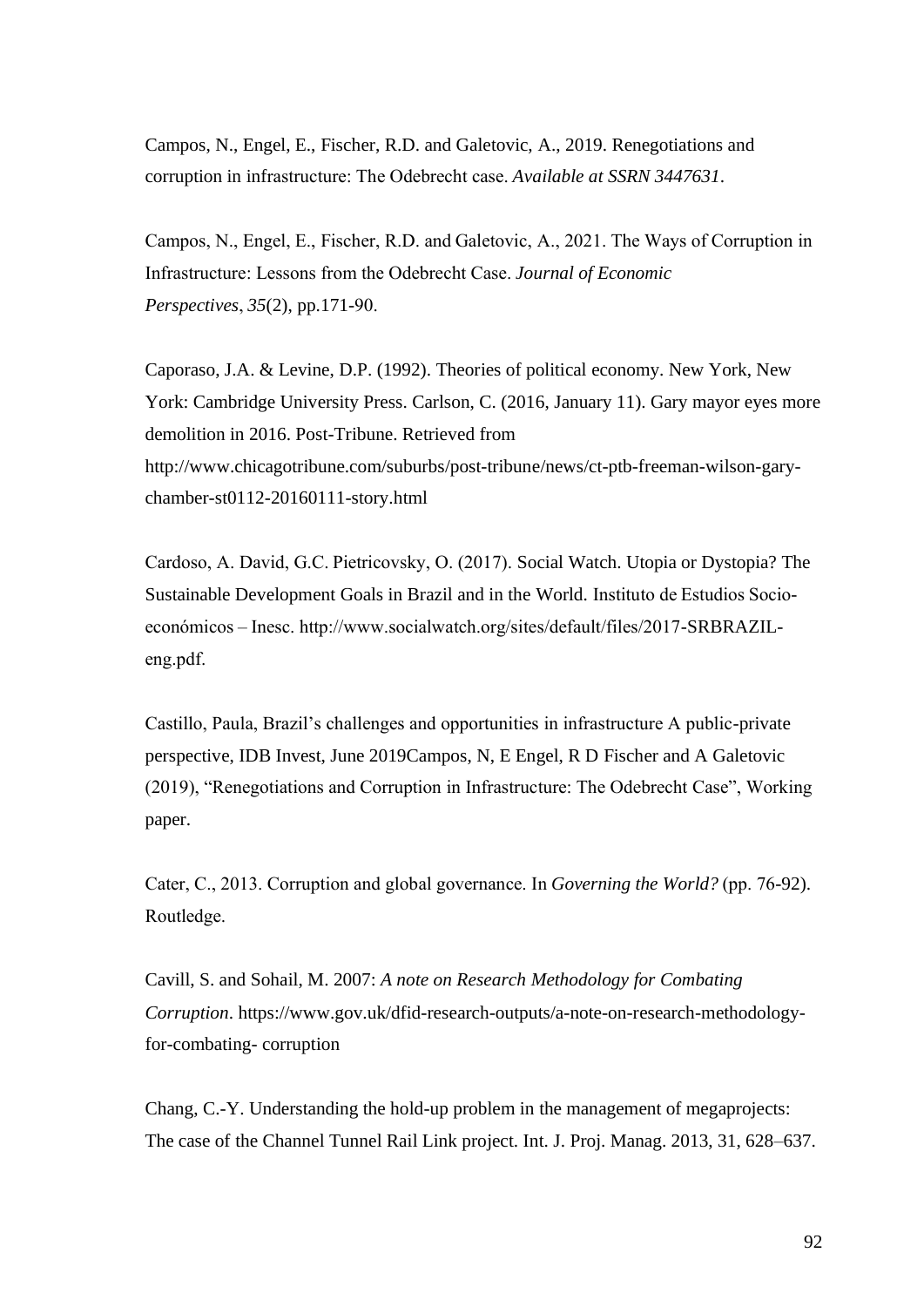Chege, S.M. and Wang, D., 2020. The Role of Information Technology Innovation in Combating Corruption in SMEs in Developing Countries: A Critical Literature Review. *IEEE Engineering Management Review*, *48*(4), pp.120-132. 

Chêne Marie,  The Impact Of Corruption On Growth And Inequality, Transparency International, 2014 

Chon, M., Roffe, P. and Abdel-Latif, A. eds., 2018. *The cambridge handbook of publicprivate partnerships, intellectual property governance, and sustainable development*. Cambridge University Press. 

Chung, D., 2016. Risks, challenges and value for money of Public–Private partnerships. *Financial Accountability & Management*, *32*(4), pp.448-468. Clemens M. A., Kenny C. J., Moss T. J. The trouble with the MDGs: Confronting expectations of aid and development success. *World Development.*2007;35:735– 751. doi:10.1016/j.worlddev.2006.08.003  

Clifton, C. and Duffield, C.F., 2006. Improved PFI/PPP service outcomes through the integration of Alliance principles. *International Journal of Project Management*, *24*(7), pp.573-586.

Coase, R.H. The nature of the firm. Economica 1937, 4, 386–405. Alchian, A.A.; Demsetz, H. The property right paradigm. J. Econ. Hist. 1973, 33, 16–27.

Cognition X, AI & The Sustainable Development Goals: The State Of Play Global Goals Technology Forum, accessed June 2021

Colverson, S. and Perera, O., 2011. Sustainable development: is there a role for public– private partnerships. *Winnipeg, Manitoba, Canada: International Institute for Sustainable Development*.

Commons Select Committee (2011). 'Committee Publishes Report on Private Finance Initiative Funding'. 19 August. Available at: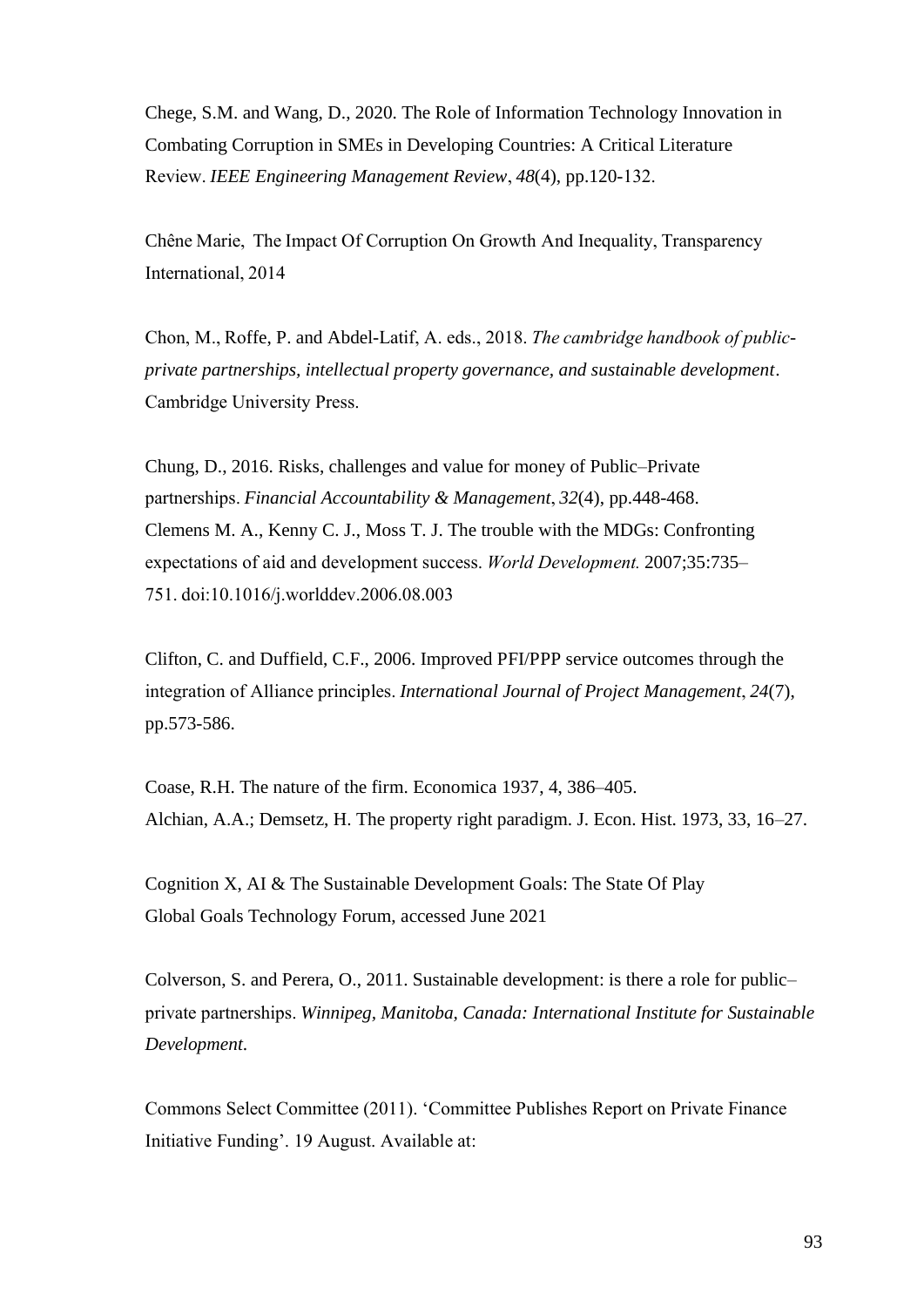http://www.parliament.uk/business/committees/committees-a- z/commons-select/treasurycommittee/news/pfi-report/2011

Córdova, D. P. 2019. *The Odebrecht Case: The role of social mobilization and journalism*. Retrieved from Global Financial Integrity: https://gfintegrity.org/the-odebrecht-case-therole-of-social-mobilization-and-journalism/ 

Cruz, C.O. and Marques, R.C., 2013. Flexible contracts to cope with uncertainty in public–private partnerships. *International journal of project management*, *31*(3), pp.473- 483.

Cuttaree, V. and Mandri-Perrott, C., 2011. Public-private partnerships in Europe and Central Asia: designing crisis-resilient strategies and bankable projects. The World Bank.

David-Barrett, Elizabeth. (2014). Are Some Bribes More Harmful than Others? Exploring the Ethics Behind Anti-bribery Laws. Journal of Interdisciplinary Economics. 26. 119- 144. 10.1177/0260107914540830.

De Michele, R. and Prats Cabrera, J.O., 2018. Effects of Corruption on Public–Private Partnership Contracts: Consequences of a Zero-tolerance Approach. *Washington: Inter-American Development Bank*.

Deautschland, P., 2008. The Market for Public-Private Partnerships in Germany. Dell, Gillian, Transparency.Org, Exporting Corruption Progress Report 2020: Assessing Enforcement of the OECD Anti-Bribery Convention, 2020 

Deffenti Fabiano, Laws of Brazil, Government Procurement and PPPs, <http://lawsofbrazil.com/government-procurement-and-ppps/> accessed 12 July 2021

Demirgüç-Kunt, Asli, Leora Klapper, Dorothe Singer, Saniya Ansar, and Jake Hess. 2018. *The Global Findex Database 2017: Measuring Financial Inclusion and the Fintech Revolution.* Washington, DC: World Bank.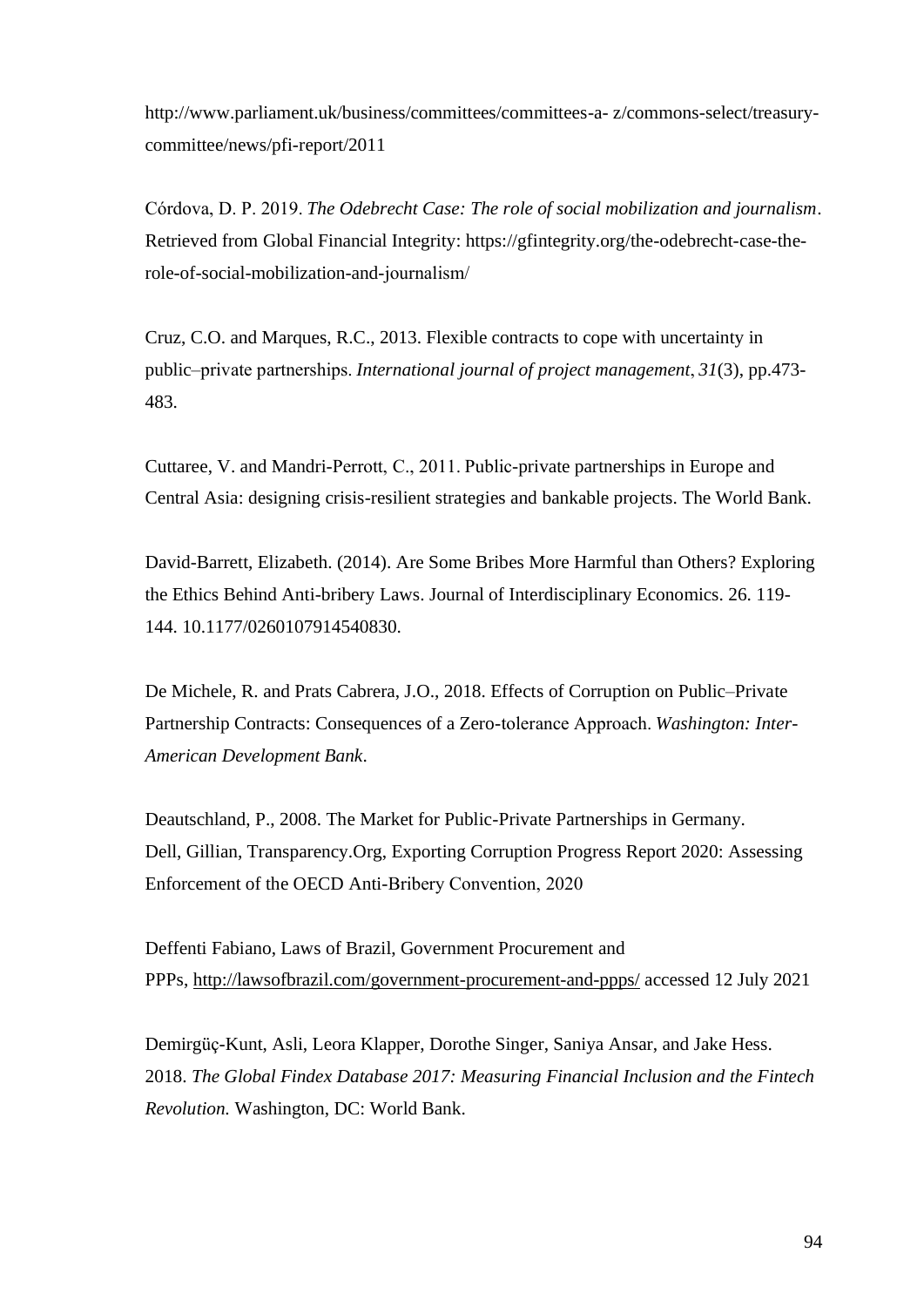Demsetz, H. Toward a theory of property rights II: The competition between private and collective ownership. J. Leg. Stud. 2002, 31, S653–S672.

Demirgüç-Kunt, Asli, Leora Klapper, Dorothe Singer, Saniya Ansar, and Jake Hess. 2018. *The Global Findex Database 2017: Measuring Financial Inclusion and the Fintech Revolution.* Washington, DC: World Bank.

Demuijnck, G., & Ngnodjom, H. (2011). Public-private partnerships and corruption in developing countries: A case study. Business & Professional Ethics Journal, 30(3–4), 253–268. 

Department of Justice (DOJ). 2019. *Ericsson Agrees to Pay Over \$1 Billion to Resolve FCPA Case*. Retrieved from The United States Department of Justice (DOJ): https://www.justice.gov/opa/pr/ericsson-agrees-pay-over-1-billion-resolve-fcpa-case 

Development Asia, An initiative of Asian Development Bank. How to Restore Confidence in Public–Private Partnershipshttps://development.asia/summary/how-restore-confidencepublic-private-partnerships, 23 November 2020  

Diamond, J. (2005), "Establishing a performance management framework for government", *Presupuesto y Gasto Público*, 40/2005, pp. 159-183.

Dobovšek, B. in Škrbec, J. (2012). Korupcija, grožnja slovenski (pravni) državi. Revija za. kriminalistiko in kriminologijo, 63(1), s.50-59.

Donkin, C. 2021. *Former Ericsson employees charged in bribery case*. Retrieved from Mobile World Live: https://www.mobileworldlive.com/featured-content/homebanner/former-ericsson-employees-charged-in-bribery-case 

Dreher, A. and Gassebner, M., 2013. Greasing the wheels? The impact of regulations and corruption on firm entry. *Public Choice*, *155* (3-4), pp.413-432.

Dumitriu, Petru, The United Nations System –Private Sector Partnerships Arrangements In The Context Of The 2030 Agenda For Sustainable Development, Joint Inspection Unit , Jiu/Rep/2017/8 Geneva 2017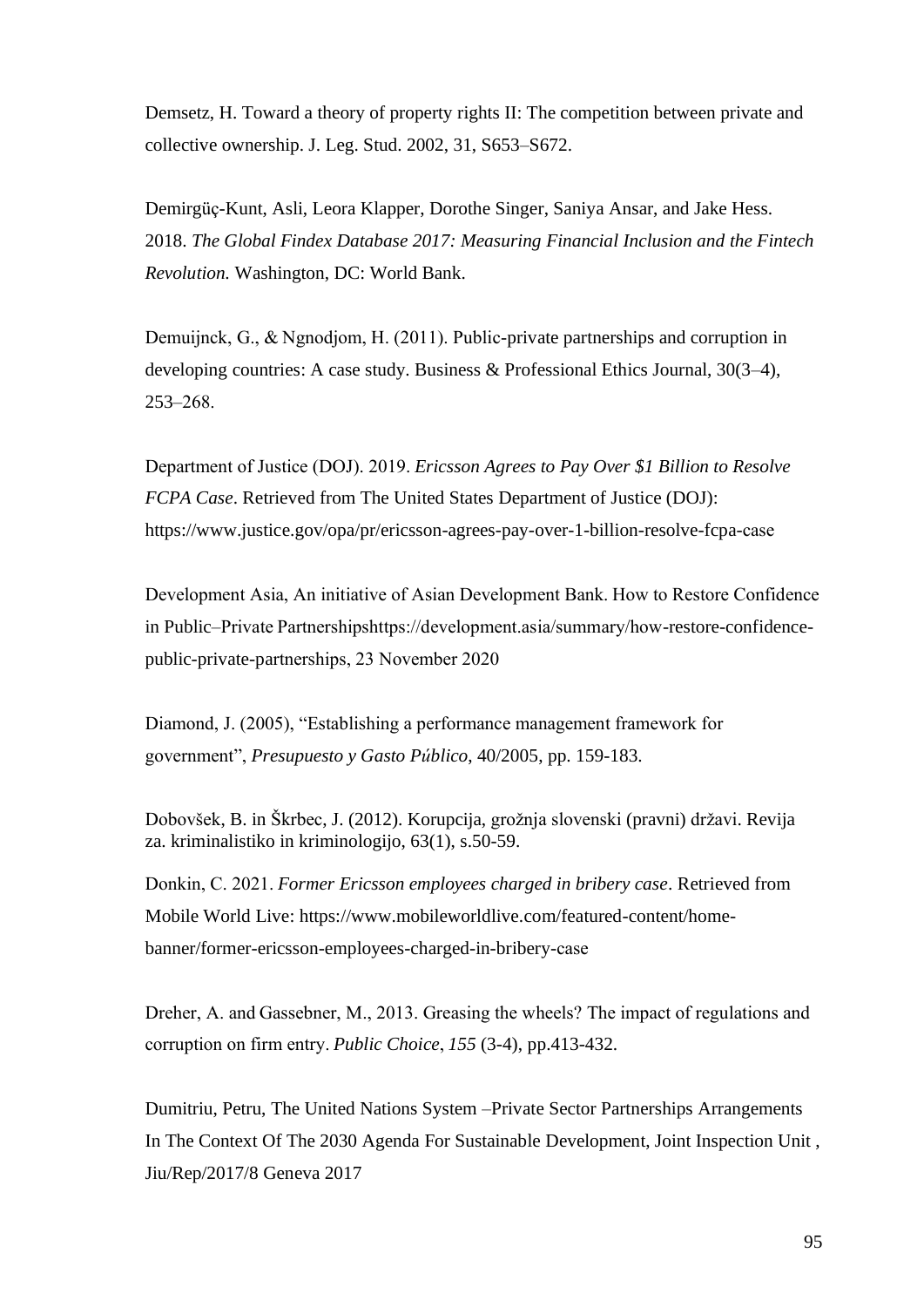Dumitriu, P. and Ahmed, A., 2018. Public Private Partnerships For The Implementation Of The 2030 Agenda For Sustainable Development. *Outlook*, P.1.

Dykes, B.J., and Jones, C.D., 2016. Public-private partnerships in Africa: challenges and opportunities for future management research. Africa Journal of Management, 2(3), pp. 381–393.<https://doi.org/10.1080/23322373.2016.1206806>

Economist, The, Odebrecht Principles and values: The two sides of a construction giant facing corruption allegations, [https://www.economist.com/business/2015/08/20/principles](https://www.economist.com/business/2015/08/20/principles-and-values)[and-values,](https://www.economist.com/business/2015/08/20/principles-and-values) 22 August 2015

Edwards, Martin The IMF, the WTO & the Politics of Economic Surveillance (Routledge Press, 2019).

Ertimi, B.E. and Saeh, M.A., 2013. The impact of corruption on some aspects of the economy. *International Journal of Economics and Finance*, *5*( 8), pp.1-8. 

Eurodad, History RePPPeated, How Public Private Partnerships are Failing, in cooperation with Heinrich Böll Stifung, 25 September 2018 

European Commission, Green Paper on public-private partnerships and Community law on public contracts and concessions /\* COM/2004/0327 final \*/ 52004DC0327, <https://eur-lex.europa.eu/legal-content/EN/TXT/HTML/>27 March 2004 

European Commission, Green Paper On Public-Private Partnerships And Community Law On Public Contracts And Concessions, European Commission, Brussels 30th April 2004  

European Court of Auditors, 2018. Public Private Partnerships in the EU: Widespread Shortcomings and Limited Benefits.

European Investment Bank, EIB, 2010 Kappeler A. and Nemoz M. Public-private partnerships in Europe – before and during the recent financial crisis. Economic and Financial Report 2010/04 July201[0 www.eib.org/epec/resources/efr\\_epec\\_ppp\\_report.pdf](http://www.eib.org/epec/resources/efr_epec_ppp_report.pdf)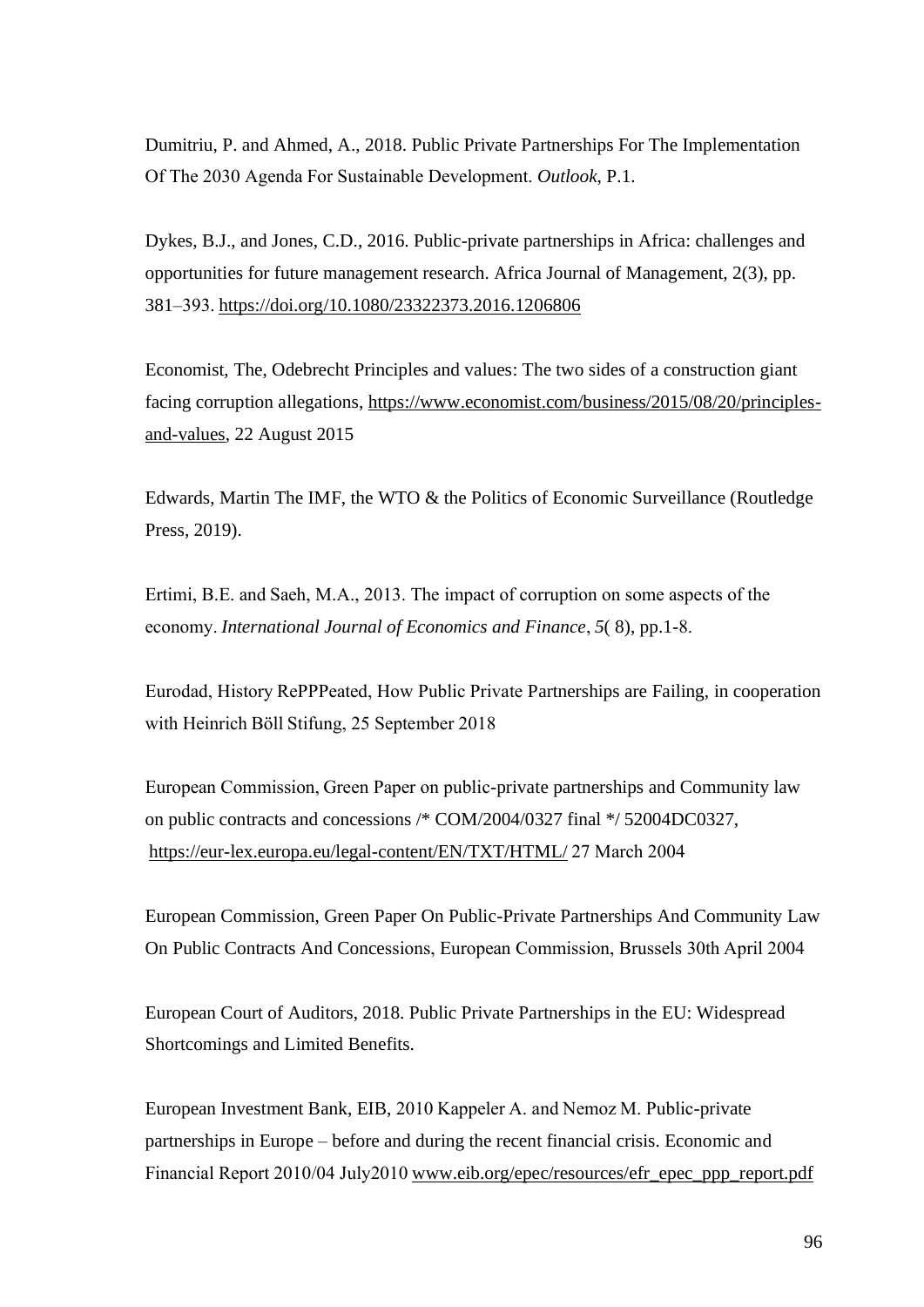European Parliament, 2015 Cost Of Corruption In Developing Countries – How Effectively Is Aid Being Spent? Directorate-General For External Policies Policy Department, Ep/Expo/B/Deve/Fwc/2013-08/Lot2/02 En April2015 -Pe549042 ©Europeanunion, 2015

European Union, Cost of corruption in developing countries – how effectively is aid being spent? EP/EXPO/B/DEVE/FWC/2013-08/Lot2/02 EN April2015 -PE549042 Policy Department, Directorate-General for External Policies ©EuropeanUnion, 2015

Everett, J., Neu, D. and Rahaman, A.S., 2007. Accounting and the global fight against corruption. *Accounting, Organizations and Society*, *32*(6), pp.513-542. 

Farazmand, A. (1999). Globalization and Public Administration. *Public Administration Review*, *59*(6), 509.<http://doi.org/10.2307/3110299>

Farhi E. et Tirole J, Collective Moral Hazard, Maturity Mismatch and Systemic Bailouts, American Economic  Review, 102, 2012

Felsinger, K. (2008). *Public-private partnership handbook*. Manila, Asian Development Bank (ADB)

Ferk, P., Ferk, B. and Hodoscek, K., 2019. A Challenging Transposition of Directive 2014/23/EU on the Award of Concession Contracts to Slovenia-the New Concession Contracts Act. *Eur. Procurement & Pub. Private Partnership L. Rev.*, *14*, p.203.

Fitzpatrick, C., & Engels, D. (2016). Leaving no one behind: a neglected tropical disease indicator and tracers for the Sustainable Development Goals. International health. 

Flyvbjerg, B., 2014. What you should know about megaprojects and why: An overview. *Project management journal*, *45*(2), pp.6-19. 

Fortin, C., & Jolly, R. (2015). The United Nations and Business: Towards New Modes of Global Governance? IDS Bulletin, 46(3), 45–58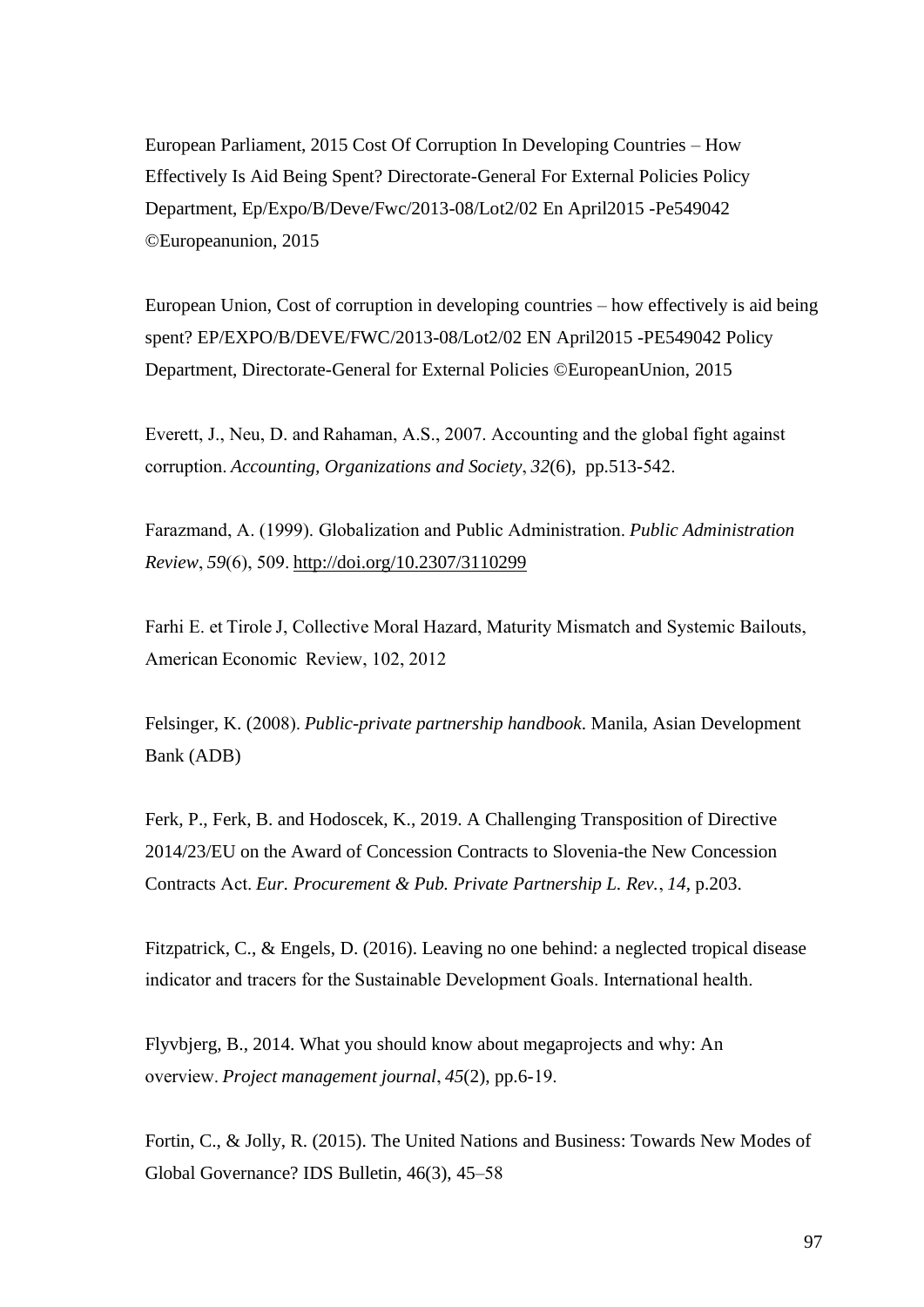Fox, J., Aceron, J., and Guillan, A. 2016. *Doing accountability differently. A proposal for the vertical integration of civil society monitoring and advocacy*  https://www.u4.no/publications/doing- accountability-differently-a-proposal-for-thevertical-integration-of-civil-society-monitoring-and- advocacy/

Fukuda-Parr S. Reducing inequality – The missing MDG: A content review of PRSPs and bilateral donor policy statements. *Ids Bulletin-Institute of Development Studies.*2010;41(1):26–35. doi:10.1111/j.1759-5436.2010.00100.x 

Fukuda-Parr S., Greenstein J., Stewart D. How should MDG success and failure be judged: Faster progress or achieving the targets? *World Development.*2013;41:19– 30. doi:10.1016/j.worlddev.2012.06.014.  

Gatti, S., 2013. *Project finance in theory and practice: designing, structuring, and financing private and public projects*. Academic Press.

GF Integrity, UNDP-Commissioned Report from Global Financial Integrity [https://gfintegrity.org/press-release/undp-commissioned-report-global-financial](https://gfintegrity.org/press-release/undp-commissioned-report-global-financial-integrity-now-available/)[integrity-now-available/](https://gfintegrity.org/press-release/undp-commissioned-report-global-financial-integrity-now-available/)

Glaeser, E.L. (2009). Growth: The death and life of cities. In Inman, R.P. (Ed.), Making cities work: Prospects and polies for urban America (pp. 22-62). Princeton, NY: Princeton University Press.

Guasch, J. Luis; Laffont, Jean-Jacques; Straub, Stephane. 2003. Renegotiation of Concession Contracts in Latin America. Policy Research Working Paper; No. 3011. World Bank, Washington, DC. © World Bank. 2003 

Guasch, J. Luis; Laffont, Jean-Jacques; Straub, Stephane. 2003. Renegotiation of Concession Contracts in Latin America. Policy Research Working Paper;No. 3011. World Bank, Washington, DC. © World Bank.<https://openknowledge.worldbank.org/handle/10986/18224>License: CC BY 3.0 IGO." 2003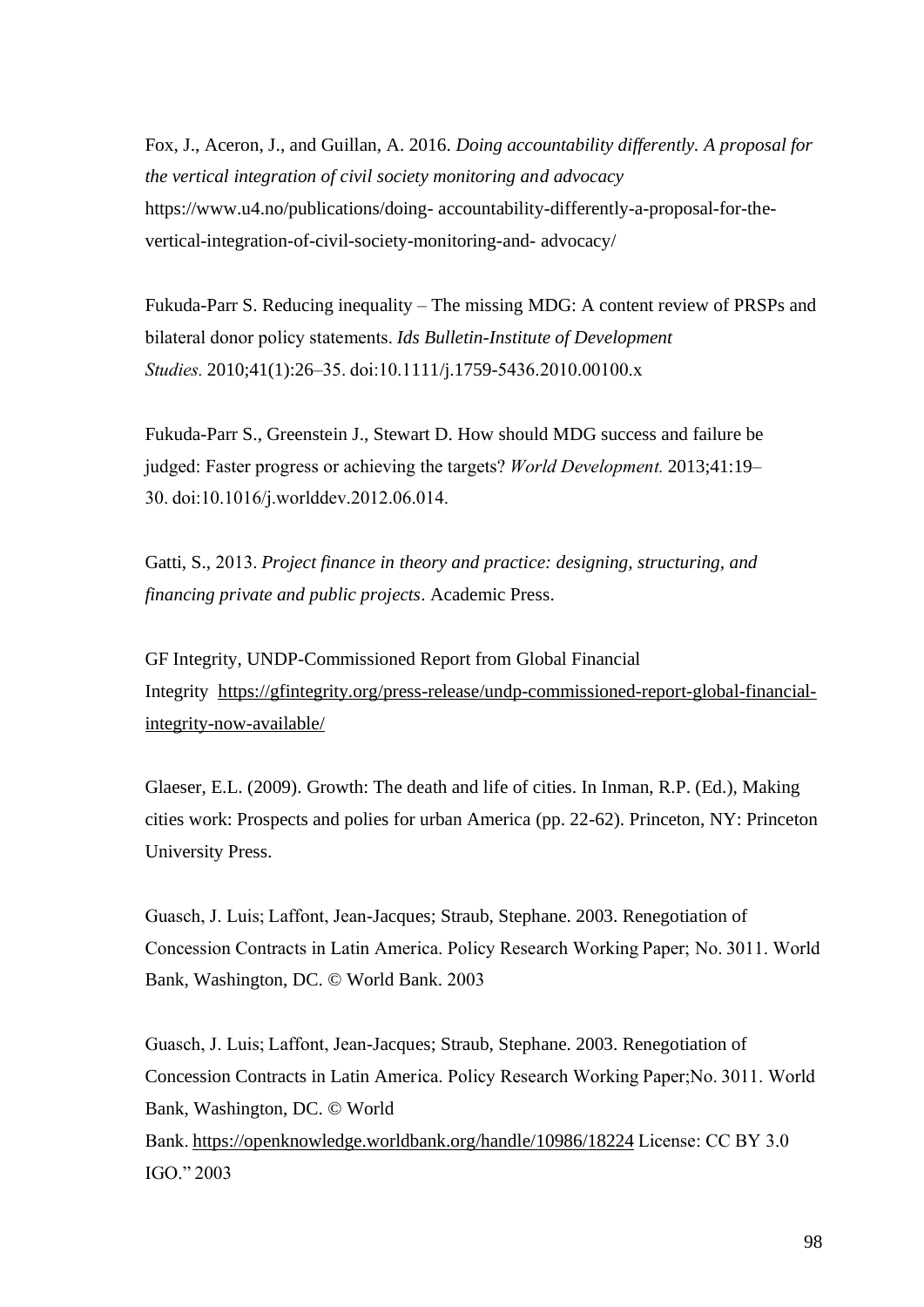Ghobadian, A., O'Regan, N., Gallear, D. and Viney, H., 2004. *Private-public partnerships: policy and experience*. Palgrave Macmillan.

Green paper (2004) on public-private partnerships and community law on public contracts and concessions, European Commission, Brussels 30 April 2004

Grimsey, D. and Lewis, M.K., 2005, December. Are Public Private Partnerships value for money?: Evaluating alternative approaches and comparing academic and practitioner views.

Grimsey, D., & Lewis, M. K. (2005). Introduction. In D. Grimsey, & Mervyn. K. Lewis (Eds.), The economics of public private partnerships the international library of critical writings in economics 183, xiii-xl. Cheltenham/Northhampton: Edward Elgar 

Gupta, S., Davoodi, H. R., & Alonso-Terme, R. M. (1998). Does Corruption Affect Income Inequality and Poverty?, *IMF Working Papers*, *1998*(076), A001. Retrieved Jul 19, 2021, from[https://www.elibrary.imf.org/view/journals/001/1998/076/article-A001](https://www.elibrary.imf.org/view/journals/001/1998/076/article-A001-en.xml) [en.xml](https://www.elibrary.imf.org/view/journals/001/1998/076/article-A001-en.xml)

Hall, David, PSIRU, Why Public Private Partnerships don't work. PSIRU (Public Services International Research Unit) at the University of Greenwich, First Published January 2014 Latest update February 2015  

Hamilton, Geoffrey 'Impact of the Global Financial Crisis - What Does It Mean for PPPs in the Short to Medium Term?' Presentation by Geoffrey Hamilton Chief of Section, Economic Cooperation and Integration Division, UNECE. 20 May 2009 to KDI/ADB/ADBI/WBI conference 'Knowledge Sharing on Infrastructure Public-Private Partnerships in Asia' 19-21 May 2009 Seoul, Korea http://pima.kdi.re.kr/eng/ new/event/090619/9-4.pdf ; South Korea, May 2009 http://pimac.kdi.re.kr/eng/new/event\_list7.jsp  

Hansen, H.K. and Mühlen-Schulte, A., 2012. The power of numbers in global governance. *Journal of International Relations and Development*, *15*(4), pp.455-465.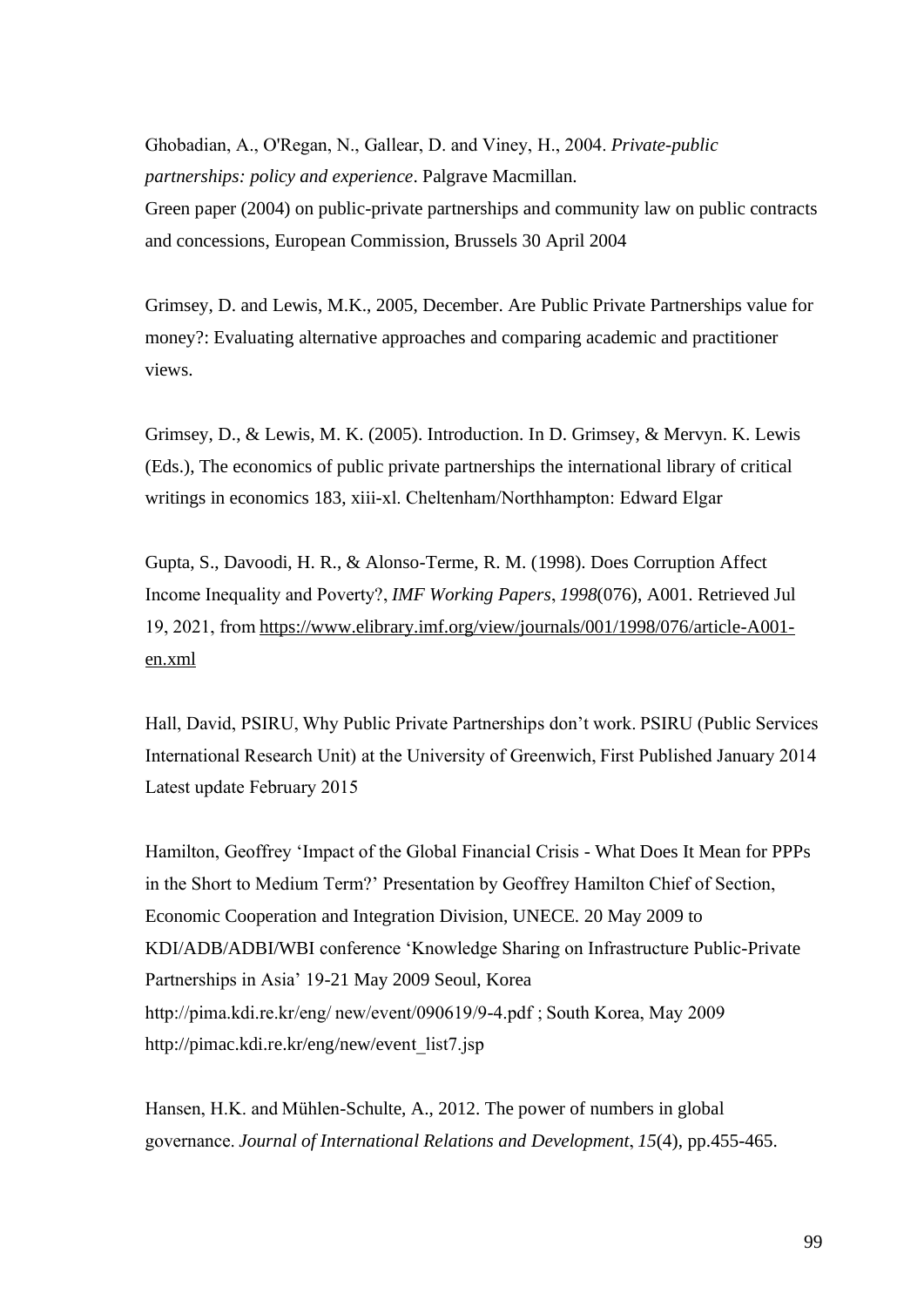Hansen Kjetil, OECD, Illicit Financial Flows From Developing Countries: Measuring Oecd Responses - © OECD 2014 

Hasselgren, B. 2013. *Is Sweden right to ban PPPs?* Retrieved from The Guardian: [https://www.theguardian.com/public-leaders-network/2013/apr/25/sweden](https://www.theguardian.com/public-leaders-network/2013/apr/25/sweden-private-partnership-ppp-infrastructure)[private-partnership-ppp-infrastructure](https://www.theguardian.com/public-leaders-network/2013/apr/25/sweden-private-partnership-ppp-infrastructure)

Hickel, J., 2015. Five reasons to think twice about the UN's Sustainable Development Goals. *Africa at LSE*.

High Level Political Forum on Sustainable Development HLPF, Voluntary National Reviews at the 2020 High-level political forum on sustainable development, https://sustainabledevelopment.un.org/content/documents/26384 [HLPF\\_2020\\_Background\\_note.pdf,](https://sustainabledevelopment.un.org/content/documents/26384HLPF_2020_Background_note.pdf) July 2020 

Hodge, G. (2006). Public private partnerships and legitimacy. UNSW Law Journal, 29(3), 318–327 

Hodge, G.A. and Greve, C., 2007. Public–private partnerships: an international performance review. *Public administration review*, *67*(3), pp.545-558.

 Hodge, G. A., Greve, C., & Boardman, A. E. "Introduction: The PPP Phenomenon and its Evaluation". In *International Handbook on Public–Private Partnerships*. Cheltenham, UK: Edward Elgar Publishing. doi:<https://doi.org/10.4337/9781849804691.00008>, 2010

Hope Sr, K.R., 2017. Fighting corruption in developing countries: Some aspects of policy from lessons from the field. *Journal of Public Affairs*, *17*(4), p.e1683. 

Houston, D. 2007. "Can Corruption Ever Improve an Economy?" http://object.cato.org/sites/cato.org/files/serials/files/ cato-journal/2007/11/cj27n3-2.pdf , 2007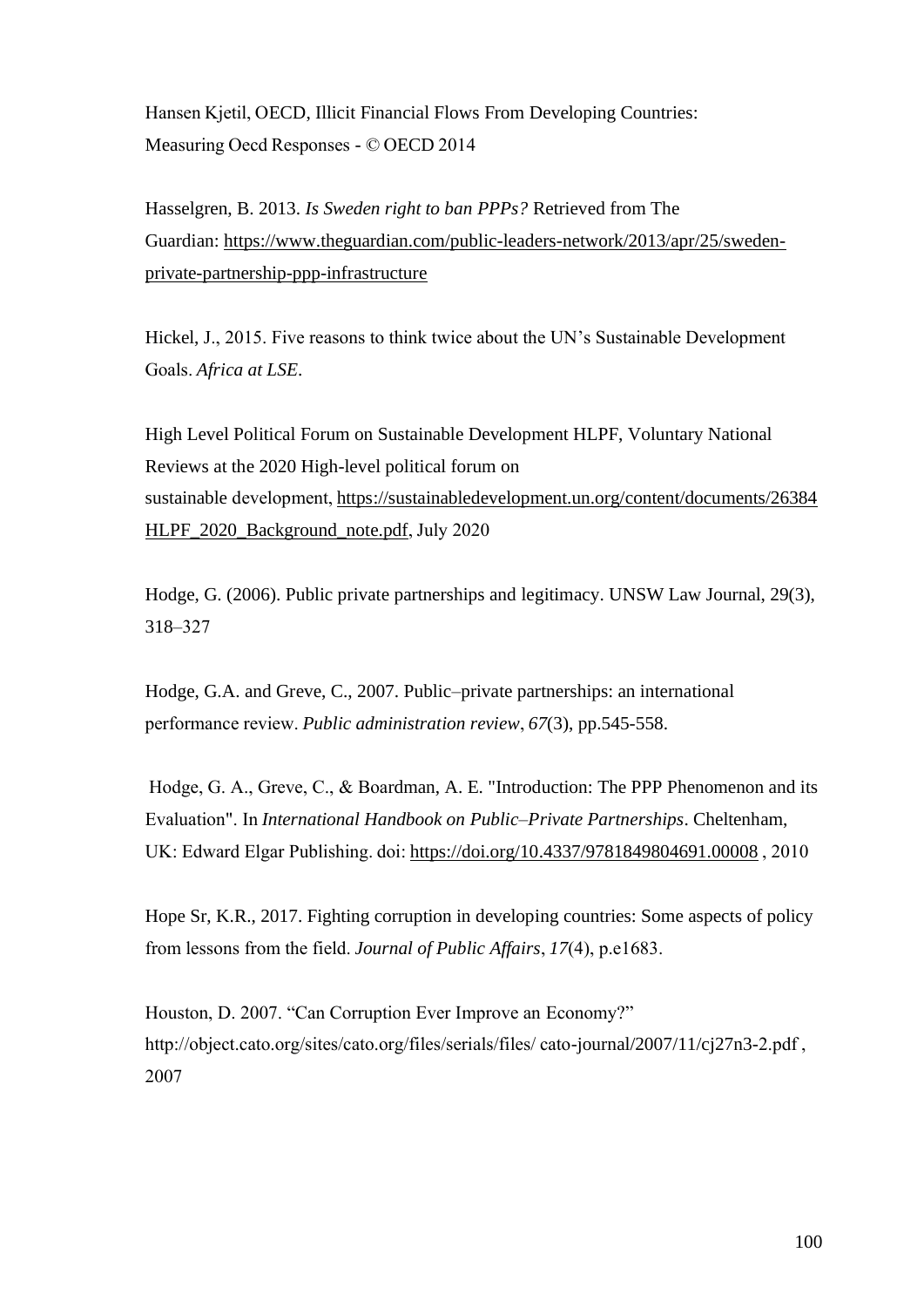Huanming Wang, Wei Xiong, Guangdong Wu & Dajian Zhu (2018) Public–private partnership in *Public Administration* discipline: a literature review, Public Management Review, 20:2, 293-316, DOI:[10.1080/14719037.2017.1313445](https://doi.org/10.1080/14719037.2017.1313445)

Human Rights Watch, HRW, Brazil, Events of 2020, [https://www.hrw.org/world](https://www.hrw.org/world-report/2021/country-chapters/brazil)[report/2021/country-chapters/brazil,](https://www.hrw.org/world-report/2021/country-chapters/brazil) accessed May 2021

Jensen, Michael C, Meckling William H, Theory of the Firm: Managerial Behavior, Agency Costs and Ownership Structure, 1976

Johnsøn and Taxell, Cost of corruption in developing countries – how effectively is aid being spent? European Parliament's Committee on Development, ISBN(online): 978-92- 823-7154-1 ISBN(print): 978-92-823-7153-4 DOI(online): 10.2861/02495 DOI(print): 10.2861/23640, European Union 7 April 2015  

IADB News Release, Brazil to promote public-private partnerships for infrastructure projects with IDB support,[https://www.iadb.org/en/news/brazil-promote-public-private](https://www.iadb.org/en/news/brazil-promote-public-private-partnerships-infrastructure-projects-idb-support)[partnerships-infrastructure-projects-idb-support,](https://www.iadb.org/en/news/brazil-promote-public-private-partnerships-infrastructure-projects-idb-support) 20 January 2021 

ICESDF, U., 2014. Report of the Intergovernmental Committee of Experts on Sustainable Development Financing. *United Nations Intergovernmental Committee of Experts on Sustainable Development Financing, United Nations, New York, http://sustainabledevelopment. un. org/content/documents/4588FINAL% 20REPORT% 20ICESDF. pdf*. 

In *Accounting forum* (Vol. 29, No. 4, pp. 345-378). No longer published by Elsevier.

Integrity Initiatives, The International Anti-Corruption Court, [http://www.integrityinitiatives.org/international-anticorruption-court,](http://www.integrityinitiatives.org/international-anticorruption-court) June 2021

International Monetary Fund., 2004. Public-private partnerships. Washington, DC: IMF. 

Ionescu, L., 2014. The adverse effects of corruption on growth and development. *Economics, Management, and Financial Markets*, *9*(4), pp.125-130.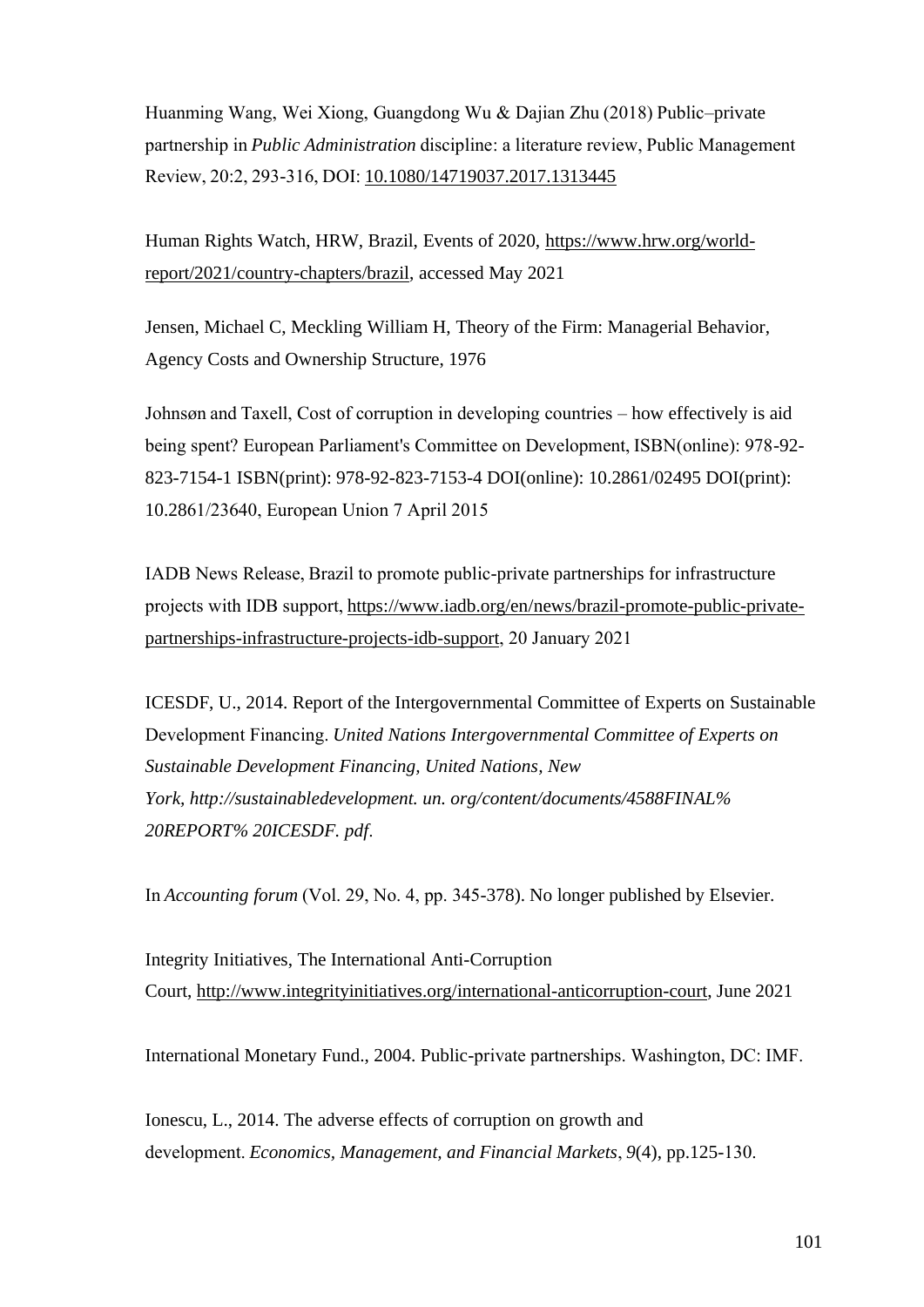Iossa, E., & Martimort, D. (2011). Corruption in public–private partnerships. *The Routledge Companion to Public-Private Partnerships*. <http://doi.org/10.4324/9780203079942.ch9/> (pp. 205-225) 2011

Iossa Elisabetta, Spagnolo Giancarlo, Vellez Mercedes , 2013. ["The Risks and Tricks in](https://ideas.repec.org/p/bcu/iefewp/iefewp64.html)  [Public-Private Partnerships,](https://ideas.repec.org/p/bcu/iefewp/iefewp64.html)"[IEFE Working Papers](https://ideas.repec.org/s/bcu/iefewp.html)64, IEFE, Center for Research on Energy and Environmental Economics and Policy, Universita' Bocconi, Milano, Italy. 

Ittmann, H.W., 2017. Private–public partnerships: A mechanism for freight transport infrastructure delivery?. *Journal of Transport and Supply Chain Management*, *11*(1), p 1- 13.

Izenson, K., 2002. DESIGN BUILD: A HOLISTIC APPROACH. *Parking Today*, *7*(4). Jávor, I. and Jancsics, D., 2016. The role of power in organizational corruption: an empirical study. *Administration & Society*, *48*(5), pp.527-558. 

Johnsøn and Taxell, Cost of corruption in developing countries – how effectively is aid being spent? European Parliament's Committee on Development, ISBN(online): 978-92- 823-7154-1 ISBN(print): 978-92-823-7153-4 DOI(online): 10.2861/02495 DOI(print): 10.2861/23640, European Union 7 April 2015  

Johnston, M., 2005. *Syndromes of corruption: wealth, power, and democracy*. Cambridge University Press. 

Jomo Kwame Sundaram & Anis Chowdhury & Krishnan Sharma & Daniel Platz, 2016. ["Public-Private Partnerships and the 2030 Agenda for Sustainable Development: Fit for](https://ideas.repec.org/p/une/wpaper/148.html)  [purpose?,](https://ideas.repec.org/p/une/wpaper/148.html)"[Working Papers](https://ideas.repec.org/s/une/wpaper.html)148, United Nations, Department of Economics and Social Affairs.2016

Jongen, H., 2018. The authority of peer reviews among states in the global governance of corruption. *Review of International Political Economy*, *25*(6), pp.909-935. 

Judge, W.Q., McNatt, D.B. and Xu, W., 2011. The antecedents and effects of national corruption: A meta-analysis. *Journal of world business*, *46*(1), pp.93-103.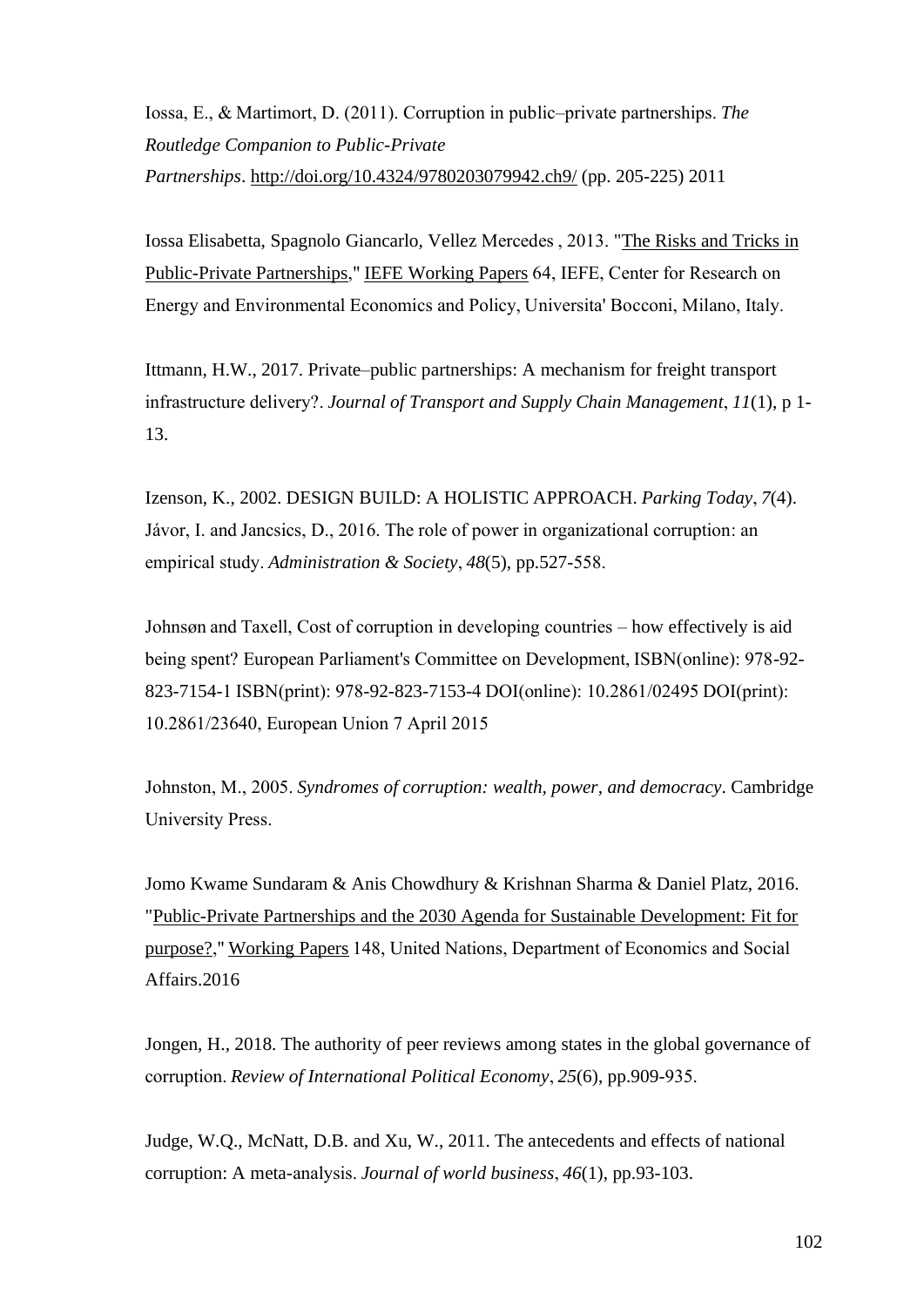Karabell, Z., 2003. *Parting the desert: the creation of the Suez Canal*. Knopf. Karklins, R., 2002. Typology of post-communist corruption. *Problems of postcommunism*, *49*(4), pp.22-32. 

Kaufmann, D., Friedman, E., Johnson, S., and Zoiso-Lobaton, P. 1999. "Dodging the Grabbing Hand: The Determinant of Unofficial Activity in 69 Countries." http://ideas.repec.org/a/eee/pubeco/v76y2000i3p45 9-493.html  

Kaufmann, Daniel , Kraay, Aart and Mastruzzi. Massimo 2007. *Governance Matters VI: Aggregate and Individual Governance Indicators, 1996-2006.* Washington DC: The World Bank, Policy Research Working Paper; Daniel Kaufmann, Aart Kraay, and Massimo Mastruzzi. 2007. 'Growth and governance: A rejoinder.' *Journal of Politics* 69 (2): 570-572. 2007

Kaufmann, Daniel , Kraay, Aart and Mastruzzi. Massimo 2010. *The Worldwide Governance Indicators: Methodology and Analytical Issues.* Washington, DC: The Brookings Institute. www.govindicators.org

Kaufmann, Daniel; Kraay, Aart; Mastruzzi, Massimo. 2010. The Worldwide Governance Indicators : Methodology and Analytical Issues. Policy Research working paper ; no. WPS 5430. World Bank. © World Bank.

Kaufmann, D. And Vicente, P.C. (2011), Legal Corruption. Economics & Politics, 23: 195-219.[https://doi.org/10.1111/j.1468-0343.2010.00377.x,](https://doi.org/10.1111/j.1468-0343.2010.00377.x) 2011

Khan, M. Rent-Seeking as Process. In Khan M.; Jomo, K.S. (eds) Rents, Rent-Seeking and Economic Development: Theory and Evidence in Asia. Cambridge: CUP. 2000a.

Khan, M. Rents, Efficiency and Growth. In Khan M.; Jomo, K.S. (eds) Rents, Rent-Seeking and Economic Development: Theory and Evidence in Asia. Cambridge: CUP. 2000b.

Khan, M. The New Political Economy of Corruption. In Fine, B.; Lapavistas, C.; Pincus, J. Development Policy in the Twenty-First Century: Beyond the Washington Consensus. London: Routledge. 2001.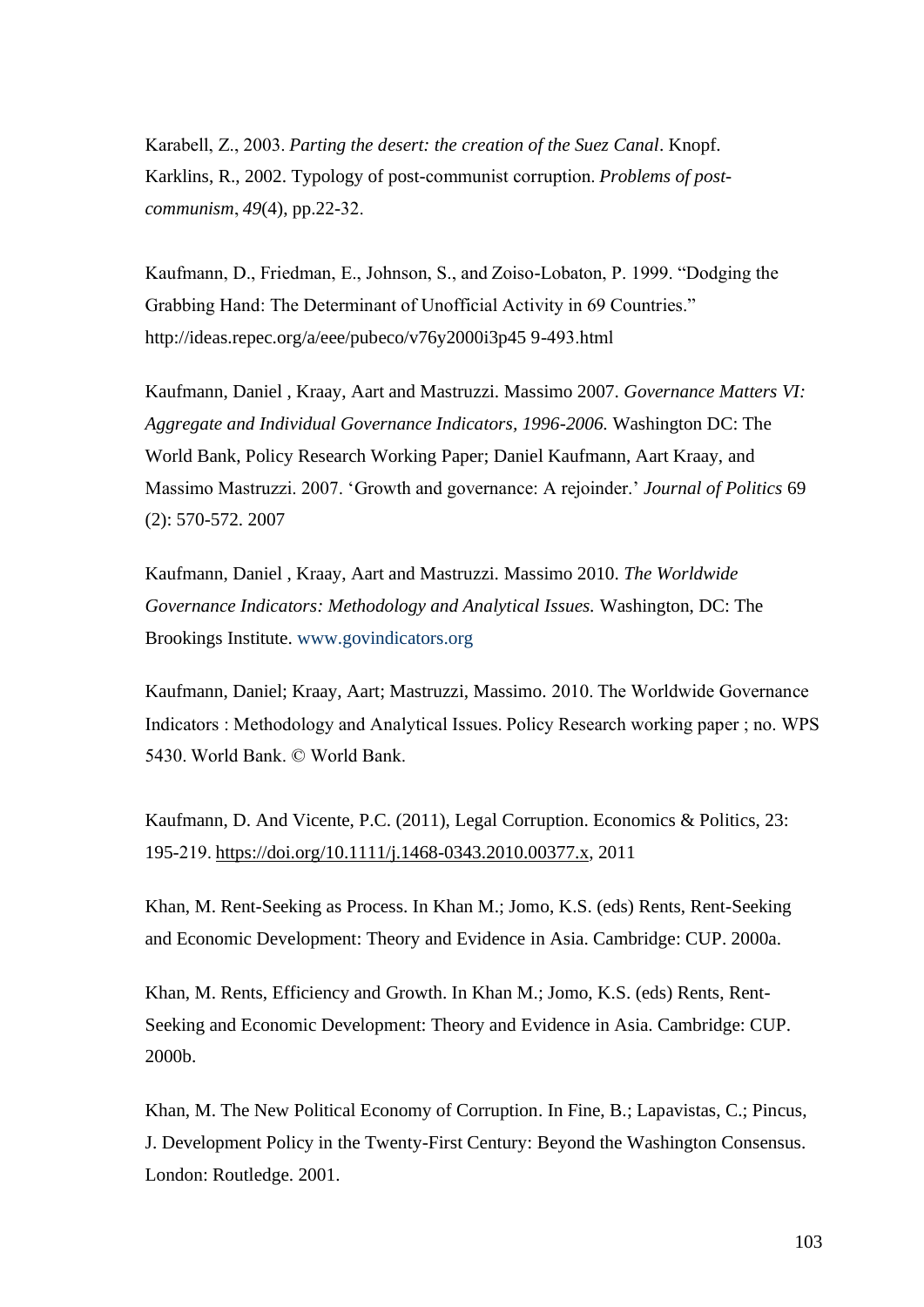Khan, M. State Failure in Developing Countries and Institutional Reform Strategies'. In Tungodden, B.; Stern, N.; Kolstad, I. (eds) Towards Pro- Poor Policies: Aid Institutions and Globalization.<sup>[17]</sup> Annual World Bank Conference on Development Economics, Europe 2003. Washington, DC: OUP and World Bank. 2004.

Khan, M. Governance, Economic Growth and Development since the 1960s: Background Paper for the World Economic and Social Survey 2006. DESA Working Paper No. 54. New York: UN. 2006.

Kar Dev, Illicit Financial Flows from the Least Developed Countries, Global Financial Intergrity, May 2011 

Kishimoto, Satoko/Petitjean, Olivier, eds. (2017): Reclaiming Public Services. How cities and citizens are turning back privatization. Amsterdam and Paris. Transnational Institute,[www.tni.org/reclaiming-public](http://www.tni.org/reclaiming-public-services)[services/](http://www.tni.org/reclaiming-public-services) [https://www.2030spotlight.org/en/book/1730/chapter/sdg-9-alternatives-ppps](https://www.2030spotlight.org/en/book/1730/chapter/sdg-9-alternatives-ppps-growing-instances-de-privatization)[growing-instances-de-privatization](https://www.2030spotlight.org/en/book/1730/chapter/sdg-9-alternatives-ppps-growing-instances-de-privatization)

Klein, M.W. Bidding for Concessions; World Bank, Private Sector Development Department, Private Participation in Infrastructure Division: Washington, DC, USA, 1998.

Klijn, E.-H., & Teisman, G. R. (2003). Institutional and Strategic Barriers to Public-Private Partnership: An Analysis of Dutch Cases. *Public Money and Management*, *23*(3), 137–146.<http://doi.org/10.1111/1467-9302.00361>

Klitgaard, R. Controlling Corruption. Berkeley, CA: University of California Press. 1988.

Klitgaard R (2012) Public-private collaboration and corruption. In: Pieth, M Collective Action: Innovative Strategies to prevent Corruption. Basel: Basel institute on governance: 41-66. 

Koenig-Archibugi, M. (2004). Transnational corporations and public accountability. In D. Held & M. KoenigArchibugi (Eds.), Global governance and public accountability (pp. 110–135). London: Blackwell Publishing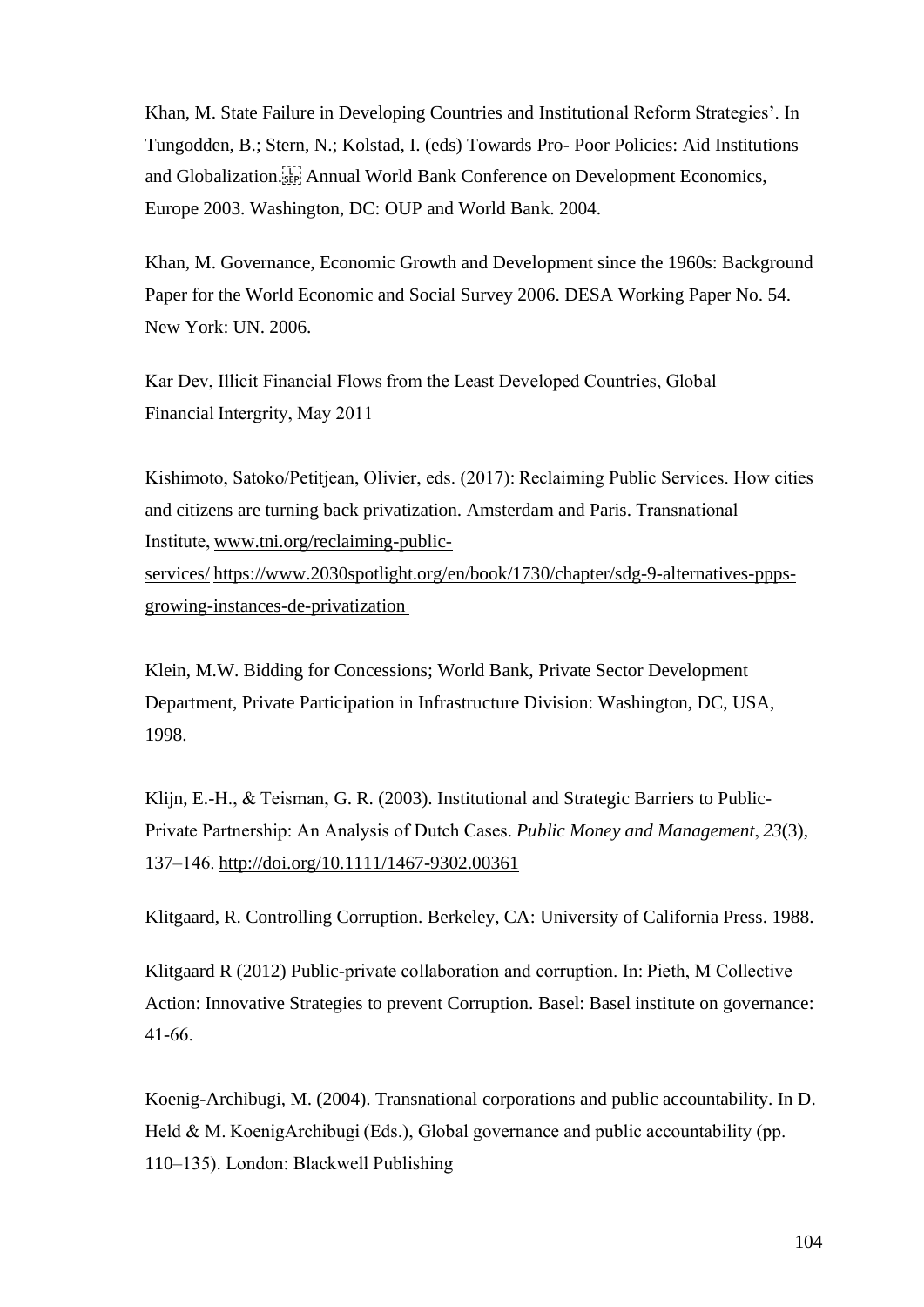Kontinen, T. and Millstein, M., 2017, January. Rethinking civil society in development: Scales and situated hegemonies. In *Forum for Development Studies* (Vol. 44, No. 1, pp. 69-89). Routledge. 

Koppenjan, J.F. and Enserink, B., 2009. Public–private partnerships in urban infrastructures: reconciling private sector participation and sustainability. *Public Administration Review*, *69*(2), pp.284-296.

Kristensen, I., McQuaid, R. and Scherrer, W., 2015. Regional innovation policy and public-private partnerships. Handbook on Politics and Technology, Routledge, London, pp.249-261.

KS, J., Chowdhury, A., Sharma, K. and Platz, D., 2016. Public-Private Partnerships and the 2030 Agenda for Sustainable Development: Fit for purpose? New York: UN Department of Economic & Social Affairs (DESA Working Paper No. 148, ST/ESA/2016/DWP/148). 

Kumar, S., Kumar, N. and Vivekadhish, S., 2016. Millennium development goals (MDGS) to sustainable development goals (SDGS): Addressing unfinished agenda and strengthening sustainable development and partnership. *Indian journal of community medicine: official publication of Indian Association of Preventive & Social Medicine*, *41*(1), p.1. 

Laffont, J-J. et Tirole J,  The politics of government decision making: A theory of regulatory capture, Quarterly  Journal of Economics, 106, 1991. *Laffont, Jean-Jacques; Tirole, Jean (1993).[A Theory of Incentives in Procurement and](https://books.google.com/books?id=4iH4Z2wbNqAC&q=tirole+laffont&pg=PA1)  [Regulation.](https://books.google.com/books?id=4iH4Z2wbNqAC&q=tirole+laffont&pg=PA1) MIT Press.[ISBN](https://en.wikipedia.org/wiki/ISBN_(identifier)) [9780262121743.](https://en.wikipedia.org/wiki/Special:BookSources/9780262121743)*

Leavitt, W.M. and Morris, J.C., 2007. Public works service arrangements in the 21st century: The Multiple-sector partnership as an alternative to privatization. *Public Works Management & Policy*, *12*(1), pp.325-330.

Leviäkangas, P., Ojala, L. and Töyli, J., 2016. An integrated ecosystem model for understanding infrastructure PPPs. *Utilities policy*, *42*, pp.10-19.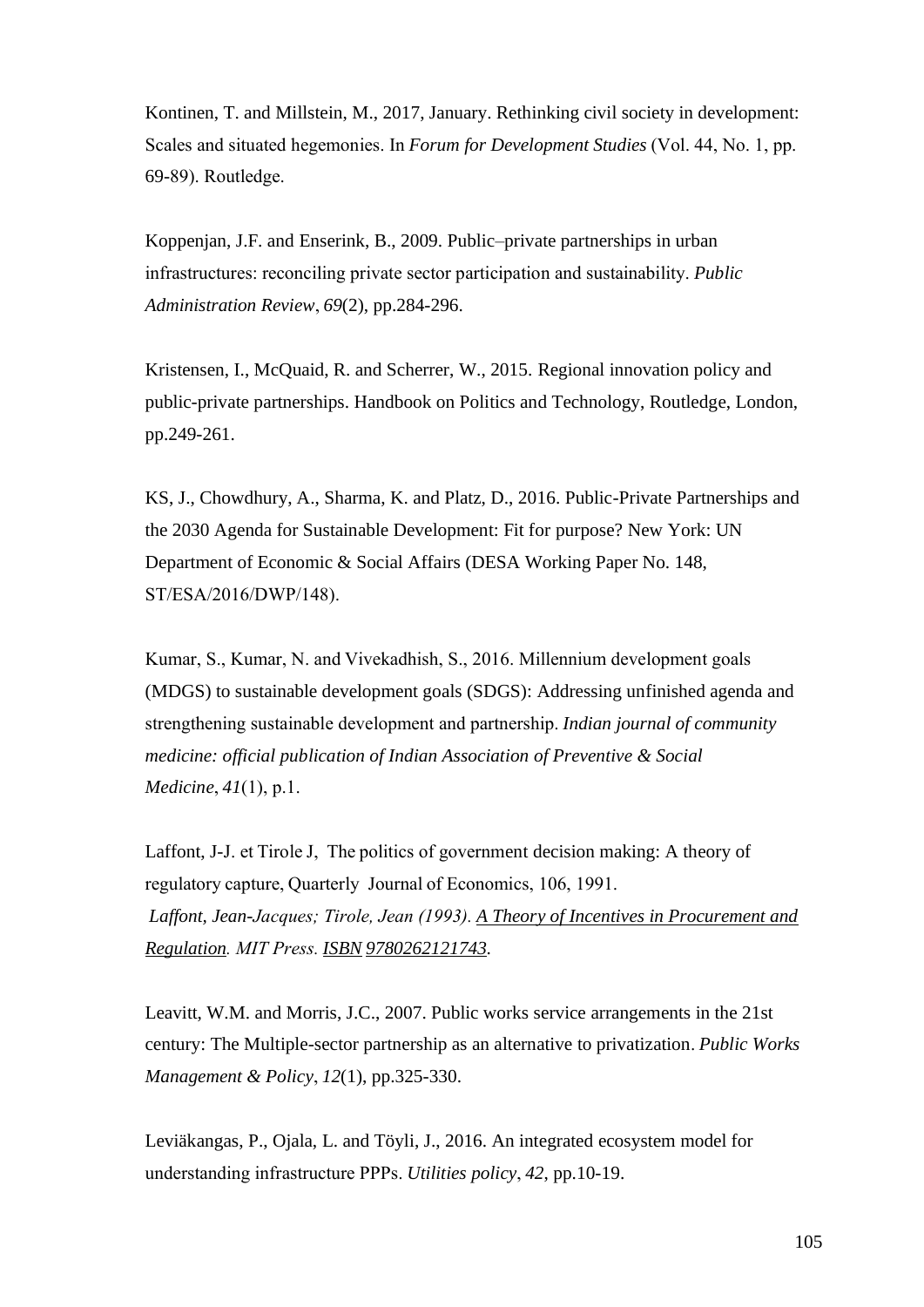Little, R.G., 2011. The emerging role of public-private partnerships in megaproject delivery. *Public Works Management & Policy*, *16*(3), pp.240-249.

Liu, J.; Gao, R.; Cheah, C.Y.J.; Luo, J. Incentive mechanism for inhibiting investors' opportunistic behavior in PPP projects. Int. J. Proj. Manag. 2016, 34, 1102–1111.

Lorman. 2018. *A Brief History of Public Private Partnerships*. Retrieved from Lorman: [https://www.lorman.com/resources/a-brief-history-of-public-private](https://www.lorman.com/resources/a-brief-history-of-public-private-partnerships-16968)[partnerships-16968#](https://www.lorman.com/resources/a-brief-history-of-public-private-partnerships-16968)

Loxley, J., 2013. Are public–private partnerships (PPPs) the answer to Africa's infrastructure needs?. *Review of African Political Economy*, *40*(137), pp.485-495. 

Makiko, N. 2018. Collaborative Orchestration in Polycentric Global Governance for the Fight against Corruption. *Journal of International Cooperation Studies*, *26*(1). 

Marques, Rui Cunha and Berg, Sanford V., Public-Private Partnership Contracts: A Tale of Two Cities with Different Contractual Arrangements (January 6, 2010). Public Administration, Vol. 89, No. 4, 2011, Available at SSRN[: https://ssrn.com/abstract=2120073](https://ssrn.com/abstract=2120073)

Marques, R.C. and Berg, S., 2011. Risks, contracts, and private-sector participation in infrastructure. *Journal of construction engineering and management*, *137*(11), pp.925- 932.

Marques, R. C., & Berg, S. (2011). Public-private partnership contracts: A tale of two cities with different contractual arrangements. Public Administration, 89(4), 1585–1603. 

Mauro, P. 1995. "Corruption and Growth." http://elsa.berkeley.edu/~saez/course131/Mauro95. pdf

Mauro, P. 1998. "Corruption and the Composition of Government Expenditure." http://www1.worldbank.org/publicsector/anticorrupt/ CoreCourse2005/Mauro.pdf

McKenna, B., 2012. The hidden price of public-private partnerships. *Globe and Mail*, *15*.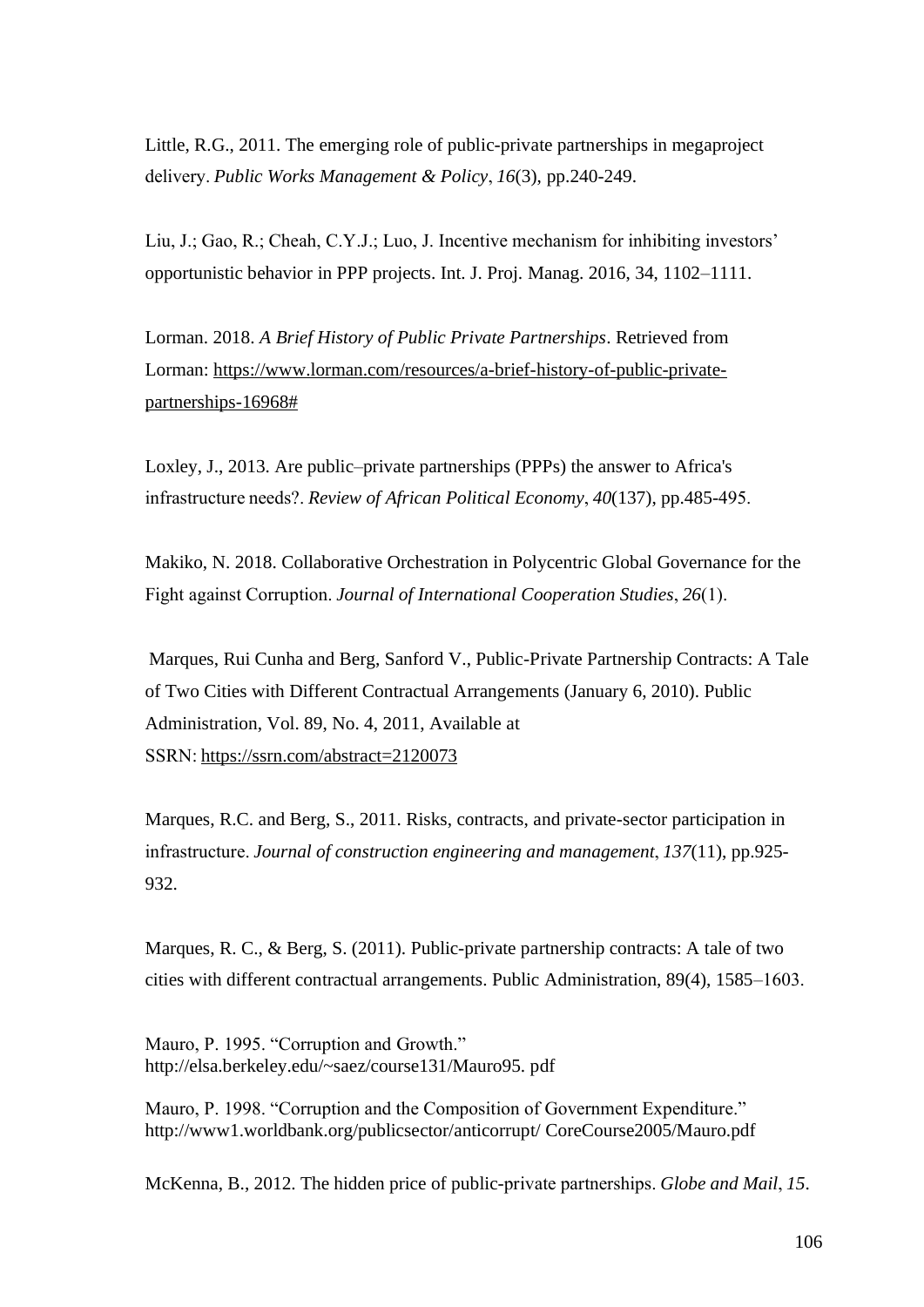McQuaid, R.W. and Scherrer, W., 2008. Public Private Partnership in the European Union: Experiences in the UK, Germany and Austria. *Admin.*, *6*, p.7.

Mendez, F. and Sepulveda, F. (2006) Corruption, Growth and Political Regimes: Cross Country Evidence. European Journal of Political Economy, 22, 82-98. https://doi.org/10.1016/j.ejpoleco.2005.04.005

Méon, P. and Sekkat, K. 2005. "Does Corruption Grease or Sand the Wheels of Growth?" http://projects.iq.harvard.edu/gov2126/files/meonse kkat\_2006.pdf  

Miraftab Faranak, Public Private Partnerships: The trojan Horse of Neoliberal Development, [https://doi.org/10.1177/0739456X04267173,](https://doi.org/10.1177%2F0739456X04267173) 1 September 2004

Mohieldin, M., 2018. SDGs and PPPs: What's the Connections? *World Bank Blogs*. Mols, F., 2010. Harnessing market competition in PPP procurement: The importance of periodically taking a strategic view. *Australian Journal of Public Administration*, *69*(2), pp.229-244.

Moore, M.H., 2005, October. Creating public value through private/public partnerships. In *X Congreso Internacional del CLAD, Santiago, Chile*.

Mopp, Office of the Minister of State In Charge of Public Procurement, MOPP, Gov't to introduce a policy of allocating 30% contracts to Women Owned Companies, Youth and Persons with Disability.

https://www.mopp.gov.gh/index.php/moppmedia/moppnews/item/32-gov-t-to-introducea-policy-of-allocating-30-contracts-to-women-owned-companies-youth-and-persons-withdisability, 12 February 2018

Morales, S. and Morales, O., 2019. From bribes to international corruption: the Odebrecht case. *Emerald Emerging Markets Case Studies*. 

Mörth, U. (2009). The market turn in EU governance—The emergence of public-private collaboration. Governance: An International Journal of Policy. Administration, and Institutions, 22(1), 99–120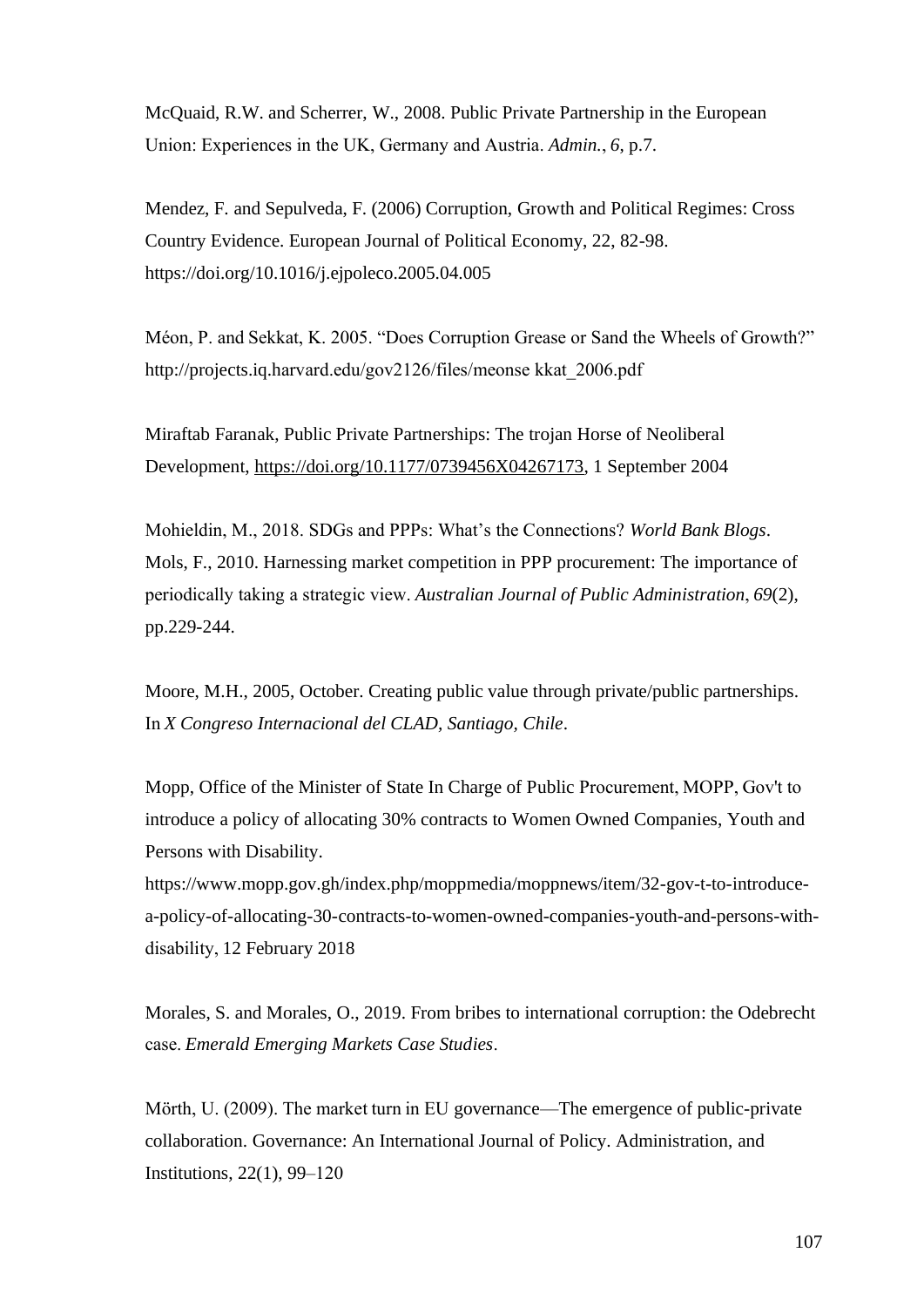Mueller, H. 2019. *n introduction to public-private partnerships in Germany*. Retrieved from Lexology: [https://www.lexology.com/library/detail.aspx?g=788d0532-b5e7-45d4-](https://www.lexology.com/library/detail.aspx?g=788d0532-b5e7-45d4-80a3-d1b88eb6478d) [80a3-d1b88eb6478d](https://www.lexology.com/library/detail.aspx?g=788d0532-b5e7-45d4-80a3-d1b88eb6478d)

Mungiu-Pippidi, A. and Dadašov, R., 2017. When do anticorruption laws matter? The evidence on public integrity enabling contexts. *Crime, Law and Social Change*, *68*(4), pp.387-402.

Murshed, M. and Mredula, F., 2018. Impacts of corruption on sustainable development: a simultaneous equations model estimation approach. *Journal of Accounting, Finance and Economics*, *8*(1), pp.109-133.

Murshed, M. and Mredula, F., 2018. Impacts of corruption on sustainable development: a simultaneous equations model estimation approach. *Journal of Accounting, Finance and Economics*, *8*(1), pp.109-133.

Nageri, K.I., Umar, G. and Abdul, F.A., 2013. Corruption and economic development: Evidence from Nigeria. *Kuwait Chapter of the Arabian Journal of Business and Management Review*, *3*(2), p.46. 

National Academies of Sciences, Engineering, and Medicine, 2018. The Critical Health Impacts of Corruption. In *Crossing the Global Quality Chasm: Improving Health Care Worldwide*. National Academies Press (US). 

Nayak, B.S., 2019. Reification and praxis of public private partnerships in history. *Society and Business Review*.

Ndikumana, L. Corruption and Pro-Poor Growth Outcomes: Evidence and Lessons for African Countries. Working Paper No. 120. Amherst, MA: Political Economy Research Institute. 2006.

Nichols, P.M., Siedel, G.J. and Kasdin, M., 2003. Corruption as a pan-cultural phenomenon: An empirical study in countries at opposite ends of the Former Soviet empire. *Tex. Int'l LJ*, *39*, p.215.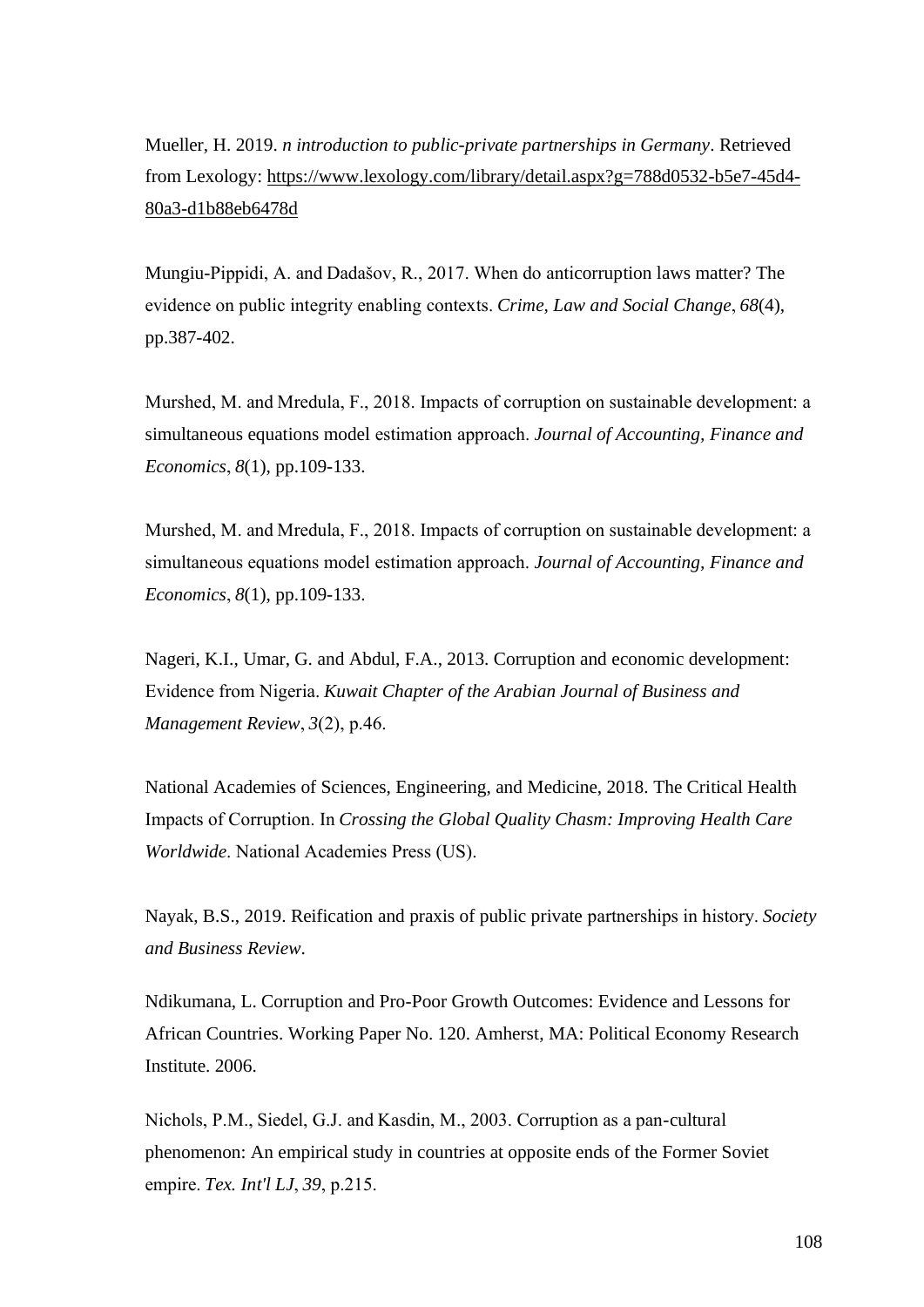Nishtar, S., 2004. Public–private 'partnerships' in health–a global call to action. *Health research policy and systems*, *2*(1), pp.1-7.

Oakley, D., 2006. The American Welfare State Decoded: Uncovering the Neglected History of Public‐Private Partnerships. *City & Community*, *5*(3), pp.243-267.

OECD 2008. Public-private partnerships: In pursuit of risk sharing and value-for-money. GOV/PGC/SBO (2008) 3.2.1 Box 7 – Efficiency gains and differences in public and private sector interest rates , 2008

OECD, How To Attain Value For Money: Comparing PPP And Traditional Infrastructure Public Procurement, Volume 2011, 1, OECD 2011

OECD, 2012. Recommendation of the council on principles for public governance of public-private partnerships. *Paris: Organization for Economic Cooperation & Development (OECD)*.

OECD, Illicit Financial Flows from Developing Countries: Measuring OECD Responses, OECD, IFFs Report See, OECD, Illicit Financial Flows from Developing Countries: Measuring OECD Responses, OECD, IFFs Report 2014 

OECD (2014a), OECD Foreign Bribery Report: An Analysis of the Crime of Bribery of Foreign Public Officials.

OECD, 2016, International Regulatory Cooperation: The Role of International Organisations in Fostering Better Rules of Globalisation, OECD Publishing, Paris. [http://dx.doi.org/10.1787/9789264244047-en,](http://dx.doi.org/10.1787/9789264244047-en) 2016

OECD, Sweden's Laws on Corporate Responsibility for International Bribery need Urgent Reform, [https://www.oecd.org/corruption/sweden-s-laws-on-corporate-responsibility-for](https://www.oecd.org/corruption/sweden-s-laws-on-corporate-responsibility-for-international-bribery-need-urgent-reform.htm)[international-bribery-need-urgent-reform.htm,](https://www.oecd.org/corruption/sweden-s-laws-on-corporate-responsibility-for-international-bribery-need-urgent-reform.htm) 25 October, 2017

OECD, The Contribution of International Organisations to a Rule-Based International System, 10 April 2019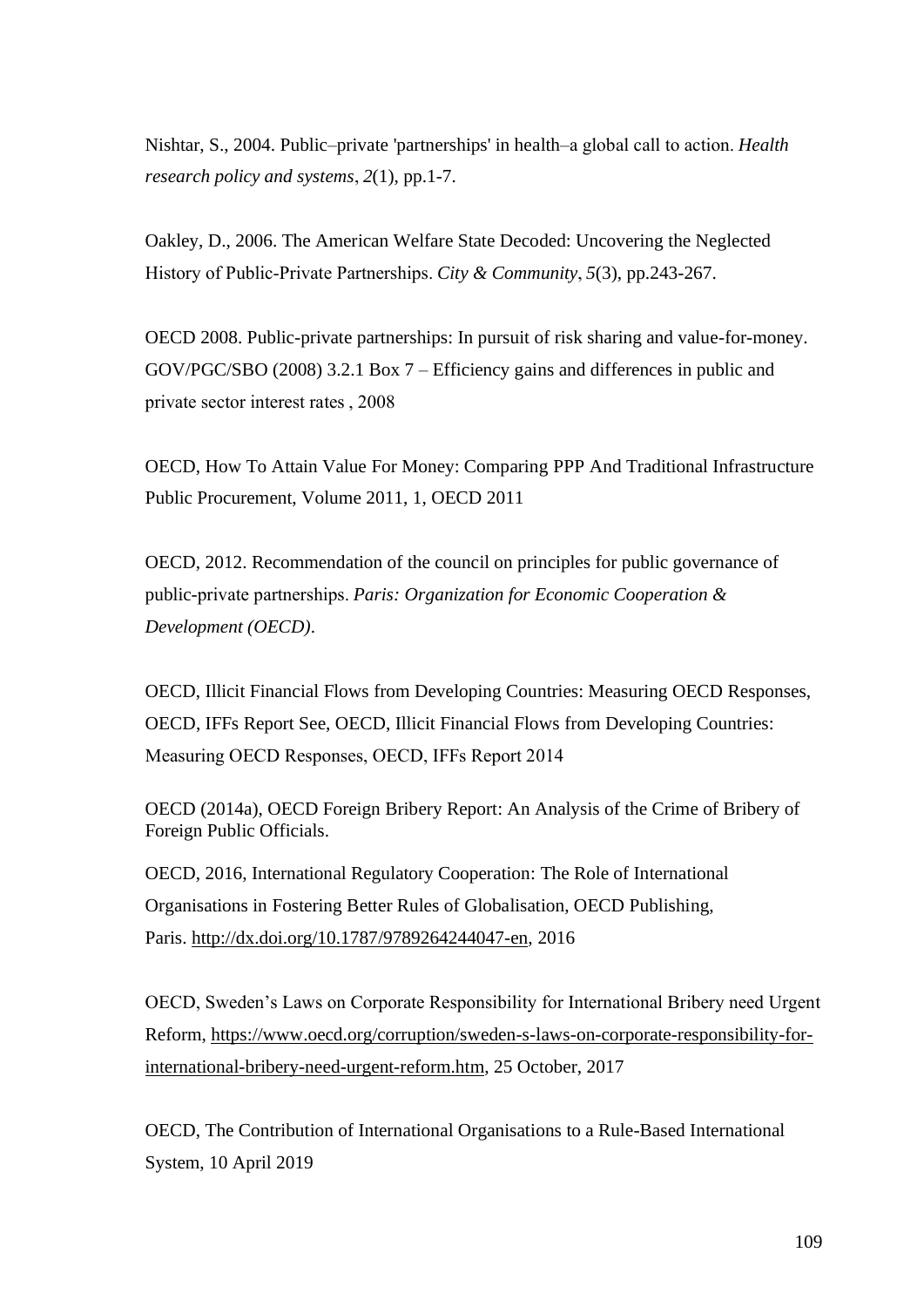OECD, The Contribution of International Organisations to a Rule-Based International System, 10 April 2019 OECD, Convention On Combating Bribery Of Foreign Public Officials In International Business Transactions, accessed June 2021

OECD, OECD's Recommendation of the Council on Artificial Intelligence, Legal, 0449, 2021, accessed June 2021

Office National Statistics, An Overview of the UK Labour Market, [https://www.ons.gov.uk/employmentandlabourmarket/peopleinwork/articles/anov](https://www.ons.gov.uk/employmentandlabourmarket/peopleinwork/articles/anoverviewoftheuklabourmarket/2015-02-27) [erviewoftheuklabourmarket/2015-02-27](https://www.ons.gov.uk/employmentandlabourmarket/peopleinwork/articles/anoverviewoftheuklabourmarket/2015-02-27)

Pakkala, P., 2002. Innovative project delivery methods for infrastructure. *Finnish Road Enterprise, Helsinki*, *19*.

Parliament, UK, *["Committee publishes report on Private Finance Initiative funding".](http://www.parliament.uk/business/committees/committees-a-z/commons-select/treasury-committee/news/pfi-report/)* https://old.parliament.uk/business/committees/committees-a-z/commons-select/treasurycommittee/news/pfi-report/ *parliament.uk. 2 September 2011. Retrieved 8th June 2021.*

Peñalver, Domingo, 2020 Public-Private Partnerships 2.0: Value for People and Value for Future**,** 2008

Pereira, J., 2015. Leveraging Aid: A literature review on the additionality of using ODA to leverage private investments. *London: UK Aid Network*. 

Perrow C. (1986) Complex organizations. New York: Random House.

Picard, P. On the design of incentive schemes under moral hazard and adverse selection. J. Public Econ. 1987, 33, 305–331.

Prady and Sy, The Spending Challenge for Reaching the SDGs in Sub-Saharan Africa: Lessons Learned from Benin and Rwanda, IMF Fiscal Affairs Department, International Monetary Fund, December 2019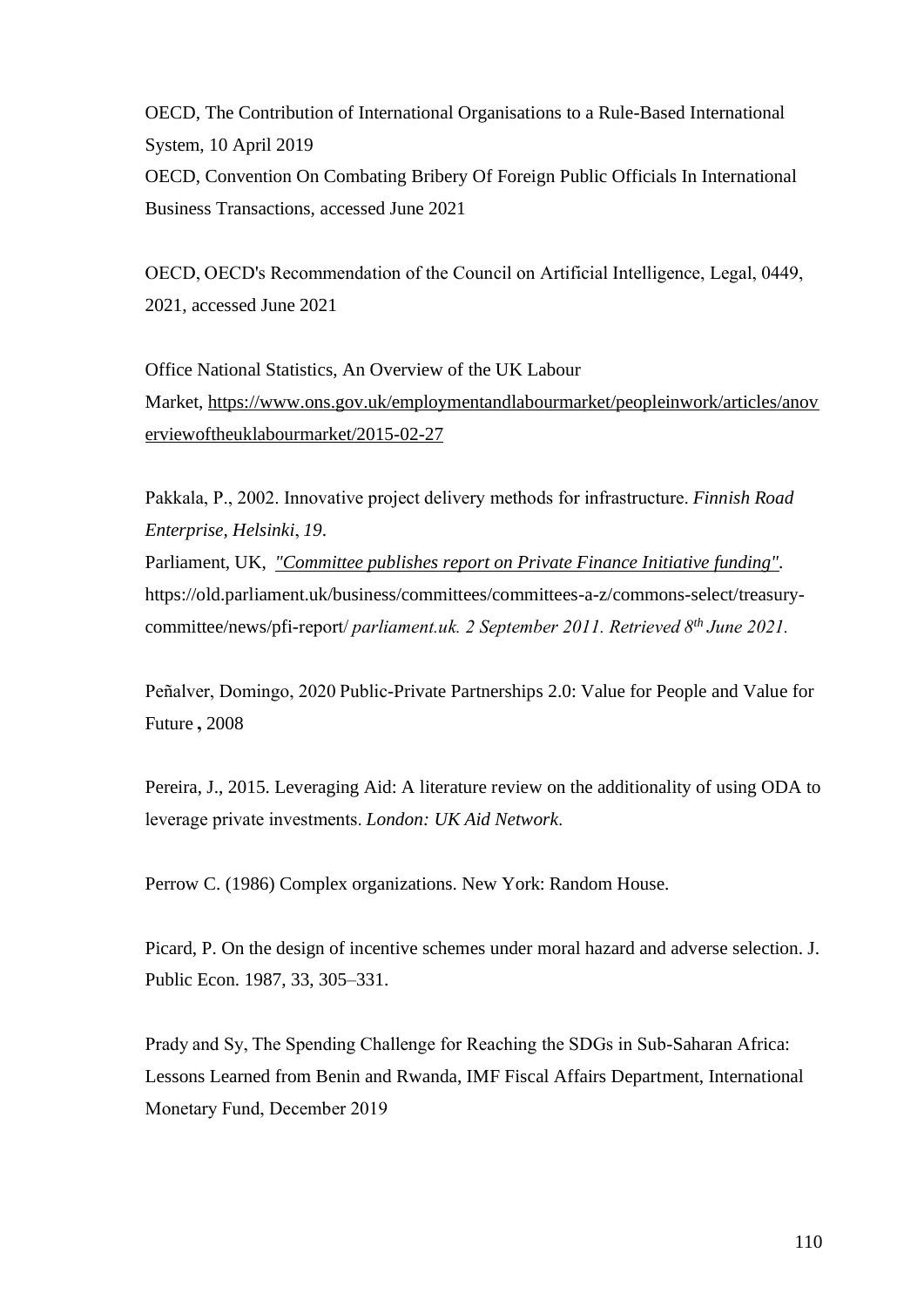PPIAF Public Private Infrastructure Advisory Facility (PPIAF), Toolkit For Public-Private Partnerships In Roads & Highways, Module 5 : Implementation And Monitoring, updated March 2009  

Primbs, Michael and Wang, Clara, "Notable Governance Failures: Enron, Siemens and Beyond" (2016). Comparative Corporate Governance and Financial Regulation. 3. https://scholarship.law.upenn.edu/fisch\_2016/3

Public Private Infrastructure Advisory Facility (PPIAF), Toolkit For Public-Private Partnerships In Roads & Highways, Module 5 : Implementation And Monitoring, updated March 2009  

Queiroz, C., Astesiano, G. and Serebrisky, T., 2014. An overview of the Brazilian PPP experience from a stakeholders' viewpoint. *Technical Paper*.

Regan, M., Smith, J. and Love, P., 2009, September. Public private Partnerships: What does the future hold. In *The Construction and Building Research Conference (COBRA 2009) of the Royal Institution of Chartered Surveyors (RICS)* (Vol. 462). 

Randers, J. et al., 2019. Achieving the 17 Sustainable Development Goals within 9 planetary boundaries. *Global Sustainability*, 2.  

Rangel, T. and Vassallo, J.M., 2015. Modeling the effect of contractual incentives on road safety performance. *Transport policy*, *40*, pp.17-23.

Reeves, E. (2008). The practice of contracting in public private partnerships: Transaction costs and relational contracting in the Irish school sector. Public Administration, 86(4), 969–986. 

Reuters, Brito, Ricardo, Slattery Gram, After seven years, Brazil shuts down Car Wash anti-corruption squad,https://www.reuters.com/article/us-brazil-corruptionidUSKBN2A4068 , 4 February 2021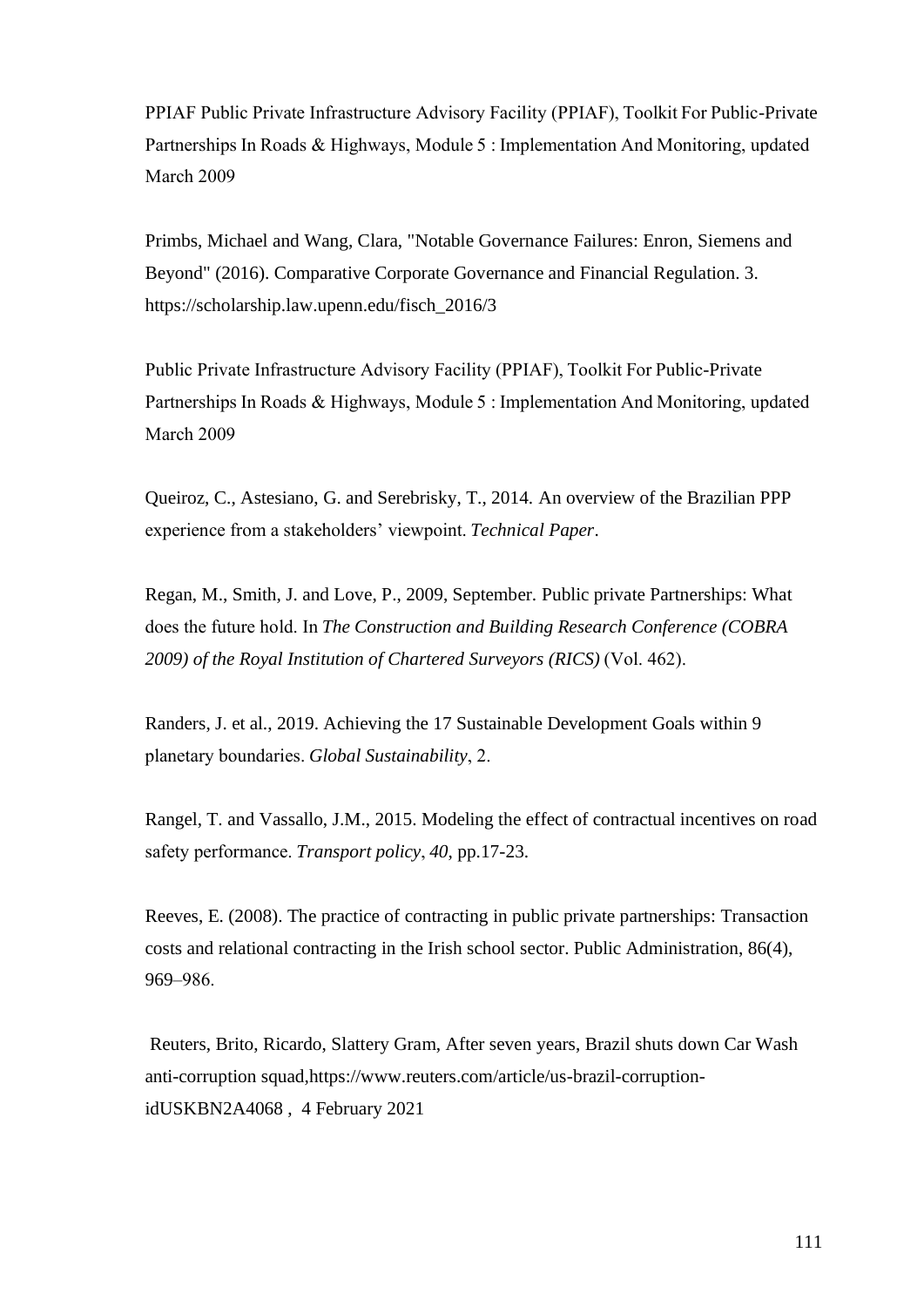Reuters, by Reuters Staff, Ericsson to pay over \$1 billion to resolve U.S. corruption probes, https://www.reuters.com/article/us-usa-ericsson-idUSKBN1YA2HU December 6, 2019

Reuters, By Reuters Staff, Sweden Opens Ericsson Bribery Probe After U.S. Settlement: Paper, [Https://Www.Reuters.Com/Article/Us-Usa-Ericsson-Sweden-Iduskbn1yg248,](https://www.reuters.com/article/us-usa-ericsson-sweden-idUSKBN1YG248) 12 December, 2019

Roehrich, J.K., Lewis, M.A. and George, G., 2014. Are public-private-partnerships a healthy option? A systematic literature review. Social Science & Medicine, 113, pp. 110– 119.<https://doi.org/10.1016/j.socscimed.2014.03.037>

Romero, M.J., 2016. Development finance takes 'Private Turn': implications and challenges ahead.

Rose-Ackerman Susan The Challenge of Poor Governance and Corruption Law and Political Science, Yale University, 2004

Rose-Ackerman, S., 2017. *Corruption and development* (pp. 289-303). Routledge.

Rothstein, B. and Holberg, S. 2011. "Correlates of Corruption." http://www.qog.pol.gu.se/digitalAssets/1357/135784 0\_2011\_12\_rothstein\_holmberg.pdf

Rousseau, Jean-Jacques, and Maurice Cranston. A Discourse on Inequality. Harmondsworth, Middlesex, England: 1755 Penguin Books, 1984. Print.

Rousseau, Jean Jacques, A Discourse on Political Economy, International Relations and Security Network, ETH Zurich, PRIA, 1755, accessed July 2021

Ruengchinda, Z. 2021. *Ericsson settled \$97mil to Nokia for bribery case*. Retrieved from Scandasia: https://scandasia.com/ericsson-settled-97mil-to-nokia-for-bribery-case/ 

Ruhlmann, M., 2016. Public-Private Partnership (PPP) in Germany–Current Developments. *European Procurement & Public Private Partnership Law Review*, *11*(2), pp.145-148.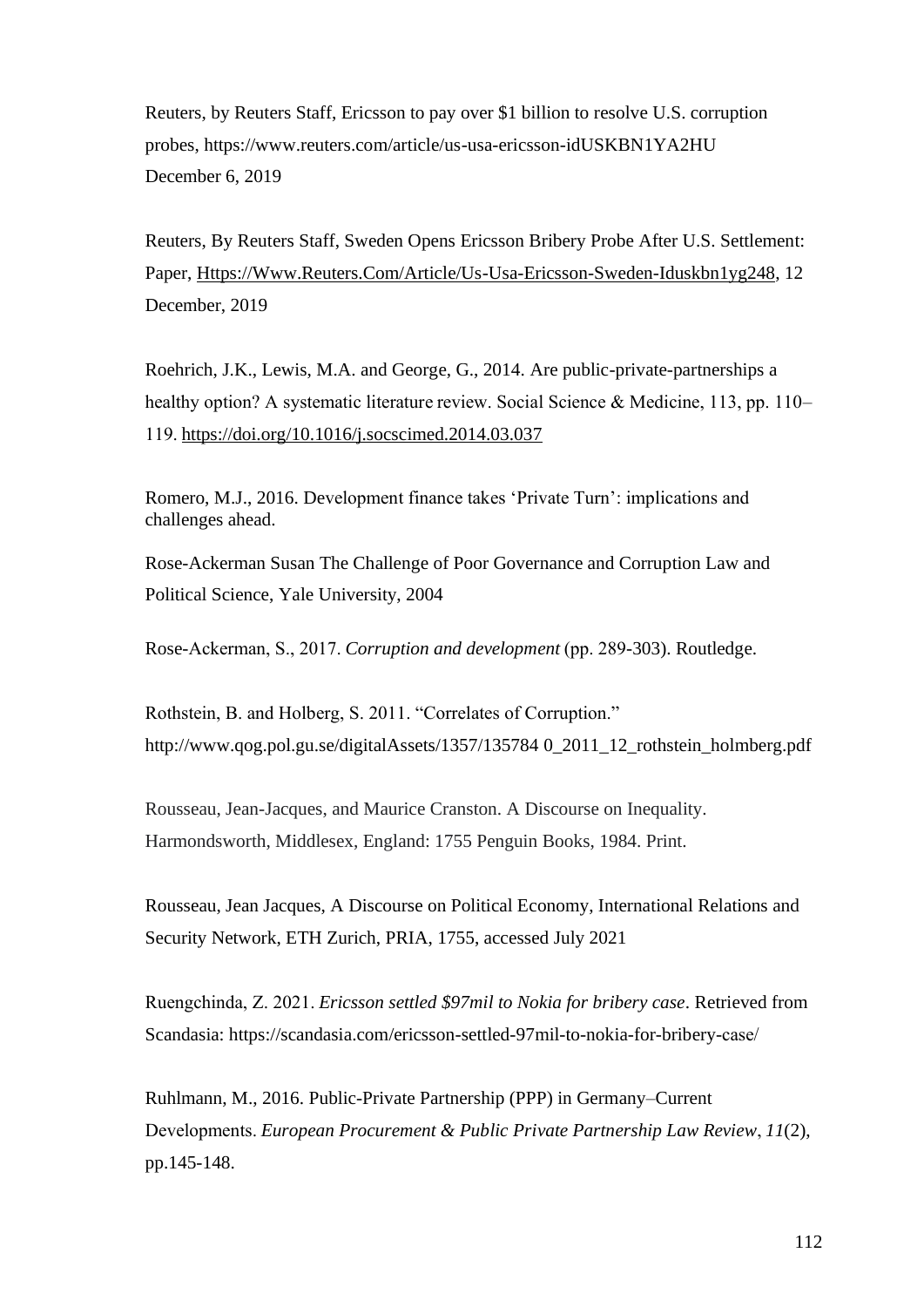Ruuska, I. and Teigland, R., 2009. Ensuring project success through collective competence and creative conflict in public–private partnerships–A case study of Bygga Villa, a Swedish triple helix e-government initiative. *International journal of project management*, *27*(4), pp.323-334.

Rybnicek, R., Plakolm, J. and Baumgartner, L., 2020. Risks in Public–Private Partnerships: A Systematic Literature Review of Risk Factors, Their Impact and Risk Mitigation Strategies. *Public Performance & Management Review*, *43*(5), pp.1174-1208.

Sachs, J. D. (2015). Goal-based development and the SDGs: implications for development finance. Oxford Review of Economic Policy, 31(3-4), 268-278 

Saha, S. and Gounder, R., 2013. Corruption and economic development nexus: Variations across income levels in a non-linear framework. *Economic Modelling*, *31*, pp.70-79. 

Sajdik, M. 2021. *Delivering Justice on the Ground: The Challenges of Fighting Corruption at the National and International Levels*. Retrieved from United Nations: https://www.un.org/en/chronicle/article/delivering-justice-ground-challenges-fightingcorruption-national-and-international-levels 

Sarmento, J.M. and Renneboog, L., 2016. Anatomy of public-private partnerships: their creation, financing and renegotiations. *International Journal of Managing Projects in Business*.

Savas, E. S. (2000). Privatization and public-private partnerships. New York: Chatham House. 

Schaefer, M. and Voland, T., 2009. Germany: Public private partnerships in Germany— An overview. *online,< http://www. mondaq. com/article. asp*.

Scheyvens, R., Banks, G., & Hughes, E. (2016). The Private Sector and the SDGs: The Need to Move Beyond "Business as Usual": The Private Sector and the SDGs: Moving Beyond "Business-as-Usual." Sustainable Development, n/a–n/a. http://doi.org/10.1002/sd.1623/, pp.371-382.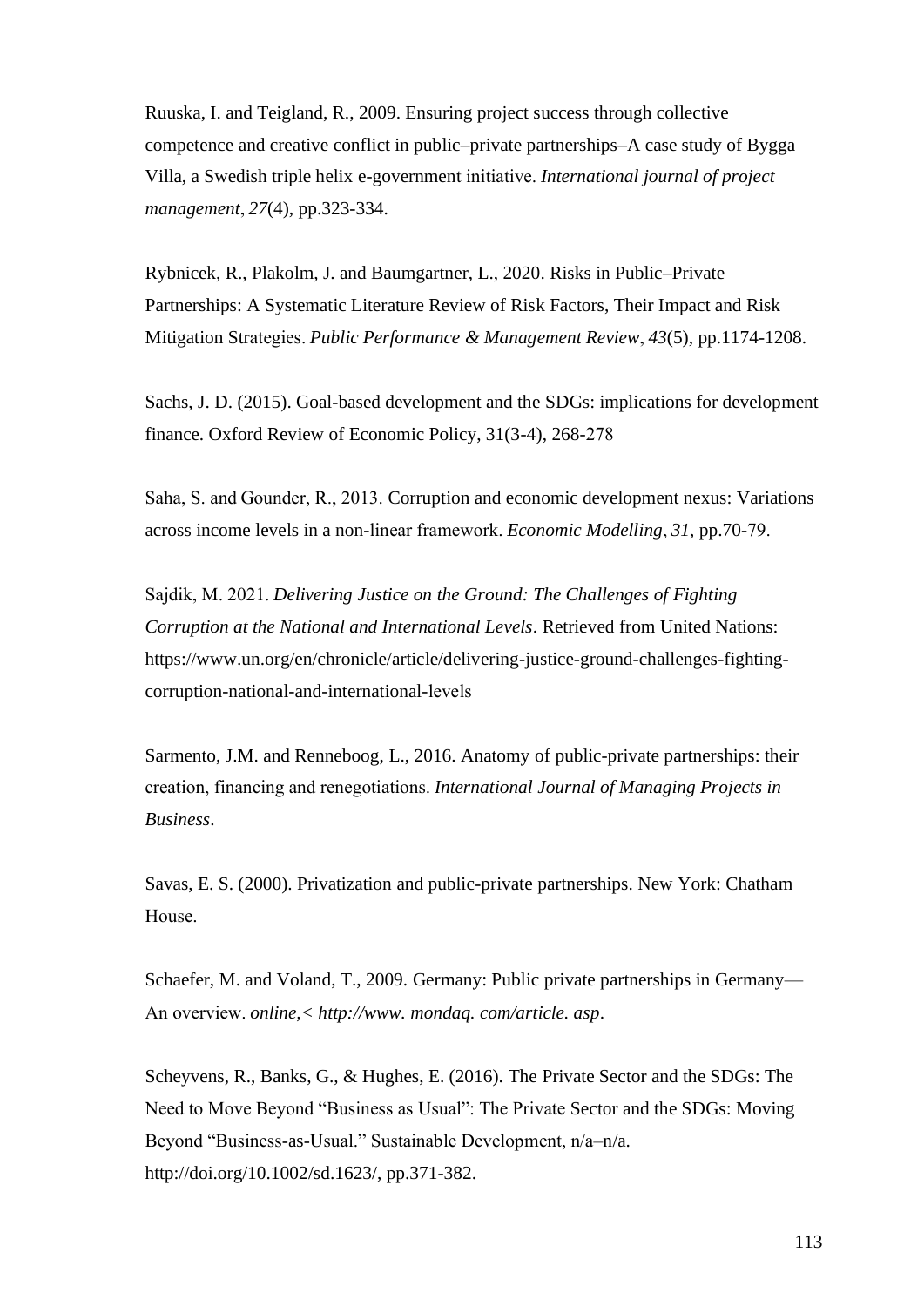Schomaker, R.M., 2020. Conceptualizing corruption in public private partnerships. *Public Organization Review*, *20*(4), pp.807-820.

Schubert, S., and Miller, T. C. 2008. *At Siemens, Bribery Was Just a Line Item*. Retrieved from The New York Times: https://www.nytimes.com/2008/12/21/business/worldbusiness/21siemens.html 

Sergi, B.S., Popkova, E.G., Borzenko, K.V. and Przhedetskaya, N.V., 2019. Public–private partnerships as a mechanism of financing sustainable development. In *Financing Sustainable Development* (pp. 313-339). Palgrave Macmillan, Cham. 

Shaoul, J., Stafford, A. and Stapleton, P., 2007. Partnerships and the role of financial advisors: private control over public policy?. *Policy and Politics*, *35*(3), p.479.

Shen, L., Tam, V.W., Gan, L., Ye, K. and Zhao, Z., 2016. Improving sustainability performance for public-private-partnership (PPP) projects. *Sustainability*, *8*(3), p.289.

Shipley, Thomas, Transparency International, Grand Corruption and the SDGs, 13 December 2019 

Siemiatycki, M. and Farooqi, N., 2012. Value for money and risk in public–private partnerships: Evaluating the evidence. *Journal of the American Planning Association*, *78*(3), pp.286-299.

Skilling, 2007, Felsinger, Public-Private Partnership Handbook, Asian Development Bank, Source: Skilling, 2007 p13 

Smarzynska, B.K. and Wei, S.J., 2000. Corruption and composition of foreign direct investment: Firm-level evidence (No. w7969). 

Soliño, A.S. and Gago de Santos, P., 2010. Transaction costs in transport public–private partnerships: comparing procurement procedures. *Transport Reviews*, *30*(3), pp.389-406.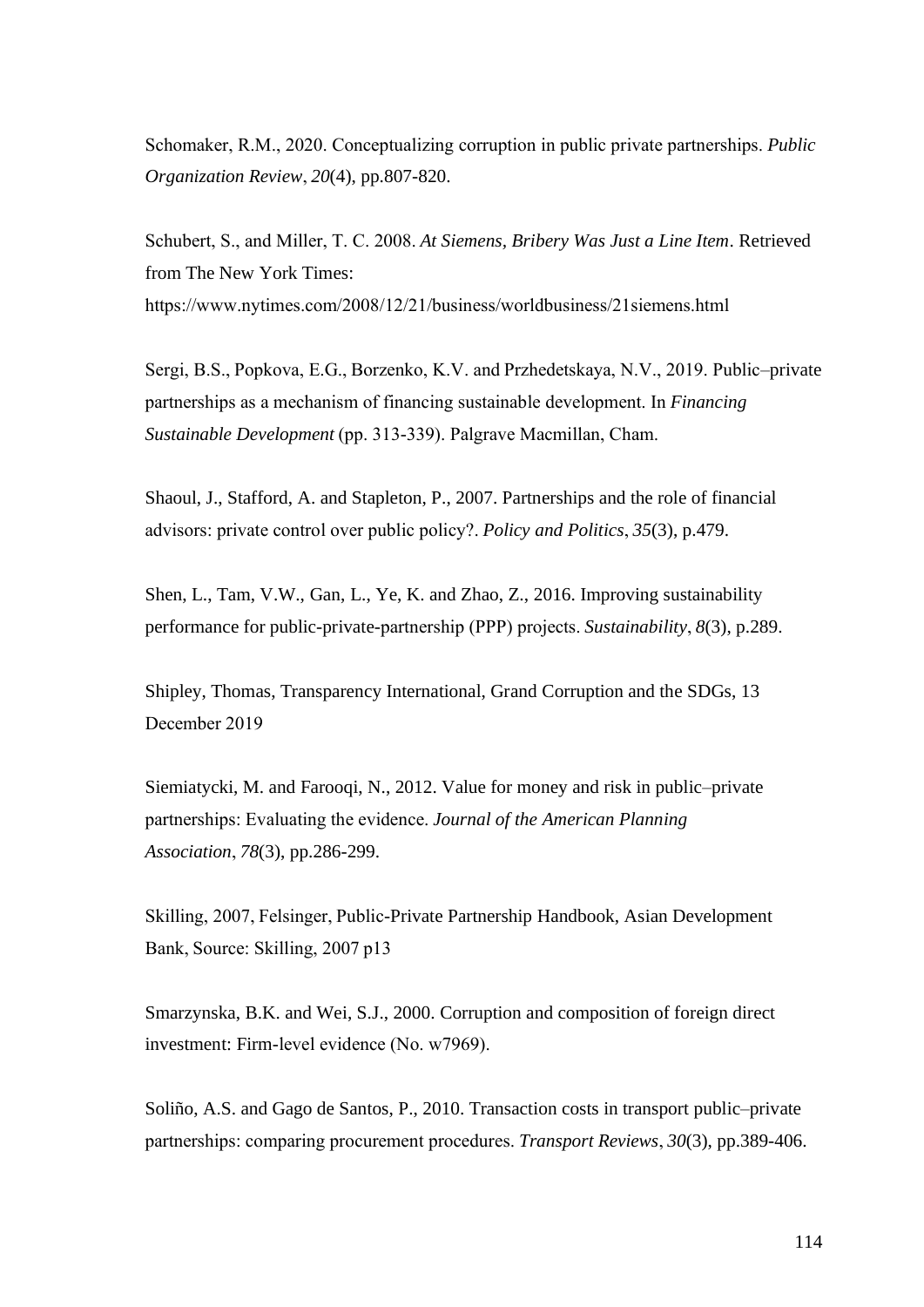Søreide, T., 2002. Corruption in public procurement. Causes, consequences and cures, p.7. Statistics, Worldwide Artificial Intelligence Market Revenues, [https://www.statista.com/statistics/607716/worldwide-artificial-intelligence-market-](https://www.statista.com/statistics/607716/worldwide-artificial-intelligence-market-%20revenues/)

[revenues/](https://www.statista.com/statistics/607716/worldwide-artificial-intelligence-market-%20revenues/)

Stephenson, M.C. and Schütte, S.A., 2019. An international anti-corruption court? A synopsis of the debate. *Bergen: U4 Anti-Corruption Resource Centre. https://www. u4. no/publications/an-international-anti-corruption-court-a-synopsis-of-thedebate*. 

Šumah, Š., 2018. Corruption, causes and consequences. In *Trade and Global Market*. IntechOpen. 

Sundaram, J.K., Chowdhury, A., Sharma, K. and Platz, D., 2016. Public-Private Partnerships and the 2030 Agenda for Sustainable Development: Fit for purpose?. *United Nations, Department of Economics and Social Affairs Working Papers*, (148).

Svensson, J., 2005. Eight questions about corruption. *Journal of economic perspectives*, *19*(3), pp.19-42.

Tanzi, V., Davoodi, H. and Driscoll, D.D., 1998. *Roads to nowhere: How corruption in public investment hurts growth* (Vol. 12). Washington: International Monetary Fund.

Tessian, 18 Biggest GDPR Fines of 2020 and 2021 (So Far)[https://www.tessian.com/blog/biggest-gdpr-fines-2020/,](https://www.tessian.com/blog/biggest-gdpr-fines-2020/) 21 May 2021 

Thach, N.N., Duong, M.B. and Oanh, T.T.K., 2017. Effects of corruption on economic growth-empirical study of Asia countries. *Imperial Journal of Interdisciplinary Research*, *7*, pp.791-804.

The Engineer, Bradshaw, Melissa, New AI solution aims to prevent deforestation, [https://www.theengineer.co.uk/new-ai-solution-aims-to-prevent](https://www.theengineer.co.uk/new-ai-solution-aims-to-prevent-deforestation/)[deforestation/,](https://www.theengineer.co.uk/new-ai-solution-aims-to-prevent-deforestation/) 18 December 2020

The Guardian, 2015. Laying bare the true cost of private sector involvement in development.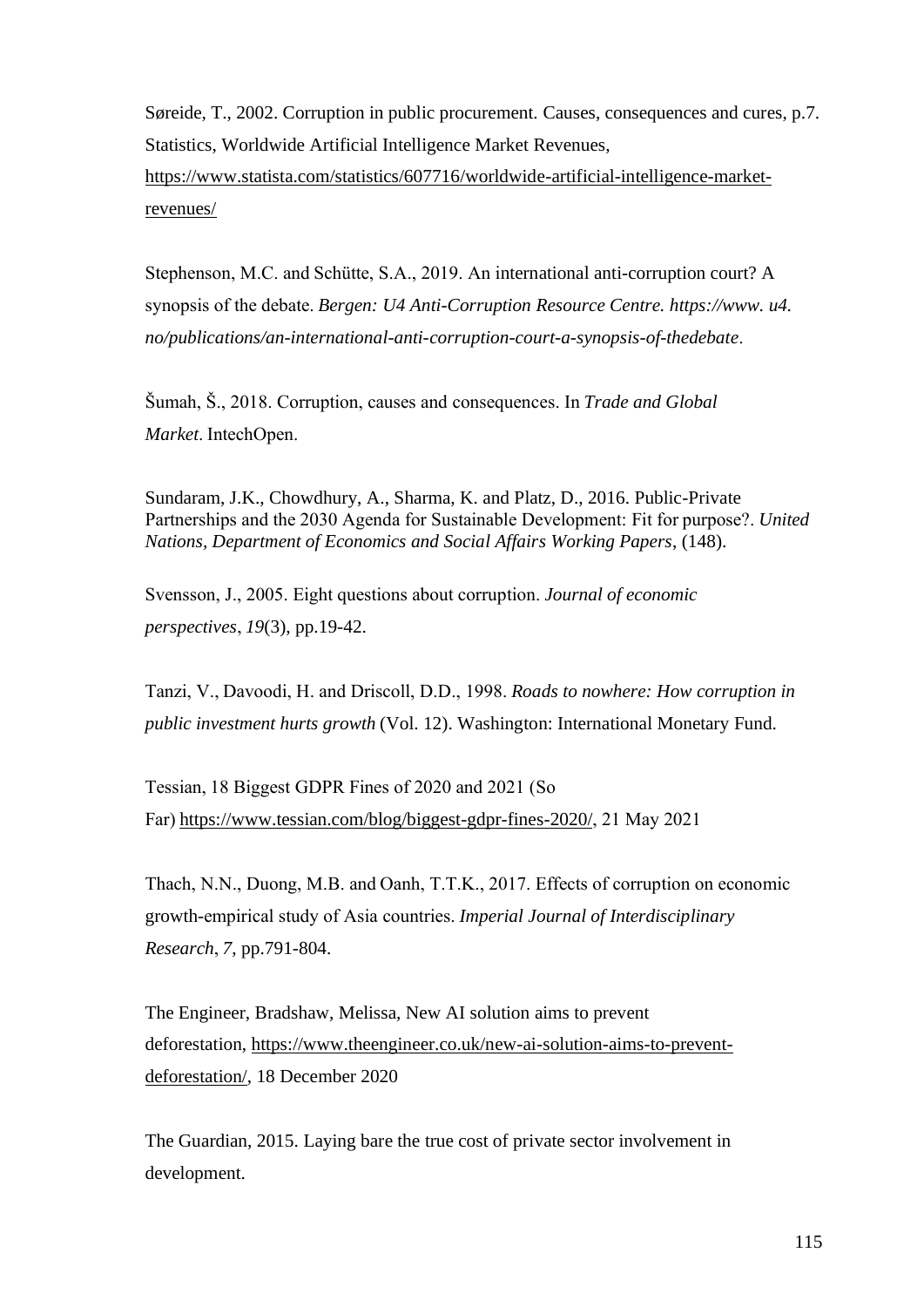Available at: [https://www.theguardian.com/global-development/2015/jul/10/true-cost](https://www.theguardian.com/global-development/2015/jul/10/true-cost-private-sector-involvement-development-finance-summit-ppp)[private-sector-involvement-development-finance-summit-ppp](https://www.theguardian.com/global-development/2015/jul/10/true-cost-private-sector-involvement-development-finance-summit-ppp)

Tirole Jean , The Theory of Industrial Organization, MIT Press, 1988.  

Tirole, Jean, The Nobel Laureate On Tech Company Monopoly And Regulation by Tim Worstall, Continental Telegraph[https://www.continentaltelegraph.com/2018/06/the](https://www.continentaltelegraph.com/2018/06/the-nobel-laureate-on-tech-company-monopoly-and-regulation/)[nobel-laureate-on-tech-company-monopoly-and-regulation/](https://www.continentaltelegraph.com/2018/06/the-nobel-laureate-on-tech-company-monopoly-and-regulation/), 29 June 2018.

Trafford, S. and Proctor, T., 2006. Successful joint venture partnerships: public‐private partnerships. *International journal of public sector management*.

Transparency International. 2017: *Monitoring Corruption and Anti-Corruption in the Sustainable Development Goals: A Resource Guide* https://www.transparency.org/whatwedo/publication/monitoring\_corruption\_and\_a nti\_corruption \_in\_the\_sustainable\_development\_go

Transparency International. "Brazil's Carwash Task Force Wins Transparency International Anti-Corruption Award." www.transparency.org. Accessed February 27, 2018.https://www.transparency.org/news/pressrelease/brazils\_carwash\_task\_force\_wins\_t ransparency international anti-corruption.

Transparency International, *Corruption Perceptions Index 2021*.: [https://images.transparencycdn.org/images/CPI2020\\_Report\\_EN\\_0802-WEB-](https://images.transparencycdn.org/images/CPI2020_Report_EN_0802-WEB-1_2021-02-08-103053.pdf)[1\\_2021-02-08-103053.pdf](https://images.transparencycdn.org/images/CPI2020_Report_EN_0802-WEB-1_2021-02-08-103053.pdf) , Retrieved from Transparency International 2021

Transparency Interational, Germans Concerned About Big Businesses Dominating Political Decisions, [https://www.transparency.org/en/blog/gcb-eu-2021-corruption-survey](https://www.transparency.org/en/blog/gcb-eu-2021-corruption-survey-germany-business-dominating-politics-lobbying)[germany-business-dominating-politics-lobbying](https://www.transparency.org/en/blog/gcb-eu-2021-corruption-survey-germany-business-dominating-politics-lobbying)

Tucker, A.M. 2015. Impact Investment and Alternative Capital Channels: Funding Social Enterprise Success and Scale.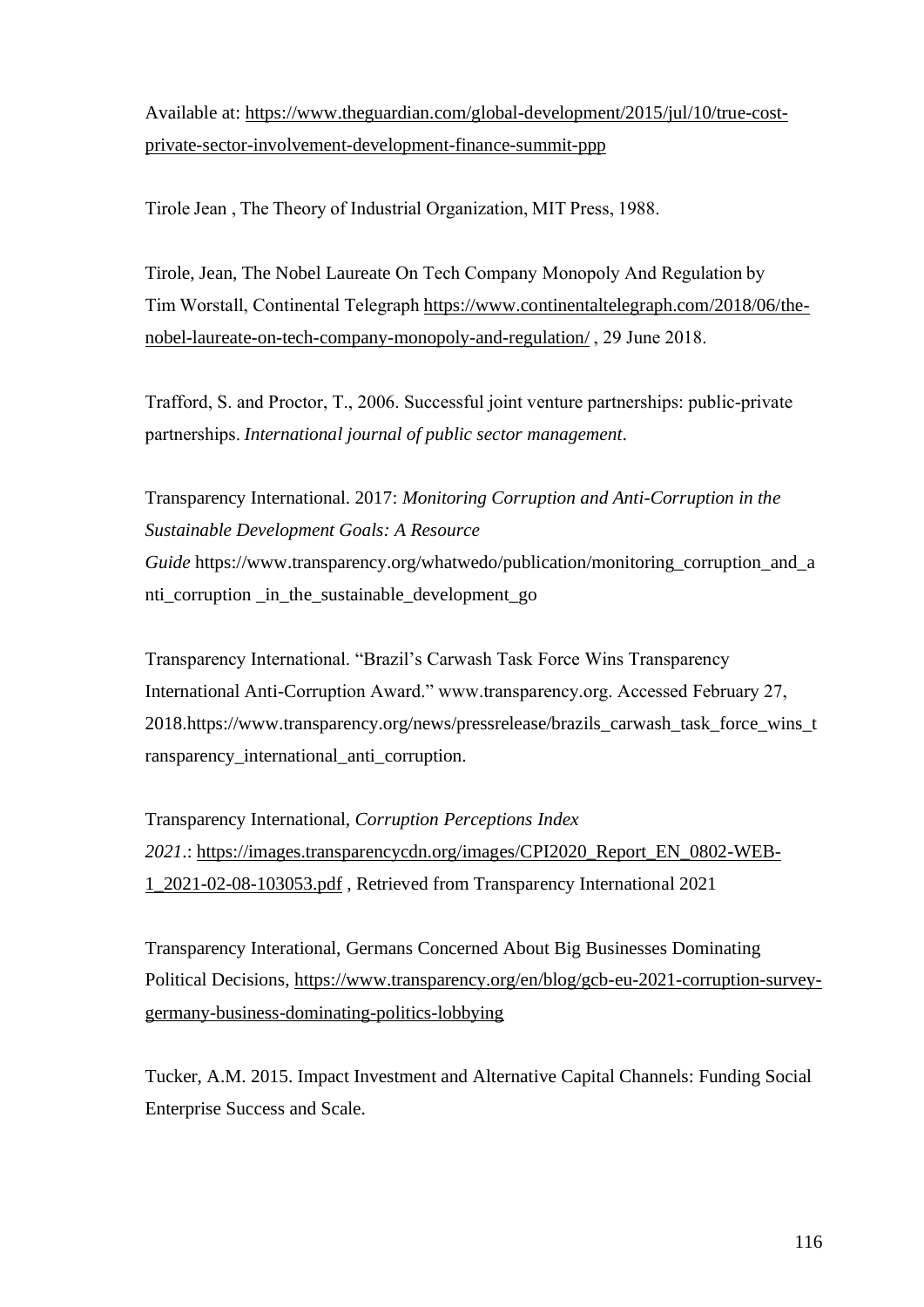Ugur, M. and Dasgupta, N. 2011. "Evidence on the Economic Growth Impacts of Corruption in Low- Income Countries and Beyond." http://eppi.ioe.ac.uk/cms/LinkClick.aspx?fileticket=w rCtuggn-IQ%3D&tabid=3108&mid=5787

United Nations. (2002, April 9). Johannesburg Declaration on Sustainable Development. Retrieved from<http://www.un-documents.net/jburgdec.html>

United Nations The Millennium Development Goals Report 2015, United Nations, New York, 2015 

UNCITRAL United Nations Commission On International Trade Law UNCITRAL Legislative Guide on Public-Private Partnerships UNITED NATIONS Vienna, 2020

United Nations, Committee for Development Policy, Global Governance and Global Rules for Development in the Post 2015 Era. United Nations, 9 July 2014 

United Nations Conference on Trade and Development, UNCTAD, Trade and Development Report 2019

United Nations Convention against Corruption, UNODC,

United Nations Convention to Combat Desertification, High-level dialogue on desertification, land degradation and drought,[https://www.unccd.int/convention/20-may](https://www.unccd.int/convention/20-may-high-level-dialogue-desertification-land-degradation-and-drought)[high-level-dialogue-desertification-land-degradation-and-drought](https://www.unccd.int/convention/20-may-high-level-dialogue-desertification-land-degradation-and-drought)accessed June 2021

UNDP-Commissioned Report from Global Financial Integrity .... [https://gfintegrity.org/press-release/undp-commissioned-report-global-financial](https://gfintegrity.org/press-release/undp-commissioned-report-global-financial-integrity-now-available/)[integrity-now-available/](https://gfintegrity.org/press-release/undp-commissioned-report-global-financial-integrity-now-available/)

United Nations Department of Justice, UN DOJ, Department of Justice Office of Public Affairs Ericsson Agrees to Pay Over \$1 Billion to Resolve FCPA Case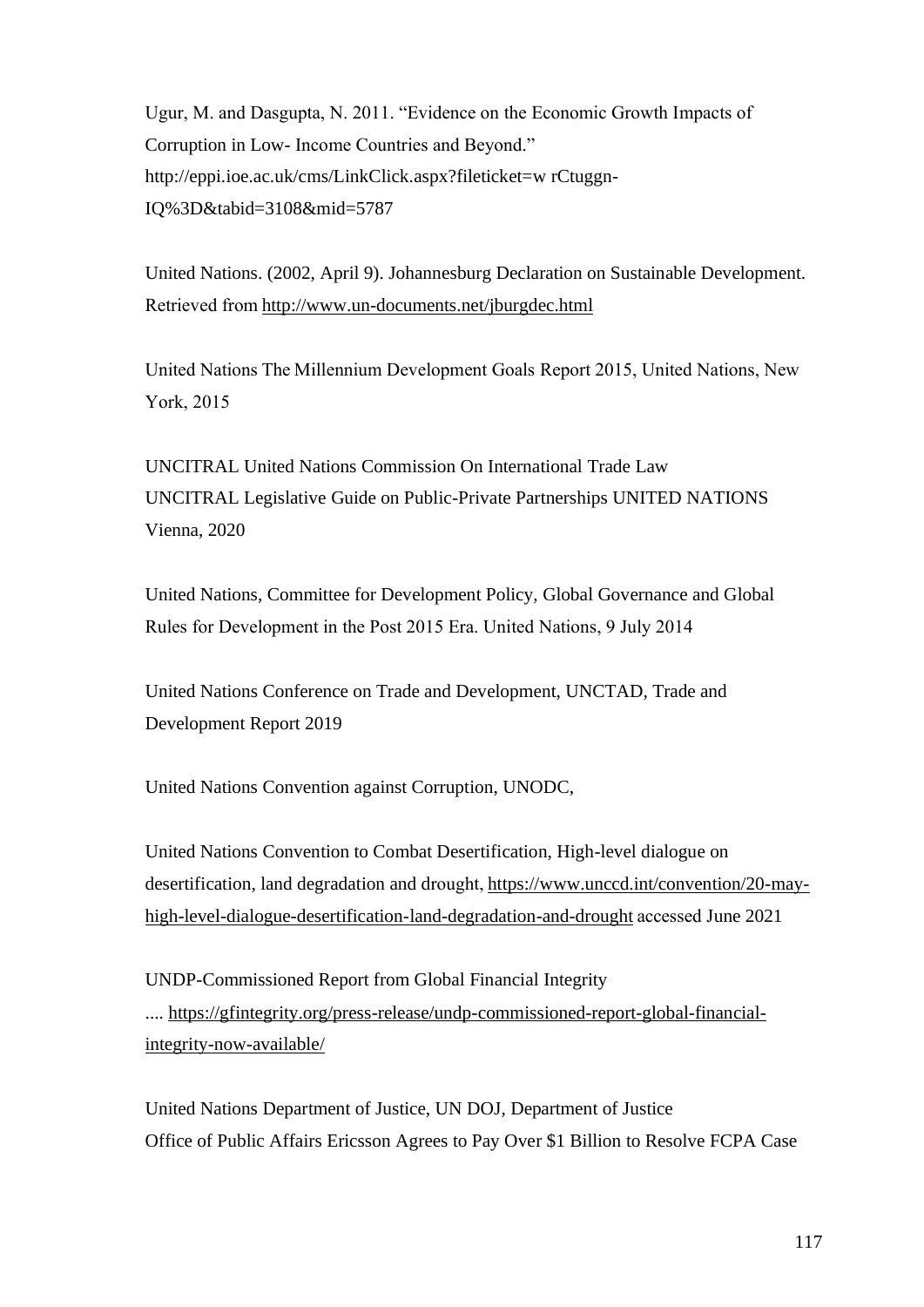Ericsson Subsidiary Pleads Guilty to FCPA Violation https://www.justice.gov/opa/pr/ericsson-agrees-pay-over-1-billion-resolve-fcpa-case, Friday, December 6, 2019

United Nations Economic and Social Commission for Asia and the Pacific, Integrated Resource Management in Asian Cities: The Urban Nexus,[https://www.unescap.org/urban](https://www.unescap.org/urban-nexus)[nexus,](https://www.unescap.org/urban-nexus) accessed June 2021 

United Nations, General Assembly Seventieth Session, Resolution adopted by the General Assembly on 25 September 2015m 21 October 2015

United Nations Meetings Coverage and Press Releases, Global Cost of Corruption at Least 5 Per Cent of World Gross Domestic Product, Secretary-General Tells Security Council, **Citing** 

United Nations, (2019B). Sustainable Development Goals<https://sustainabledevelopment.un.org/?menu=1300>

United Nations, United Nations Meetings Coverage and Press Releases, [https://www.un.org/press/en/2021/sgsm20759.doc.htm,](https://www.un.org/press/en/2021/sgsm20759.doc.htm) 3 June 2021

UNODC, United Nations Convention against Transnational Organized Crime Compendium of International Legal Instruments on Corruption. 2005

United Nations, UNODC, United Nations Convention against Corruption, [https://www.unodc.org/unodc/en/treaties/CAC/,](https://www.unodc.org/unodc/en/treaties/CAC/) accessed June 2021

UNODC, United Nations Convention against Transnational Organized Crime and the Protocols Thereto, [https://www.unodc.org/unodc/en/organized-crime/intro/UNTOC.html,](https://www.unodc.org/unodc/en/organized-crime/intro/UNTOC.html) accessed June 2021

United Nations Sustainable Development Goals, [https://sustainabledevelopment.un.org/content/documents/26384HLPF\\_2020\\_Back](https://sustainabledevelopment.un.org/content/documents/26384HLPF_2020_Background_note.pdf) [ground\\_note.pdf](https://sustainabledevelopment.un.org/content/documents/26384HLPF_2020_Background_note.pdf)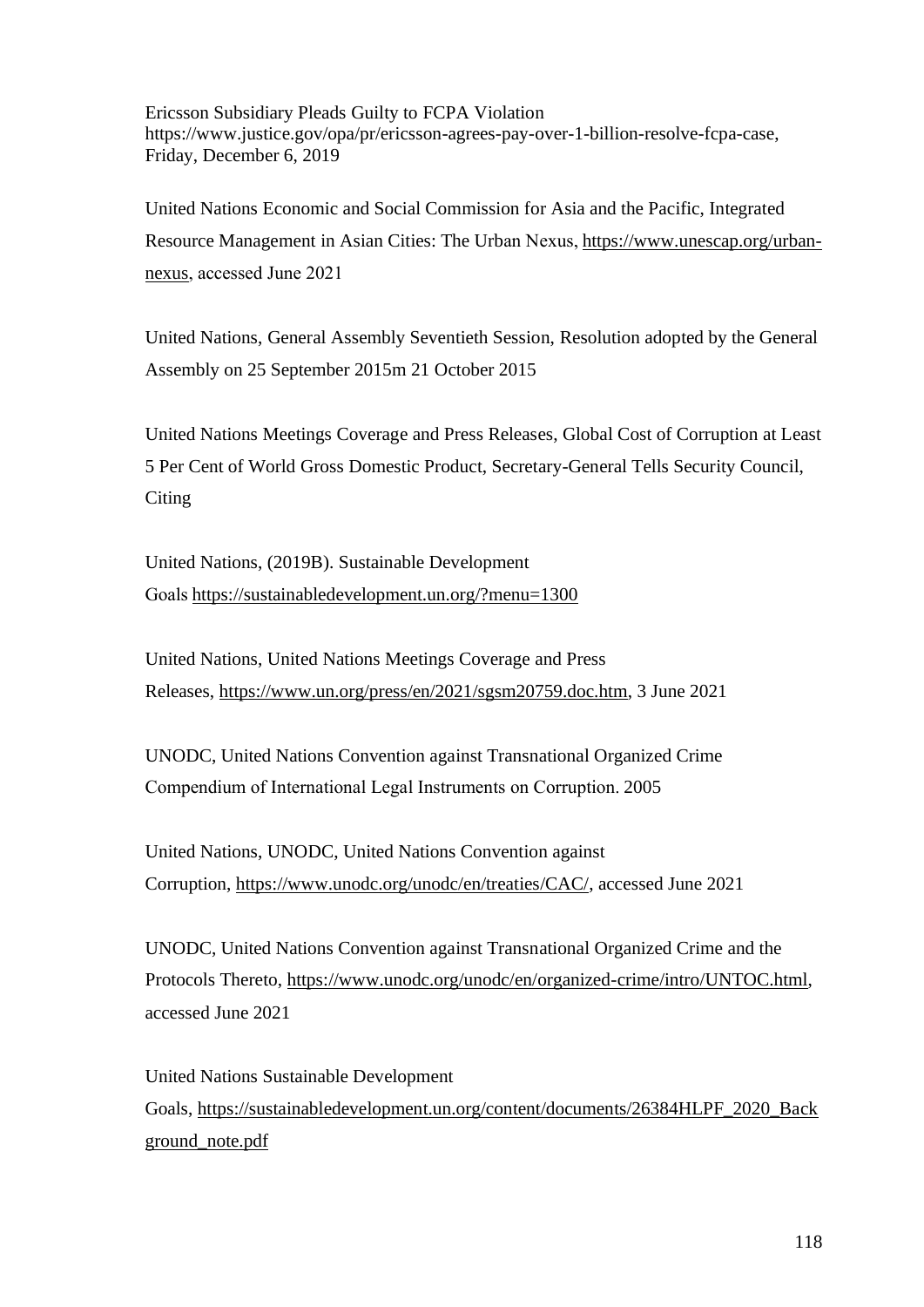United Nations, Sustainable Development Goals Knowledge Platform, High Level Political Forum, High-Level Political Forum 2020 Under The Auspices Of Ecosoc[, https://sustainabledevelopment.un.org/hlpf/2020,](https://sustainabledevelopment.un.org/hlpf/2020)  July 2020

United States Council for International Business (USCIB), Designing Public Private Partnerships With The UN For Maximum SDG Impact prepared by Ms Norine Kennedy, 8 May 2019

United States, US Department of Justice. 2016. Odebrecht and Braskem Plead Guilty and Agree to Pay at Least \$3.5 Billion in Global Penalties to Resolve Largest Foreign Bribery Case in History, December 21. https://www.justice.gov/opa/pr/odebrecht-and-braskemplead- guilty-and-agree-pay-least-35-billion-global-penalties-resolve.  

United States Securities and Exchange Commission (US SEC), U.S. Securities And Exchange Commission Litigation Release No. 20829 / December 15, 2008 Accounting and Auditing Enforcement Release No. 2911 / December 15, 2008 *Securities and Exchange Commission v. Siemens Aktiengesellschaft*, Civil Action No. 08 CV 02167 (D.D.C.), [https://www.sec.gov/litigation/litreleases/2008/lr20829.htm,](https://www.sec.gov/litigation/litreleases/2008/lr20829.htm) September 2008

United States Securities and Exchange Commission (US SEC) , SEC Charges Siemens AG for Engaging in Worldwide Bribery, 2008- 294, [https://www.sec.gov/news/press/2008/2008-294.htm,](https://www.sec.gov/news/press/2008/2008-294.htm) 15 December 2008

United States Securities and Exchange Commission (US SEC), SEC Charges Multinational Telecommunications Company With FCPA Violations, 6 December 2019

Valens Research, How few there are who have courage enough to own their faults https://www.valens-research.com/how-few-there-are-who-have-courage-enough-to-owntheir-faults/,16 June 2020

Venard, B. 2018. *Lessons from the massive Siemens corruption scandal one decade later*. Retrieved from The Conversation: https://theconversation.com/lessons-from-the-massivesiemens-corruption-scandal-one-decade-later-108694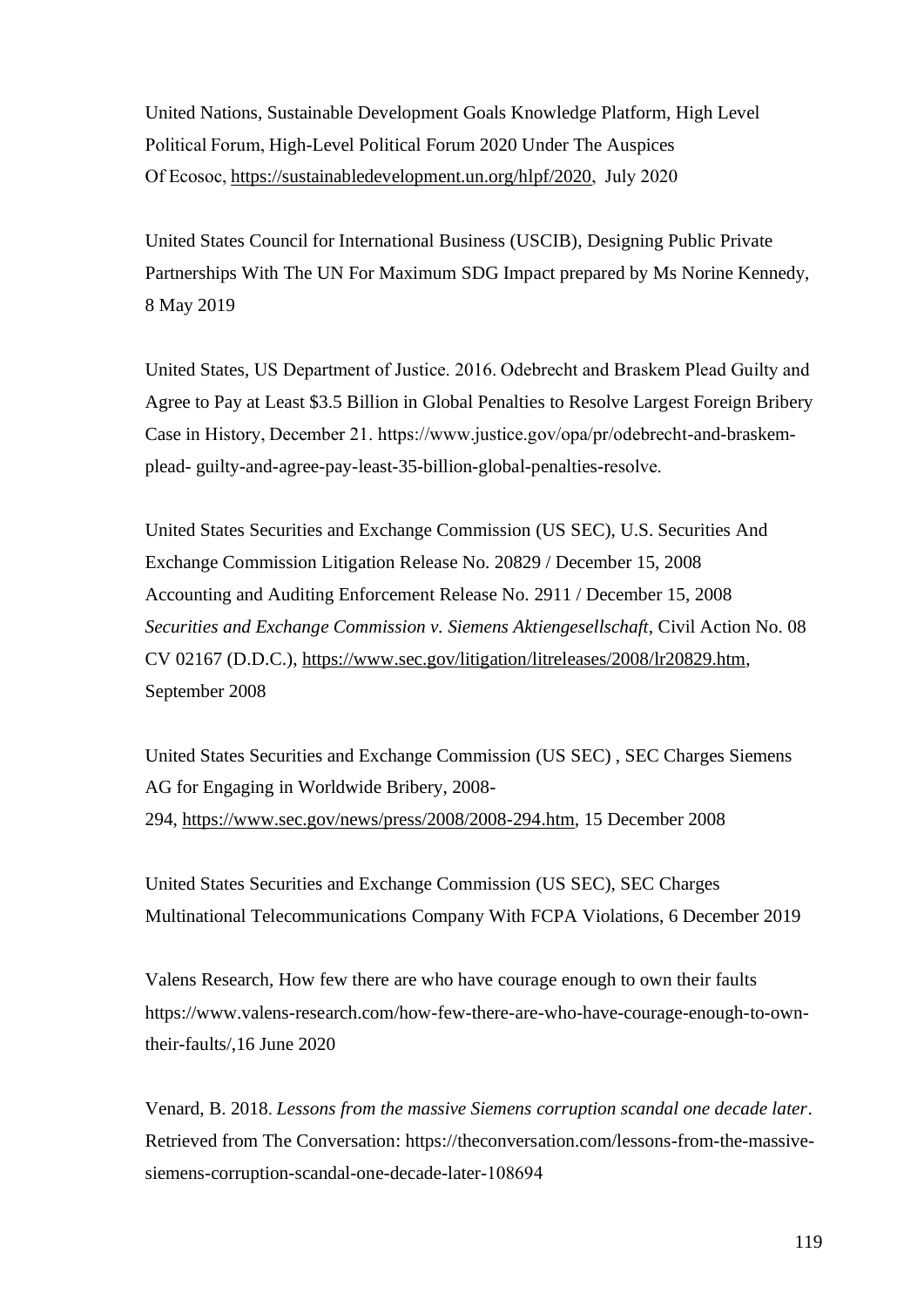Verhoest, K., Petersen, O.H., Scherrer, W. and Murwantara Soecipto, R., 2014. Policy commitment, legal and regulatory framework, and institutional support for PPP in international comparison: Indexing countries' readiness for taking up PPP (No. 2014-03). Working Papers in Economics and Finance.

Villani, E., Greco, L. and Phillips, N., 2017. Understanding value creation in public‐ private partnerships: A comparative case study. *Journal of Management Studies*, *54*(6), pp.876-905.

Vining Aidan R and Boardman Anthony E. (2008), Public-private partnerships in Canada: Theory and evidence, Canadian Public Administration Vol. 51, No.1 (March 2008), p9- 44  

Von Maravic, P., 2006. Decentralized corruption in Germany. *Public Administration Quarterly*, pp.440-478.

Vonortas, N.S. and Spivack, R.N., 2006. Managing large research partnerships: Examples from the Advanced Technology Program's Information Infrastructure for Healthcare program. *Technovation*, *26*(10), pp.1101-1110.

Voskanyan, F., 2016. *A study of the effects of corruption on economic and political development of Armenia* (Doctoral dissertation). 

Wang, N. and Ma, M., 2021. Public–private partnership as a tool for sustainable development–What literatures say?. Sustainable Development, 29(1), pp.243-258.

Wang, Y., 2015. Evolution of public–private partnership models in American toll road development: Learning based on public institutions' risk management. *International Journal of Project Management*, *33*(3), pp.684-696.

Warf, B., 2017. Geographies of African corruption. *PSU Research Review*.

Wei, S.J., 2001. *Corruption and globalization*. Brookings Institution.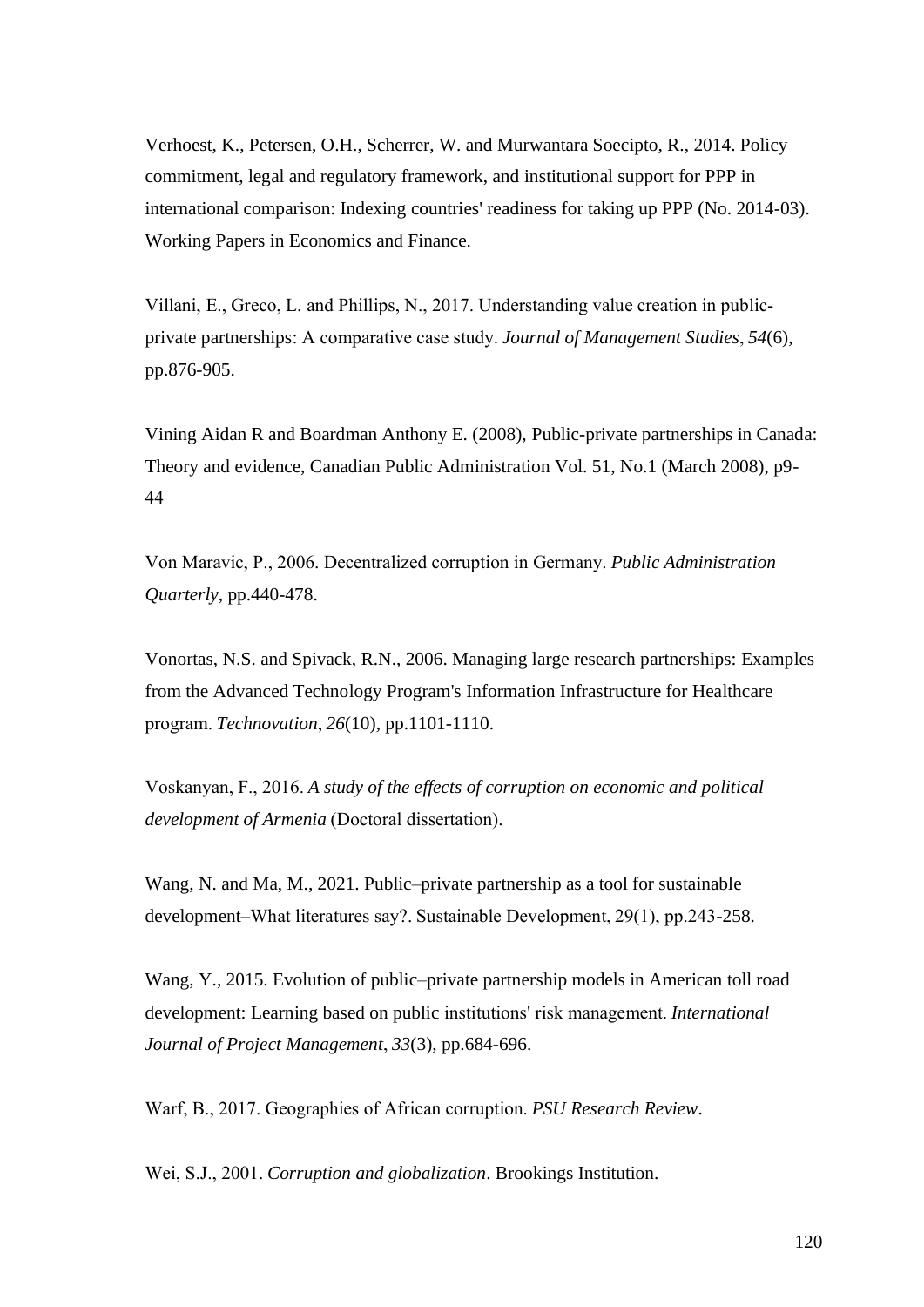Weihe, G., 2008. Public-private partnerships and public-private value trade-offs. *Public Money and Management*, *28*(3), pp.153-158.

Weimer, D.L. and Vining, A.R., 2017. *Policy analysis: Concepts and practice*. Taylor & Francis.

Wenzhong, Z. and Limin, F., 2012. A Case Study of Siemensâ€<sup>™</sup> Violation of Business Ethics in Argentine Based on Stakeholder Theory. *Global Journal of Management And Business Research*, *12*(13). 

West, W.F. (2004), Formal Procedures, Informal Processes, Accountability, and Responsiveness in Bureaucratic Policy Making: An Institutional Policy Analysis. Public Administration Review, 64: 66-80[. https://doi.org/10.1111/j.1540-6210.2004.00347.x](https://doi.org/10.1111/j.1540-6210.2004.00347.x)

Whiteside, H., 2016. *Public-private Partnerships*. Fernwood Publishing. Williams, C.C. and Kedir, A.M., 2016. The impacts of corruption on firm performance: Some lessons from 40 African countries. *Journal of Developmental Entrepreneurship*, *21*(04), p.1650022.

Williams, C.C. and Martinez-Perez, A., 2016. Evaluating the impacts of corruption on firm performance in developing economies: An institutional perspective. *International Journal of Business and Globalisation*, *16*(4), pp.401-422.

Williamson, M. 2016. *Presenting PPP's benefits to Swedish Parliament*. Retrieved from Skanska: [https://group.skanska.com/media/articles/presenting-ppps-benefits-to-swedish](https://group.skanska.com/media/articles/presenting-ppps-benefits-to-swedish-parliament/)[parliament/](https://group.skanska.com/media/articles/presenting-ppps-benefits-to-swedish-parliament/)

World Economic Forum Data, <https://www.un.org/press/en/2018/sc13493.doc.htm> 10 September 2018

World Bank. 2014. "Project Appraisal Document on a Proposed Grant in the Amount of SDR 47.7 Million (US\$ 73.1 Million Equivalent) to the Democratic Republic of Congo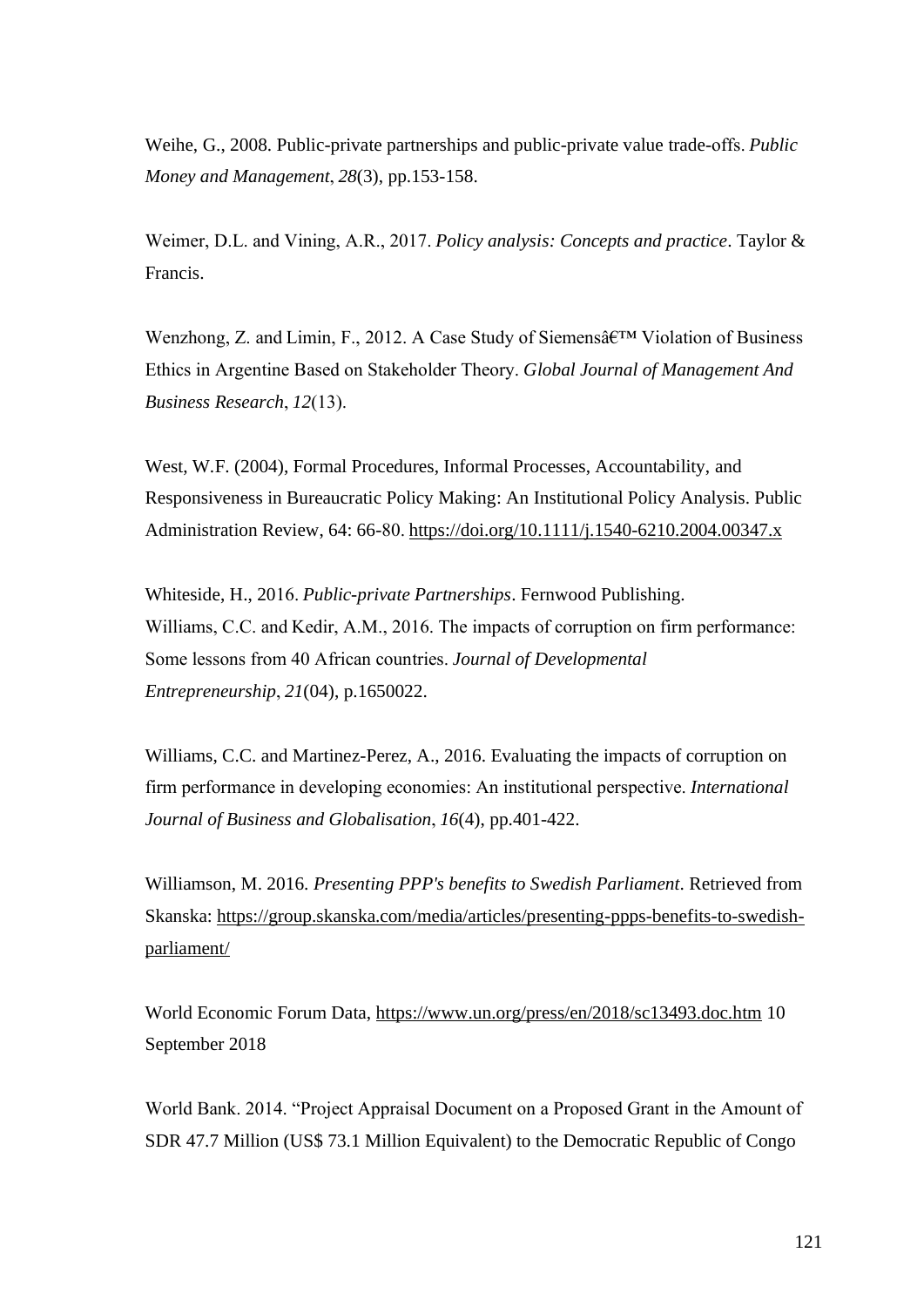for an INGA 3 Basse Chute and Mid-Size Hydropower Development Technical Assistance Project." Report No. 77420-ZR, World Bank, Washington, DC.

"World Bank. 2020. Enhancing Government Effectiveness and Transparency : The Fight Against Corruption. World Bank, Kuala Lumpur. © World Bank.<https://openknowledge.worldbank.org/handle/10986/34533>License: CC BY 3.0 IGO." 

World Bank, Combatting Corruption, [https://www.worldbank.org/en/topic/governance/brief/anti-corruption,](https://www.worldbank.org/en/topic/governance/brief/anti-corruption) accessed July 2021

World Bank, What are Public Private Partnerships? Public-Private Partnership Legal Resource Center, accessed 2021

World Bank, Global Procurement Partnership Multi-Donor Trust Fund [https://www.worldbank.org/en/programs/global-public-procurement-multi-donor-trust](https://www.worldbank.org/en/programs/global-public-procurement-multi-donor-trust-fund)[fund,](https://www.worldbank.org/en/programs/global-public-procurement-multi-donor-trust-fund) accessed 2021

 World Commission on Environment and Development (WCED) (1987), *Our Common Future,*Oxford University Press, Oxford, UK. *(*Commons Select Committee (2011). 'Committee Publishes Report on Private Finance Initiative Funding'. 19 August. Available at: http://www.parliament.uk/business/committees/committees-a- z/commonsselect/treasury-committee/news/pfi-report/  

World Economic Forum, Global Competitiveness Report, 2017-2018, published 26 September https://www.weforum.org/reports/the-global-competitiveness-report-2017- 2018 September 2017

World Economic Forum. (Fleming Sean) Corruption costs developing countries US \$1.6 trillion every year yet half of EMEA think it's acceptable. https://www.weforum.org/agenda/2019/12/corruption-global-problemstatistics-cost/9 December 2019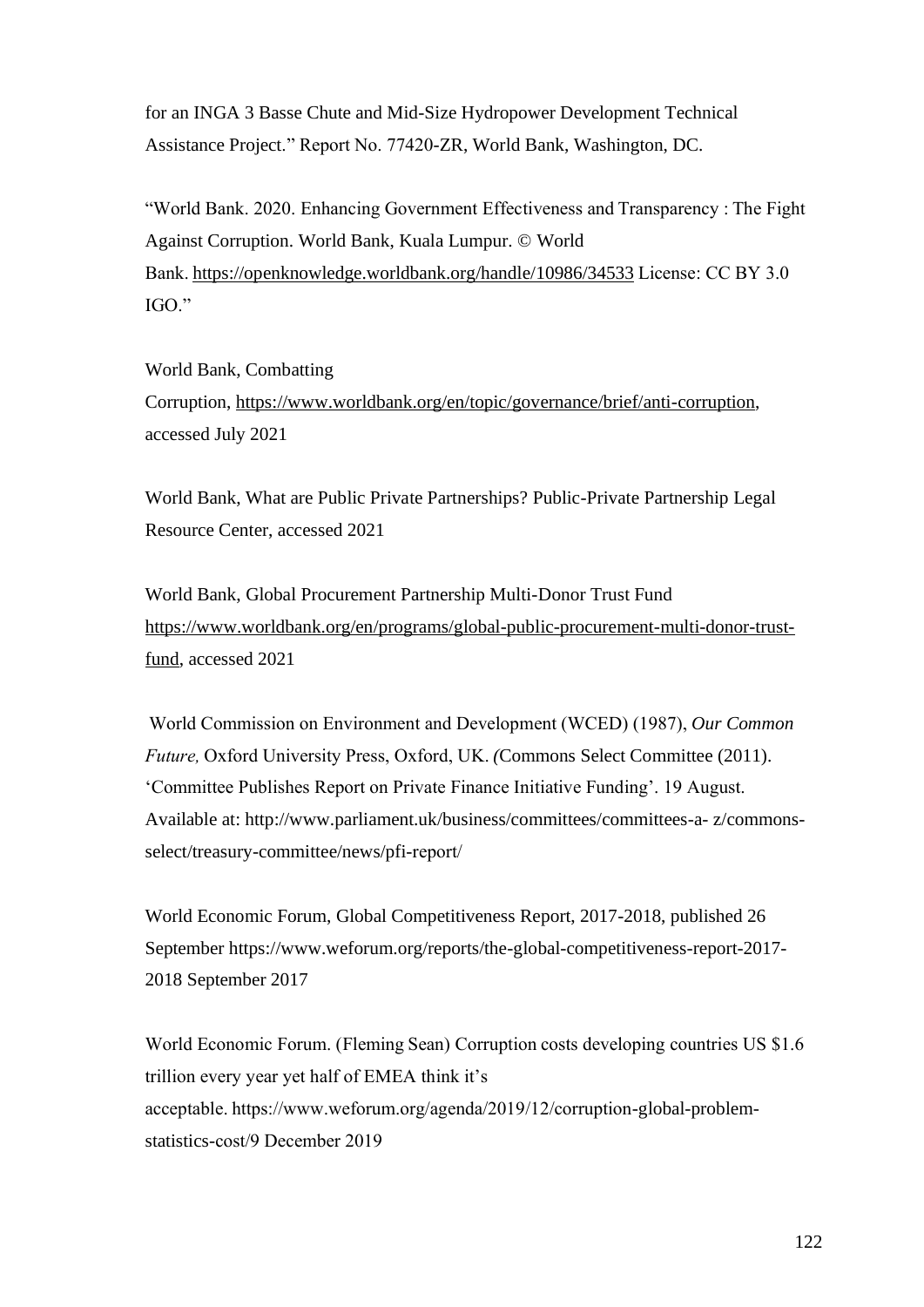World Economic Forum, How blockchain can help dismantle corruption in government services,https://www.weforum.org/agenda/2021/07/blockchain-for-government-systemsanti-corruption 5 July 2021

Worldometers, World Population by Year, elaboration of data by United Nations, Department of Economic and Social Affairs, Population Division.[World Population](https://esa.un.org/unpd/wpp/)  [Prospects: The 2019 Revision.](https://esa.un.org/unpd/wpp/)  https://www.worldometers.info/world-population/worldpopulation-by-year/accessed June 2021

Yuan, J., Zhang, L., Tan, Y. and Skibniewski, M.J., 2020. Evaluating the regional social sustainability contribution of public‐private partnerships in China: The development of an indicator system. *Sustainable Development*, *28*(1), pp.259-278.

Zhang, X. and Ali Soomro, M., 2016. Failure path analysis with respect to private sector partners in transportation public-private partnerships. *Journal of Management in Engineering*, *32*(1), p.04015031.

Zhang, X., 2005. Paving the way for public–private partnerships in infrastructure development. *Journal of construction engineering and management*, *131*(1), pp.71-80.

Zhang X, Chen S , A systematic framework for infrastructure development through public private partnerships, IATSS Research (2012), http://dx.doi.org/10.1016/j.iatssr.2012.11.001  (2012), 

Zysman‐Quirós, D., 2019. White‐Collar Crime in South and Central America: Corporate‐ State Crime, Governance, and the High Impact of the Odebrecht Corruption Case. *The Handbook of White‐Collar Crime*, pp.363-380. 

## **Useful Links for Online Articles**

Alas, H. 2021. *The 10 Most Corrupt Countries, Ranked by Perception*. Retrieved from US News: https://www.usnews.com/news/best-countries/articles/10-most-corrupt-countriesranked-by-perception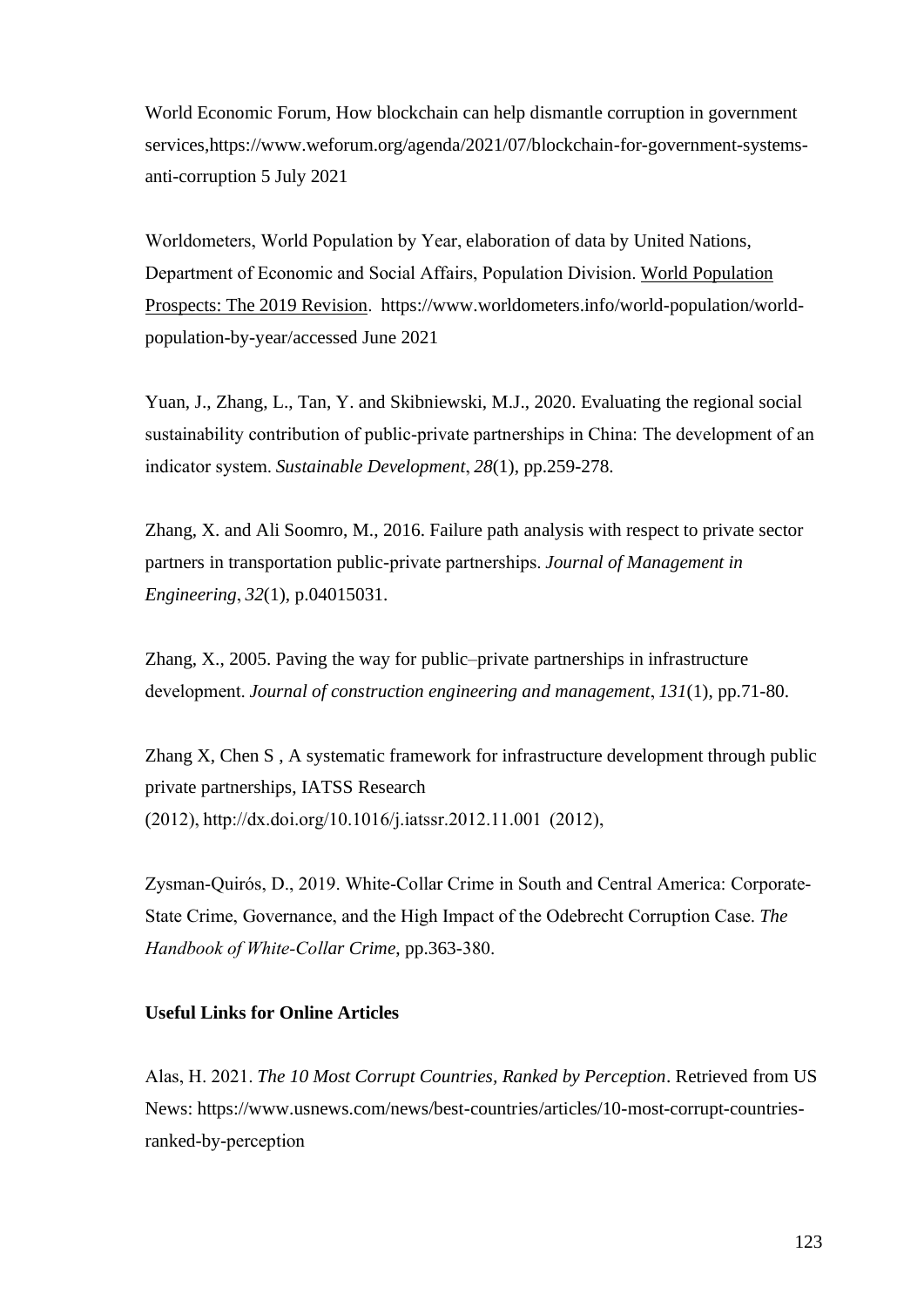Asian Development Bank, ADB Support for Public–Private Partnerships, 2009–2019  [https://www.adb.org/documents/adb-support-public-private-partnerships-2009-2019,](https://www.adb.org/documents/adb-support-public-private-partnerships-2009-2019) 27 October 2020 

BBC. 2019. *Odebrecht case: Politicians worldwide suspected in bribery scandal*. Retrieved from BBC: https://www.bbc.com/news/world-latin-america-41109132 

Bloomberg, Business, Sweden Charges Four Former Ericsson Employees With Bribery, By Niclas Rolander, 26 May 2021, 15:38 BST, [https://www.bloomberg.com/news/articles/2021-05-26/sweden-charges-four-former](https://www.bloomberg.com/news/articles/2021-05-26/sweden-charges-four-former-ericsson-employees-with-bribery)[ericsson-employees-with-bribery,](https://www.bloomberg.com/news/articles/2021-05-26/sweden-charges-four-former-ericsson-employees-with-bribery) May 2021

Bonhage, J., Roberts, M., Mueller, H., & GmbH, R. (2021). *The Public-Private Partnership Law Review: Germany*. Retrieved from The Law Reviews: [https://thelawreviews.co.uk/title/the-public-private-partnership-law](https://thelawreviews.co.uk/title/the-public-private-partnership-law-review/germany)[review/germany](https://thelawreviews.co.uk/title/the-public-private-partnership-law-review/germany)

Britannica, The Editors of Encyclopaedia. "Corruption". *Encyclopaedia Britannica*, 19 Dec. 2018, [https://www.britannica.com/topic/corruption-law. Accessed 15 July 2021.](https://www.britannica.com/topic/corruption-law.%20Accessed%2015%20July%202021)

Caporaso, J.A. & Levine, D.P. (1992). Theories of political economy. New York, New York: Cambridge University Press. Carlson, C. (2016, January 11). Gary mayor eyes more demolition in 2016. Post-Tribune. Retrieved from http://www.chicagotribune.com/suburbs/post-tribune/news/ct-ptb-freeman-wilson-garychamber-st0112-20160111-story.html

Commons Select Committee (2011). 'Committee Publishes Report on Private Finance Initiative Funding'. 19 August. Available at: http://www.parliament.uk/business/committees/committees-a- z/commons-select/treasurycommittee/news/pfi-report/2011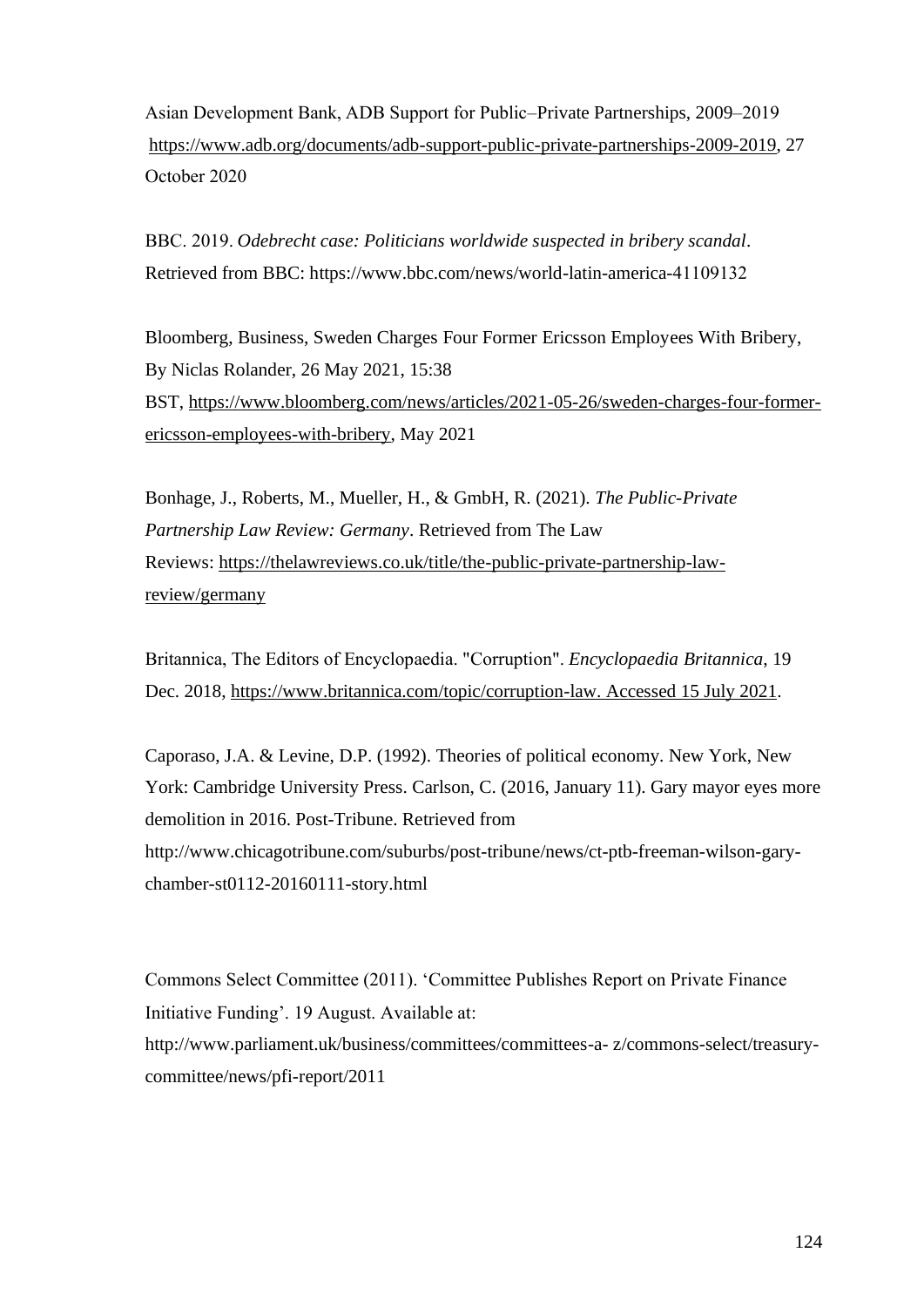Córdova, D. P. 2019. *The Odebrecht Case: The role of social mobilization and journalism*. Retrieved from Global Financial Integrity: https://gfintegrity.org/the-odebrecht-case-therole-of-social-mobilization-and-journalism/ 

Deffenti Fabiano, Laws of Brazil, Government Procurement and PPPs, <http://lawsofbrazil.com/government-procurement-and-ppps/> accessed 12 July 2021

Department of Justice (DOJ). 2019. *Ericsson Agrees to Pay Over \$1 Billion to Resolve FCPA Case*. Retrieved from The United States Department of Justice (DOJ): https://www.justice.gov/opa/pr/ericsson-agrees-pay-over-1-billion-resolve-fcpa-case 

Development Asia, An initiative of Asian Development Bank. How to Restore Confidence in Public–Private Partnershipshttps://development.asia/summary/how-restore-confidencepublic-private-partnerships, 23 November 2020  

European Commission, Green Paper on public-private partnerships and Community law on public contracts and concessions /\* COM/2004/0327 final \*/ 52004DC0327[, https://eur-lex.europa.eu/legal-content/EN/TXT/HTML/ 2](https://eur-lex.europa.eu/legal-content/EN/TXT/HTML/)7 March 2004 

European Investment Bank, EIB, 2010 Kappeler A. and Nemoz M. Public-private partnerships in Europe – before and during the recent financial crisis. Economic and Financial Report 2010/04 July

2010[www.eib.org/epec/resources/efr\\_epec\\_ppp\\_report.pdf](http://www.eib.org/epec/resources/efr_epec_ppp_report.pdf)

Fox, J., Aceron, J., and Guillan, A. 2016. *Doing accountability differently. A proposal for the vertical integration of civil society monitoring and advocacy.* https://www.u4.no/publications/doing- accountability-differently-a-proposalfor-the-vertical-integration-of-civil-society-monitoring-and- advocacy/

GF Integrity, UNDP-Commissioned Report from Global Financial Integrity .... [https://gfintegrity.org/press-release/undp-commissioned-report-global-financial](https://gfintegrity.org/press-release/undp-commissioned-report-global-financial-integrity-now-available/)[integrity-now-available/](https://gfintegrity.org/press-release/undp-commissioned-report-global-financial-integrity-now-available/)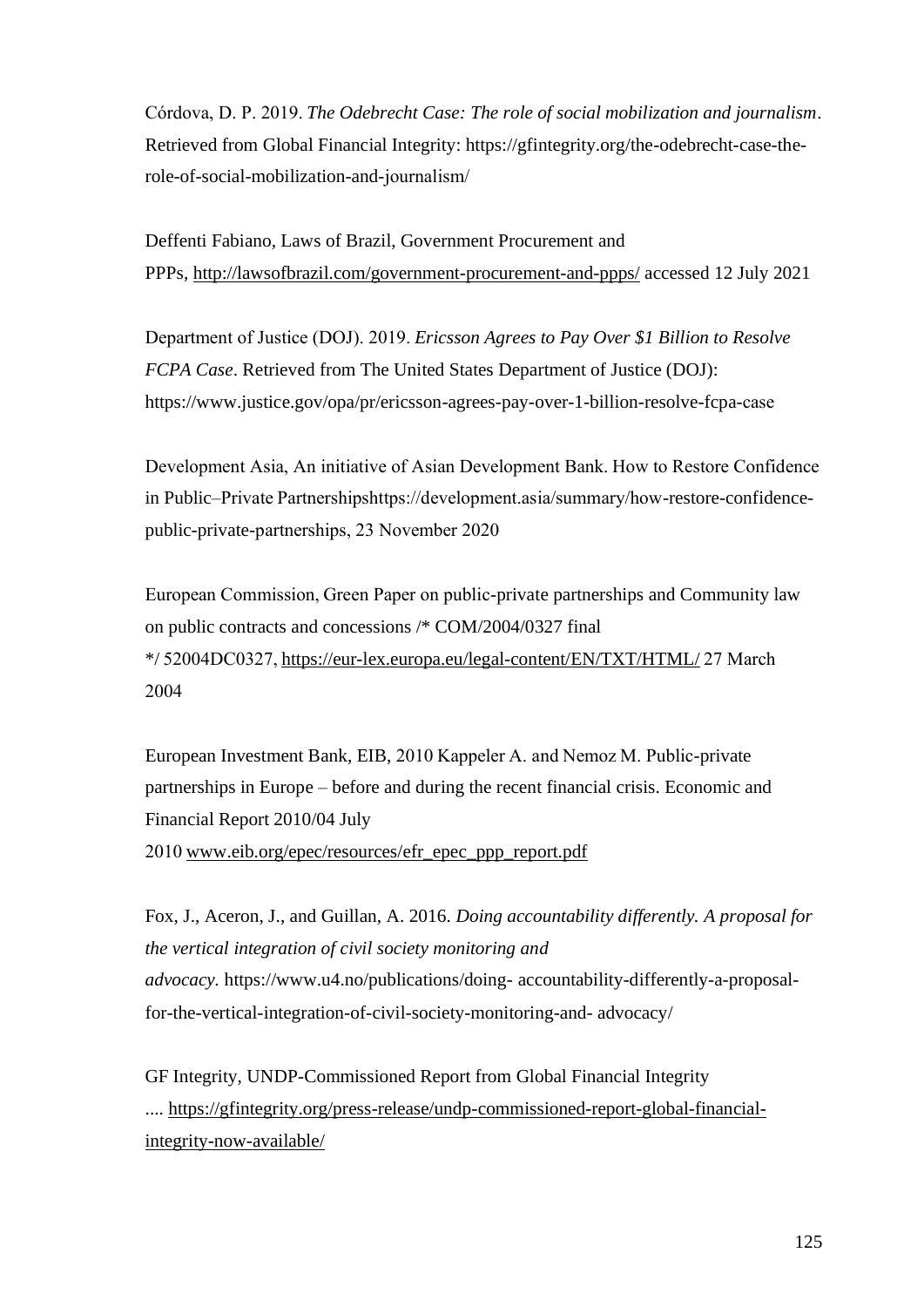Guasch, J. Luis; Laffont, Jean-Jacques; Straub, Stephane. 2003. Renegotiation of Concession Contracts in Latin America. Policy Research Working Paper;No. 3011. World Bank, Washington, DC. © World Bank.<https://openknowledge.worldbank.org/handle/10986/18224>License: CC BY 3.0 IGO." 2003

Grimsey, D., & Lewis, M. K. (2005). Introduction. In D. Grimsey, & Mervyn. K. Lewis (Eds.), The economics of public private partnerships the international library of critical writings in economics 183, xiii-xl. Cheltenham/Northhampton: Edward Elgar 

Gupta, S., Davoodi, H. R., & Alonso-Terme, R. M. (1998). Does Corruption Affect Income Inequality and Poverty?, *IMF Working Papers*, *1998*(076), A001. Retrieved Jul 19, 2021, from[https://www.elibrary.imf.org/view/journals/001/1998/076/article-A001](https://www.elibrary.imf.org/view/journals/001/1998/076/article-A001-en.xml) [en.xml](https://www.elibrary.imf.org/view/journals/001/1998/076/article-A001-en.xml)

Economic Cooperation and Integration Division, UNECE. 20 May 2009 to KDI/ADB/ADBI/WBI conference 'Knowledge Sharing on Infrastructure Public-Private Partnerships in Asia' 19-21 May 2009 Seoul, Korea http://pima.kdi.re.kr/eng/ new/event/090619/9-4.pdf ; South Korea, May 2009 http://pimac.kdi.re.kr/eng/new/event\_list7.jsp  

Hasselgren, B. 2013. *Is Sweden right to ban PPPs?* Retrieved from The Guardian: [https://www.theguardian.com/public-leaders-network/2013/apr/25/sweden](https://www.theguardian.com/public-leaders-network/2013/apr/25/sweden-private-partnership-ppp-infrastructure)[private-partnership-ppp-infrastructure](https://www.theguardian.com/public-leaders-network/2013/apr/25/sweden-private-partnership-ppp-infrastructure)

High Level Political Forum on Sustainable Development HLPF, Voluntary National Reviews at the 2020 High-level political forum on sustainable development, https://sustainabledevelopment.un.org/content/documents/26384 [HLPF\\_2020\\_Background\\_note.pdf,](https://sustainabledevelopment.un.org/content/documents/26384HLPF_2020_Background_note.pdf) July 2020

Human Rights Watch, HRW, Brazil, Events of 2020, [https://www.hrw.org/world](https://www.hrw.org/world-report/2021/country-chapters/brazil)[report/2021/country-chapters/brazil,](https://www.hrw.org/world-report/2021/country-chapters/brazil) accessed May 2021

Jensen, Michael C, Meckling William H, Theory of the Firm: Managerial Behavior, Agency Costs and Ownership Structure, 1976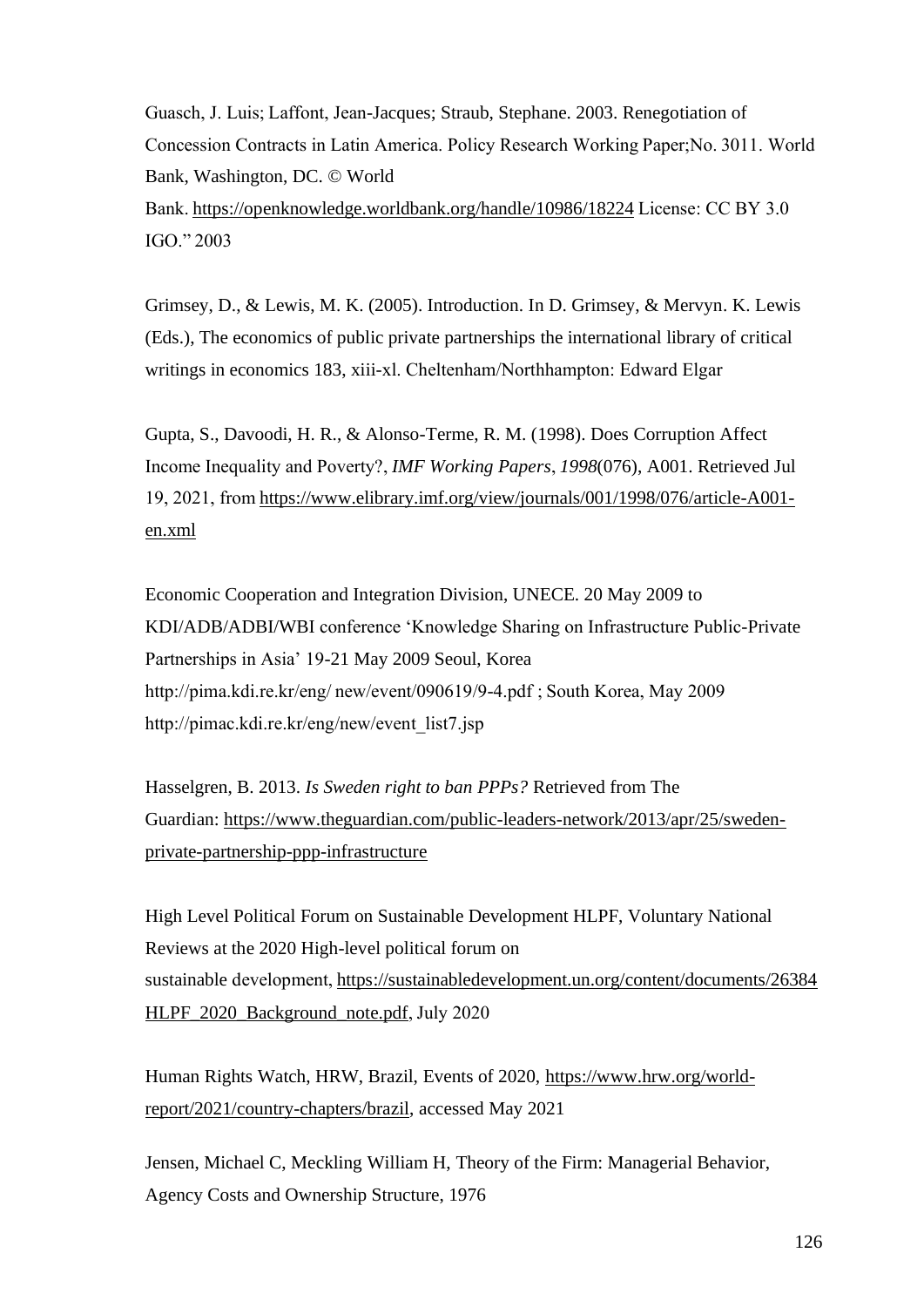Johnsøn and Taxell, Cost of corruption in developing countries – how effectively is aid being spent? European Parliament's Committee on Development, ISBN(online): 978-92- 823-7154-1 ISBN(print): 978-92-823-7153-4 DOI(online): 10.2861/02495 DOI(print): 10.2861/23640, European Union 7 April 2015  

IADB News Release, Brazil to promote public-private partnerships for infrastructure projects with IDB support,[https://www.iadb.org/en/news/brazil-promote-public-private](https://www.iadb.org/en/news/brazil-promote-public-private-partnerships-infrastructure-projects-idb-support)[partnerships-infrastructure-projects-idb-support,](https://www.iadb.org/en/news/brazil-promote-public-private-partnerships-infrastructure-projects-idb-support) 20 January 2021 

ICESDF, U., 2014. Report of the Intergovernmental Committee of Experts on Sustainable Development Financing. *United Nations Intergovernmental Committee of Experts on Sustainable Development Financing, United Nations, New York, http://sustainabledevelopment. un. org/content/documents/4588FINAL% 20REPORT% 20ICESDF. pdf*. 

In *Accounting forum* (Vol. 29, No. 4, pp. 345-378). No longer published by Elsevier.

Integrity Initiatives, The International Anti-Corruption Court, [http://www.integrityinitiatives.org/international-anticorruption-court,](http://www.integrityinitiatives.org/international-anticorruption-court) June 2021

Kishimoto, Satoko/Petitjean, Olivier, eds. (2017): Reclaiming Public Services. How cities and citizens are turning back privatization. Amsterdam and Paris. Transnational Institute,[www.tni.org/reclaiming-public](http://www.tni.org/reclaiming-public-services)[services/](http://www.tni.org/reclaiming-public-services) [https://www.2030spotlight.org/en/book/1730/chapter/sdg-9-alternatives-ppps](https://www.2030spotlight.org/en/book/1730/chapter/sdg-9-alternatives-ppps-growing-instances-de-privatization)[growing-instances-de-privatization](https://www.2030spotlight.org/en/book/1730/chapter/sdg-9-alternatives-ppps-growing-instances-de-privatization)

Lorman. 2018. *A Brief History of Public Private Partnerships*. Retrieved from Lorman: [https://www.lorman.com/resources/a-brief-history-of-public-private](https://www.lorman.com/resources/a-brief-history-of-public-private-partnerships-16968)[partnerships-16968#](https://www.lorman.com/resources/a-brief-history-of-public-private-partnerships-16968)

Mopp, Office of the Minister of State In Charge of Public Procurement, MOPP, Gov't to introduce a policy of allocating 30% contracts to Women Owned Companies, Youth and Persons with Disability/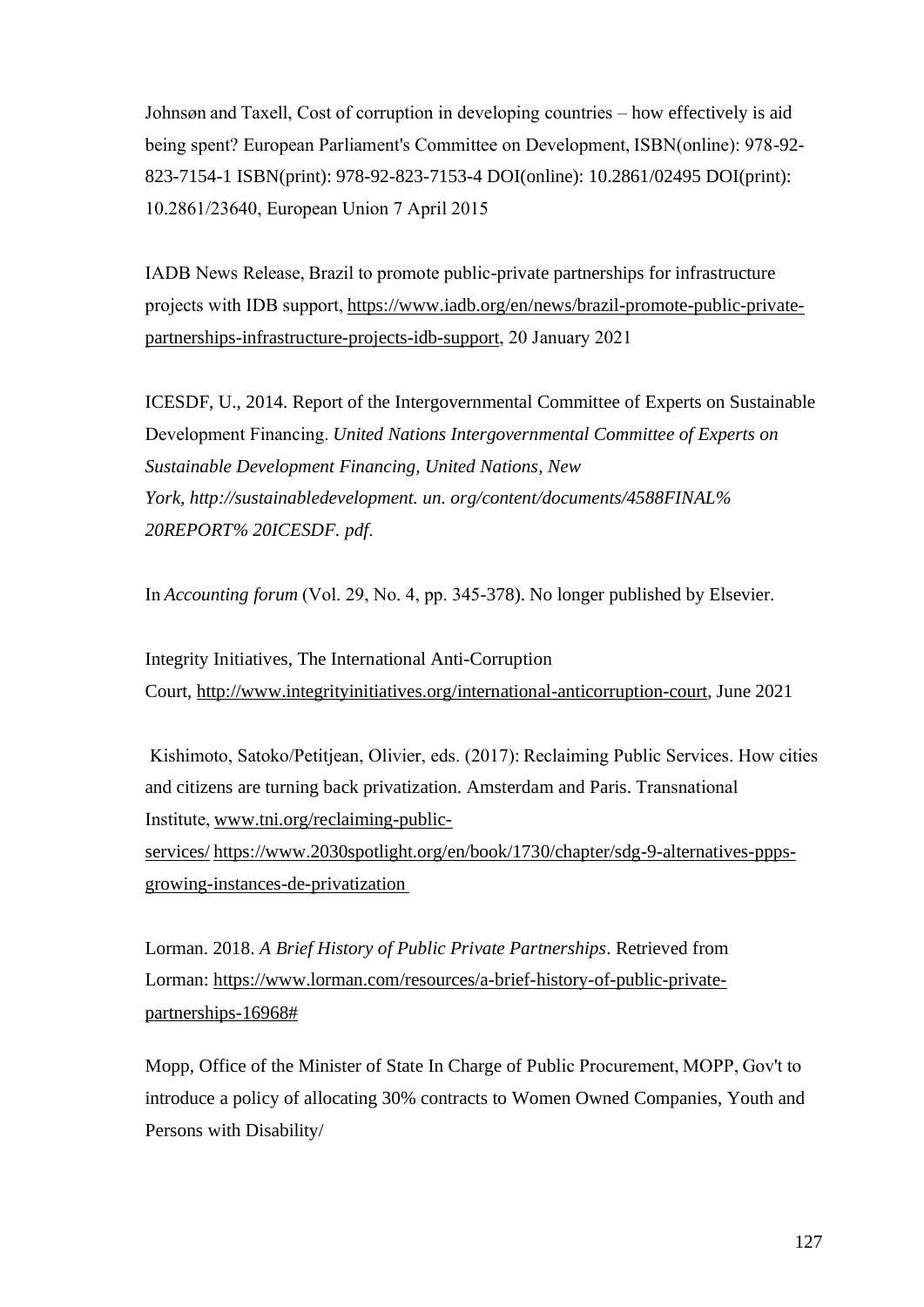https://www.mopp.gov.gh/index.php/moppmedia/moppnews/item/32-gov-t-to-introducea-policy-of-allocating-30-contracts-to-women-owned-companies-youth-and-persons-withdisability, 12 February 2018

Mueller, H. 2019. *n introduction to public-private partnerships in Germany*. Retrieved from Lexology: [https://www.lexology.com/library/detail.aspx?g=788d0532-b5e7-45d4-](https://www.lexology.com/library/detail.aspx?g=788d0532-b5e7-45d4-80a3-d1b88eb6478d) [80a3-d1b88eb6478d](https://www.lexology.com/library/detail.aspx?g=788d0532-b5e7-45d4-80a3-d1b88eb6478d)

OECD, 2016, International Regulatory Cooperation: The Role of International Organisations in Fostering Better Rules of Globalisation, OECD Publishing, Paris. [http://dx.doi.org/10.1787/9789264244047-en,](http://dx.doi.org/10.1787/9789264244047-en) 2016

OECD, Sweden's Laws on Corporate Responsibility for International Bribery need Urgent Reform, [https://www.oecd.org/corruption/sweden-s-laws-on-corporate-responsibility-for](https://www.oecd.org/corruption/sweden-s-laws-on-corporate-responsibility-for-international-bribery-need-urgent-reform.htm)[international-bribery-need-urgent-reform.htm,](https://www.oecd.org/corruption/sweden-s-laws-on-corporate-responsibility-for-international-bribery-need-urgent-reform.htm) 25 October, 2017

Office National Statistics, An Overview of the UK Labour Market, [https://www.ons.gov.uk/employmentandlabourmarket/peopleinwork/articles/anov](https://www.ons.gov.uk/employmentandlabourmarket/peopleinwork/articles/anoverviewoftheuklabourmarket/2015-02-27) [erviewoftheuklabourmarket/2015-02-27](https://www.ons.gov.uk/employmentandlabourmarket/peopleinwork/articles/anoverviewoftheuklabourmarket/2015-02-27)

Pakkala, P., 2002. Innovative project delivery methods for infrastructure. *Finnish Road Enterprise, Helsinki*, *19*.

Parliament, UK, *["Committee publishes report on Private Finance Initiative funding".](http://www.parliament.uk/business/committees/committees-a-z/commons-select/treasury-committee/news/pfi-report/)* https://old.parliament.uk/business/committees/committees-a-z/commons-select/treasurycommittee/news/pfi-report/ *parliament.uk. 2 September 2011. Retrieved 8th June 2021.*

Reuters, Brito, Ricardo, Slattery Gram, After seven years, Brazil shuts down Car Wash anti-corruption squad,https://www.reuters.com/article/us-brazil-corruptionidUSKBN2A4068 , 4 February 2021

Reuters, by Reuters Staff, Ericsson to pay over \$1 billion to resolve U.S. corruption probes, https://www.reuters.com/article/us-usa-ericsson-idUSKBN1YA2HU December 6, 2019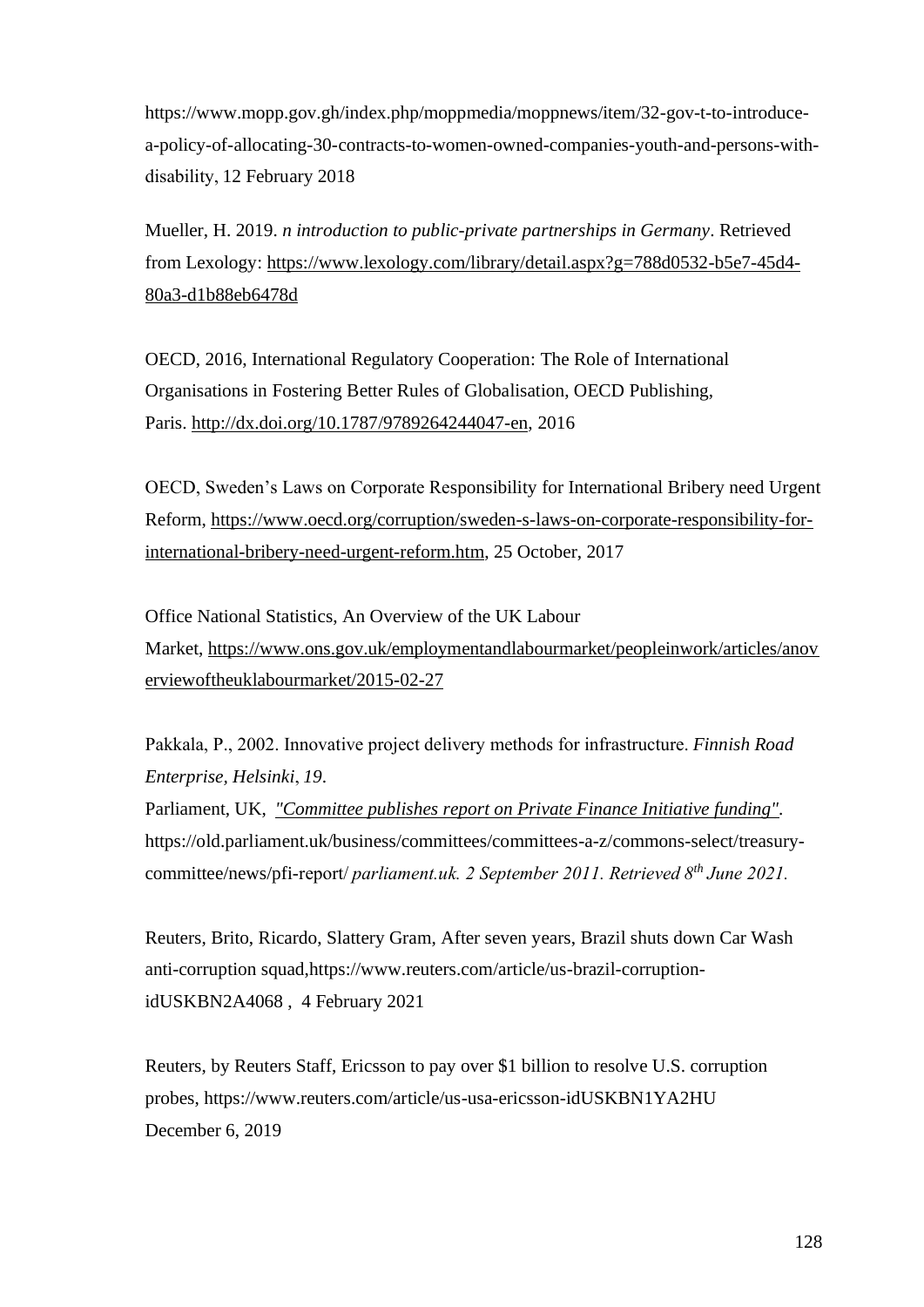Reuters, By Reuters Staff, Sweden Opens Ericsson Bribery Probe After U.S. Settlement: Paper, [Https://Www.Reuters.Com/Article/Us-Usa-Ericsson-Sweden-Iduskbn1yg248,](https://www.reuters.com/article/us-usa-ericsson-sweden-idUSKBN1YG248) 12 December, 2019

Sajdik, M. 2021. *Delivering Justice on the Ground: The Challenges of Fighting Corruption at the National and International Levels*. Retrieved from United Nations: https://www.un.org/en/chronicle/article/delivering-justice-ground-challenges-fightingcorruption-national-and-international-levels 

Schubert, S., and Miller, T. C. 2008. *At Siemens, Bribery Was Just a Line Item*. Retrieved from The New York Times: https://www.nytimes.com/2008/12/21/business/worldbusiness/21siemens.html 

Statistica, Worldwide Artificial Intelligence Market Revenues, https://www.statista.com/statistics/607716/worldwide-artificial-intelligencemarket- revenues/ 

Stephenson, M.C. and Schütte, S.A., 2019. An international anti-corruption court? A synopsis of the debate. *Bergen: U4 Anti-Corruption Resource Centre. https://www. u4. no/publications/an-international-anti-corruption-court-a-synopsis-of-thedebate*. 

Tessian, 18 Biggest GDPR Fines of 2020 and 2021 (So Far)[https://www.tessian.com/blog/biggest-gdpr-fines-2020/,](https://www.tessian.com/blog/biggest-gdpr-fines-2020/) 21 May 2021 

The Engineer, Bradshaw, Melissa, New AI solution aims to prevent deforestation, [https://www.theengineer.co.uk/new-ai-solution-aims-to-prevent](https://www.theengineer.co.uk/new-ai-solution-aims-to-prevent-deforestation/)[deforestation/,](https://www.theengineer.co.uk/new-ai-solution-aims-to-prevent-deforestation/) 18 December 2020

The Guardian, 2015. Laying bare the true cost of private sector involvement in development. Available at: [https://www.theguardian.com/global-development/2015/jul/10/true-cost-](https://www.theguardian.com/global-development/2015/jul/10/true-cost-private-sector-involvement-development-finance-summit-ppp)

[private-sector-involvement-development-finance-summit-ppp](https://www.theguardian.com/global-development/2015/jul/10/true-cost-private-sector-involvement-development-finance-summit-ppp)

Tirole Jean , The Theory of Industrial Organization, MIT Press, 1988.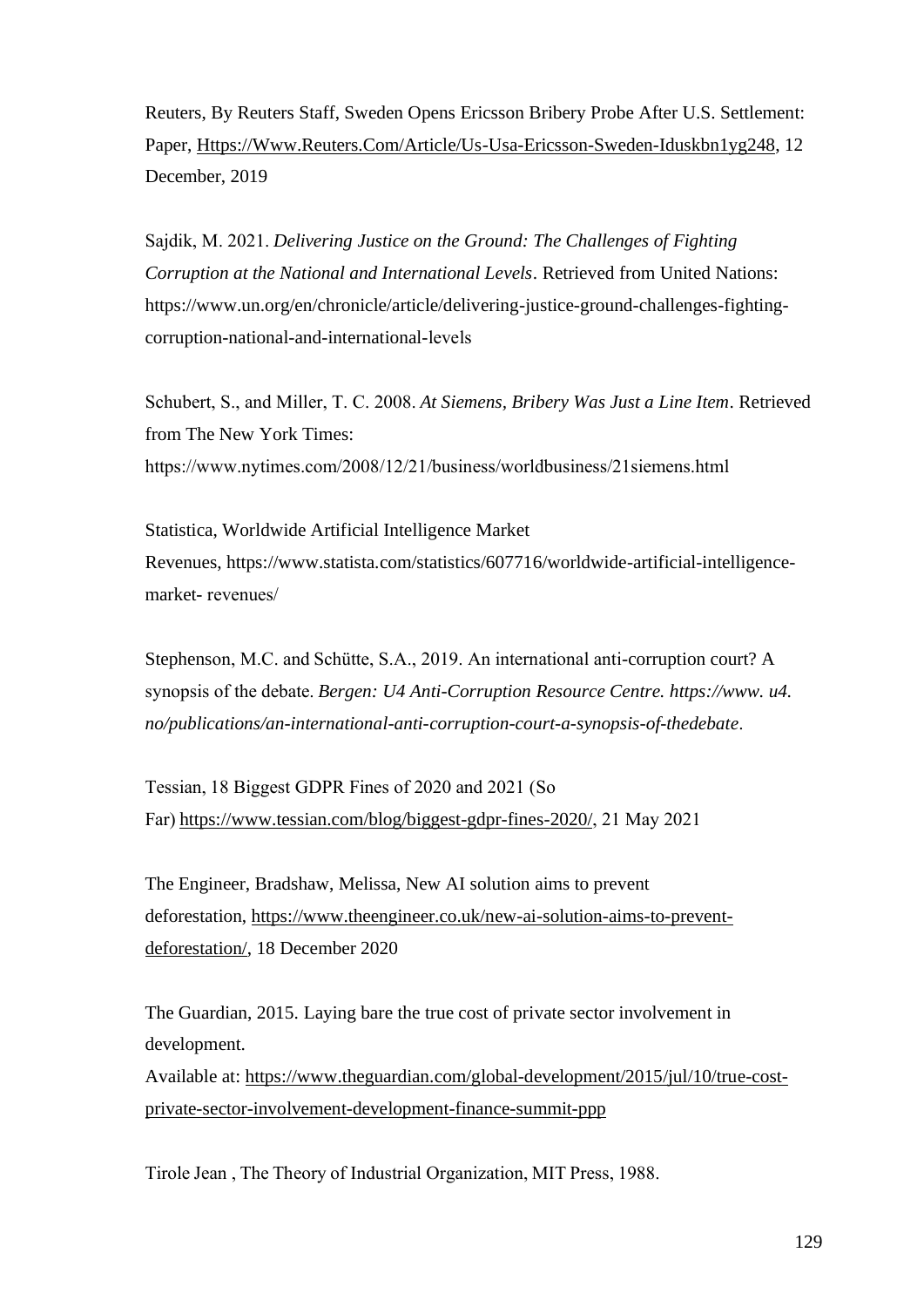Tirole, Jean, The Nobel Laureate On Tech Company Monopoly And Regulation by Tim Worstall, Continental Telegraph[https://www.continentaltelegraph.com/2018/06/the](https://www.continentaltelegraph.com/2018/06/the-nobel-laureate-on-tech-company-monopoly-and-regulation/)[nobel-laureate-on-tech-company-monopoly-and-regulation/](https://www.continentaltelegraph.com/2018/06/the-nobel-laureate-on-tech-company-monopoly-and-regulation/), 29 June 2018.

Transparency International. 2017: *Monitoring Corruption and Anti-Corruption in the Sustainable Development Goals: A Resource Guide* https://www.transparency.org/whatwedo/publication/monitoring\_corruption\_and\_a nti\_corruption \_in\_the\_sustainable\_development\_go

Transparency International. "Brazil's Carwash Task Force Wins Transparency International Anti-Corruption Award." www.transparency.org. Accessed February 27, 2018.

https://www.transparency.org/news/pressrelease/brazils\_carwash\_task\_force\_wins\_transp arency\_international\_anti\_corruption.

Transparency International, *Corruption Perceptions Index 2021*.: [https://images.transparencycdn.org/images/CPI2020\\_Report\\_EN\\_0802-WEB-](https://images.transparencycdn.org/images/CPI2020_Report_EN_0802-WEB-1_2021-02-08-103053.pdf)[1\\_2021-02-08-103053.pdf](https://images.transparencycdn.org/images/CPI2020_Report_EN_0802-WEB-1_2021-02-08-103053.pdf) , Retrieved from Transparency International 2021

Transparency Interational, Germans Concerned About Big Businesses Dominating Political Decisions, https://www.transparency.org/en/blog/gcb-eu-2021-corruption-surveygermany-business-dominating-politics-lobbying

Ugur, M. and Dasgupta, N. 2011. "Evidence on the Economic Growth Impacts of Corruption in Low- Income Countries and Beyond." http://eppi.ioe.ac.uk/cms/LinkClick.aspx?fileticket=w rCtuggn-IQ%3D&tabid=3108&mid=5787

United Nations. (2002, April 9). Johannesburg Declaration on Sustainable Development. Retrieved from<http://www.un-documents.net/jburgdec.html>

UNODC, United Nations Convention against Corruption, [https://www.unodc.org/unodc/en/treaties/CAC/,](https://www.unodc.org/unodc/en/treaties/CAC/) accessed June 2021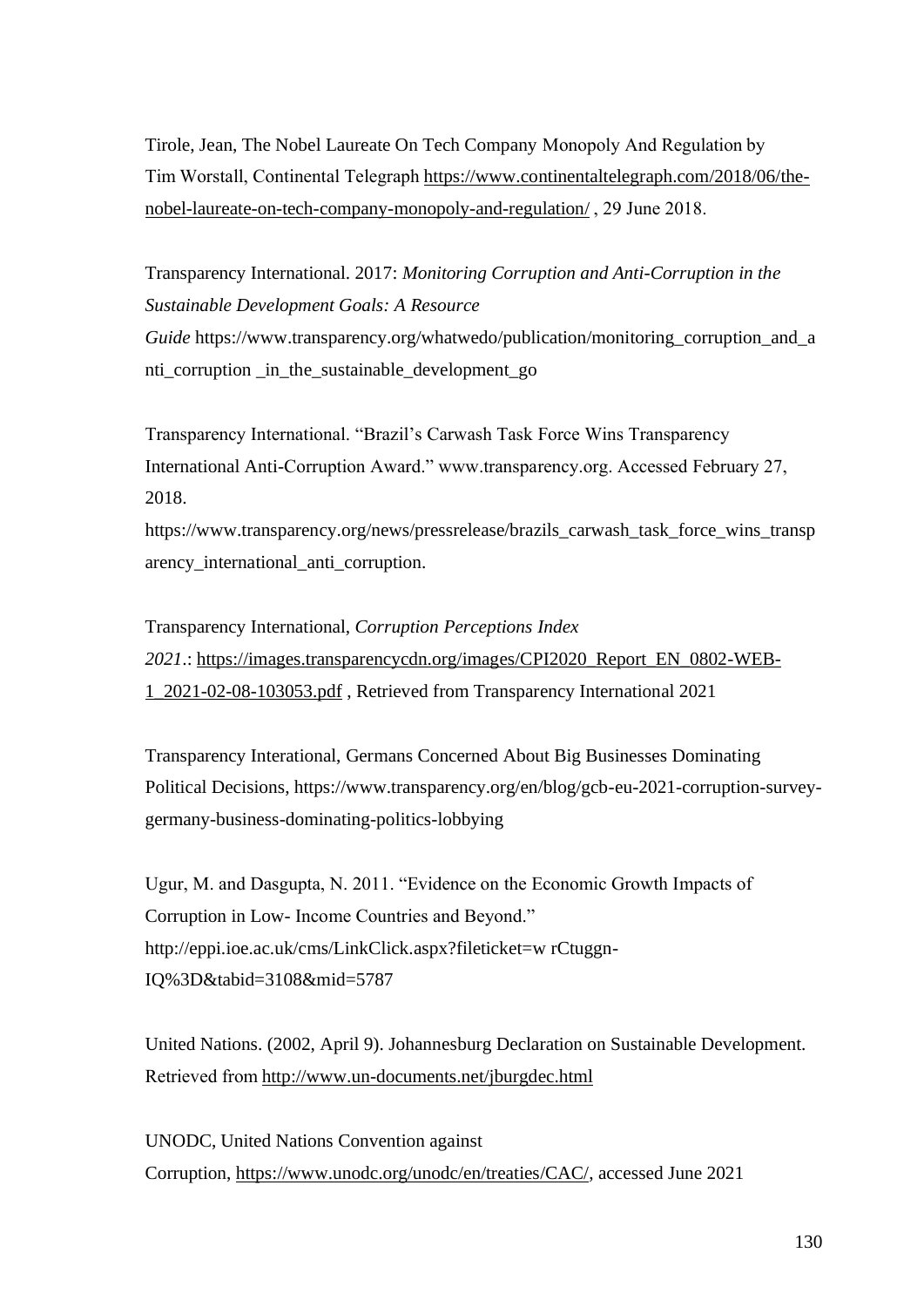UNODC, United Nations Convention against Transnational Organized Crime and the Protocols Thereto, [https://www.unodc.org/unodc/en/organized-crime/intro/UNTOC.html,](https://www.unodc.org/unodc/en/organized-crime/intro/UNTOC.html) accessed June 2021

United Nations Sustainable Development Goals, [https://sustainabledevelopment.un.org/content/documents/26384HLPF\\_2020\\_Back](https://sustainabledevelopment.un.org/content/documents/26384HLPF_2020_Background_note.pdf) [ground\\_note.pdf](https://sustainabledevelopment.un.org/content/documents/26384HLPF_2020_Background_note.pdf) 

United Nations, Sustainable Development Goals Knowledge Platform, High Level Political Forum, High-Level Political Forum 2020 Under The Auspices Of Ecosoc[, https://sustainabledevelopment.un.org/hlpf/2020,](https://sustainabledevelopment.un.org/hlpf/2020)  July 2020

United States, US Department of Justice. 2016. Odebrecht and Braskem Plead Guilty and Agree to Pay at Least \$3.5 Billion in Global Penalties to Resolve Largest Foreign Bribery Case in History, December 21. https://www.justice.gov/opa/pr/odebrecht-and-braskemplead- guilty-and-agree-pay-least-35-billion-global-penalties-resolve.  

United States Securities and Exchange Commission (US SEC), U.S. Securities And Exchange Commission Litigation Release No. 20829 / December 15, 2008 Accounting and Auditing Enforcement Release No. 2911 / December 15, 2008 *Securities and Exchange Commission v. Siemens Aktiengesellschaft*, Civil Action No. 08 CV 02167 (D.D.C.), [https://www.sec.gov/litigation/litreleases/2008/lr20829.htm,](https://www.sec.gov/litigation/litreleases/2008/lr20829.htm) September 2008

United States Securities and Exchange Commission (US SEC) , SEC Charges Siemens AG for Engaging in Worldwide Bribery, 2008- 294, [https://www.sec.gov/news/press/2008/2008-294.htm,](https://www.sec.gov/news/press/2008/2008-294.htm) 15 December 2008

Valens Research, How few there are who have courage enough to own their faults https://www.valens-research.com/how-few-there-are-who-have-courage-enough-to-owntheir-faults/,16 June 2020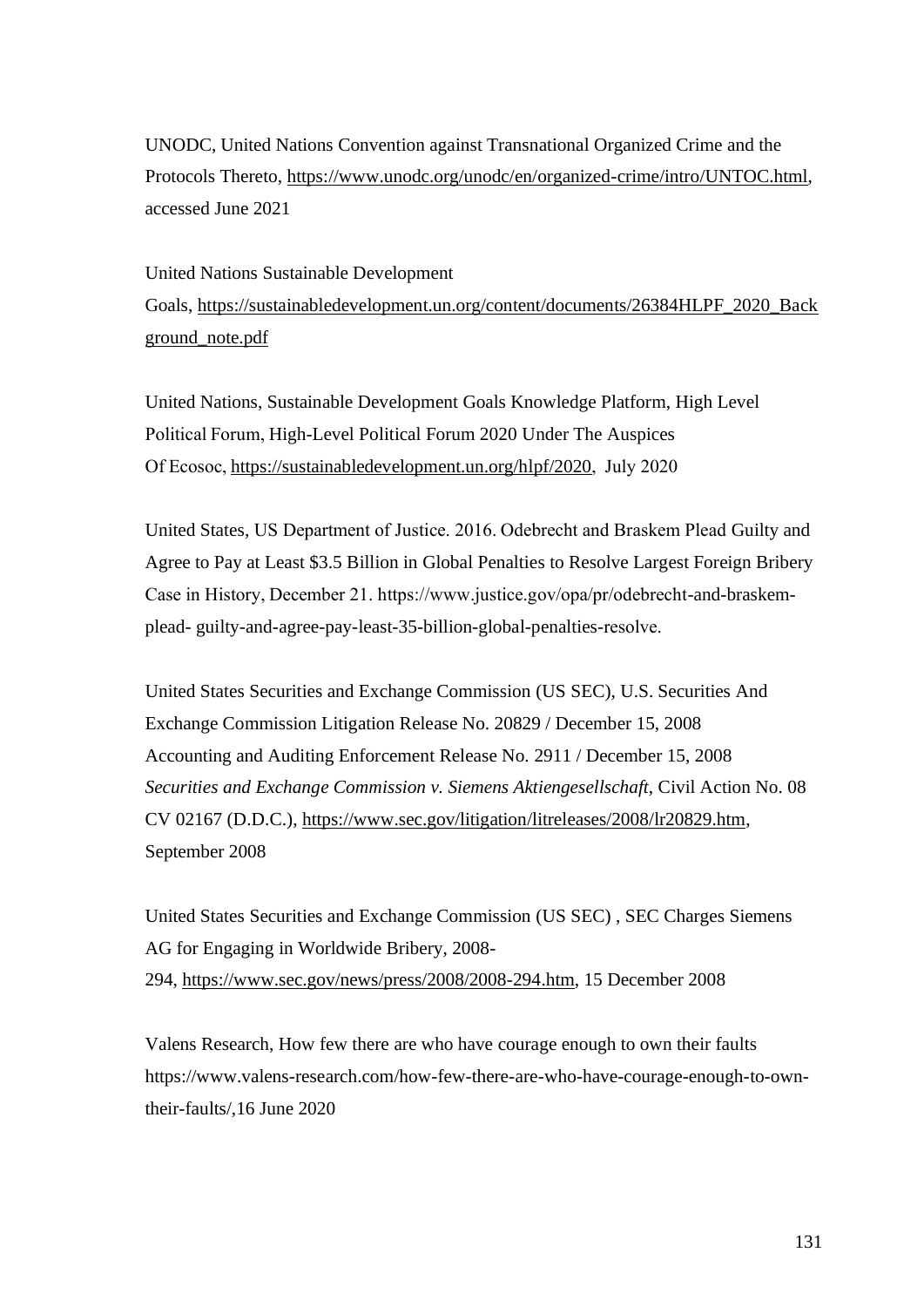Venard, B. 2018. *Lessons from the massive Siemens corruption scandal one decade later*. Retrieved from The Conversation: https://theconversation.com/lessons-from-the-massivesiemens-corruption-scandal-one-decade-later-108694 

Williamson, M. 2016. *Presenting PPP's benefits to Swedish Parliament*. Retrieved from Skanska: [https://group.skanska.com/media/articles/presenting-ppps-benefits-to-swedish](https://group.skanska.com/media/articles/presenting-ppps-benefits-to-swedish-parliament/)[parliament/](https://group.skanska.com/media/articles/presenting-ppps-benefits-to-swedish-parliament/)

 World Commission on Environment and Development (WCED) (1987), *Our Common Future,*Oxford University Press, Oxford, UK. *(*Commons Select Committee (2011). 'Committee Publishes Report on Private Finance Initiative Funding'. 19 August. Available at: http://www.parliament.uk/business/committees/committees-a- z/commonsselect/treasury-committee/news/pfi-report/  

World Economic Forum Data, <https://www.un.org/press/en/2018/sc13493.doc.htm> 10 September 2018

World Economic Forum, Global Competitiveness Report, 2017-2018, published 26 September https://www.weforum.org/reports/the-global-competitiveness-report-2017- 2018 September 2017

World Bank, Combatting Corruption, [https://www.worldbank.org/en/topic/governance/brief/anti-corruption,](https://www.worldbank.org/en/topic/governance/brief/anti-corruption) accessed July 2021

World Bank, What are Public Private Partnerships? Public-Private Partnership Legal Resource Center, accessed 2021 World Bank, Global Procurement Partnership Multi-Donor Trust Fund [https://www.worldbank.org/en/programs/global-public-procurement-multi-donor-trust](https://www.worldbank.org/en/programs/global-public-procurement-multi-donor-trust-fund)[fund,](https://www.worldbank.org/en/programs/global-public-procurement-multi-donor-trust-fund) accessed 2021

Worldometers, World Population by Year, elaboration of data by United Nations, Department of Economic and Social Affairs, Population Division.[World Population](https://esa.un.org/unpd/wpp/)